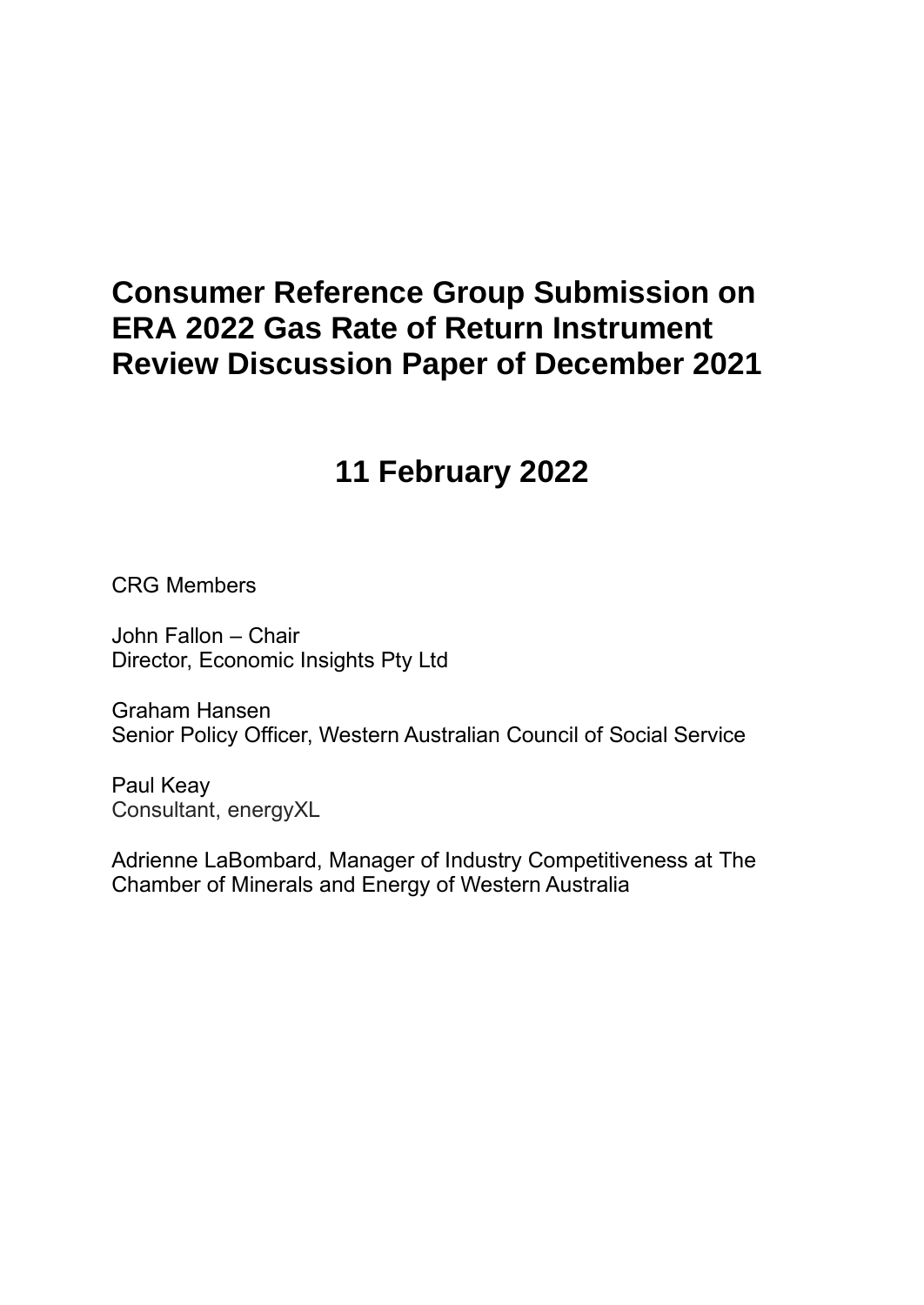### **CONTENTS**

|                | 1<br><b>Acronyms</b>                                                                 |                         |  |
|----------------|--------------------------------------------------------------------------------------|-------------------------|--|
| 1              | <b>Summary</b>                                                                       | $\overline{\mathbf{2}}$ |  |
|                | 1.1<br>Scope of Submission                                                           | $\overline{2}$          |  |
|                | <b>Regulatory Framework</b><br>1.2                                                   | $\overline{2}$          |  |
|                | The national gas objective and economic efficiency<br>1.2.1                          | $\overline{2}$          |  |
|                | Methodology<br>1.2.2                                                                 | $\mathsf 3$             |  |
|                | 1.3<br><b>Discussion Paper Questions</b>                                             | 6                       |  |
|                | 1.3.1<br>Term of Return Parameters                                                   | 6                       |  |
|                | 1.3.2<br><b>Averaging Time Frame</b>                                                 | 6                       |  |
|                | 1.3.3<br>Gearing                                                                     | $\overline{7}$          |  |
|                | 1.3.4<br><b>Hybrid Securities</b>                                                    | $\overline{7}$          |  |
|                | 1.3.5<br><b>Hybrid Trailing Average</b>                                              | 8                       |  |
|                | <b>Benchmark Credit Rating</b><br>1.3.6                                              | 9                       |  |
|                | 1.3.7<br>Revised Bond Yield Approach                                                 | 10                      |  |
|                | 1.3.8<br><b>Risk Free Asset</b>                                                      | 11                      |  |
|                | 1.3.9<br>Market Risk Premium - Post-1958                                             | 12                      |  |
|                | 1.3.10<br>Market Risk Premium - Post-2000                                            | 13                      |  |
|                | 1.3.11<br>Market Risk Premium - Brailsford, Handley and Maheswaran                   | 13                      |  |
|                | 1.3.12 Market Risk Premium - Average of Arithmetic and Geometric Means               | 14                      |  |
|                | 1.3.13<br>Market Risk Premium - Relationship with the Risk Free rate                 | 15                      |  |
|                | 1.3.14<br>Equity Beta - Expanding the Sample for Estimating Beta                     | 15<br>19                |  |
|                | 1.3.15 Equity beta - Economic Shocks<br>1.3.16<br>Equity beta - ERA General Approach | 20                      |  |
|                | 1.3.17<br>Equity beta - Treasury Bond Implied Inflation                              | 21                      |  |
|                |                                                                                      |                         |  |
| $\overline{2}$ | Introduction                                                                         | 30                      |  |
| 3              | Role of the Consumer Reference Group and Process for Engagement                      | 31                      |  |
|                | Role<br>3.1                                                                          | 31                      |  |
|                | 3.2<br><b>Engagement of Consumer Interests</b>                                       | 32                      |  |
| 4              | <b>Regulatory Framework</b>                                                          | 33                      |  |
|                | The National Gas Objective and the Rate of Return<br>4.1                             | 33                      |  |
|                | The national gas objective and economic efficiency<br>4.1.2                          | 33                      |  |
|                | 4.1.3 CRG view                                                                       | 34                      |  |
|                | Methodology<br>4.2                                                                   | 34                      |  |
|                | 4.2.1<br>Definition and assumptions                                                  | 34                      |  |
|                | 4.1.3<br>Benchmark efficient entity                                                  | 38                      |  |
|                | Impact of regulatory arrangements<br>4.1.4                                           | 39                      |  |
|                | 4.1.5<br><b>CRG</b> view<br>The NPV=0 Condition                                      | 39                      |  |
|                | 4.3                                                                                  | 41                      |  |
| 5              | <b>ERA Discussion Paper Questions</b>                                                | 42                      |  |
|                | Term of Return Parameters<br>5.1                                                     | 42                      |  |
|                | 5.1.1<br>ERA approach                                                                | 42                      |  |
|                | CRG view<br>5.1.2                                                                    | 43                      |  |
|                | <b>Averaging Time Frame</b><br>5.2                                                   | 43                      |  |
|                | 5.2.1<br>ERA approach                                                                | 43                      |  |
|                | 5.2.2<br><b>CRG</b> view                                                             | 44                      |  |
|                | 5.3<br>Gearing                                                                       | 44                      |  |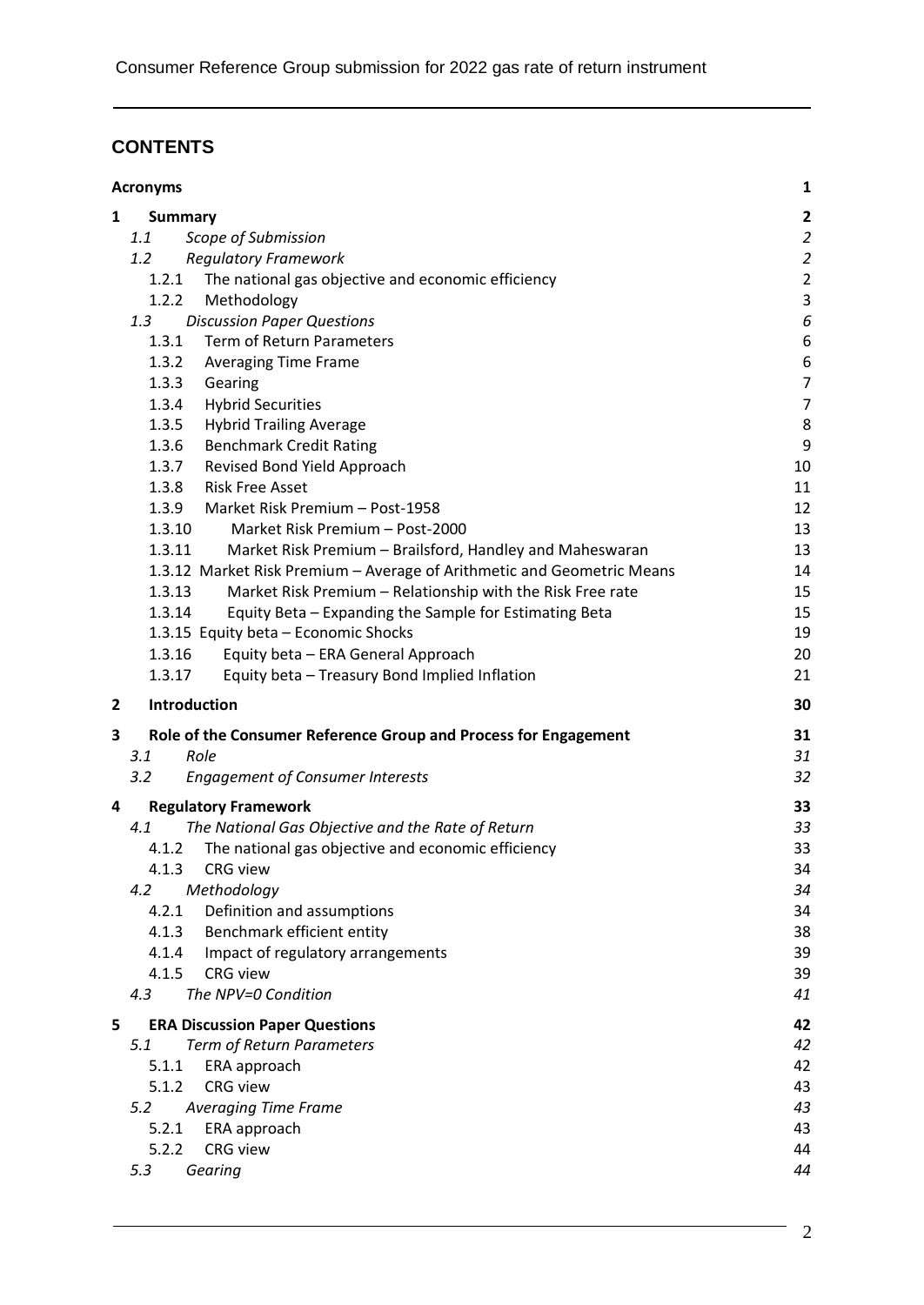| 6 | References                                                           | 73 |
|---|----------------------------------------------------------------------|----|
|   | <b>CRG</b> view<br>5.17.2                                            | 72 |
|   | ERA approach<br>5.17.1                                               | 71 |
|   | Equity beta - Treasury Bond Implied Inflation<br>5.17                | 71 |
|   | 5.16.2<br><b>CRG</b> view                                            | 70 |
|   | 5.16.1<br>ERA approach                                               | 69 |
|   | Equity beta - ERA General Approach<br>5.16                           | 69 |
|   | 5.15.2<br><b>CRG</b> view                                            | 68 |
|   | 5.15.1<br>ERA approach                                               | 68 |
|   | Equity beta - Economic Shocks<br>5.15                                | 68 |
|   | 5.14.2<br><b>CRG</b> view                                            | 62 |
|   | 5.14.1<br>ERA approach                                               | 59 |
|   | Equity Beta - Expanding the Sample for Estimating Beta<br>5.14       | 58 |
|   | CRG view<br>5.13.2                                                   | 58 |
|   | 5.13.1<br>ERA approach                                               | 58 |
|   | Market Risk Premium - Relationship with the Risk Free rate<br>5.13   | 57 |
|   | <b>CRG</b> view<br>5.12.2                                            | 57 |
|   | 5.12.1<br>ERA approach                                               | 56 |
|   | 5.12 Market Risk Premium - Average of Arithmetic and Geometric Means | 56 |
|   | 5.11.2<br><b>CRG</b> view                                            | 56 |
|   | ERA approach<br>5.11.1                                               | 55 |
|   | 5.11 Market Risk Premium - Brailsford, Handley and Maheswaran        | 55 |
|   | 5.10.2<br><b>CRG</b> view                                            | 55 |
|   | 5.10.1<br>ERA approach                                               | 55 |
|   | 5.10 Market Risk Premium - Post-2000                                 | 55 |
|   | 5.9.2 CRG view                                                       | 54 |
|   | 5.9.1 ERA approach                                                   | 53 |
|   | Market Risk Premium - Post-1958<br>5.9                               | 53 |
|   | <b>CRG</b> view<br>5.8.2                                             | 52 |
|   | 5.8.1 ERA approach                                                   | 52 |
|   | 5.8<br><b>Risk Free Asset</b>                                        | 52 |
|   | CRG view<br>5.7.2                                                    | 51 |
|   | ERA approach<br>5.7.1                                                | 50 |
|   | 5.7 Revised Bond Yield Approach                                      | 50 |
|   | 5.6.2 CRG view                                                       | 49 |
|   | 5.6.1 ERA approach                                                   | 48 |
|   | <b>Benchmark Credit Rating</b><br>5.6                                | 48 |
|   | 5.5.2 CRG view                                                       | 48 |
|   | 5.5.1 ERA approach                                                   | 46 |
|   | <b>Hybrid Trailing Average</b><br>5.5                                | 46 |
|   | 5.4.2 CRG view                                                       | 46 |
|   | ERA approach<br>5.4.1                                                | 45 |
|   | <b>Hybrid Securities</b><br>5.4                                      | 45 |
|   | <b>CRG</b> view<br>5.3.2                                             | 45 |
|   | 5.3.1 ERA approach                                                   | 44 |
|   |                                                                      |    |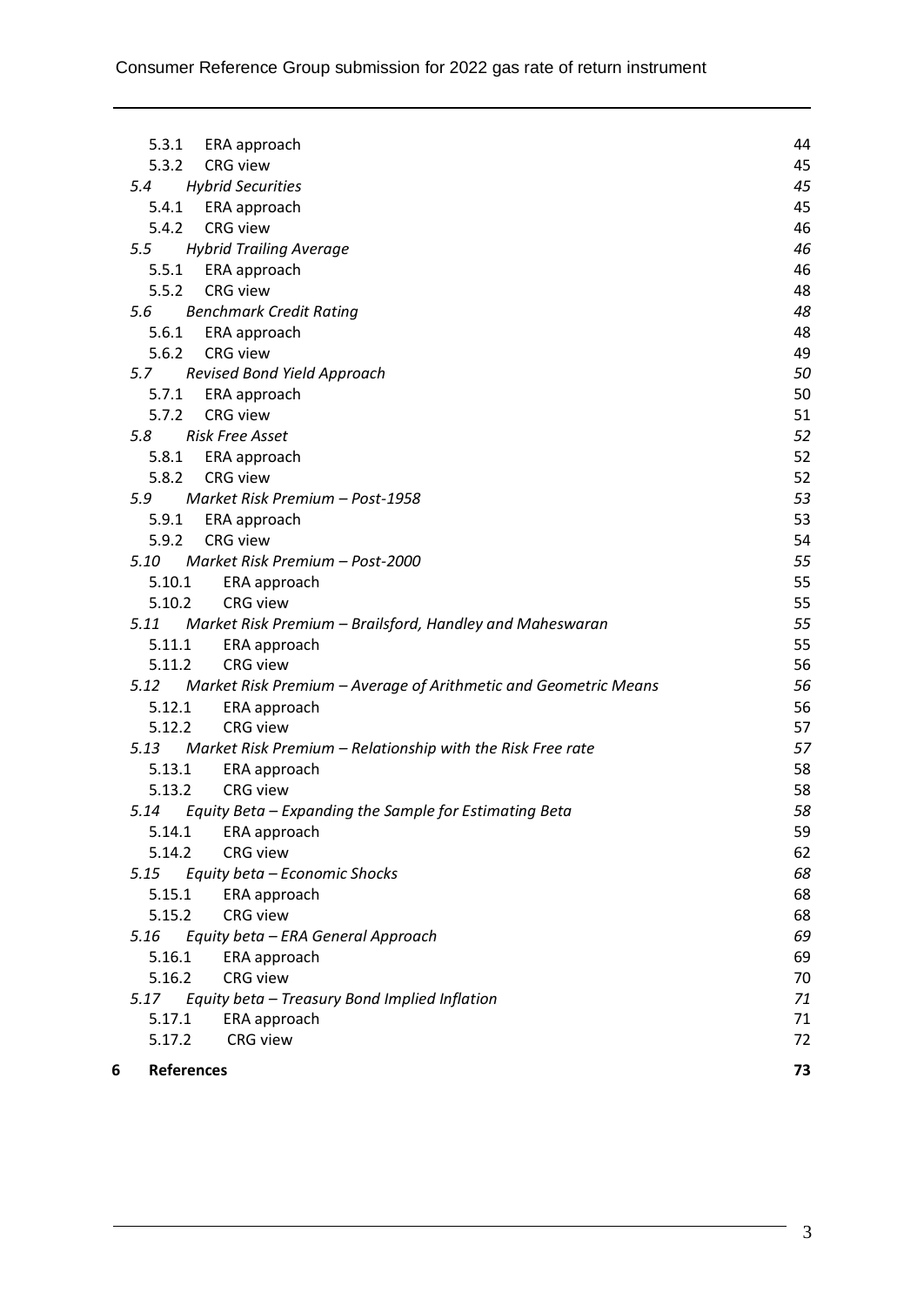# **ACRONYMS**

| <b>CRG</b>    | <b>Consumer Reference Group</b>                         |
|---------------|---------------------------------------------------------|
| <b>AER</b>    | <b>Australian Energy Regulator</b>                      |
| <b>CAPM</b>   | <b>Capital Asset Pricing Model</b>                      |
| <b>CMEWA</b>  | Chamber of Minerals and Energy Western Australia        |
| <b>EICSI</b>  | Energy Infrastructure Credit Spread Index               |
| <b>ESCOSA</b> | <b>Essential Services Commission of South Australia</b> |
| ERA           | <b>Economic Regulation Authority</b>                    |
| <b>IPART</b>  | <b>Independent Pricing and Regulatory Tribunal</b>      |
| <b>NGO</b>    | National Gas Objective                                  |
| Ofgem         | Office of Gas and Electricity Markets                   |
| Ofwat         | Office for Water Services in the United Kingdom         |
| QCA           | <b>Queensland Competition Authority</b>                 |
| <b>RAB</b>    | <b>Regulatory Asset Base</b>                            |
| <b>WACC</b>   | Weighted Average Cost of Capital                        |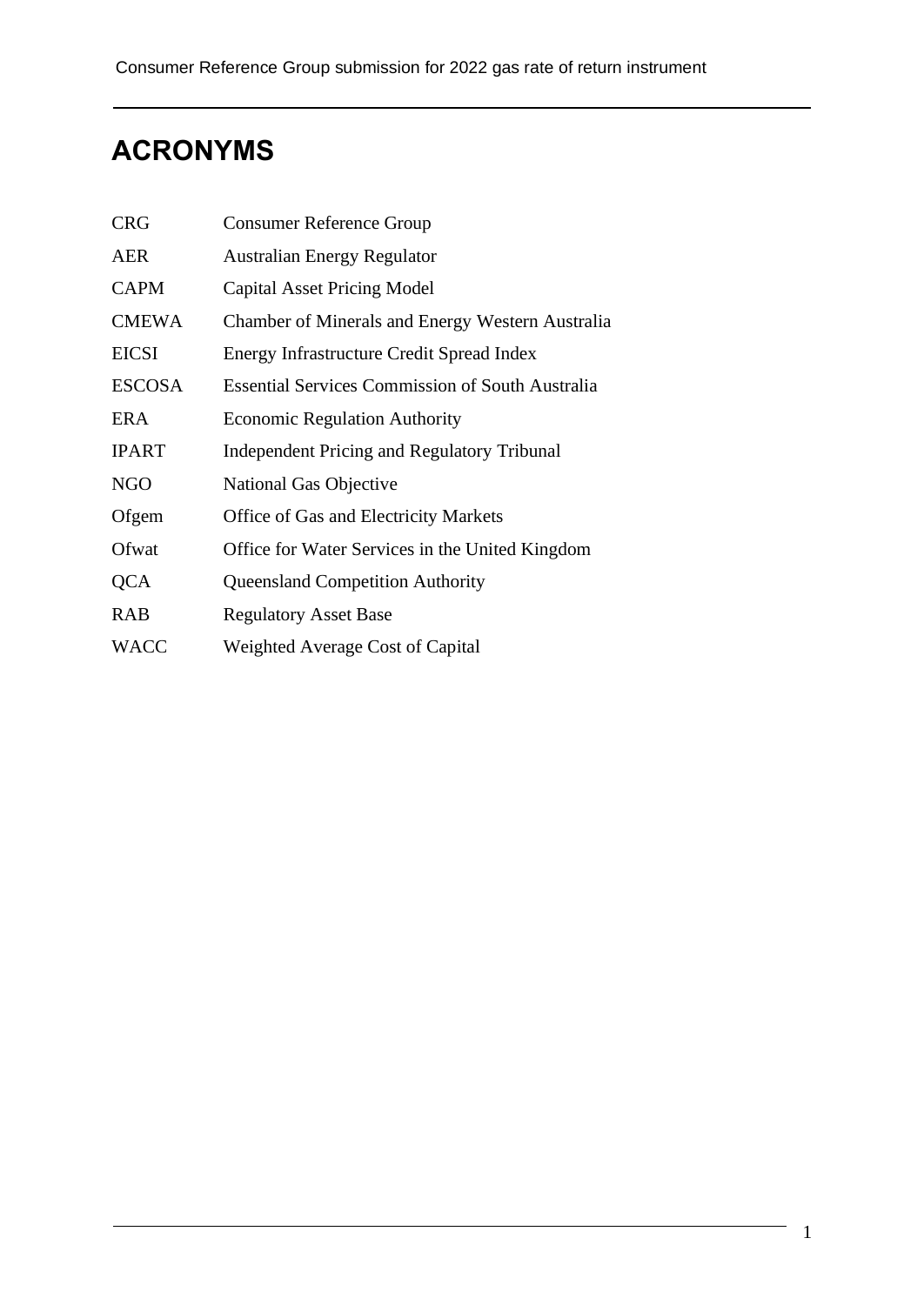# **1 SUMMARY**

# **1.1 SCOPE OF SUBMISSION**

The Economic Regulation Authority (ERA) is currently undertaking a review to help determine the rate of return it will allow for the gas pipelines it regulates in Western Australia for the fiveyear period starting in January 2023.

As part of the consultation process for the review, the ERA has established a Consumer Reference Group (CRG) to provide direct and ongoing feedback to the ERA on rate of return issues that represents broad consumer perspectives.

The ERA has published a paper setting out the engagement process and also a technical discussion paper on the 2022 gas instrument review. This submission has been prepared by the CRG in response to the ERA's technical discussion paper. The CRG is interested in feedback on its views as presented in this paper. The views are preliminary at this stage.

The key elements of the submission are set out below. Table 1 at the end of the summary provides a more concise presentation.

### **1.2 REGULATORY FRAMEWORK**

#### **1.2.1 The national gas objective and economic efficiency**

In setting an appropriate allowed rate of return the National Gas Law requires the ERA to have regard to the national gas objective and various revenue and pricing principles.

*The national gas objective is to promote efficient investment in, and efficient operation and use of, natural gas services for the long term interests of consumers with respect to price, quality, safety, reliability and security of supply of natural gas.*

The revenue and pricing principles refer to various principles to ensure the various aspects of economic efficiency are taken into account.

The CRG recognises the overarching status and importance of the national gas objective and reference to economic efficiency and the long term interests of consumers. However, it is concerned that, the regulated monopoly entities will in effect be accorded a degree of regulatory protection for their assets that is not feasible for the sunk assets of major consumers and that such treatment will not be appropriately recognised in the allowance for risk in the regulated rate of return. If the allowance for risk in the regulated rate of return represents higher compensation for risk than is appropriate from an economic efficiency perspective then this will mean higher prices for all consumers contrary to their long term interests.

The CRG requests the ERA to make more explicit how the regulatory arrangements as a whole may impact on the rate of return. This is discussed further below,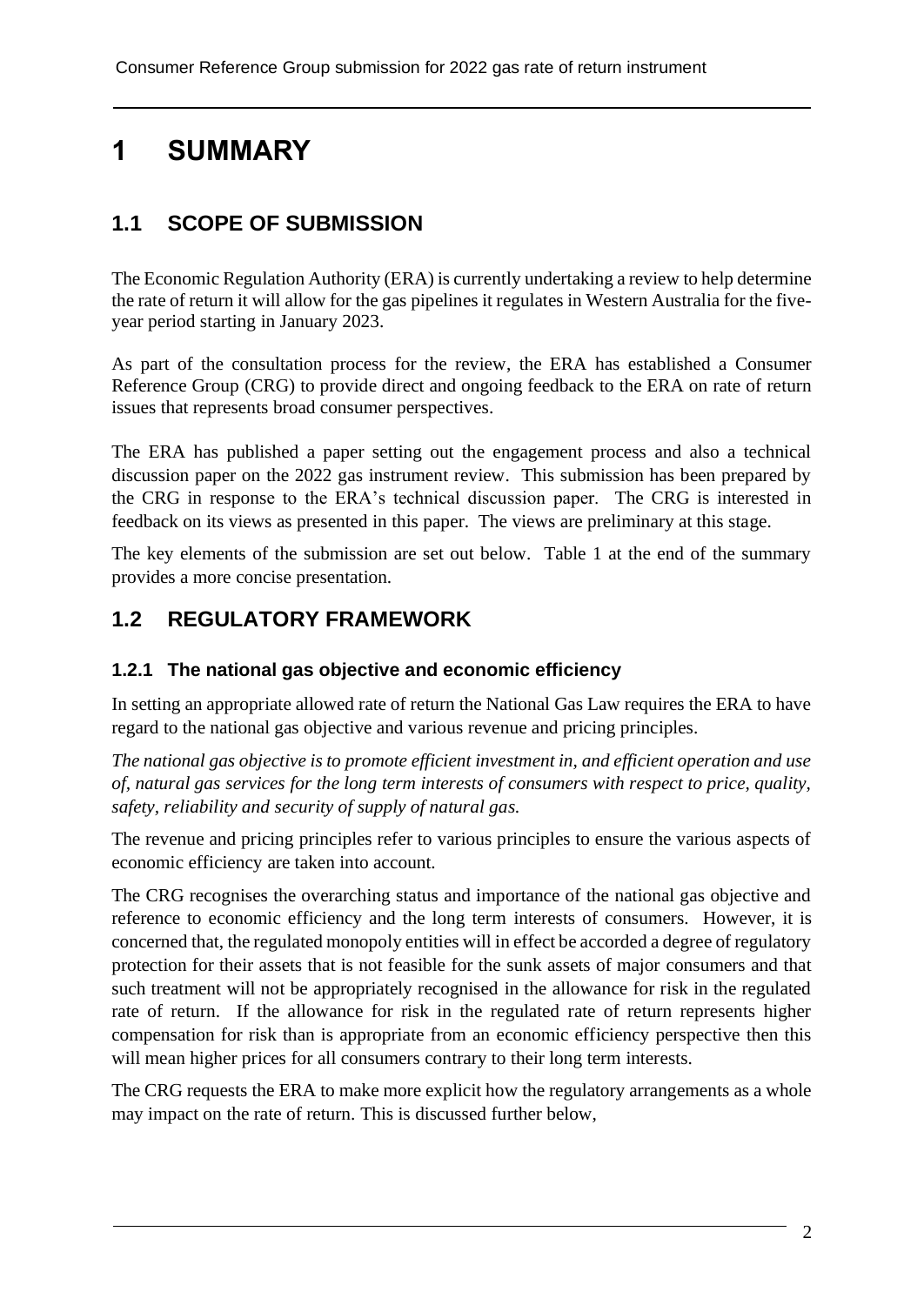### **1.2.2 Methodology**

#### *Definition and assumptions*

In setting an allowed rate of return, the ERA and other Australian regulators make use of a widely accepted methodology that defines the rate of return and its key parameters.

The starting point is what is known as the weighted average cost of capital (WACC) which simply means weighting the relevant return on equity and cost of debt by their respective shares in the total capital of the firm. In stylised terms this means:

(1) WACC = return on equity  $\times$  share of equity in total value of firm + cost of debt  $\times$  share of debt in total value of firm.

To arrive at an appropriate rate of return in the form of the WACC, the regulator has to decide on the various components on the right hand side of equation 1. The ERA approach is to specify parameters that reflect efficient financing costs of a benchmark entity with similar risk to the regulated entity,

A brief explanation of the components is as follows:

The capital structure i.e. the shares of equity and debt (often referred to as gearing) is derived by reference to a benchmark sample of firms with similar capital intensity and operating and risk characteristics.

The required cost (rate of return) for debt is relatively straightforward to estimate because there are observable competitive market-based costs of debt that can be used as a proxy for the "true" cost of debt to the regulated entity.

The cost of debt (required return on), is proxied by identifying the cost of debt for a private entity with a benchmark credit rating. It comprises a risk free rate of return, a debt risk premium reflecting the risk of the benchmark entity and relevant debt hedging and issuing costs.

In contrast to the cost of debt there are no readily observable proxies for the expected return on equity. As a result, the expected return on equity has to be estimated with the help of models. The main model used by Australian regulators, including the ERA, to estimate the cost of equity, is the widely accepted Sharpe-Lintner Capital Asset Pricing Model (CAPM).

The derivation of the CAPM is based on modern portfolio theory in the field of finance which is a theory of how risk-averse investors can construct portfolios to maximise expected return based on a given level of market risk. A fundamental insight from modern portfolio theory is that a distinction can be made between diversifiable (unique) risk and non-diversifiable (systematic) risk and that by selecting an appropriate diversified portfolio of stocks investors can diversify away unique risk so that the only risk that is priced in the CAPM is nondiversifiable systematic risk which is reflected in a single 'beta' parameter.

The CAPM is a relative pricing model and measures the risk of a security or firm relative to the risk of the market portfolio as a whole. Securities whose value is more sensitive to economic fluctuations than the market portfolio are riskier and so investors require an expected return higher than the expected return to the market portfolio to hold them (and vice versa for less sensitive securities).

The CAPM can be defined as follows: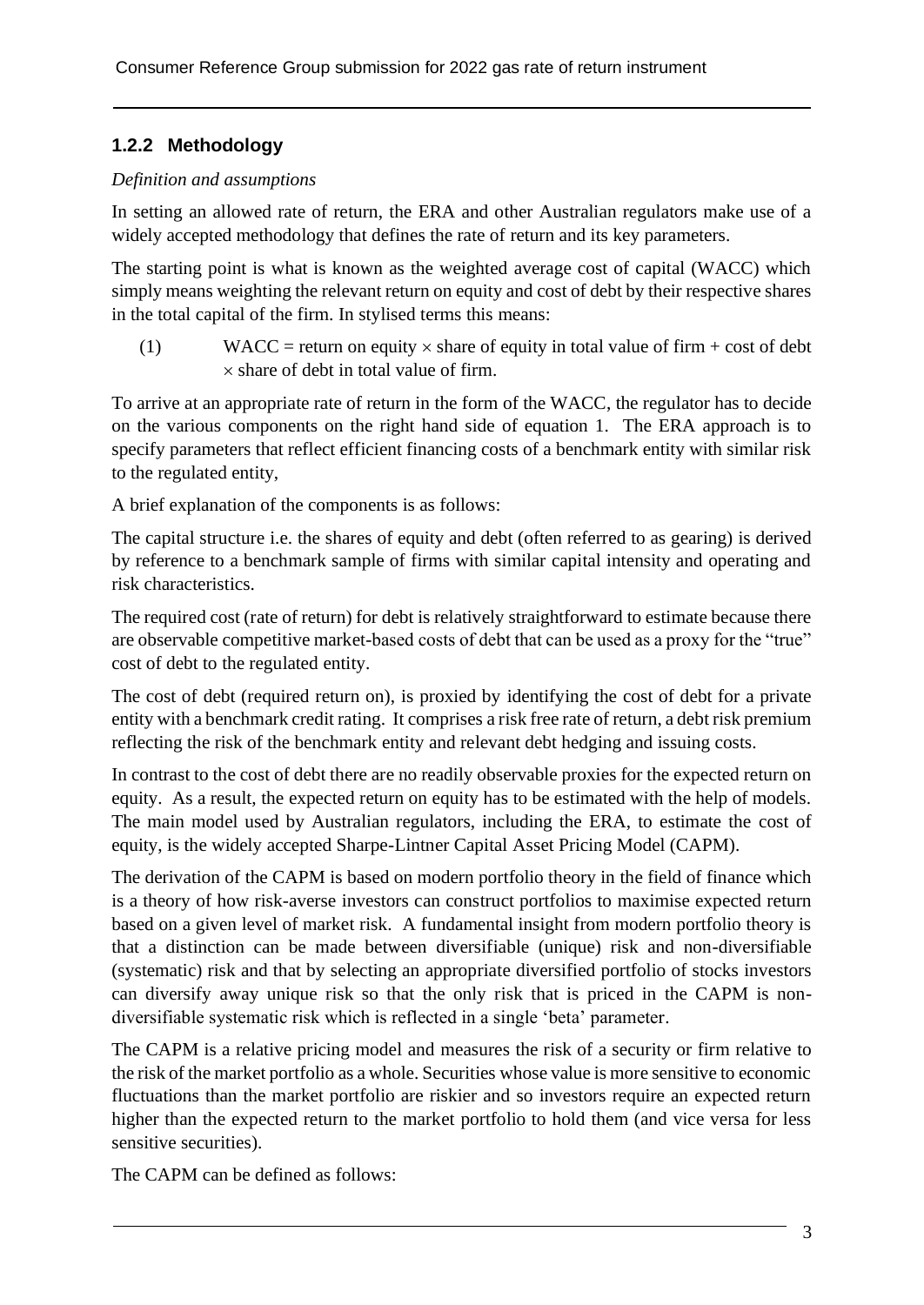(2) Expected return on equity = risk free rate + beta  $\times$  market risk premium

Thus, the CAPM requires only three parameters to be implemented: a risk free rate; a market risk premium that reflects the risk relating to the market for investments as a whole relative to the risk free rate; and a beta parameter that reflects the sensitivity of the benchmark entity's returns relative to the return for the market as a whole.

Note that beta is the only parameter specific to the equity component of the business entity under consideration; the other two parameters, the risk-free rate and expected market risk premium, relate to the market for investments as a whole. The product of the beta parameter and market risk premium measures the value or cost of the firm specific risk that is priced in the CAPM.

It is important to be aware of the assumptions on which the CAPM is based, to help understand how to interpret the beta parameter. This is particularly the case where the existence and form of economic regulation may affect the applicability of certain assumptions or the nature and extent of risk reflected in the beta parameter.

The assumptions fall into two categories: structural assumptions and behavioural assumptions. The structural assumptions include: efficient investment markets; an undefined one period investment horizon; and identical views of investors about expected returns and the variability of returns. The behavioural assumptions are that: investors are risk averse and expect the highest possible return for a given risk level; and make their decisions based solely on consideration of the expected mean return and variance of returns with the variance of returns being the only relevant measure of risk.

In specifying the parameters of the WACC, the ERA makes use of the concept of a benchmark efficient entity*. The ERA defines the benchmark efficient entity as a pure-play network service provider operating within Australia without parental ownership, with a similar degree of risk as that which applies to the service provider in respect of the provision of gas network services*. The term 'pure play' refers to the benchmark being involved in the provision of substantially similar services as the regulated entity. The term 'without parental ownership' refers to removing the influence of 'parental ownership' that may affect risk and that is not a characteristic for many other firms forming the benchmark.

Once an appropriate allowed rate of return is determined, the regulator sets prices or revenues such that the expected present value of revenues over the regulatory period just equals the expected present value of costs. This is known as the NPV=0 condition. This condition essentially means that the regulated firm will expect to receive revenues such that it earns the allowed rate of return but will not expect to earn excess profits from any pricing power it has.

#### *CRG view*

The CRG recognises that the WACC as used by the ERA and other Australian regulators is a relevant default or starting point methodology for setting an allowed rate of return. However, there is a need to consider the extent to which the regulatory arrangements themselves impact on the assumptions of the WACC methodology and the implications for the WACC parameters. The CRG considers that the ERA needs to give explicit consideration to this perspective in establishing its approach to setting an allowed rate of return.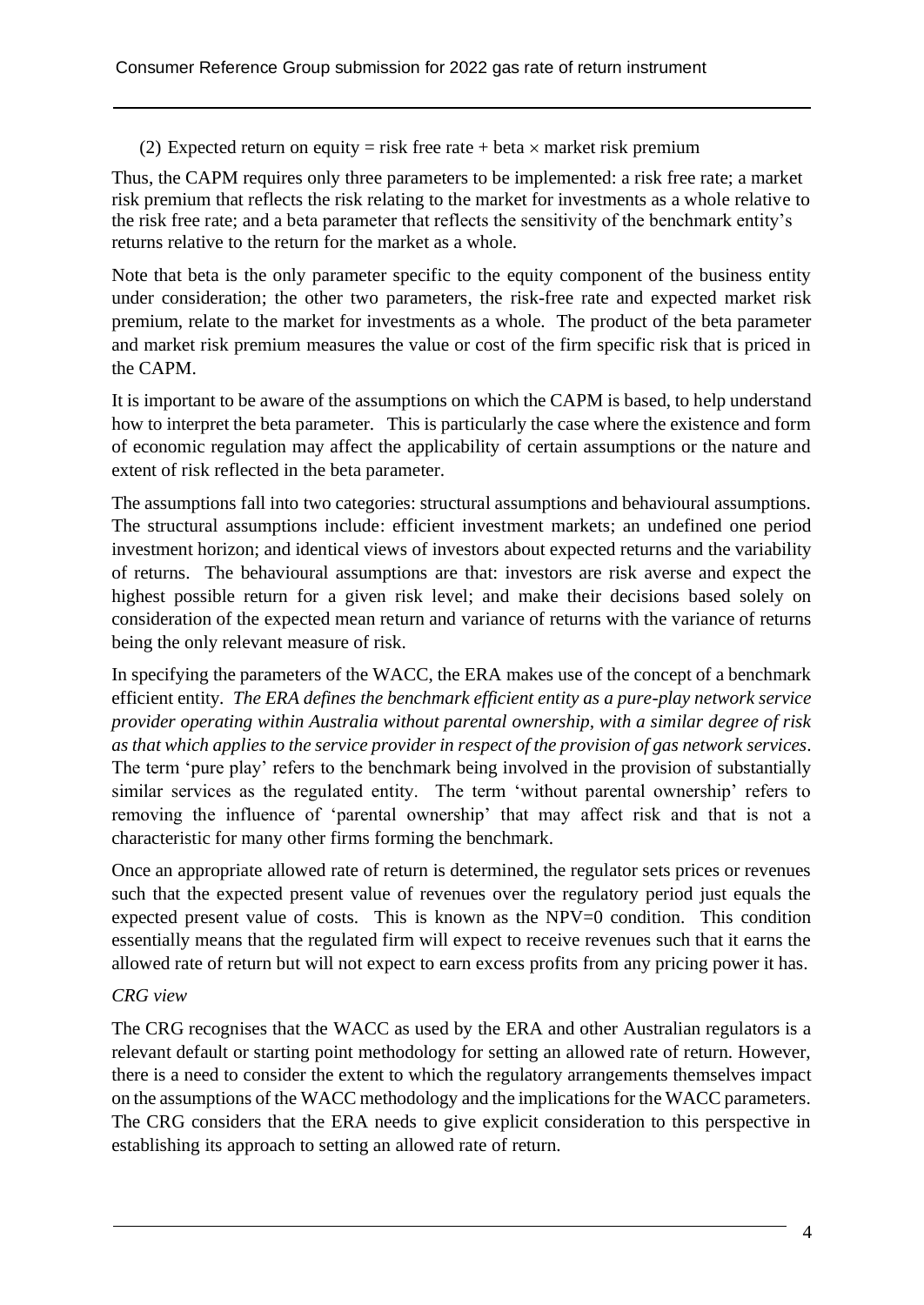As noted, one aspect that the CRG considers needing explicit attention by the ERA relates to the extent to which the regulatory arrangements in effect guarantee revenue that is calibrated to recover allowable costs and an allowable return. The issue is the extent to which such an approach would mean a material impact on the allowed WACC relative to a situation where there was no such guarantee of revenue.

Consumers are concerned that the regulated monopoly entities will in effect be accorded a degree of regulatory protection for their assets that is not feasible for the sunk assets of major consumers and question whether this different treatment is properly recognised in the risk allowance in the regulated rate of return. Although small consumers may not have substantial sunk costs, they have the same interest as large consumers in being assured that the allowed rate of return does not compensate for risks that do not exist or over compensate for risks that are in effect ameliorated by the regulatory arrangements. It is also important to recognise that if there is over compensation for risk this would mean higher prices and be contrary to achieving economic efficiency in the use of the asset by consumers i.e. contrary to achieving allocative efficiency.

#### **In summary, the main issue for the long term interests of consumers in general, given the NGO as defined, is in ensuring that the allowed rate of return does not entail excess profits and does not provide more compensation for risk than is necessary to ensure efficient investment occurs.**

Another example is the reference in the discussion paper to 'effective incentives' and 'incentive regulation' in a few places. However, there is no discussion of aspects of incentive regulation that may affect allowances for capital and operating expenditure and the impact on risk and incentives for economic efficiency. For example, are the regulated firms provided with allowances for forecast capital and operating expenditure but allowed to retain all or part of the difference between forecast and actual outcomes?

The CRG considers that the ERA needs to make more explicit how the regulatory arrangements as a whole may impact on the rate of return parameters and the extent to which this is likely to apply for the life of major sunk assets.

The CRG understands that there is evidence that the market value of listed energy firms has exceeded the value of the regulatory asset base for listed network energy businesses and that this may indicate investors are able to receive rates of return that are higher than is required to ensure efficient investment occurs. This can be examined by reference to RAB multiples which are the market value of a network relative to the RAB for that network. The CRG suggests that the ERA should consider using RAB multiples as a cross check in the determination of an allowed rate of return for the 2022 determination.

The CRG also considers that there is a need for the ERA to provide a rationale as to why parental ownership characteristics should be precluded as this treatment could mean a higher than efficient allowed rate of return and higher than efficient prices for consumers in the long term.

In terms of allocative efficiency there is also an issue of how the structure of prices best promotes efficient use of infrastructure particularly when there is excess capacity. This is not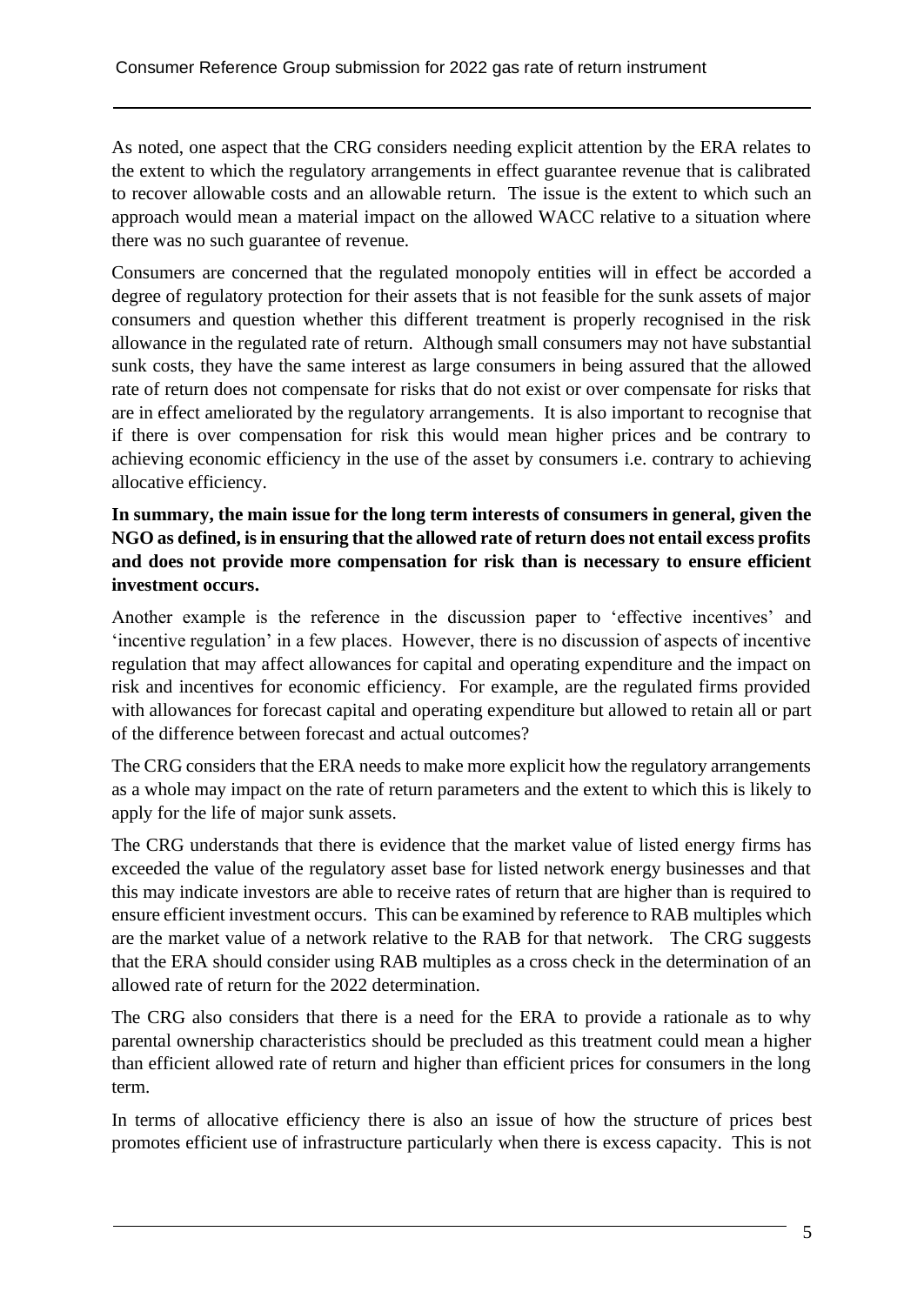directly a matter for the allowed rate of return but it is relevant for achieving allocative efficiency and it would be helpful to know how it is being addressed for completeness.

# **1.3 DISCUSSION PAPER QUESTIONS**

The ERA has posed 20 questions for comment in its discussion paper. A brief explanation of the ERA approach and CRG views in relation to the questions is provided below.

#### **1.3.1 Term of Return Parameters**

#### **1. Do you agree with the use of a five-year term of estimates of the rate of return? If not, please explain why and your alternative approach?**

#### *ERA approach*

In setting an allowed rate of return it is necessary to decide on the time horizon to which the return applies. In order to ensure the NPV=0 condition is met over the five-year regulatory period, the ERA has specified that the return time horizon should be the same as the regulatory period i.e. rates of return should relate to five years.

#### *CRG view*

The CRG agrees that the ERA approach of adopting a term for the rate of return that matches the term of the regulatory period is the most appropriate approach for achieving the national gas objective.

#### **1.3.2 Averaging Time Frame**

#### **2. Do you agree with the standardised averaging period process? If not, please explain why and your alternative approach.**

#### *ERA approach*

There are certain parameters in the allowed rate of return that need to be based on recent financial market observations. These parameters are: the risk free rate used in calculating the allowed return on equity, a base rate and debt risk premium used in calculating the return on debt; and a forecast of expected inflation. In addition, during the access arrangement process, the gas network service providers must propose averaging periods within a nomination window for determining suitable averages for the foregoing parameters.

A period of 20 days is considered appropriate as a default position for reflecting prevailing market conditions. The ERA also proposes to continue to allow gas network service providers to nominate the averaging periods, subject to the specified number of days for the averaging and timing constraints to remove the scope for favourable treatment. The averaging periods for these market rates are also to remain confidential until the period has passed and will then be disclosed in the final decision.

#### *CRG view*

The CRG supports the standardised averaging period process but suggests it would be helpful if the ERA could explain more why the approach of annual updating of the debt risk premium differs from the 5 year fixed term for the market return parameters.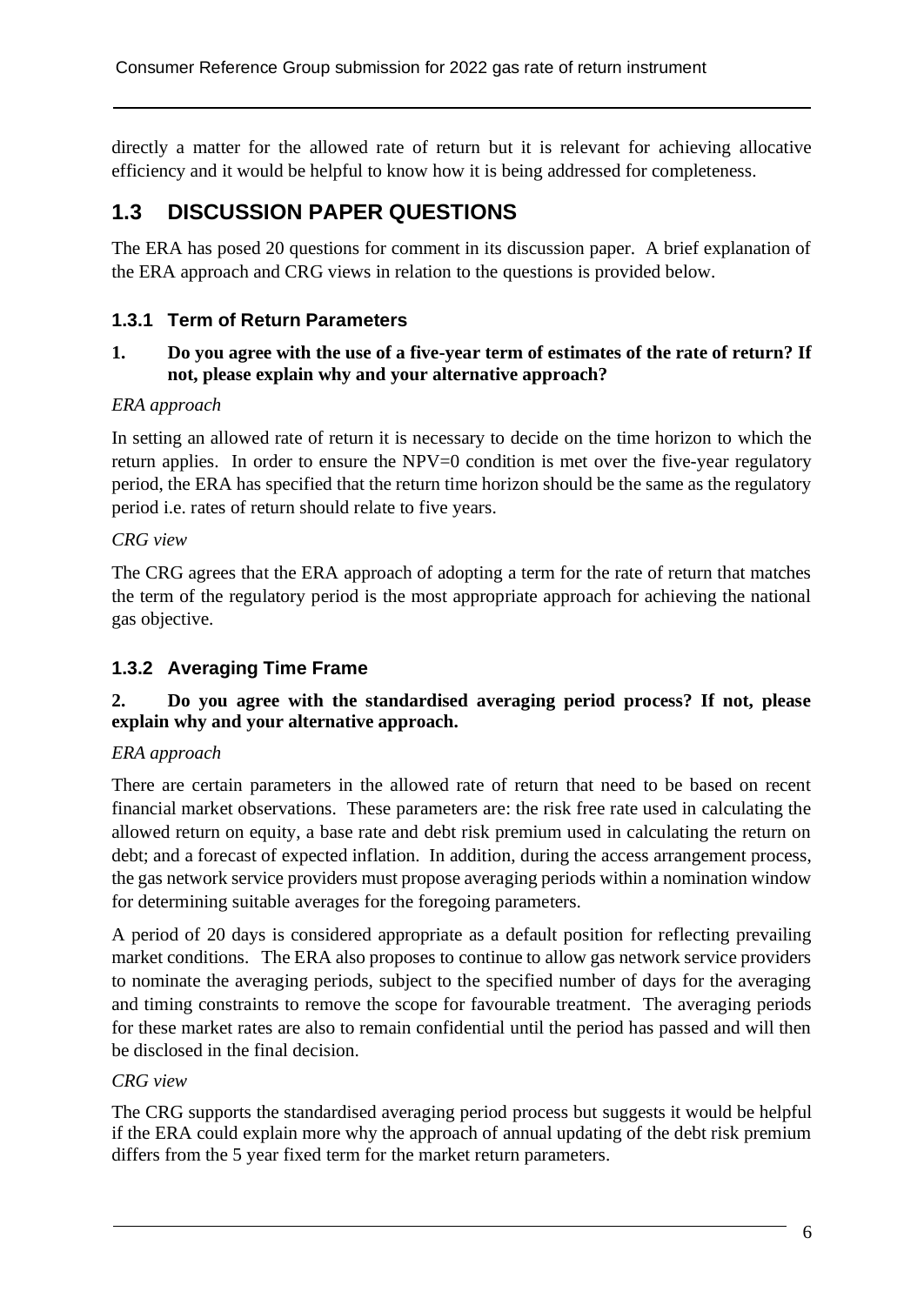### **1.3.3 Gearing**

#### **3. Do you support the use of a gearing level of 55 per cent for the 2022 gas instrument? If not, please explain why and your alternative approach.**

#### *ERA approach*

Gearing is the share of a business's assets financed by debt, defined as the ratio of debt to the sum of debt plus equity.

The ERA determines an appropriate gearing ratio by reference to average gearing levels for a benchmark sample of listed Australian energy networks. The values of debt and equity are based on market-based estimates rather than obtained from financial statements.

The 2018 gas instrument applied a gearing level of 55 per cent, which was fixed over the period of the instrument. After reviewing recent evidence, the ERA's working view is to continue to use a gearing level of 55 per cent.

#### *CRG view*

The CRG agrees with the ERA's working view based on an understanding: that a gearing level of 55 per cent is broadly similar for regulated network energy and similar businesses; that the capital structure of network energy business is relatively stable and that there is minimal impact on the overall rate of return if gearing changes are within a plus or minus 5 percentage points or more of the benchmark.

However, the CRG understands that at least one regulated pipeline has gearing level of 70% and that this may be representative of standard financing for gas pipelines. The CRG considers that it would be useful to check the actual gearing levels of the firms the ERA regulates and determine the reasons for higher gearing, show the impact on the allowed rate of return and tariffs and consider whether higher gearing better meets the economic efficiency criteria and the long term interests of consumers. The review might also provide information that the market assesses the risk of the regulated entities differently to the ERA assessment.

#### **1.3.4 Hybrid Securities**

#### **4. When determining gearing do you support the ERA adjusting debt and equity to recognise hybrid securities and what is a suitable method for allocating hybrid securities between debt and equity? If not, please explain why and your alternative approach.**

#### *ERA approach*

A complication in selecting an appropriate average is the extent to which firms issue hybrid securities that have characteristics of both debt and equity.

The ERA's current approach to estimating gearing uses publicly available information to remove all hybrid securities that have equity characteristics from debt. The ERA is considering the treatment of new hybrid securities and has suggested two approaches: remove from the debt estimates the hybrid securities that have predominately equity characteristics; or take a simple approach of a 50/50 allocation between debt and equity.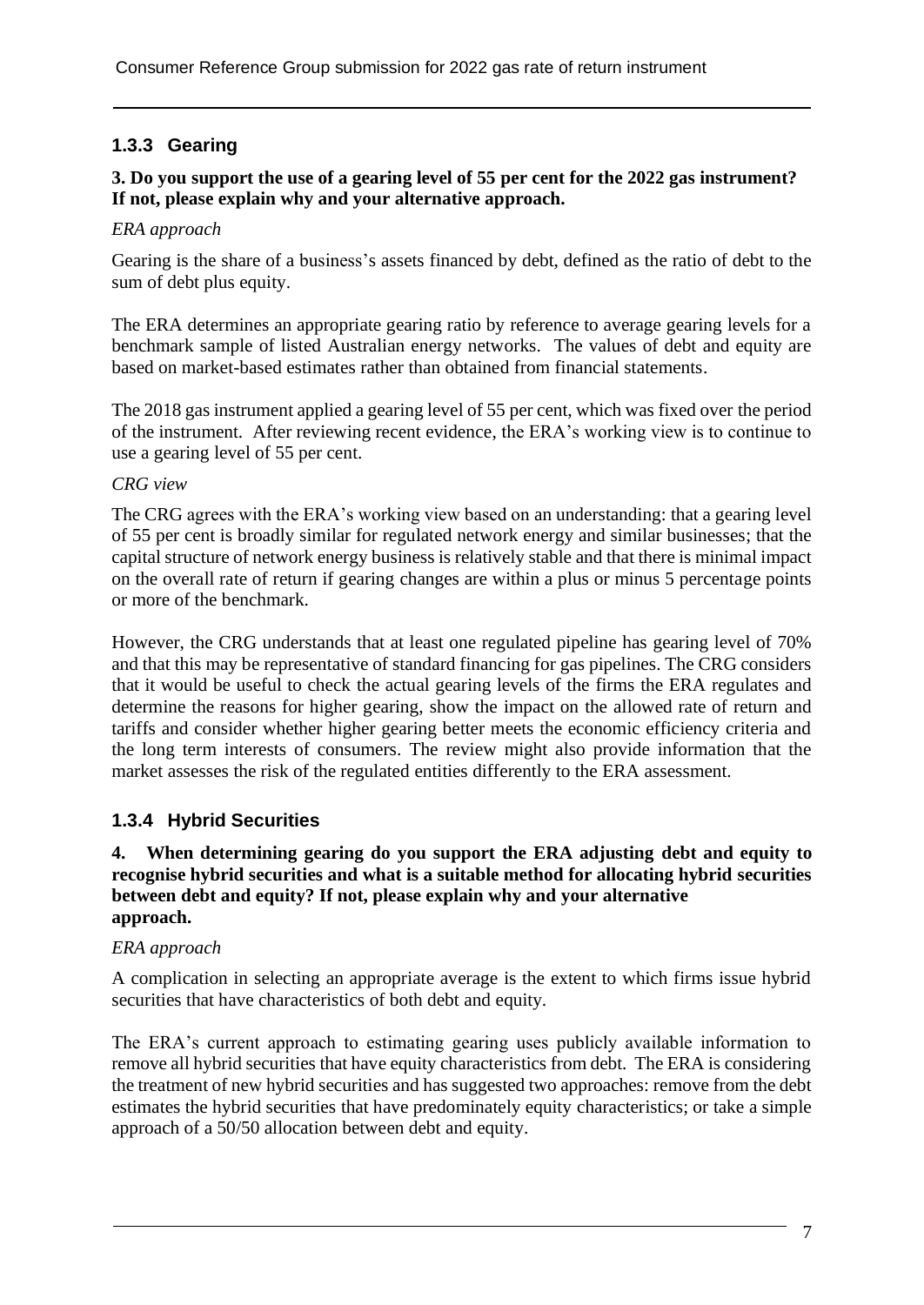#### *CRG view*

The CRG understands there is no simple, clear method for determining the equity and debt composition of hybrid securities. It is also not clear at this stage of the materiality of allowing for hybrid securities or using different simple methods for treating hybrid securities.

It is also noted that re-classification of all of a hybrid security as equity rather than a component of the security is an extreme position and that a 50/50 allocation would likely be a more accurate disaggregation in the absence of other information.

The CRG suggests that it would be helpful if the ERA could present some examples of the likely impacts of the two alternatives it is considering on the rate of return.

#### **1.3.5 Hybrid Trailing Average**

#### **5. Do you support the use of a hybrid trailing average approach for the cost of debt estimation? If not, please explain why and provide details of your alternative approach, including transitionary arrangements.**

#### *ERA approach*

The ERA approach to estimating the return on debt is designed to achieve various aspects of efficient financing.

The return on debt estimated by the ERA for the 2018 gas rate of return estimate is defined as follows:

(3) Return on debt = Risk free rate + Debt risk premium + Debt raising costs + Hedging costs

The first two components of the return on debt are estimated with the hybrid trailing average approach which:

- adopts the 5-year bank bill swap rate, set on a daily basis averaged over a 20-day period just prior to the regulatory period comprising a risk free rate and the margin between the risk free rate and the bank bill swap rate; and
- uses a 10-year trailing average for the debt risk premium, which is updated annually so that each year a new year's debt risk premium is estimated and included in the trailing average and the oldest estimate in the 10-year series is removed.

The bank bill swap rate is the rate at which financial institutions borrow from and lend to each other. The bank bill swap rate contains a risk free component plus a margin representing the difference between the swap rate and the risk free rate (the spread of the swap). The use of the swap rate also simplifies the calculation of the debt risk premium.

It Is assumed that the benchmark entity uses derivative instruments to lock in five-year bank bill swap rates set at the start of the regulatory period so that the NPV=0 condition can be met for the base rate component of the trailing average. The NPV=0 condition is met for the debt risk premium component because it reflects the term for which the benchmark efficient entity borrows.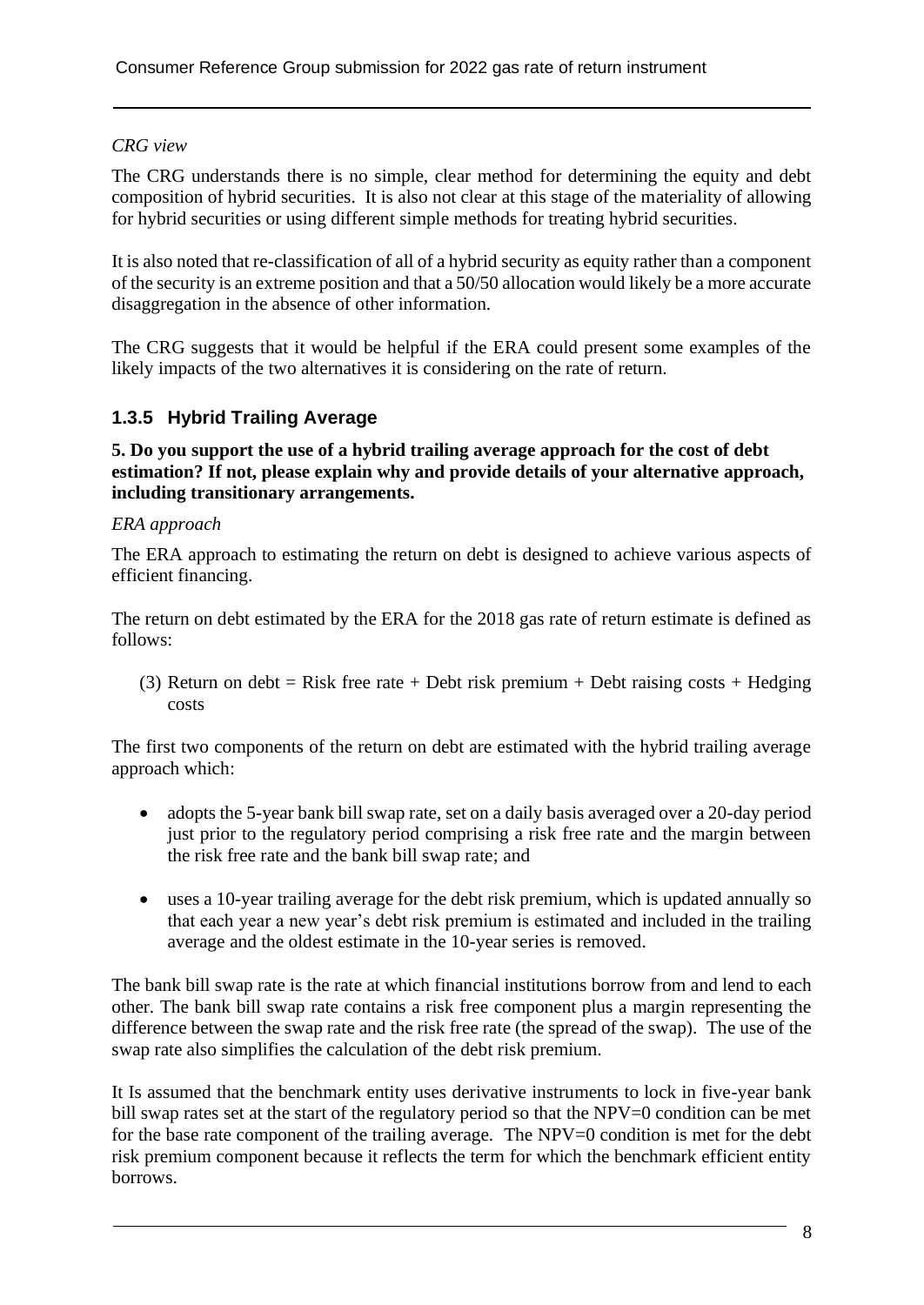The term 'hybrid' in the hybrid trailing average refers to the fact that it combines a trailing average of the debt risk premium in combination with an on-the-day measure of the bank bill swap rate measured as a 20-day average of the bank bill swap rate just prior to the regulatory period.

The hybrid trailing average recognises, that in practice, typically not all debt is refinanced on a single day while also recognising the role of current risk free interest rates in the period immediately before the regulatory decision for the particular regulatory period in providing efficient investment signals and satisfying the NPV=0 condition.

The ERA working view is to maintain the approach it adopted for its trailing average return on debt as used in its 2018 gas instrument plus a margin for administrative and hedging costs as this approach is considered to measure the efficient financing costs of the benchmark entity, is implementable, satisfies the NPV=0 condition and promotes regulatory certainty.

#### *CRG view*

The CRG agrees that the hybrid trailing average approach is the best method for estimating the risk free rate and debt risk premium components of the return on debt with respect to promoting the long term interests of consumers.

However, the CRG notes that the Australian Energy Regulator (AER) has provided recent evidence that that average term that regulated network energy businesses borrow at has been around 7.5 years rather than 10 years and this has meant a lower debt risk premium than assuming a 10 year tenor.

The CRG considers that the ERA should investigate the AER findings as well as their index of actual debt costs and its scope for use as a check on the ERA approach.

#### **1.3.6 Benchmark Credit Rating**

#### **6 Do you support the use of a benchmark credit rating of BBB+ for the 2022 gas instrument? If not, please explain why and your alternative approach.**

#### *ERA approach*

The credit rating is defined as the forward-looking opinion provided by a ratings agency of an entity's credit risk. Credit ratings are used to determine the debt risk premium in the allowed return on debt.

The 2018 gas instrument used a benchmark credit rating of BBB+ based on the median credit rating of a sample of comparator businesses with other regulators' decisions used as a cross check. The credit rating was used to determine a debt risk premium for a sample of 10 year bonds with that credit rating.

The ERA's working view is that the benchmark entity is a 'pure-play' gas network business operating within Australia without parental ownership, with a similar degree of risk as that which applies to the service provider in the provision of the reference services. The ERA considers that there should be no elevation of the credit rating from the benchmark sample due to parental ownership.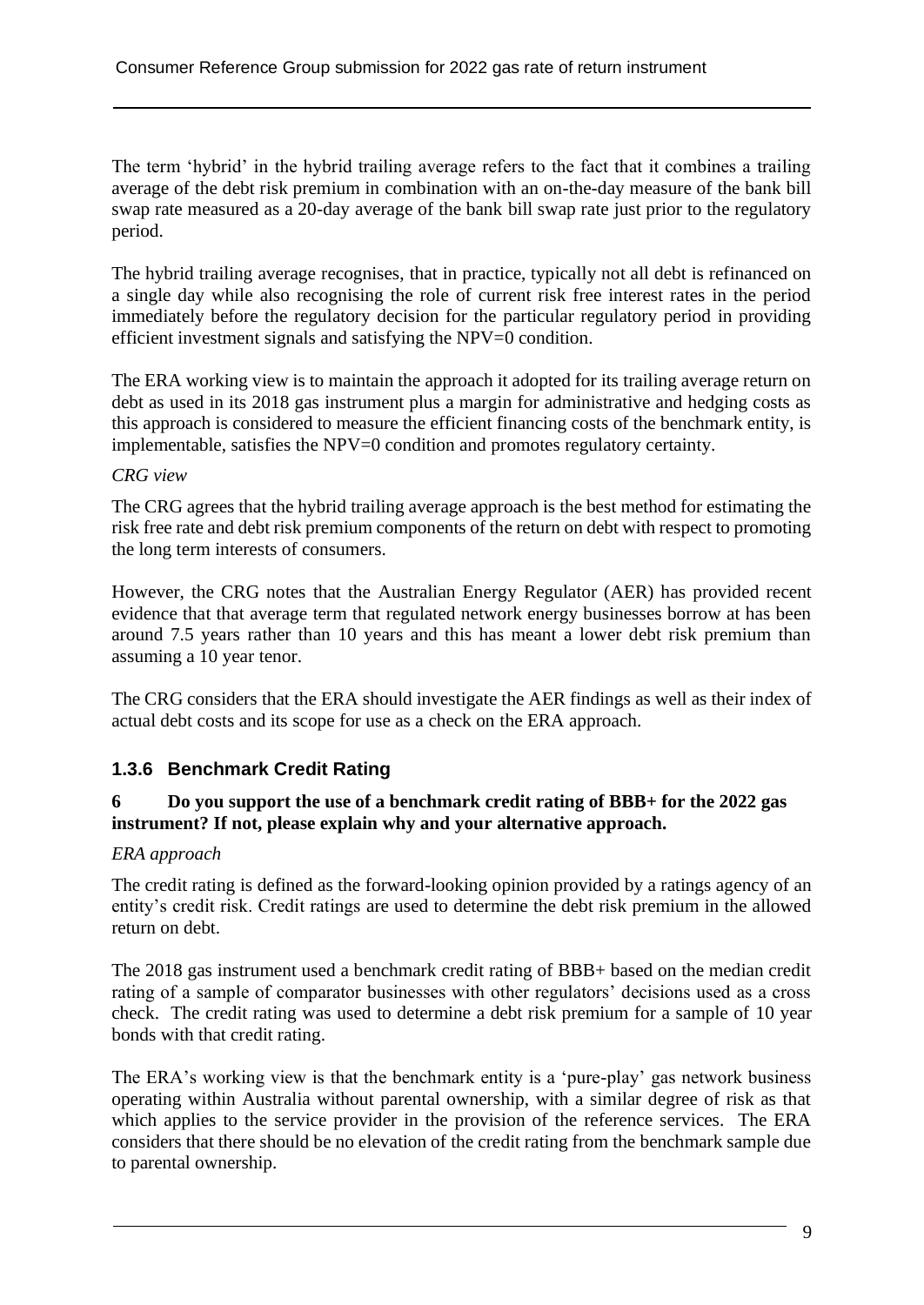The ERA's working view is that the BBB+ credit rating should be maintained for the 2022 gas instrument.

#### *CRG view*

The CRG considers that there is strong support for at least a BBB+ credit rating. This is considered to be well supported by the degree of protection of profits afforded by the regulatory arrangements.

However, the CRG notes that where foreign parental ownership provided a higher credit rating, the cost of debt would likely be lower, without support of Australian taxpayers, and this would seem to be of benefit to consumers over the longer term. This raises the issue of the justification for selecting a benchmark that precludes the recognition of foreign parental ownership. There is a concern that precluding the impact of foreign ownership would in effect be contrary to recognition of efficient financing arrangements and this is likely to become more important if foreign ownership of regulated infrastructure businesses operating in Australia increases.

The CRG requests the ERA to investigate why the benchmark precludes the recognition of foreign parental ownership.

#### **1.3.7 Revised Bond Yield Approach**

#### **7. Do you support the use of the revised bond yield approach for estimating the debt risk premium? If not, please explain why and your alternative approach.**

#### *ERA approach*

The debt risk premium is the return above the risk free rate that lenders require to compensate them for the risk of providing debt funding to a benchmark business.

The revised bond yield approach constructs a sample of bonds with the same credit rating as that of the benchmark efficient entity and expressed in Australian dollar equivalent terms. The sample is specified to have a time to maturity of two years or longer and bond yields are averaged over a period of 20 trading days and yield curves estimated so that the 10 year yields can be obtained.

From this sample, the debt risk premium is estimated for each bond from its observed yields by subtracting the 10-year interest swap rate from the 10-year estimate of the cost of debt as indicated by the estimated yield curves. The ERA then uses the debt risk premium in the 10 year hybrid trailing average estimate.

#### *CRG view*

The CRG recognises the advantages of the ERA approach in obtaining direct market based estimates of bond yields. It is noted that the approach requires considerable statistical expertise to implement but that the ERA has provided helpful templates and guidelines for implementation.

However, a matter not covered in the ERA discussion paper relates to AER work on developing an Energy Infrastructure Credit Spread Index (EICSI). This index provides a rolling 12-month historical average of all new debt instruments issued by privately owned energy networks and has been refined by the AER to essentially include debt that has the purpose of financing the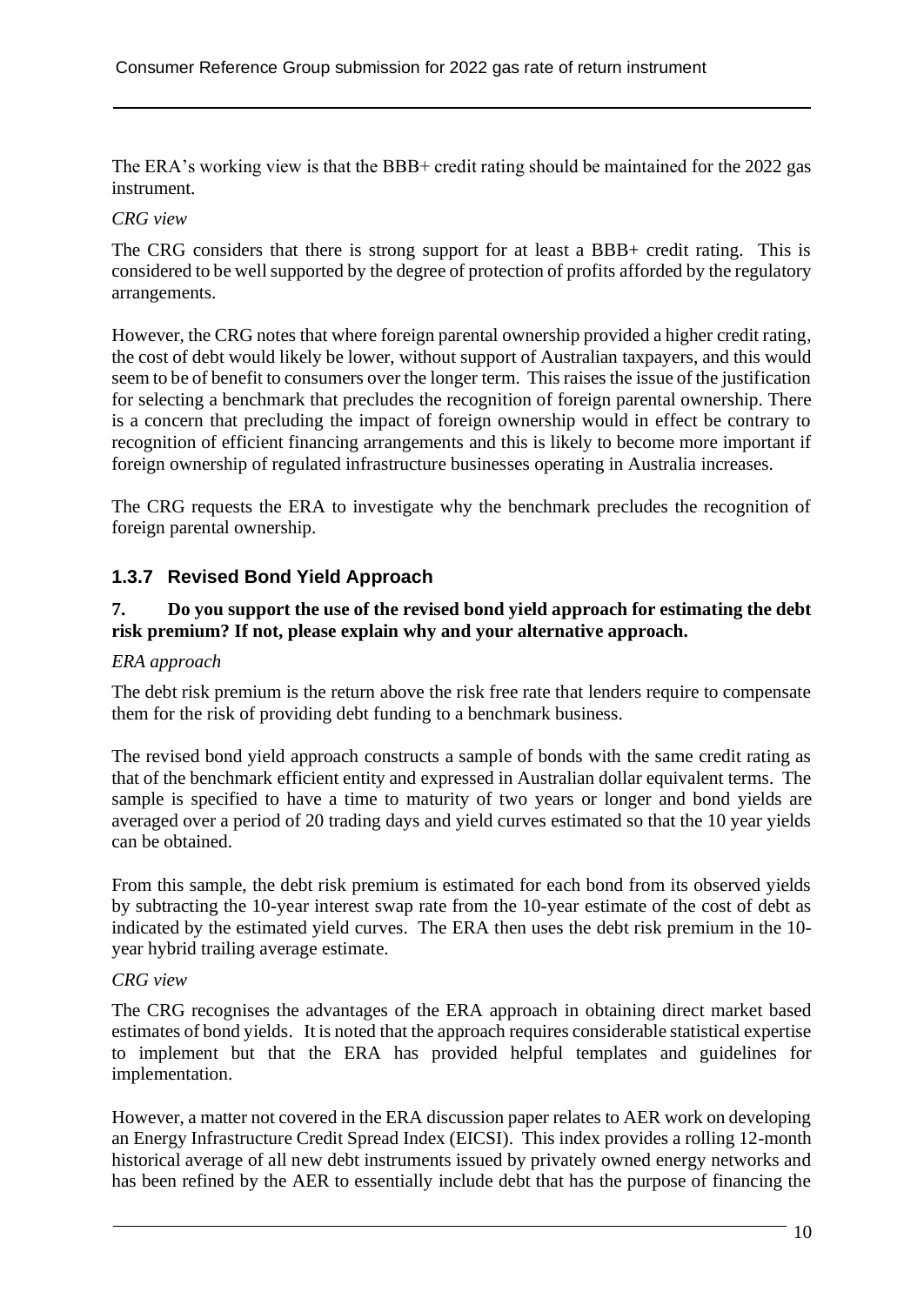regulatory asset base (RAB). The EICSI is constructed from debt issued directly by the business on the primary market for debt. It differs from the information used to construct the current AER efficient benchmark which makes use of third party yield curves and the ERA approach which used secondary market information. There may be material differences between the primary and secondary debt markets. In addition, the third party yield curves also include debt in other industries.

The primary metric, for the EICSI, is the spread over the swap rate which allows comparison of the AER benchmark return on debt against the networks' actual average cost of debt. The dataset also provides detail on the average debt term and credit rating. The AER reports that on average the EICSI, with debt weighted by tenor, so that longer term debt has more weight, has been 18 basis points lower than the AER benchmark since January 2014. The AER also notes that the average debt term has been reducing reflecting active management and a preference for a shorter term.

The issue is whether the current approaches of the AER and ERA overstate an appropriate benchmark return on debt because if this were the case than it would be in consumers' long term interests for there to be an appropriate adjustment to the benchmark. The point is that regulated energy networks may be able to outperform the benchmark on average by raising debt at a lower rate than what the AER third-party credit curve or ERA method would indicate.

If the EICSI provides a more accurate measure of the average actual cost of debt for regulated energy network businesses it would also offer a simpler approach than the current approach of determining a credit rating and risk premium because both would be embodied in the one step (although there may be a need to change the term in the trailing average measure).

The CRG would like the ERA to consider whether the EICSI could be used as cross check on its estimates to help provide assurance that the ERA estimates of the return on debt are robust and provide the best value for the long term interests of consumers.

#### **1.3.8 Risk Free Asset**

#### **8. When estimating the return on equity do you support the use of Commonwealth Government bonds as the risk free asset? If not, please explain why and your alternative approach.**

#### *ERA approach*

When applying the CAPM there is a need to estimate the risk free rate, the market risk premium and the equity beta.

The risk free rate is the rate of return an investor receives from holding an asset with a guaranteed payment stream (that is, where there is no risk of default). It is widely accepted that the best estimate of the risk free rate for Australia is the yield on Commonwealth Government Securities.

The ERA's working view for 2022 is to maintain its use of a five-year Commonwealth Government bond for the risk free rate for the return on equity and the rate at the start of the regulatory access period will be fixed for the duration of the regulatory period.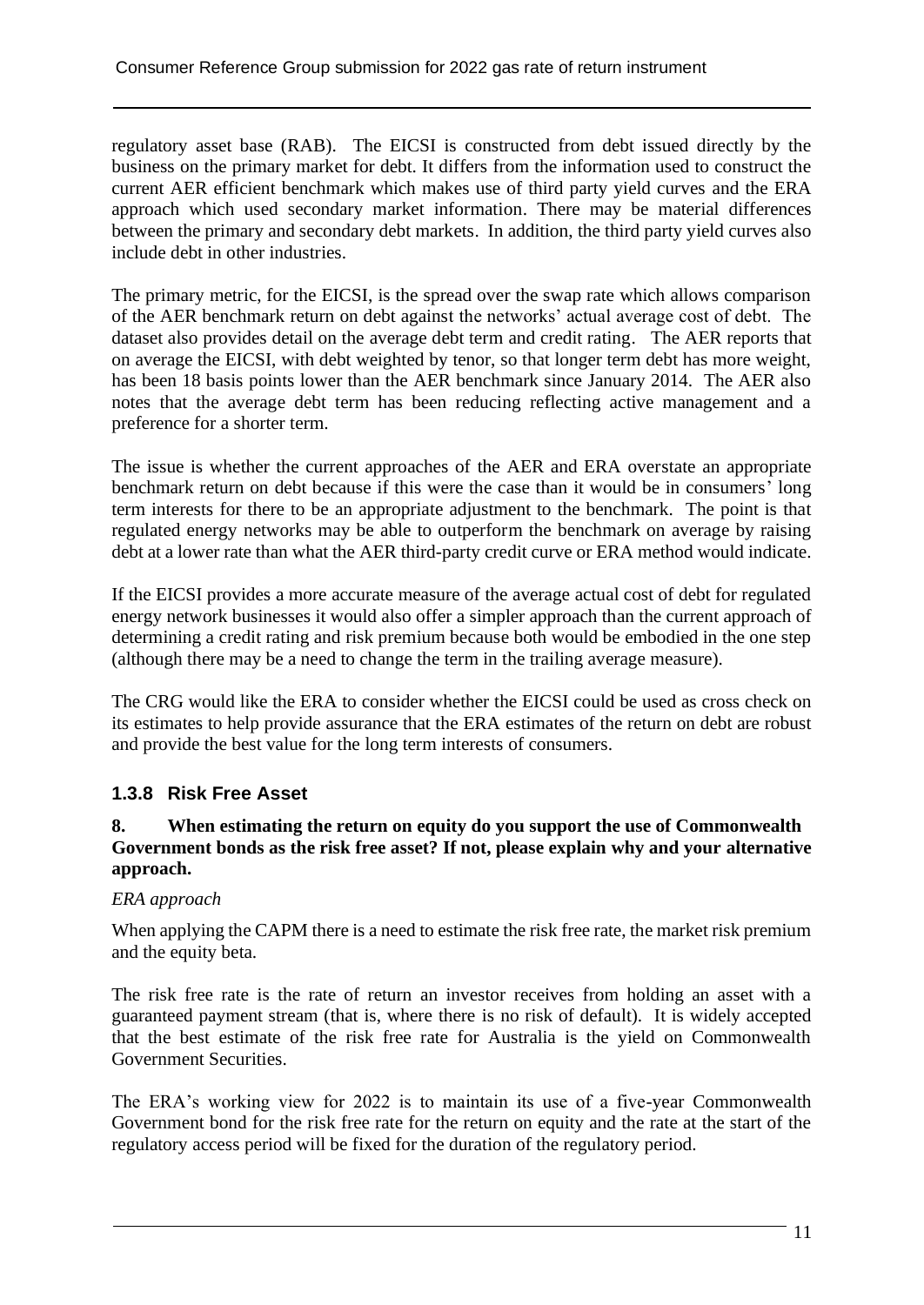#### *CRG view*

With a five-year regulatory cycle, prices are reset every five years and the relevant return on equity is the return on equity at the start of each regulatory period. The risk free rate and expected market risk premium at the time should reflect prevailing conditions expected over the five-year time frame. Thus the observed nominal Commonwealth Government Security for a five-year security is relevant even if it is very low but provided it is positive.

The CRG notes that service providers may propose an uplift to the risk free rate based on longer term historical figures. However, such an approach would not reflect prevailing conditions for risk free assets and would therefore not be justified.

The CRG supports the ERA's working view for 2022 to maintain its use of a five-year Commonwealth Government bond for the risk free rate for the return on equity.

#### **1.3.9 Market Risk Premium – Post-1958**

#### **9. When estimating the historical market risk premium do you support the use of sampling periods post-1958? If not, please explain why and your alternative approach.**

#### *ERA approach*

The market risk premium is the expected rate of return in excess of the risk free rate that investors require to invest in a fully-diversified portfolio. The market risk is risk that cannot be diversified away by investors and affects the market as a whole. Market risk is also referred to as systematic or non-diversifiable risk.

The 2018 gas instrument applied a market risk premium of 6.0 per cent, which was fixed over the period of the instrument. The market risk premium was based on estimates of the historic market risk premium, the dividend growth model and conditioning variables. Returns to the market were measured by reference to the Australian all ordinaries accumulation index which includes capital gain and dividend components.

The historic market risk premium was calculated as annual average estimates for six overlapping averaging periods with the longest covering the period 1883-2017. A simple average of the lowest arithmetic and highest geometric averages was used to estimate the historic market risk premium.

The dividend growth model calculates the return on equity that makes forecast dividends consistent with the market valuation of the Australian share market. The dividend growth model is sensitive to the assumptions and input values used in its application in determining the return on equity, there is no clear agreement on the best form of the dividend growth model or its input assumptions and it is likely to be upwardly biased due to the sensitivity of the model to low interest rates.

The conditioning variables were: default (corporate bond) spreads over the risk free rate, the five-year interest rate swap spread, dividend yields and the ASX 200 stock market volatility index.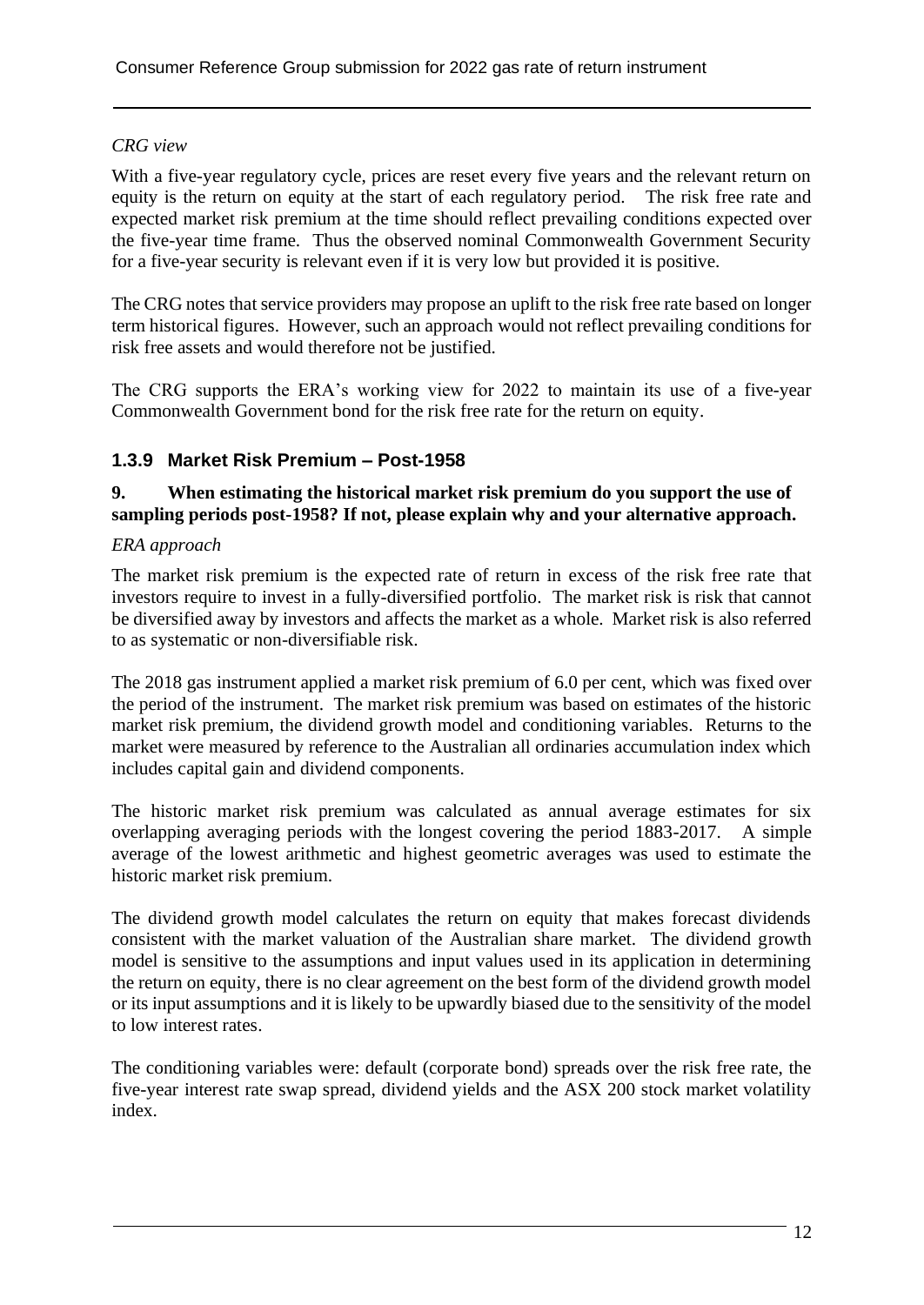In arriving at an estimate of the market risk premium for the 2018 gas instrument, the ERA placed more reliance on the historic market risk premium and used the conditioning variables to determine a final point estimate.

The ERA's working view for the 2022 gas instrument is that a market risk premium of 6.0 per cent should be maintained.

The ERA is considering simplifying its existing market risk premium approach reflecting data quality concerns and the representativeness of long-dated historical returns. A long time frame reduces standard statistical errors but is more likely to contain a bias reflecting circumstances and behaviour that are no longer relevant. The ERA has also noted a number of data problems in the pre-1958 data.

#### *CRG view*

The CRG considers that it is reasonable to question the relevance of data from 1883 to 1958 given measurement issues and the likelihood of a higher risk environment in that period when financial markets and the economy and institutions were less developed. Also importantly the objective should be to obtain the best estimate of the market risk premium that is relevant at the start of the regulatory period for the regulatory period. This consideration suggests more weight should be given to recent estimates where they are considered to better inform investor expectations over the forthcoming regulatory period.

#### **1.3.10 Market Risk Premium – Post-2000**

#### **10. When estimating the historical market premium do you support expanding the sampling periods to include a new period of 2000 to current? If not, please explain why and your alternative approach.**

#### *ERA approach*

The ERA is giving further consideration to the introduction of an additional period from 2000 that reflects the introduction of the Goods and Services Tax.

#### *CRG view*

The CRG considers that it would be helpful for the ERA to provide further explanation as to why the introduction of the Goods and Services Tax in 2000 would likely have a material impact on the market risk premium.

#### **1.3.11 Market Risk Premium – Brailsford, Handley and Maheswaran**

#### **11. When estimating the historical market premium do you support the approach to only consider the Brailsford, Handley and Maheswaran (BHM) dataset? If not, please explain why and your alternative approach.**

#### *ERA approach*

The ERA's working view for the 2022 gas instrument is to simplify its method using the preferred original Brailsford, Handley and Maheswaran (BHM) data set. With a preferred approach of only using post-1958 data the other data set would in any case be redundant.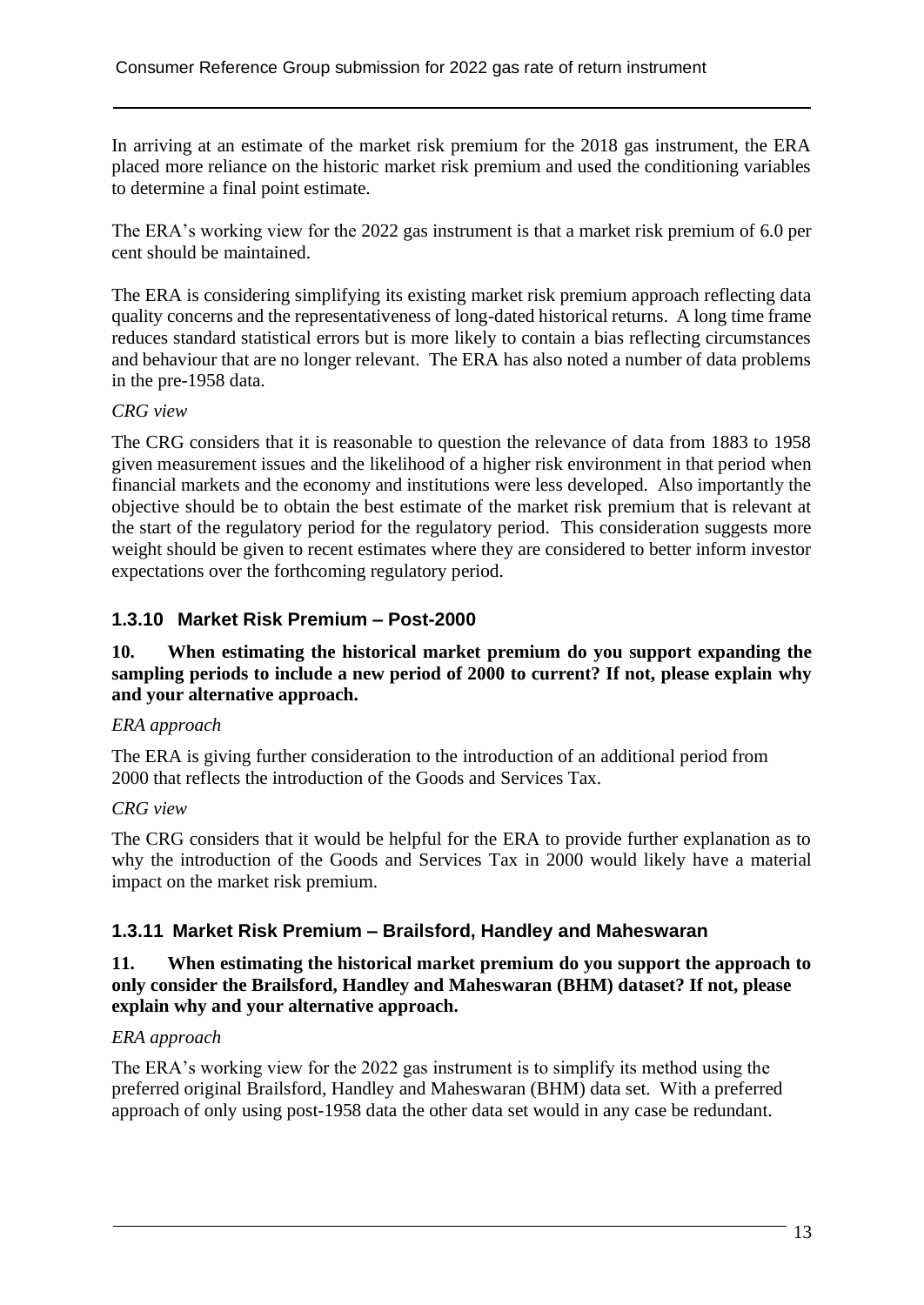#### *CRG view*

The CRG supports the ERA approach of only considering the BHM dataset, if the post-1958 period proposal is adopted.

#### **1.3.12 Market Risk Premium – Average of Arithmetic and Geometric Means**

#### **12. When estimating the historical market premium do you support the approach to calculate the historic market risk premium through the average of the arithmetic and geometric means? If not, please explain why and your alternative approach.**

#### *ERA approach*

The expected market risk premium is currently expressed as an annualised return although the theory on which the CAPM is based does not define the period except to assume it is a one period model.

There are two averaging methods which can be used to derive an annualised return — the arithmetic and geometric average. The arithmetic average is just a simple average. The geometric average is calculated as the average of a set of products of the terms i.e. it is the nth root product of n numbers and it takes into account the effects of compounding.

The difference between the two measures can be seen by considering a simple example where there are two periods with a return of +25% in the first period and -20% in the second period. The arithmetic average would be  $(+25-20)/2 = 2.5%$ . The geometric average would be  $(1+25/100)x(1-20/100) - 1 = 0%$ .

An arithmetic average will tend to overstate returns, whereas a geometric average will tend to understate them. The upward bias for the arithmetic average arises because of the variability of returns whereas the downward bias for the geometric average arises because it is based on continuous compounding of returns.

The averaging of the two methods is meant to reduce bias. However, the nature of the bias is different for the two approaches so that simple averaging does not necessarily eliminate the biases.

The ERA's working view for the 2022 gas instrument is to retain the use of arithmetic and geometric means when calculating the historical market risk premium and continue to take the average of the lowest arithmetic and highest geometric means. However, the ERA is considering a further simplification of using a simple average of the two approaches.

#### *CRG view*

The CRG considers that the ERA needs to give consideration as to which of the two methods is more appropriate from a conceptual perspective. The issue is whether whether the continuous compounding embodied in the geometric average is more representative of investor behaviour than the effect of volatility inherent in the arithmetic average.

With a regulatory period of five years, the term of the return being specified as five years and the roll forward of the RAB each year with the five-year rate continuing to apply with the roll forward process, the CRG considers that a geometric average measured over a five year period may be more appropriate than an arithmetic average that assumes annual returns for each year are relevant.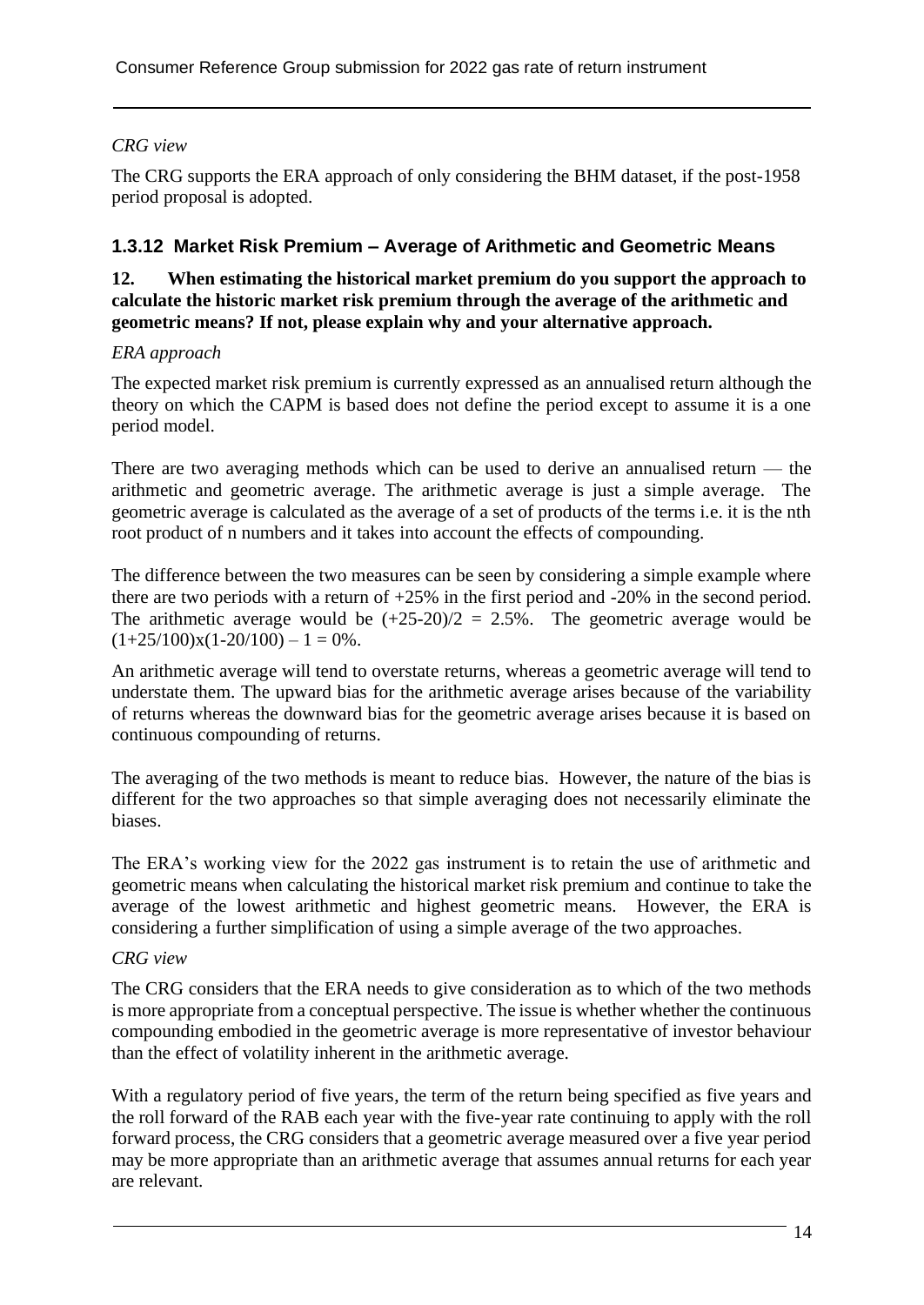If the averaging of arithmetic and geometric means is retained the CRG supports the proposed simple averaging process for the reasons noted by the ERA and not the current practice of taking the average of the lowest arithmetic and highest geometric means.

#### **1.3.13 Market Risk Premium – Relationship with the Risk Free rate**

**13. When estimating the market risk premium do you support the current approach of estimating and considering the market risk premium and the risk free rate independently from one another? If not, please explain why and your alternative approach. Specifically, the ERA is interested in:**

- **The empirical relationship (magnitude and direction) between the ex-ante market risk premium and the ex-ante risk free rate in Australia and the conceptual logic underpinning such a relationship.**
- **Whether the relationship is sufficiently stable and persistent (that is, not volatile and transitory) on an ex ante basis.**
- **Ways in which the relationship can be implemented to estimate the market risk premium in a manner suitable for regulatory purposes.**

#### *ERA approach*

Since the development of economic regulation in Australia in the late 1990s typically the risk free rate and market risk premium have been estimated independently from one another. However, there are views that there is an inverse relationship for these variables and that in periods of very low interest rates the ex-ante market risk premium is likely to be higher than for periods where interest rates have been higher. In contrast to the independence approach, the total market return method (or the Wright method) implies a one-for-one negative relationship between the market risk premium and the risk free rate.

The ERA's working view is to maintain the position adopted in the 2018 gas instrument which means that it would not make use of the Wright method.

#### *CRG view*

The CRG supports the ERA position that there is no clear, usable relationship between the risk free rate and the market risk premium.

#### **1.3.14 Equity Beta – Expanding the Sample for Estimating Beta**

**14. Do you support the continued use of domestic energy networks to estimate equity beta? If not, please explain why and your alternative approach.**

**15. Do you support the use of a sample of domestic and international comparators to estimate equity beta? If not, please explain why and your alternative approach.**

**16. If an international sample is to be used for estimating equity beta, which jurisdictions and companies could be considered as part of the sample?**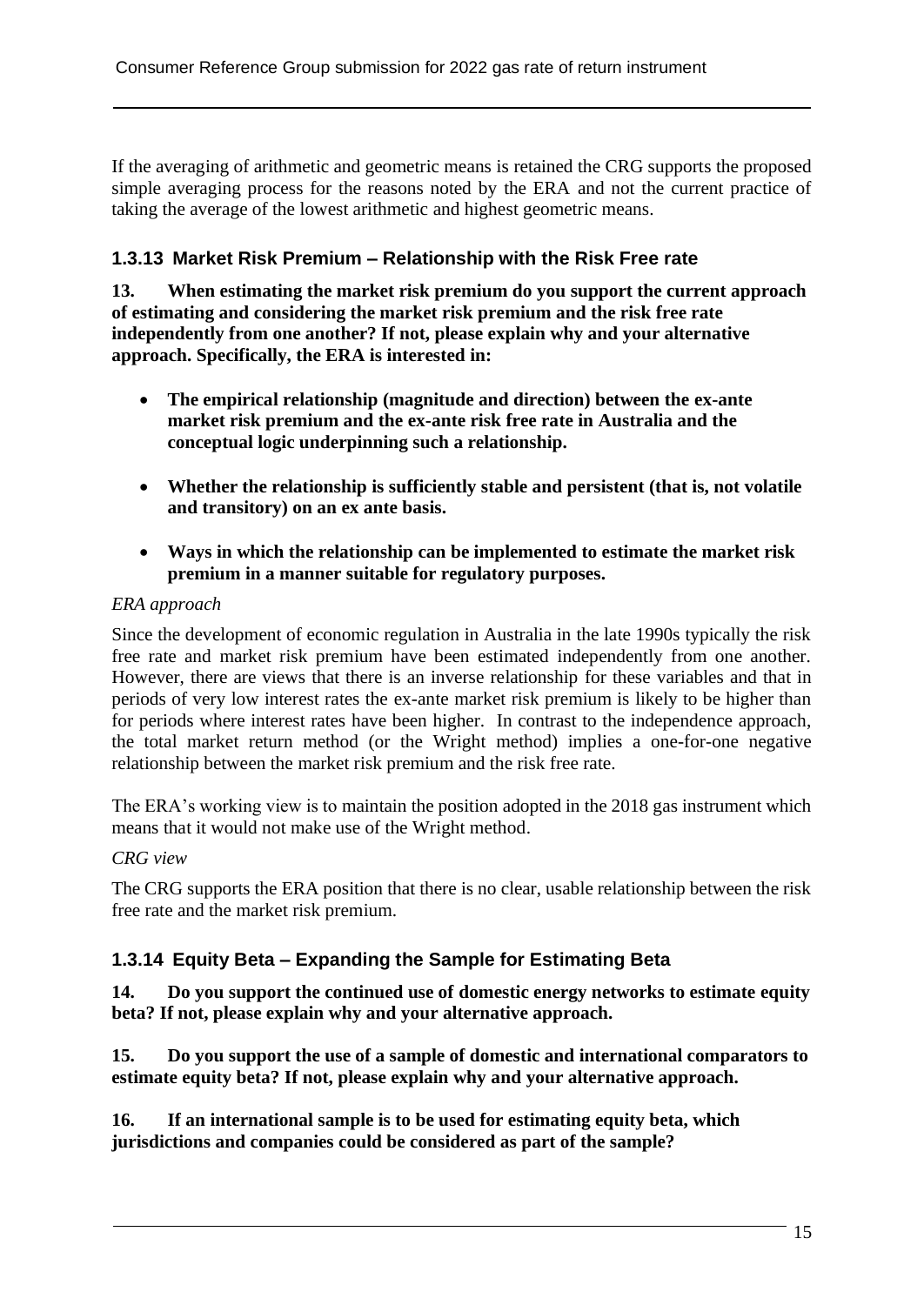#### **17. If an international sample is to be used for estimating equity beta, how should these international estimates be incorporated into the equity beta estimation method?**

#### *ERA approach*

The equity beta is the amount of risk that an investor faces and the market risk premium is the price of that risk.

The product of the equity beta and the market risk premium represents the margin that needs to be added to the risk free rate to compensate investors for the non-diversifiable risk of the particular equity investment.

The equity beta depends on the type of business that the firm is in which in turn affects the sensitivity of returns to market conditions and the degree of financial leverage or gearing because *ceteris paribus* higher gearing increases the variance in equity returns.

Statistical techniques can be used to measure the equity beta which represents the risk of the particular investment relative to the market as a whole. An equity beta of 1 means the quantum of the risk of the specific investment is the same as for the market as a whole with lower (higher) risk indicated by betas less (higher) than 1.0.

The 2018 gas instrument applied an equity beta of 0.7, which was fixed over the period of the instrument. The equity beta was estimated using similar methods used by the ACCC and AER but over a much shorter period for the ERA, being five years of weekly data for a sample of four listed companies: APA Group, DUET Group, Ausnet Services and Spark Infrastructure. The four companies were chosen based on the criteria for a benchmark efficient firm.

The ERA notes that the sample of listed firms is reducing with DUET having been delisted and Spark Infrastructure and AusNet likely to be taken over and delisted in 2022. The ERA is considering expanding the sample to include international energy companies.

The ERA considers that its domestic energy sample provides a range of equity beta estimates from 0.5 to 0.6. When international comparators are examined, for the United States, Canada, United Kingdom, and New Zealand this provides a range of estimates is from 0.6 to 1.1. The average beta estimate across all countries is 0.76.

The ERA's working view for the 2022 gas instrument is to use an equity beta of 0.7, based on all the information it has considered.

The ERA has made the following key points about the sample for estimating the equity beta:

- maintaining the Australian energy sample of four firms in the near term could be justified;
- expanding the sample to include betas from other domestic infrastructure companies is not appropriate as apparently they were not considered to be sufficiently comparable;
- examining both domestic and international listed energy networks may be useful when estimating the equity beta for Australian energy networks;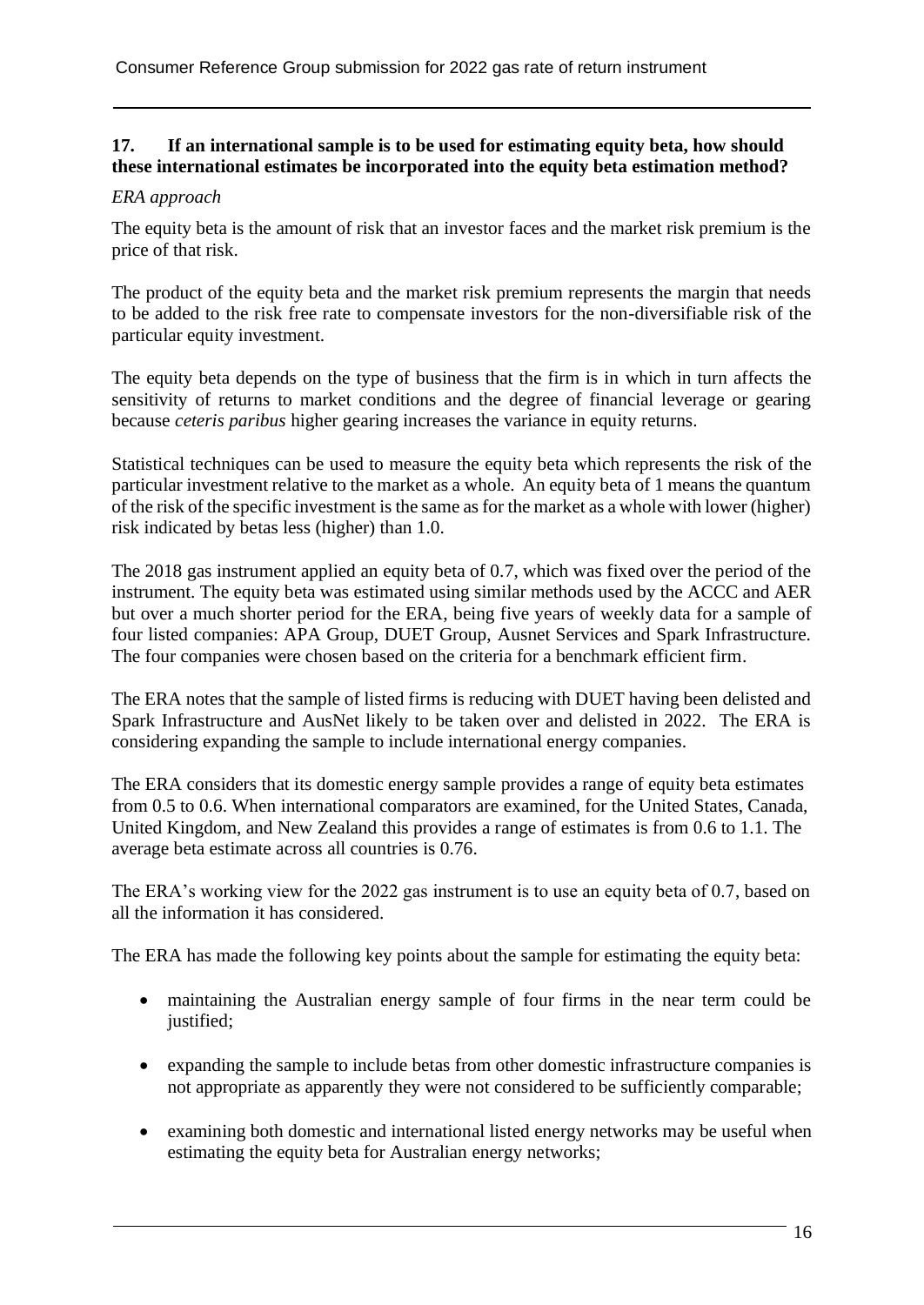- international listed energy network firms should have the following characteristics:
	- countries with similar regulatory, legal and institutional arrangements to those in Australia;
	- countries with well-developed capital markets;
	- with these criteria the United Kingdom, Canada, New Zealand and the United States are considered comparable.
- if international comparators are used the ERA proposes to:
	- use a domestic CAPM for each country rather than an international CAPM (which would be too complex);
	- include only firms where the majority of the observations are present in the estimation window;
	- adjust the equity betas in other markets to account for differences in gearing.

#### *CRG view*

#### *Factors that affect systematic risk*

Essentially the relevant sample for estimation of beta should have characteristics that mean there is likely to be similar sensitivity of returns for firms in the sample relative to the market as a whole. The sample needs to include firms with operating characteristics and economic circumstances that are likely to mean similar fundamental factors affecting systematic risk.

The CRG considers that the selection of firms operating in the same or a similar industry is an appropriate starting point for forming a benchmark sample to estimate an appropriate equity beta. However, it also considers that one particularly important fundamental factor is the extent to which regulation provides revenue and cost recovery protection relative to unregulated firms or firms where only part of their operations are regulated with similar regulatory arrangements. It also notes that with strong revenue and cost recovery protection arrangements firms in other regulated industries could provide relevant observations.

#### *Continued use of domestic energy networks*

The CRG supports restricting the sample at this stage to domestic energy networks as this sample is most relevant in terms of comparable fundamental determinants of relevant risk and it is not necessary at this stage to expand the sample although that may need to be done in the regulatory period from 2028.

However, the CRG would like the ERA to give consideration to estimating beta over a longer period as this would likely provide more statistically reliable estimates given the evidence suggesting stability of the beta estimates over longer periods and the advantages that longer term estimates have in reducing the impact of one-off events.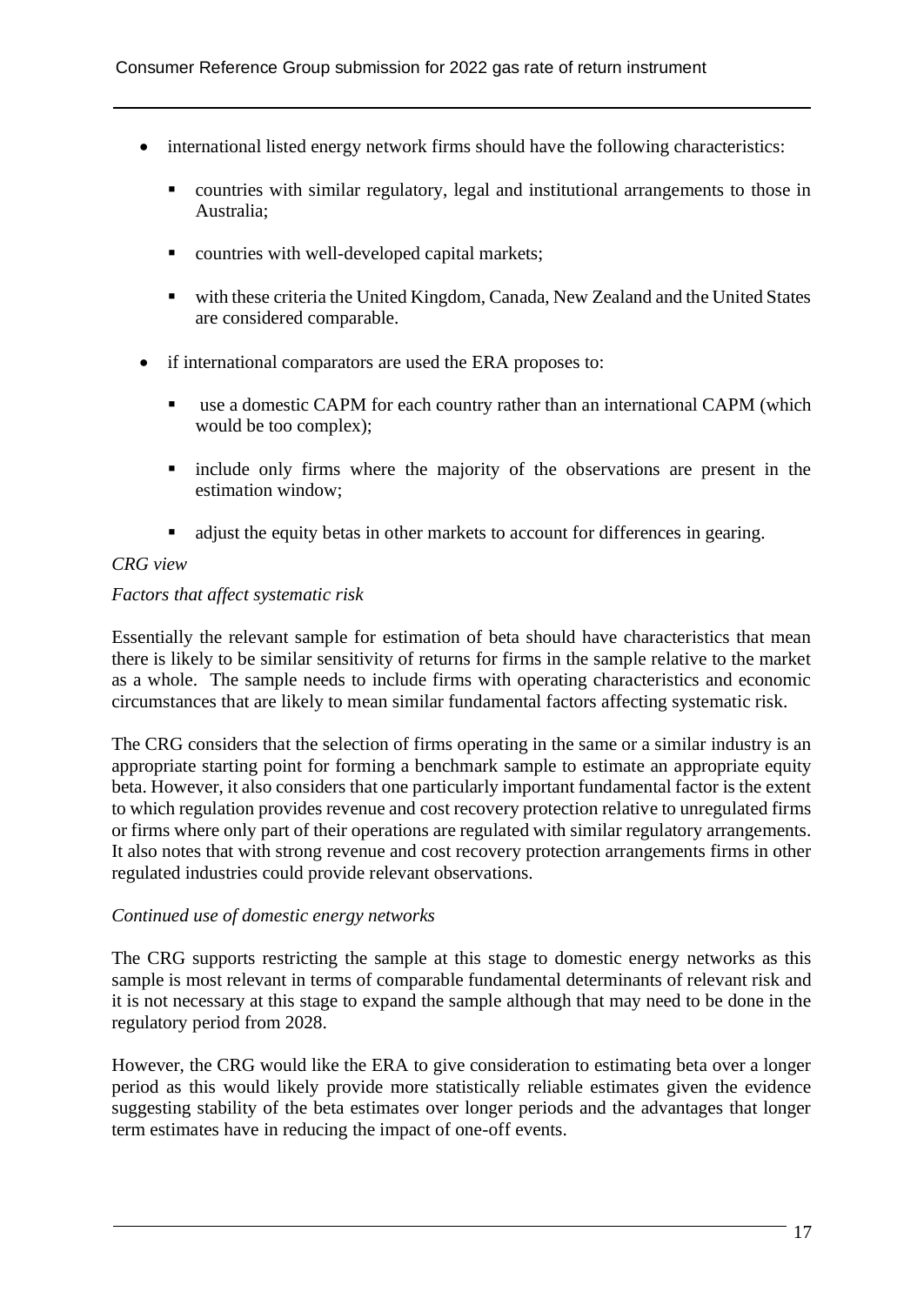The CRG also considers that the ERA needs to give more recognition of the impact of regulation and the share of regulated revenues on beta estimates as there seems to be reasonable evidence the regulatory arrangements in Australia for network energy businesses provide considerable regulatory protection for revenues and profits for those businesses.

#### *Expansion to include other domestic infrastructure firms*

The CRG considers that expansion of the sample to include other domestic infrastructure firms may be appropriate because the domestic CAPM could still be used and it may be possible to select comparators where relevant fundamental factors are sufficiently similar. In particular, if the regulatory arrangements are sufficiently similar there may be scope to include other domestic infrastructure firms, although the CRG considers that it is not necessary at this stage.

#### *Expansion to include international firms*

When considering whether to include international firms in a sample for estimating beta there are two comparability issues.

- The first issue is that the foreign market portfolio itself will have a different composition to the Australian market portfolio. It is well known that the composition of the ASX includes a much larger representation of mining and banking firms and smaller representation of technology firms than for example the broad market indices in the United Kingdom and the United States. The point is that the equity betas from international comparators do not measure the systematic risk relative to the Australian market.
- The second issue is that, even if one could allow for such compositional effects, there can be a wide range of economic conditions, specific operational and structural characteristics for individual firms and importantly regulatory arrangements that affect systematic risk. Furthermore, apart from adjustments for gearing, there is no welldefined method for adjusting for such risk differences.

The CRG considers that the inclusion of international network energy companies is not appropriate at all because of material differences in economic features of international energy firms including vertical integration of generation and network services and the presence of other non-regulated activities and likely differences in the nature and extent of application of the regulatory arrangements.

There is also an inconsistency in using international beta estimates as the systematic risk as reflected in the beta for other countries is calibrated against their stock market indices with no adjustment to take account of this.

It is also not necessary at this stage and would mean a material, adverse impact on the long term interests of consumers.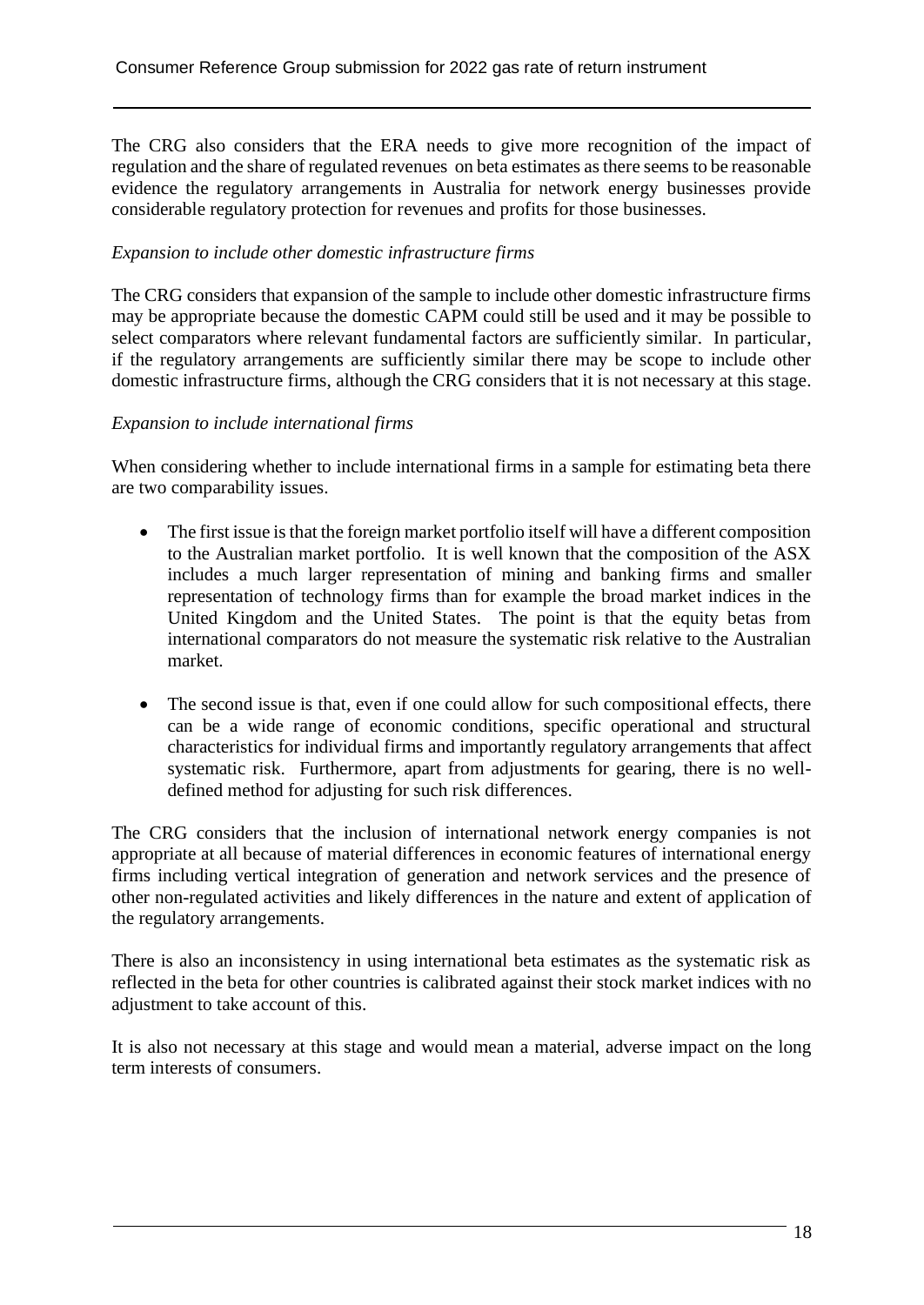#### **1.3.15 Equity beta – Economic Shocks**

#### **18. When considering equity beta should the ERA consider shocks such as COVID-19 and takeover announcements? If so, please explain why and how these events can be accounted for.**

#### *ERA approach*

The ERA's current thinking is to retain its current approach of using the latest five-year period. It makes the following points to support its position:

- An estimation window is intended to capture returns throughout the economic cycle which also includes downturns. Economic shocks are a natural part of the economic cycle and to remove these observations would be to affect the distribution of returns.
- Shocks can provide local evidence about the true systematic risk of a firm, where the revealed preference of investors is that during a market-wide shock the domestic energy sample were not as affected as the market portfolio.
- It may not be easy to identify COVID-19 related shock events given the multiple waves and interventions that occurred during 2020.
- The ERA's current approach of using robust estimators would moderate the impact of outliers, where COVID-19 could be considered to be such an outlier.

#### *CRG view*

The CRG considers that the guiding principle should be to establish the best estimates for the parameters of the CAPM that are expected to apply over the regulatory period. This then requires a judgement as to whether relatively normal conditions are likely to apply over the next regulatory period or more instability in economic conditions is expected similar to what has occurred in the COVID 19 period.

If normal conditions are considered more likely to apply then this would support excluding data periods relating to significant and sustained economic shocks. However, recognising that such shocks happen every now and then, excluding them could introduce bias and from an econometric perspective including these periods may be the best means of establishing a longer term estimate of beta. This point is consistent with using data for the longest period available as is the approach adopted by the AER.

The CRG's preliminary view is that the ERA should not exclude data corresponding to economic shocks but that it should give consideration to adopting a longer time frame so that the estimation window better captures returns through the economic cycle.

It is suggested that it would be useful to review beta estimates for the latest 10 year period and assess relative to the latest 5 year period and that it would be useful to undertake stability tests for the beta estimates.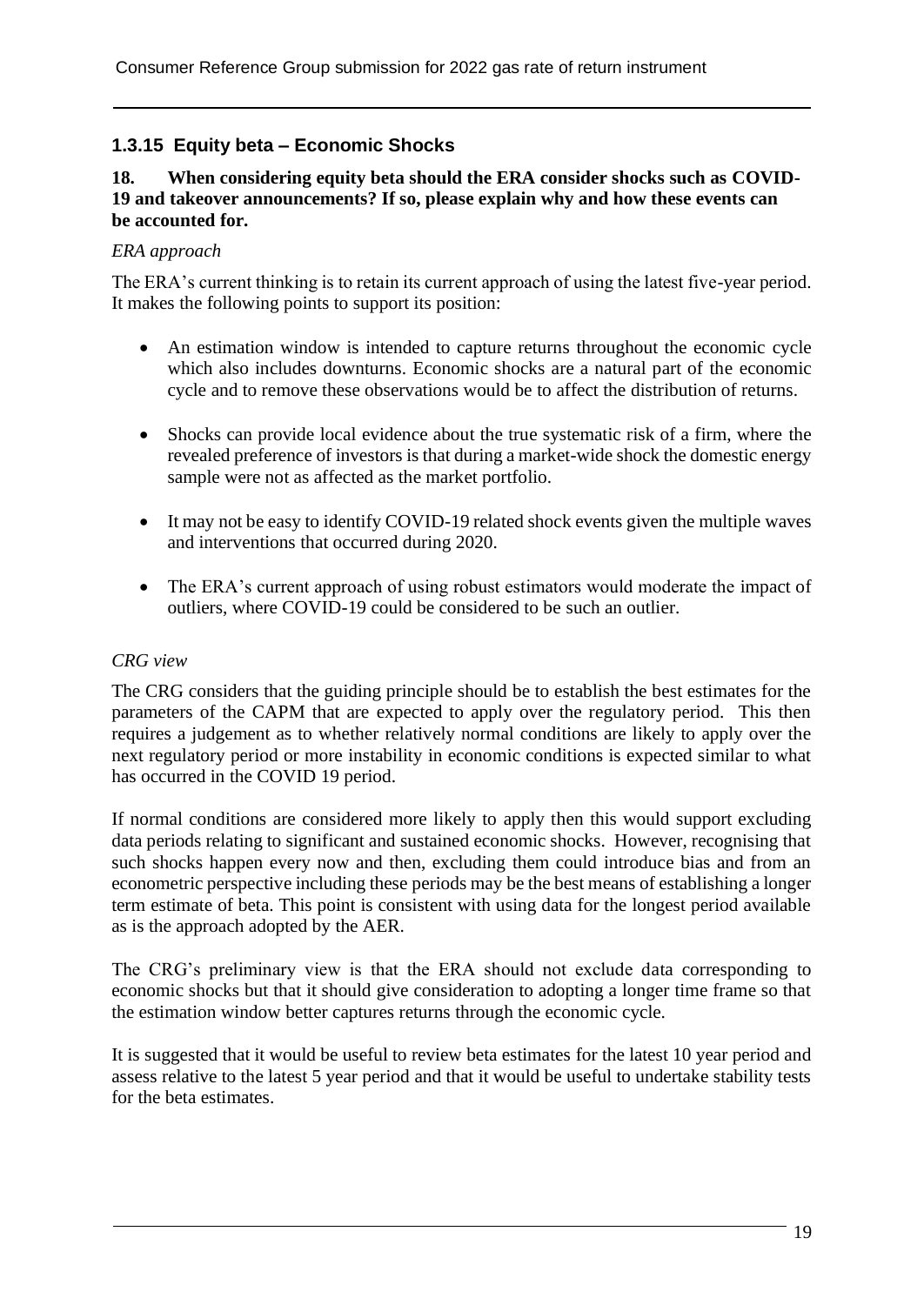#### **1.3.16 Equity beta – ERA General Approach**

**19. Do you support the ERA's general approach and simplifications for estimating equity beta (regardless of any potential changes to the sample firms)? If not, please explain why and your alternative approach. Specifically, the ERA is interested in views on the following aspects of the method applied to estimate equity beta in this paper:**

- **Use of a 5-year estimation window with weekly returns.**
- **Use of the Bloomberg total return index for individual stocks and market indices.**
- **Use of the Ordinary Least Squares estimator, with the Least Absolute Deviations method as a robust estimator.**

#### *ERA approach*

The ERA's working view for the 2022 gas instrument is to maintain a similar equity beta estimation method as for the 2018 gas instrument. Three issues to consider are: the time interval (data frequency) and length of the estimation period for estimating beta; some proposals for simplification of the data; and the statistical method for estimation. Each of these is discussed below.

The ERA's working view for the 2022 gas instrument is to retain the use of a five-year estimation window with weekly data.

The ERA is also proposing to simplify its approach by using the total return index as calculated by Bloomberg for individual stocks and the market index.

The ERA is also proposing that ordinary least squares (OLS) and the least absolute deviation (LAD) estimators are to be the statistical methods to be used for estimating equity beta. OLS is the most basic statistical technique for estimating beta but OLS estimates may be unduly affected by outliers and the LAD estimator is a standard statistical method for reducing the impact of outliers.

#### *CRG view*

#### *Time (frequency) interval and estimation period*

Beta can be estimated with daily, weekly or monthly data. For a given estimation period higher frequency data means more observations and a lower standard error for the beta estimate i.e. a narrower statistical confidence interval for the estimate. However, reducing the time interval can lead to various biases in the estimate so that the mean estimate is not reliable even though it may have a low statistical standard error.

The CRG understands that monthly data provides less scope for various sources of bias then daily or weekly data and that beta estimates with monthly data tend to be lower than beta estimates with weekly data for Australian and United States energy businesses.

The lower number of observations with monthly data can be addressed by using a longer time frame which is also helpful in obtaining estimates that are likely to be more reflective of normal conditions. Statistical stability tests could be used to check changes in beta and it is considered that given that regulators choose the mean estimate of a statistical confidence interval, removing or reducing the scope for bias is particularly important.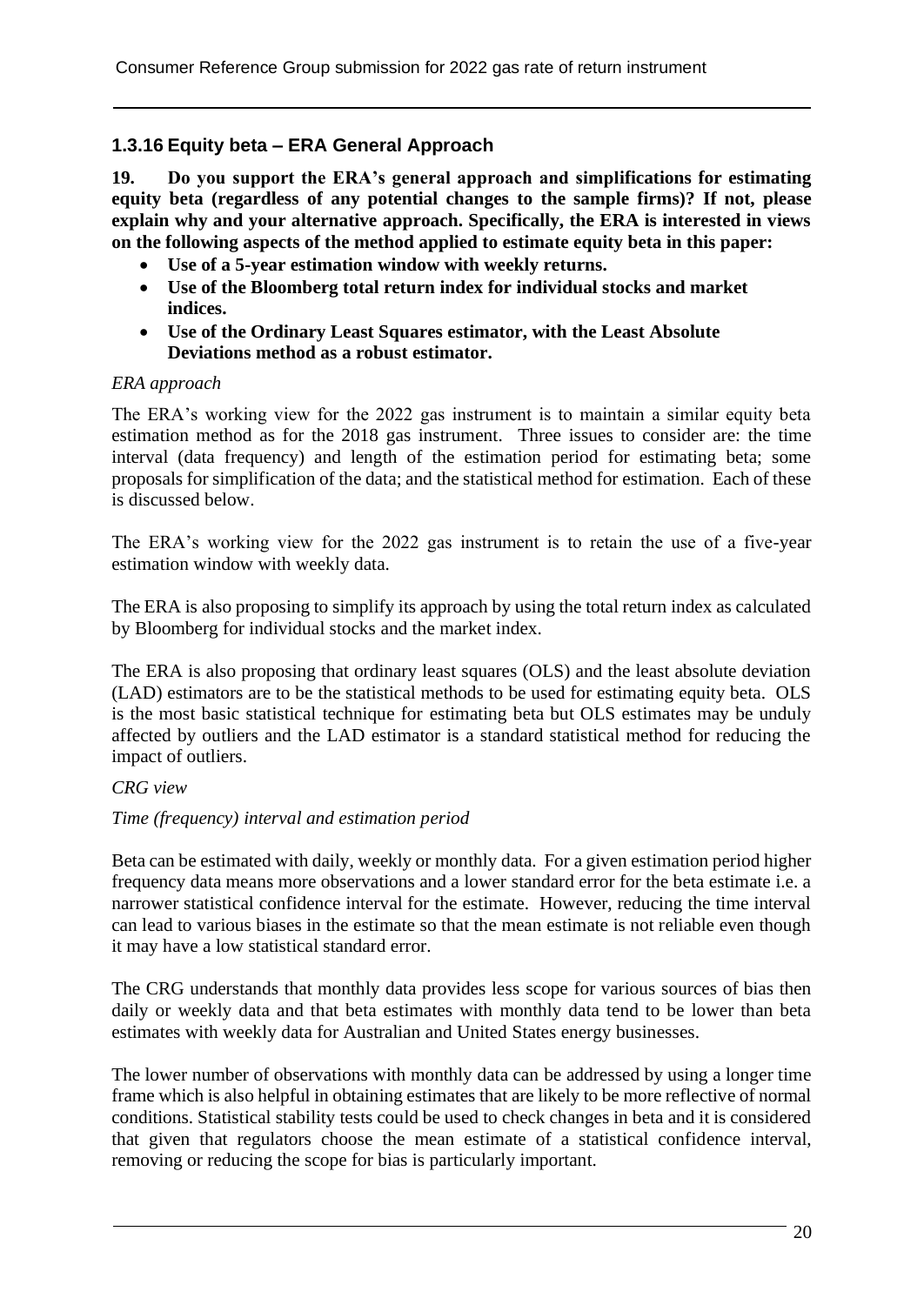#### *Bloomberg data*

The CRG supports the ERA's reasons and proposals to use the Bloomberg data which will simplify the process without compromising the integrity of the estimates.

#### *OLS and LAD estimators*

The CRG understands that the LAD estimator is less sensitive to outliers than is OLS. However, it is not clear that outliers should be automatically excluded or given less weight. If the extreme observations are actually correct measurements, then removing theme may mean removing the most important observations in the sample. Conversely the outliers may be the result of unique events such that their recurrence is highly unlikely and then removing them would mean a more accurate model for prediction or parameter estimation purposes.

The CRG is concerned about the assumption that the LAD estimator is necessary and given equal weight as the OLS estimator. The CRG suggests that the ERA needs to give more consideration as to why the LAD estimator is always necessary and to be given the same weight as the OLS estimator.

#### **1.3.17 Equity beta – Treasury Bond Implied Inflation**

#### **20. When estimating the expected rate of inflation do you support the use of Treasury bond implied inflation approach? If not, please explain why and your alternative**

### **approach.**

#### *ERA approach*

To invest, debt and equity investors will require compensation for expected inflation. An estimate of the expected inflation rate is needed for: indexing the asset base over the regulatory period; determining depreciation allowances; adjustment to other nominal building block allowances; and allowing observance of real rates of change in tariffs and the real rate of return. Under the 2018 gas instrument, the ERA estimated the expected inflation rate using the Treasury bond implied approach over a term that matched the regulatory period of five years.

The Treasury bond approach recovers the expected inflation rate from Treasury bonds that specify a fixed interest rate on indexed bond and the relationship with unindexed Treasury bonds with nominal interest rates

The main alternative is to use the mid-point of Reserve Bank of Australia (RBA) inflation forecasts over the next 2 years and the mid-point of the target inflation band of 2 to 3 per cent over subsequent years or some path to achieve the 2.5 per cent mid-point by some future point in time.

However, the ERA notes there that the RBA inflation forecast is updated infrequently and may not effectively reflect changing market-based inflation expectations. In contrast the Treasury bond approach makes use of nominal and risk free rates observed in the market and is updated on close to a daily basis.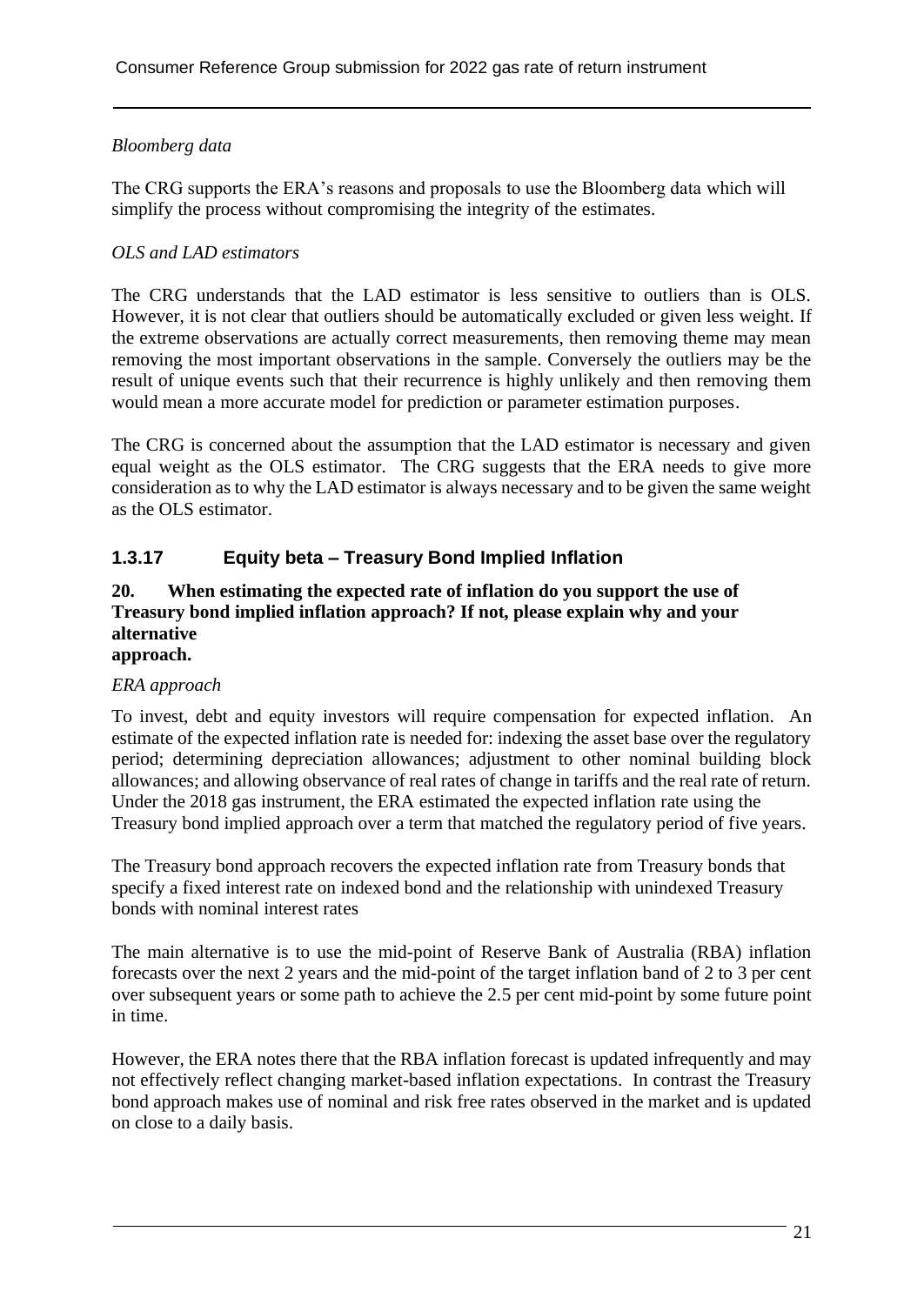#### *CRG view*

The CRG supports the use of the Treasury bond approach to estimating expected inflation with a term matching the term of the regulatory period (consistent with achieving the expected NPV=0 condition).

Table 1 provides a more concise summary of the CRG views.

| <b>Issue or</b><br>question                                                               | <b>CRG</b> reasoning                                                                                                                                                                                                                                                                                                                                                                                                                                                                                                                                                                                             | <b>CRG</b> position and request                                                                                                                                                                                                                         |
|-------------------------------------------------------------------------------------------|------------------------------------------------------------------------------------------------------------------------------------------------------------------------------------------------------------------------------------------------------------------------------------------------------------------------------------------------------------------------------------------------------------------------------------------------------------------------------------------------------------------------------------------------------------------------------------------------------------------|---------------------------------------------------------------------------------------------------------------------------------------------------------------------------------------------------------------------------------------------------------|
| The impact<br>of the<br>regulatory<br>arrangements<br>on the<br>allowed rate<br>of return | An important aspect that the CRG considers needs explicit<br>attention by the ERA relates to the extent to which the<br>regulatory arrangements in effect guarantee revenue that is<br>calibrated to recover allowable costs and an allowable return<br>and the extent to which this is likely to apply for the life of<br>major assets.<br>If the allowance for risk in the regulated rate of return<br>represents higher compensation for risk than is appropriate<br>from an economic efficiency perspective then this will mean<br>higher prices for all consumers contrary to their long term<br>interests. | The CRG considers that the<br>ERA needs to make more<br>explicit how the regulatory<br>arrangements as a whole<br>may impact on the rate of<br>return parameters and the<br>extent to which this is likely<br>to apply for the life of major<br>assets. |
|                                                                                           | There is also reference in the ERA discussion paper on making<br>use of a benchmark efficient entity to inform the WACC<br>parameters and to compensating the regulated service provider<br>for operating efficiently and not necessarily for its actual<br>decisions. However, there is no discussion of aspects of<br>incentive regulation that may affect allowances for capital and<br>operating expenditure and impact on risk and incentives for<br>economic efficiency.                                                                                                                                   |                                                                                                                                                                                                                                                         |
|                                                                                           | The CRG understands that there is evidence that the market<br>value of listed energy firms has exceeded the value of the<br>regulatory asset base for listed network energy businesses and<br>that this may indicate investors are able to receive rates of<br>return that are higher than is required to ensure efficient<br>investment occurs.                                                                                                                                                                                                                                                                 | The CRG suggests that the<br>ERA should consider using<br>RAB multiples as a cross<br>check in the determination<br>of an allowed rate of return<br>for the 2022 determination.                                                                         |
|                                                                                           | The definition of the benchmark efficient entity precludes the<br>recognition of parental ownership characteristics but this<br>treatment could mean a higher than efficient allowed rate of<br>return and higher than efficient prices for consumers in the long<br>term.                                                                                                                                                                                                                                                                                                                                       | The CRG also considers that<br>there is a need for the ERA<br>to provide a rationale as to<br>why parental ownership<br>characteristics should be<br>precluded.                                                                                         |
|                                                                                           | In terms of allocative efficiency there is also an issue of how<br>the structure of prices best promotes efficient use of<br>infrastructure particularly when there is excess capacity.                                                                                                                                                                                                                                                                                                                                                                                                                          | The structure of prices is not<br>directly a matter for the<br>allowed rate of return but it<br>is relevant for achieving<br>allocative efficiency and it<br>would be helpful to know<br>how it is being addressed for<br>completeness.                 |
| Q 1. Term of<br>return                                                                    | The term of return should match the term of the regulatory<br>period to achieve NPV=0. This ensures there is no above                                                                                                                                                                                                                                                                                                                                                                                                                                                                                            | Agree.                                                                                                                                                                                                                                                  |

**Table 1: CRG views on the regulatory framework and specific ERA questions**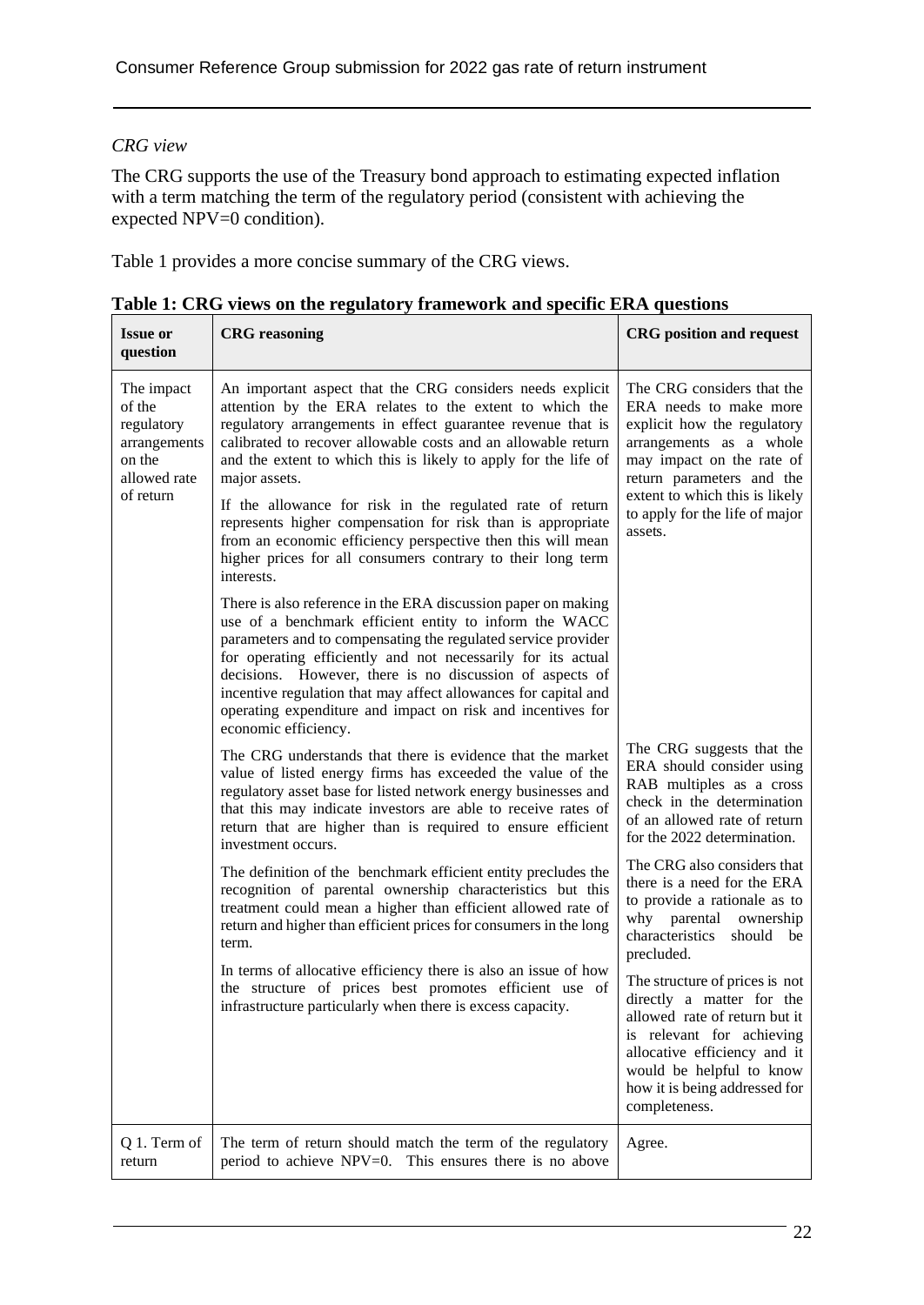|                                   | normal commercial profit but sufficient revenue to finance<br>efficient costs.                                                                                                                                                                                                                                                                                                                                                                                                                                                                                                                                                            | More intuitive explanation<br>and examples would help in<br>understanding.                                                                                                                                                                                                                                               |
|-----------------------------------|-------------------------------------------------------------------------------------------------------------------------------------------------------------------------------------------------------------------------------------------------------------------------------------------------------------------------------------------------------------------------------------------------------------------------------------------------------------------------------------------------------------------------------------------------------------------------------------------------------------------------------------------|--------------------------------------------------------------------------------------------------------------------------------------------------------------------------------------------------------------------------------------------------------------------------------------------------------------------------|
| Q 2.<br>Averaging<br>time frame   | The CRG supports the standardised averaging period process<br>because it is effective in representing prevailing financial<br>conditions, while providing the opportunity for gas network<br>service providers to best manage their financing arrangements.                                                                                                                                                                                                                                                                                                                                                                               | Agree.<br>It would be helpful if the<br>ERA could explain more<br>why the approach of annual<br>updating of the debt risk<br>premium differs from the 5<br>year fixed term for the<br>market return parameters.                                                                                                          |
| Q3. Gearing                       | The CRG understands that a gearing level of 55 per cent is<br>broadly similar for benchmark businesses and there is minimal<br>impact within about plus or minus 5 percentage points.                                                                                                                                                                                                                                                                                                                                                                                                                                                     | Agree.<br>The CRG considers that it<br>would be useful to check the<br>actual gearing levels of the<br>firms it regulates as this<br>provide<br>might<br>relevant<br>information about market<br>assessments of risk for these<br>firms.                                                                                 |
| Q4 Hybrid<br>securities           | There is no simple, clear method for determining the equity and<br>debt composition of hybrid securities. It is not clear at this<br>stage of the materiality of adjusting for hybrid securities or<br>using different simple methods for making adjustments.<br>It is also noted that re-classification of all of a hybrid security<br>as equity rather than a component of the security is an extreme<br>position and that a 50/50 allocation would likely be a more<br>accurate disaggregation in the absence of other information.                                                                                                    | It would be helpful if the<br>ERA could present some<br>examples of the<br>likely<br>$\sigma f$<br>impacts<br>the<br>two<br>alternatives it is considering<br>on the rate of return.                                                                                                                                     |
| Q5. Hybrid<br>trailing<br>average | The CRG considers that, based on current information the<br>hybrid trailing average is the best method for estimating the risk<br>free rate and debt risk premium components of the return on<br>debt with respect to promoting the long term interests of<br>consumers.<br>However, the AER has provided evidence that that average<br>term that regulated network energy businesses borrow at has<br>been around 7.5 years rather than 10 years and this has meant a<br>lower debt risk premium than assuming a 10 year tenor.                                                                                                          | Agree subject to further<br>information.<br>The CRG considers that the<br>ERA should investigate the<br>AER findings that<br>the<br>average debt term is 7.5<br>years rather than 10 years as<br>well as their index of actual<br>debt costs and its scope for<br>use as a check on the ERA<br>approach. See Q7 as well. |
| Q6.<br>Benchmark<br>credit rating | In terms of a conclusion about the appropriate credit rating the<br>CRG considers that there is strong support for at least a BBB+<br>credit rating given in particular the strong revenue and cost<br>protection afforded by the regulatory arrangements.<br>Where foreign parental ownership provided a higher credit<br>rating the cost of debt would likely be lower, without support<br>of Australian taxpayers, and this would seem to be of benefit to<br>consumers over the longer term. This raises the issue of the<br>justification for selecting a benchmark that precludes the<br>recognition of foreign parental ownership. | Agree that the credit rating<br>should be at least BBB+.<br>The CRG requests the ERA<br>investigate why<br>the<br>to<br>benchmark precludes<br>the<br>recognition<br>foreign<br>of<br>parental ownership.                                                                                                                |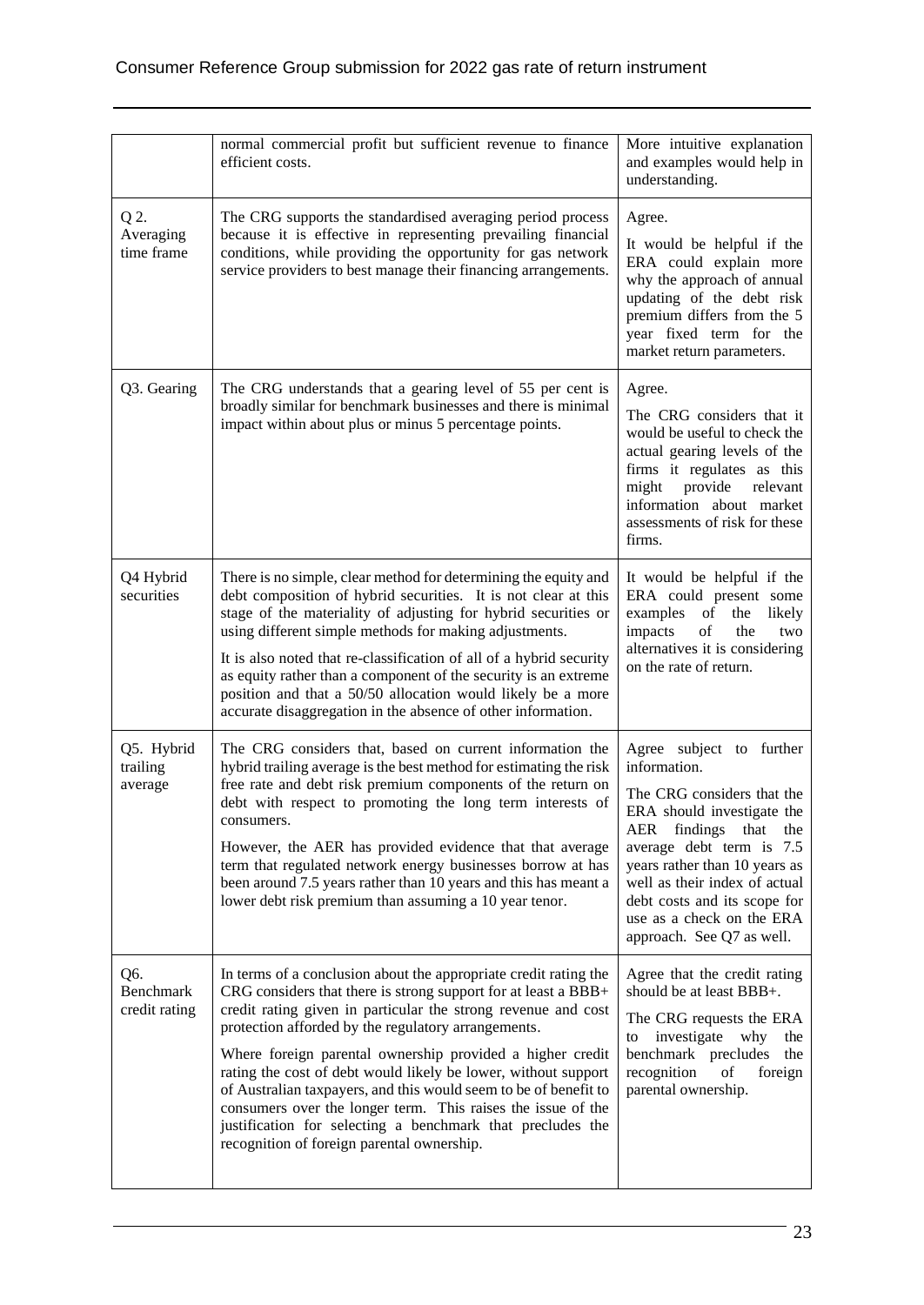| Q7. Revised<br>bond yield                   | A matter not covered in the ERA discussion paper relates to<br>AER work on developing an Energy Infrastructure Credit<br>Spread Index (EICSI). This index provides a rolling 12 month<br>historical average of all new debt instruments issued by<br>privately owned energy networks and has been refined by the<br>AER to essentially include debt that has the purpose of<br>financing the RAB. The EICSI is constructed from debt issued<br>directly by the business on the primary market for debt. It<br>differs from the information used to construct the current AER<br>efficient benchmark which makes use of third party yield<br>curves provided by the RBA, Bloomberg and Thompson<br>Reuters using data from the secondary market for debt. There<br>may be material differences between the primary and<br>secondary debt markets and the third party yield curves also<br>include debt in other industries.<br>The AER reports that on average the EICSI, with debt weighted<br>by tenor, so that longer term debt has more weight, has been 18<br>basis points lower than the AER benchmark since January<br>2014. The AER also notes that the average debt term has been<br>reducing reflecting active management and a preference for a<br>shorter term and has confirmed that differences in term<br>between the EICSI and the AER benchmark accounted for most<br>of the difference in performance.<br>The issue is whether the current approaches of the AER and<br>ERA overstate an appropriate benchmark return on debt<br>because if this were the case than it would be in consumers'<br>long term interests for there to be an adjustment to the<br>benchmark. The point is that regulated energy networks may<br>be able to outperform the benchmark on average by raising debt<br>at a lower rate than what the AER third-party credit curve or<br>ERA method would indicate.<br>If the EICSI provided a more accurate measure of the average<br>actual cost of debt for regulated energy network businesses it<br>would also offer a simpler approach then the current approach<br>of determining a credit rating and risk premium because both<br>would be embodied in the one step (although there may be a | CRG suggests that although<br>the<br>revised bond<br>yield<br>approach is reasonable there<br>needs<br>to<br>further<br>be<br>investigation of using the<br>AER's<br>Energy<br><b>Infrastructure Credit Spread</b><br>Index (EICSI).<br>The CRG suggests the ERA<br>should consider whether the<br>EICSI could be used as a<br>cross check on its estimates<br>to help provide assurance<br>that the ERA estimates of<br>the return on debt are robust<br>and provide the best value<br>for the long term interests of<br>consumers. |
|---------------------------------------------|--------------------------------------------------------------------------------------------------------------------------------------------------------------------------------------------------------------------------------------------------------------------------------------------------------------------------------------------------------------------------------------------------------------------------------------------------------------------------------------------------------------------------------------------------------------------------------------------------------------------------------------------------------------------------------------------------------------------------------------------------------------------------------------------------------------------------------------------------------------------------------------------------------------------------------------------------------------------------------------------------------------------------------------------------------------------------------------------------------------------------------------------------------------------------------------------------------------------------------------------------------------------------------------------------------------------------------------------------------------------------------------------------------------------------------------------------------------------------------------------------------------------------------------------------------------------------------------------------------------------------------------------------------------------------------------------------------------------------------------------------------------------------------------------------------------------------------------------------------------------------------------------------------------------------------------------------------------------------------------------------------------------------------------------------------------------------------------------------------------------------------------------------------------------------------------------------------------------------------------------|--------------------------------------------------------------------------------------------------------------------------------------------------------------------------------------------------------------------------------------------------------------------------------------------------------------------------------------------------------------------------------------------------------------------------------------------------------------------------------------------------------------------------------------|
| Q8. Risk free<br>asset                      | need to change the term in the trailing average measure).<br>The relevant return on equity is the return on equity at the start<br>of the regulatory period and relating to the term of the<br>regulatory period. So the risk free rate, as a component of the<br>return on equity, should reflect prevailing conditions at the start<br>of the regulatory period and those expected to prevail over the<br>regulatory period.<br>The CRG notes that service providers may propose an uplift to<br>the risk free rate based on longer term historical figures.<br>However, such an approach would not reflect prevailing<br>conditions for risk free assets and would therefore not be                                                                                                                                                                                                                                                                                                                                                                                                                                                                                                                                                                                                                                                                                                                                                                                                                                                                                                                                                                                                                                                                                                                                                                                                                                                                                                                                                                                                                                                                                                                                                     | Agree.<br>CRG supports the ERA's<br>working view for 2022 to<br>maintain its use of a five<br>Commonwealth<br>year<br>Government bond for the<br>risk free rate for the return<br>on equity.                                                                                                                                                                                                                                                                                                                                         |
| Q9. Market<br>risk premium<br>$-$ post-1958 | justified.<br>The CRG considers that it is reasonable to question the<br>relevance of data from 1883 to 1958 given measurement issues<br>and the likelihood of a higher risk environment in that period<br>when financial markets and the economy and institutions were<br>less developed. Also importantly the objective should be to<br>obtain the best estimate of the market risk premium that is                                                                                                                                                                                                                                                                                                                                                                                                                                                                                                                                                                                                                                                                                                                                                                                                                                                                                                                                                                                                                                                                                                                                                                                                                                                                                                                                                                                                                                                                                                                                                                                                                                                                                                                                                                                                                                      | Agree.<br>CRG supports the use of<br>sampling periods post-1958.<br>The CRG considers more<br>weight should be given to                                                                                                                                                                                                                                                                                                                                                                                                              |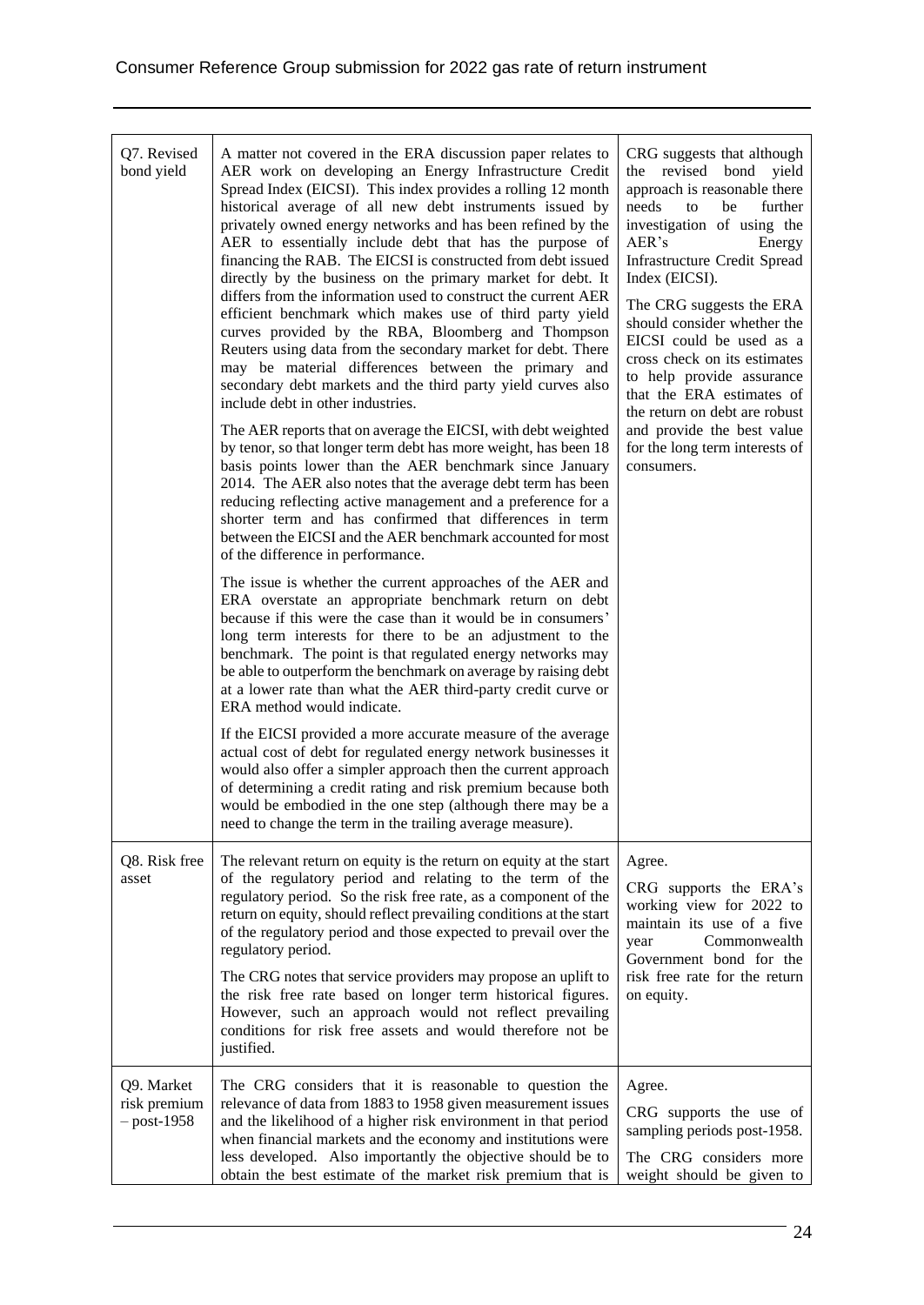|                                                                               | relevant at the start of the regulatory period for the regulatory<br>period. This consideration suggests more weight should be<br>given to recent estimates where they are considered to better<br>inform investor expectations over the forthcoming regulatory<br>period.<br>The CRG notes that the post-1958 data tends to mean a lower<br>market risk premium than if data pre-1958 is used. Furthermore<br>a lower market risk premium is evident in the period from 1980<br>to 2017.<br>The CRG notes that when shorter periods are used the lower<br>bounds of the 95 per cent statistical confidence intervals are<br>likely to be negative but this is not considered to be necessarily<br>a problem if average values are used and are considered to be<br>good estimates of the forward looking market risk premium<br>over the regulatory period.                                                                                                                                                                                                                                                                                                                      | recent estimates where they<br>are likely to better inform<br>investor expectations over<br>the forthcoming regulatory<br>period.                                                                                                                                                                                                                                                                                                                                   |
|-------------------------------------------------------------------------------|-----------------------------------------------------------------------------------------------------------------------------------------------------------------------------------------------------------------------------------------------------------------------------------------------------------------------------------------------------------------------------------------------------------------------------------------------------------------------------------------------------------------------------------------------------------------------------------------------------------------------------------------------------------------------------------------------------------------------------------------------------------------------------------------------------------------------------------------------------------------------------------------------------------------------------------------------------------------------------------------------------------------------------------------------------------------------------------------------------------------------------------------------------------------------------------|---------------------------------------------------------------------------------------------------------------------------------------------------------------------------------------------------------------------------------------------------------------------------------------------------------------------------------------------------------------------------------------------------------------------------------------------------------------------|
| Q10. Market<br>risk premium<br>$-$ post-2000                                  | The CRG considers that it is relevant to consider more recent<br>periods, although it is not clear why the introduction of the<br>Goods and Service Tax would have a material impact by itself<br>on the market risk premium for years subsequent to 2000. It<br>should also be acknowledged that the averaging method<br>implicitly weights more recent history higher since the later<br>years are included in all data scenarios whereas earlier years<br>are not.                                                                                                                                                                                                                                                                                                                                                                                                                                                                                                                                                                                                                                                                                                             | It is not clear why the<br>introduction of the Goods<br>and Service Tax would have<br>a material impact on the<br>market risk premium and<br>why it would by itself justify<br>a separate post-2000 sample<br>period.                                                                                                                                                                                                                                               |
| Q11. Market<br>risk premium<br>- Brailsford,<br>Handley and<br>Mahesearan     | The CRG supports the ERA approach of only considering the<br>BHM dataset, if the post-1958 period proposal is adopted.                                                                                                                                                                                                                                                                                                                                                                                                                                                                                                                                                                                                                                                                                                                                                                                                                                                                                                                                                                                                                                                            | Agree.                                                                                                                                                                                                                                                                                                                                                                                                                                                              |
| Q11. Market<br>risk premium<br>- Average of<br>arithmetic<br>and<br>geometric | An arithmetic average is more suitable if investors focus on<br>annual returns and treat each expected annual return<br>independently. Average annual returns will inherently mean<br>more variability than geometric returns. In contrast if investors<br>focus on historic returns over a longer period and those returns<br>are compounded then the geometric average is more suitable.<br>So the issue is whether whether the continuous compounding<br>embodied in the geometric average is more representative of<br>investor behaviour than the effect of volatility inherent in the<br>arithmetic average.<br>With a regulatory period of five years, the term of the return<br>being specified as five years and the roll forward of the RAB<br>each year with the five year rate continuing to apply with the<br>roll forward process, the CRG considers that a geometric<br>average measured over a five year period may be more<br>appropriate than an arithmetic average that assumes annual<br>returns for each year are relevant.<br>The CRG considers that the ERA should give consideration as<br>to whether more weight should be given to the geometric return | The CRG considers that the<br><b>ERA</b><br>needs<br>give<br>to<br>consideration as to which of<br>the two methods is more<br>appropriate<br>from<br>a<br>conceptual perspective.<br>If<br>the<br>averaging<br>of<br>and geometric<br>arithmetic<br>means is retained the CRG<br>supports<br>the<br>simple<br>averaging process,<br>rather<br>than selection of the lowest<br>arithmetic<br>and<br>highest<br>geometric means, for the<br>reasons noted by the ERA. |
|                                                                               | based on whether investors are more likely to target returns<br>over 5 years than 1 year.                                                                                                                                                                                                                                                                                                                                                                                                                                                                                                                                                                                                                                                                                                                                                                                                                                                                                                                                                                                                                                                                                         |                                                                                                                                                                                                                                                                                                                                                                                                                                                                     |
| Q12. Market<br>risk premium                                                   | The CRG supports the ERA position that there is no clear,<br>usable relationship between the risk free rate and the market<br>risk premium.                                                                                                                                                                                                                                                                                                                                                                                                                                                                                                                                                                                                                                                                                                                                                                                                                                                                                                                                                                                                                                       | Agree.<br>The CRG<br>supports<br>the<br>ERA's current approach of                                                                                                                                                                                                                                                                                                                                                                                                   |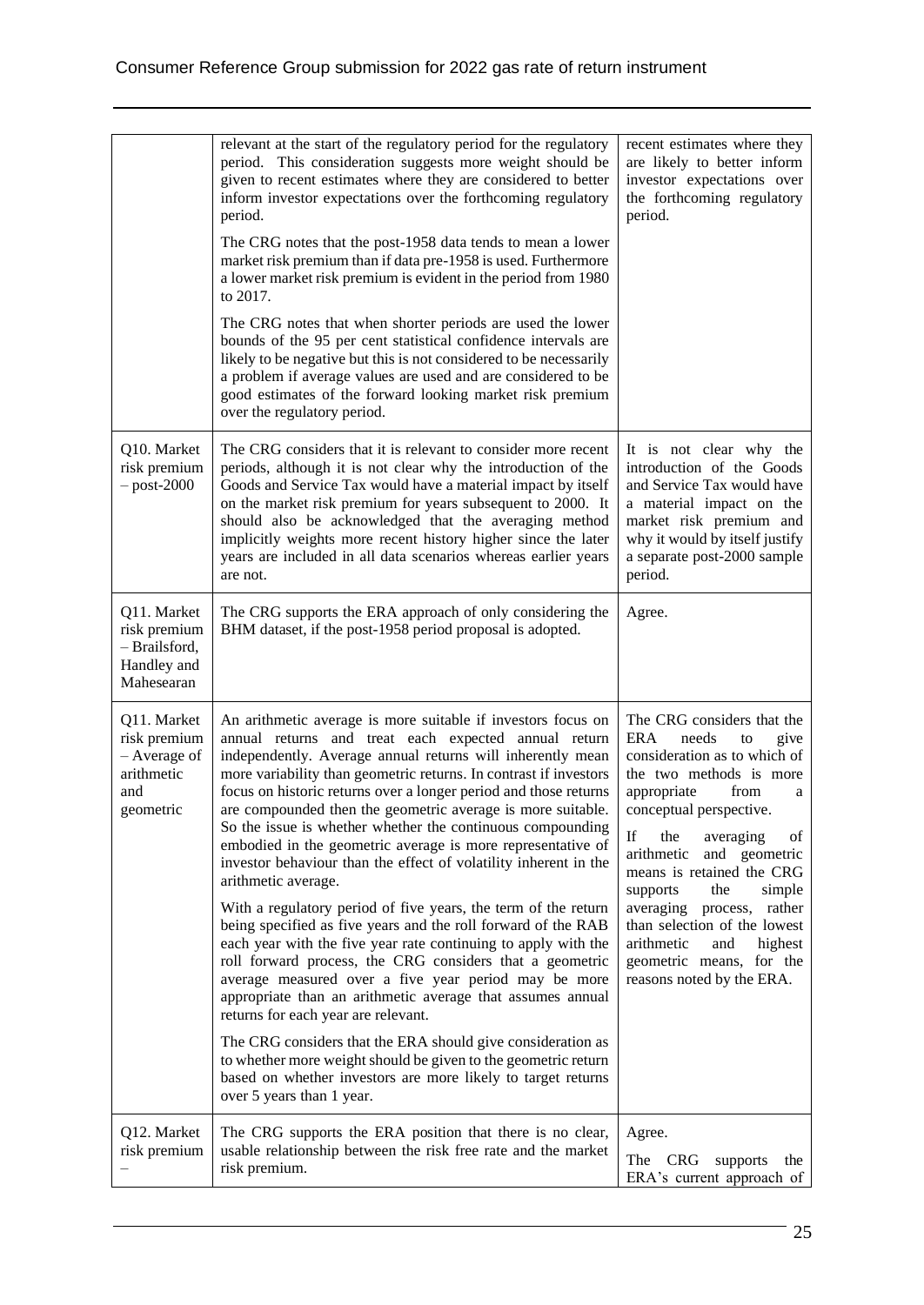| Relationship<br>with the risk<br>free rate               | The CRG notes that the objective in estimating the market risk<br>premium is to obtain the best estimate of the market risk<br>premium that should apply over the forthcoming period and<br>considers that an historic market risk premium with more<br>weight given to recent years along with the application of the<br>conditioning variables provides the most useful method for<br>establishing an appropriate forward looking estimate.<br>The CRG recognises that the dividend growth model is forward<br>looking but is concerned about the sensitivity of its estimates<br>to input assumptions and considers it should be only used to<br>inform the direction of any change to the market risk premium.                                                                                                                                                                                                                                                                                                                                                                                                                                                                                                                                                                                                                                                                                                                                                                                                                                                                                                                                                                                                                                                                                                                                                                                                                                                                                                                                                                                                                                                                                                                                                                                 | estimating and considering<br>the market risk premium and<br>risk free rate independently<br>from one another.<br>The CRG considers that an<br>historic<br>market<br>risk<br>premium with more weight<br>given to recent years along<br>with the application of<br>relevant<br>conditioning<br>variables provides the most<br>appropriate<br>approach for<br>estimating<br>the<br>relevant<br>forward looking market risk<br>premium. |
|----------------------------------------------------------|----------------------------------------------------------------------------------------------------------------------------------------------------------------------------------------------------------------------------------------------------------------------------------------------------------------------------------------------------------------------------------------------------------------------------------------------------------------------------------------------------------------------------------------------------------------------------------------------------------------------------------------------------------------------------------------------------------------------------------------------------------------------------------------------------------------------------------------------------------------------------------------------------------------------------------------------------------------------------------------------------------------------------------------------------------------------------------------------------------------------------------------------------------------------------------------------------------------------------------------------------------------------------------------------------------------------------------------------------------------------------------------------------------------------------------------------------------------------------------------------------------------------------------------------------------------------------------------------------------------------------------------------------------------------------------------------------------------------------------------------------------------------------------------------------------------------------------------------------------------------------------------------------------------------------------------------------------------------------------------------------------------------------------------------------------------------------------------------------------------------------------------------------------------------------------------------------------------------------------------------------------------------------------------------------|---------------------------------------------------------------------------------------------------------------------------------------------------------------------------------------------------------------------------------------------------------------------------------------------------------------------------------------------------------------------------------------------------------------------------------------|
| $Q13 - Q17.$<br>Equity beta -<br>expanding<br>the sample | Continued use of domestic energy networks<br>The CRG considers that the selection of firms operating in the<br>same or a similar industry is an appropriate starting point for<br>forming a benchmark sample to estimate an appropriate equity<br>beta. However, it also considers that one particularly important<br>fundamental factor is the extent to which regulation provides<br>revenue and cost recovery protection relative to unregulated<br>firms or firms where only part of their operations are regulated<br>with similar regulatory arrangements. It also notes that with<br>strong revenue and cost recovery protection arrangements<br>firms in other regulated industries could provide relevant<br>observations.<br>The CRG supports restricting the sample at this stage to<br>domestic energy networks based on the reasoning set out by the<br>AER.<br>To help contribute to regulatory predictability and stability the<br>CRG considers that it is reasonable for the ERA to continue to<br>use its benchmark sample of four firms. Although including<br>other delisted firms would reduce statistical standard errors it<br>is possible that the average beta estimates for some of these<br>delisted firms could be materially different and introduce bias,<br>particularly recognising that three of them have been delisted<br>for approximately 15 years. However, the ERA needs to clarify<br>what period it will use for the DUET beta estimates as it has<br>been delisted since May 2017.<br>The CRG requests that the ERA give consideration to<br>estimating beta over a longer period as this would likely<br>provide more statistically reliable estimates given the evidence<br>suggesting stability of the beta estimates over longer periods<br>and the advantages that longer term estimates have in reducing<br>the impact of one-off events.<br>The CRG also considers that the ERA needs to give more<br>recognition of the impact of regulation on beta estimates as<br>there seems to be reasonable evidence the regulatory<br>arrangements in Australia for network energy businesses<br>provide considerable regulatory protection for revenues and<br>profits for those businesses.<br>Expansion to include other domestic infrastructure firms | Agree to using the current<br>sample of four domestic<br>energy firms (one of which<br>is no longer listed) subject to<br>qualifications giving more<br>emphasis to the impact of<br>regulation in choosing the<br>sample of firms for the<br>benchmark,<br>making<br><b>or</b><br>appropriate adjustments for<br>the impact of regulation, and<br>considering a longer time<br>frame for estimation.                                 |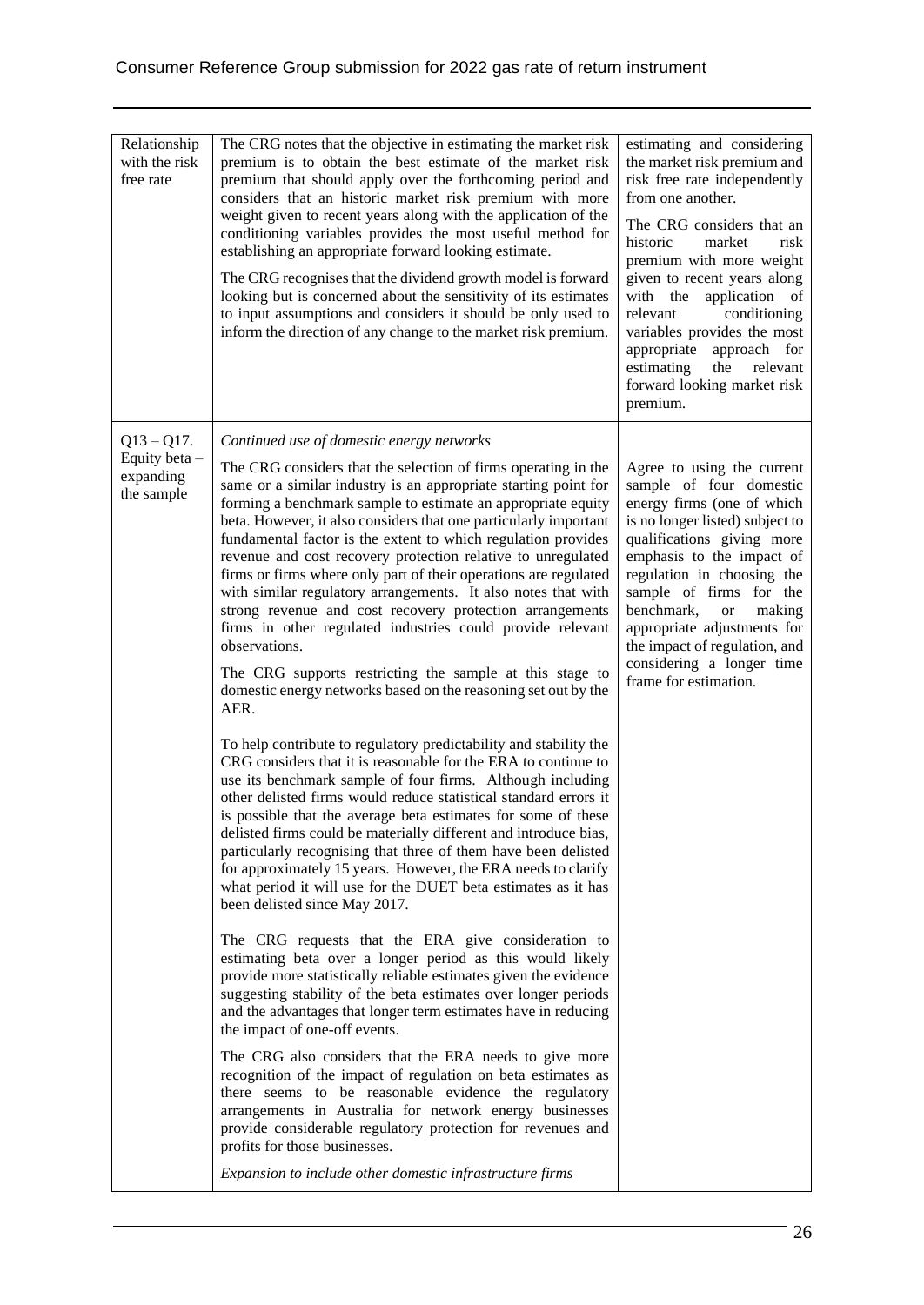The CRG considers that expansion of the sample to include other domestic infrastructure firms may be appropriate because the domestic CAPM could still be used and it may be possible to select comparators where relevant fundamental factors are sufficiently similar. In particular if the regulatory arrangements are sufficiently similar there may be scope to include other domestic infrastructure firms. However, there would be a need for convincing detail in any assessment of fundamental factors. Also the CRG considers that it is not necessary to expand the sample to include other domestic infrastructure firms at this stage, but there may be merit in estimating beta over a longer period given the likely stability of beta and the relevance of reducing the impact of one-off events. *Expansion to include international firms* The CRG considers that the inclusion of international network energy companies is not appropriate at all because of material differences in capital markets, the market indexes, economic features of international energy firms including vertical integration of generation and network services and the presence of other non-regulated activities and likely differences in the nature and extent of application of the regulatory arrangements. It is also not necessary at this stage. The CRG notes that the ERA recognises that most equity betas in other jurisdictions appear to be greater in magnitude than in Australia. And suggests, as previously discussed in the 2018 gas explanatory statement, it seems likely that differences in regulatory, market and operational activities are responsible for some of these differences. However it also observes that the international estimates are derived from large liquid capital markets. The CRG considers that the fact that the international beta estimates are derived in large liquid capital markets is not a sufficient reason to justify the use of these estimates for establishing a suitable Australian benchmark. The Australian capital market is also quite substantial and liquid and analysis of fundamental principles suggests the Australian regulatory environment provides strong protection of revenues and profits. There is also an inconsistency in using the international beta estimates as the systematic risk as reflected in the beta for the four other countries is calibrated against their stock market indices with no adjustment to take account of this. Importantly in the sample of firms the ERA has used from the US, Canada, the UK and New Zealand it is notable that most of the firms have involvement in electricity generation and other apparently unregulated businesses. For example, 7 out of the 8 Canadian firms are vertically integrated with energy generation, 1 of the 2 UK firms also has a generation business, the New Zealand firm Vector also provides broadband services and most of the US firms have generation or other nonregulated businesses. The CRG considers there is strong evidence that regulated services have lower betas then nonregulated services and notes that the ERA has made no adjustments to its sample to account for the existence of non-Disagree with the ERA view that expanding the sample to include other domestic infrastructure firms is not appropriate. This depends on whether the regulatory arrangements and other fundamental factors affecting non-diversifiable risk are sufficiently similar. However, the CRG considers it is not necessary to expand the sample at this stage. Disagree given the various substantially different fundamental determinants of relevant risk.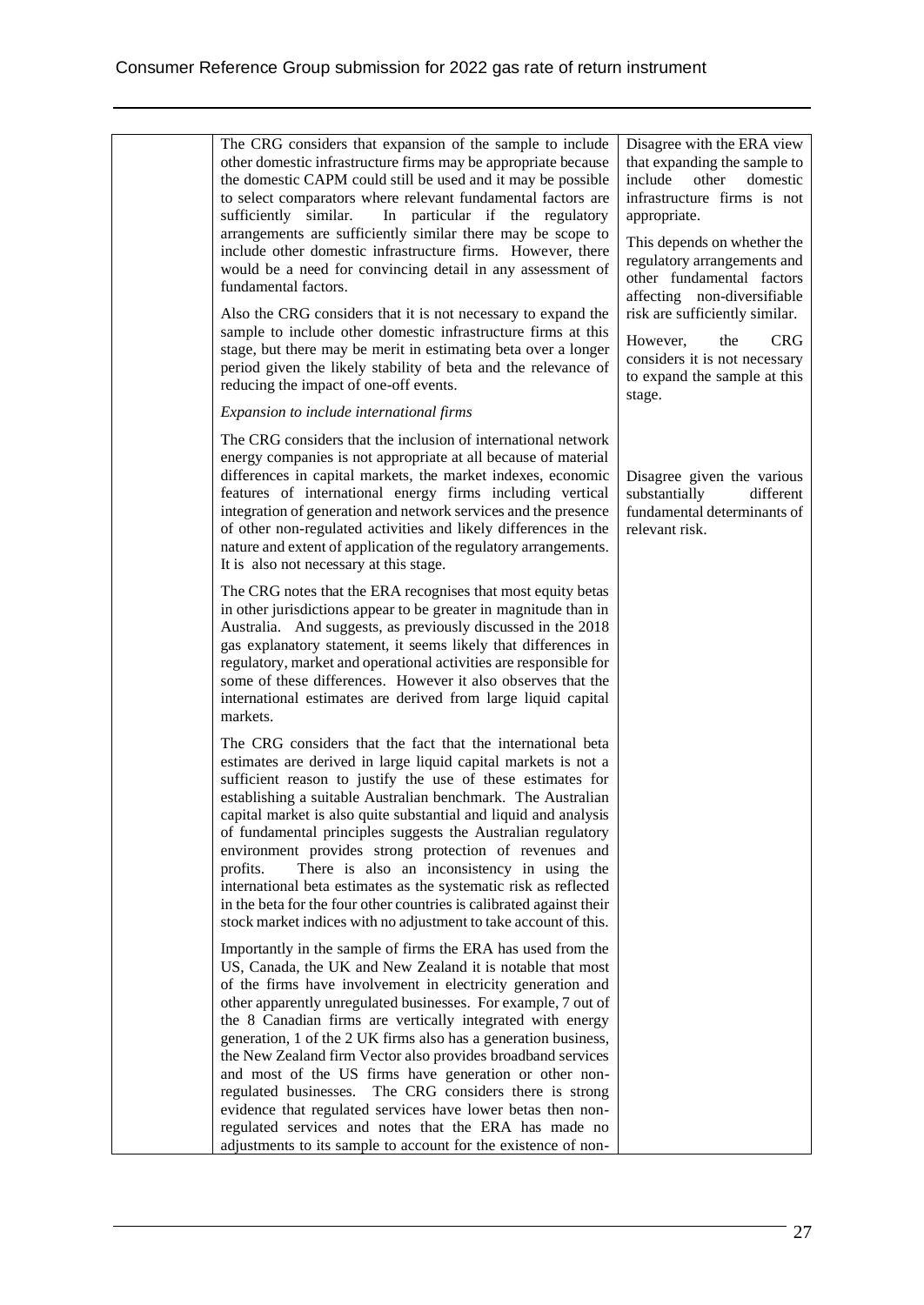|                                               | regulated or non-network energy services in its international<br>sample.                                                                                                                                                                                                                                                                                                                                                                                                                                                                                                                                                                                                                                                                                                                                                                                                        |                                                                                                                                                                        |
|-----------------------------------------------|---------------------------------------------------------------------------------------------------------------------------------------------------------------------------------------------------------------------------------------------------------------------------------------------------------------------------------------------------------------------------------------------------------------------------------------------------------------------------------------------------------------------------------------------------------------------------------------------------------------------------------------------------------------------------------------------------------------------------------------------------------------------------------------------------------------------------------------------------------------------------------|------------------------------------------------------------------------------------------------------------------------------------------------------------------------|
|                                               | If the international estimates were to be formally recognised,<br>the CRG considers the ERA would need to establish that the<br>regulatory and economic environments in these other countries<br>provided similar revenue and profit protection as for the<br>Australian economic regulation of network energy businesses<br>and would need to focus on those energy businesses where a<br>substantial majority of the business was regulated or had<br>similar revenue and profit protection as the Australian<br>regulated network energy businesses.<br>The CRG has a strong preliminary view that it is not<br>appropriate and not necessary at this stage for the ERA to use<br>the international sample in forming a preferred point estimate<br>of the equity beta and notes that this would have a material,<br>adverse impact on the long term interests of consumers. |                                                                                                                                                                        |
| Q18. Equity<br>$beta -$<br>economic<br>shocks | The CRG's preliminary view is that the ERA should not<br>exclude data corresponding to economic shocks but that it<br>should give consideration to adopting a longer time frame so<br>that the estimation window better captures returns through the<br>economic cycle. This view is based on recognising the<br>uncertainty about the economic environment over the next<br>regulatory period, the evidence supporting longer term beta<br>stability and the lower standard statistical errors if a larger<br>sample was used.<br>It is suggested that it would be useful to review beta estimates<br>for the latest 10 year period and assess relative to the latest 5                                                                                                                                                                                                        | Disagree that the data period<br>should be only the latest five<br>year period but agree with<br>not<br>excluding economic<br>shocks as the default starting<br>point. |
|                                               | year period and that it would be useful to undertake stability<br>tests for the beta estimates.                                                                                                                                                                                                                                                                                                                                                                                                                                                                                                                                                                                                                                                                                                                                                                                 |                                                                                                                                                                        |
| Q19. Equity<br>$beta - ERA$                   | Time (frequency interval) and estimation period                                                                                                                                                                                                                                                                                                                                                                                                                                                                                                                                                                                                                                                                                                                                                                                                                                 |                                                                                                                                                                        |
| general<br>approach                           | The CRG understands that daily data are considered to be more<br>likely to lead to biased estimates then weekly or monthly data<br>but there are several key academic studies that suggest monthly<br>data provides less scope for various sources of bias than weekly<br>data and that beta estimates with monthly data tend to be lower<br>than beta estimates with weekly data for Australian and United<br>States energy businesses.                                                                                                                                                                                                                                                                                                                                                                                                                                        | Disagree with the use of a<br>five year window of weekly<br>returns given more potential<br>bias with weekly rather than<br>monthly data.                              |
|                                               | However, if monthly data are used there will be a lot less<br>observations compared with weekly data for the same<br>estimation period $-60$ versus 260. This can be addressed by<br>using a longer time frame but then a longer time frame<br>increases the likelihood that structural characteristics of the<br>firm have changed during that period, potentially resulting in<br>the beta estimate being unrepresentative of its current value.<br>However, statistical stability tests could be used to check<br>changes in beta and it is considered that given that regulators<br>choose the mean estimate of a statistical confidence interval,<br>removing or reducing the scope for bias is particularly<br>important.                                                                                                                                                 |                                                                                                                                                                        |
|                                               | <b>Bloomberg</b> data<br>The CRG supports the ERA's reasons and proposals to use the                                                                                                                                                                                                                                                                                                                                                                                                                                                                                                                                                                                                                                                                                                                                                                                            | Agree with proposed use of<br>Bloomberg data.                                                                                                                          |
|                                               | Bloomberg data.                                                                                                                                                                                                                                                                                                                                                                                                                                                                                                                                                                                                                                                                                                                                                                                                                                                                 |                                                                                                                                                                        |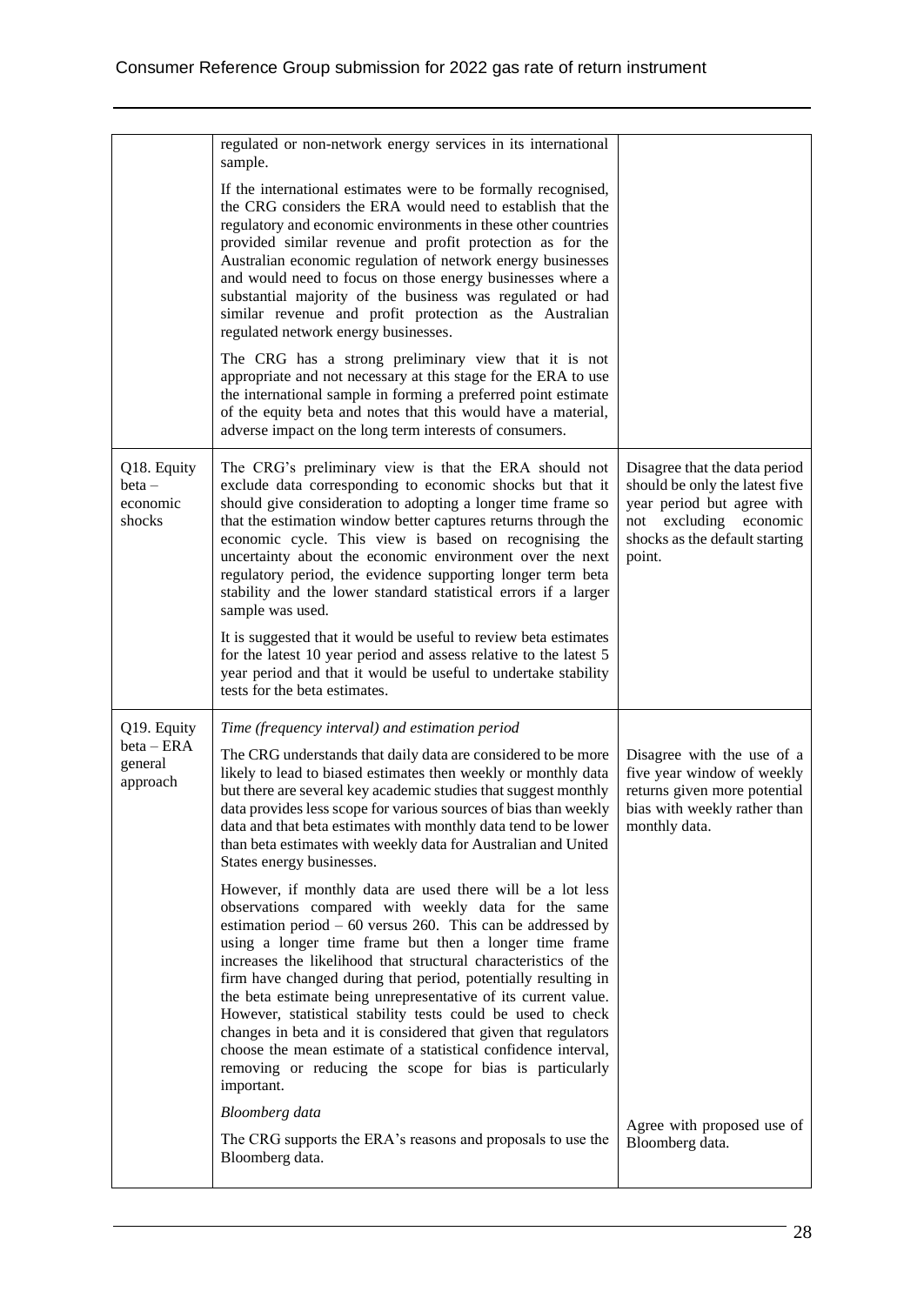|                                               | OLS and LAD estimators                                                                                                                                                                                              | Disagree.                                                                                                                                                                              |
|-----------------------------------------------|---------------------------------------------------------------------------------------------------------------------------------------------------------------------------------------------------------------------|----------------------------------------------------------------------------------------------------------------------------------------------------------------------------------------|
|                                               | The CRG is concerned about the assumption that the LAD<br>estimator is necessary and given equal weight as the OLS<br>estimator.                                                                                    | The CRG suggests that the<br>ERA needs to give more<br>consideration as to why the<br>LAD estimator is always<br>necessary and to be given<br>the same weight as the OLS<br>estimator. |
| Q20.<br>Treasury<br>bond implied<br>inflation | The CRG supports the use of the Treasury bond approach to<br>estimating expected inflation with a term matching the term of<br>the regulatory period (consistent with achieving the expected<br>$NPV=0$ condition). | Agree.                                                                                                                                                                                 |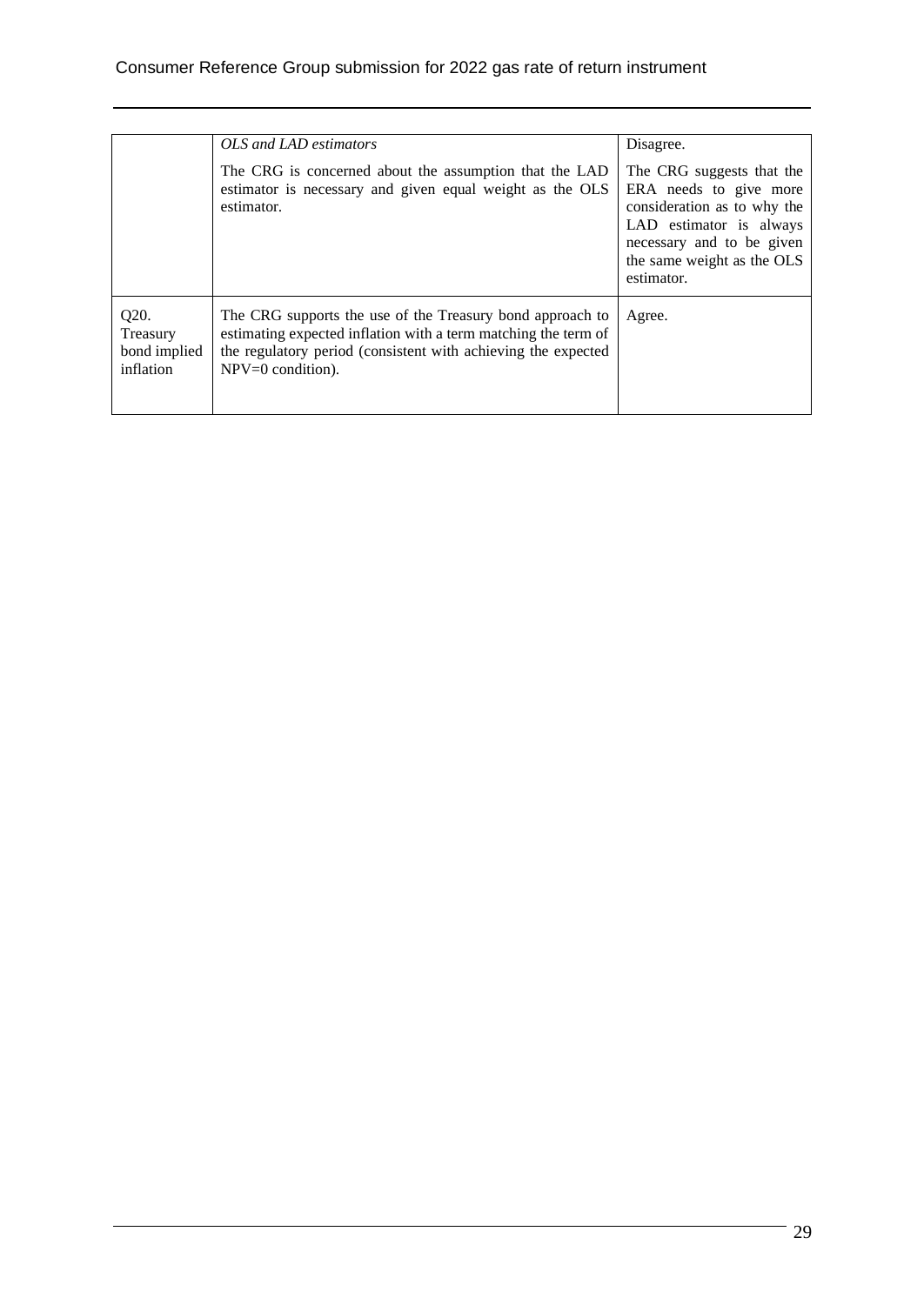# **2 INTRODUCTION**

The ERA is currently in the process of producing a gas rate of return instrument as part of its responsibilities for determining regulated revenues for regulated gas transmission and distribution pipelines in Western Australia. These gas pipelines are currently: the Dampier to Bunbury Natural Gas Pipeline; the Goldfields Gas Pipeline; and the Mid-West and South-West Gas Distribution Systems. Essentially the ERA needs to establish how it proposes to set an allowed rate of return, relevant for regulating the revenues of these gas pipelines for the next five year regulatory period starting in January 2023.

The National Gas Law prescribes several consultation requirements that the ERA must fulfill to develop the 2022 gas instrument. This includes consideration and advice from a Consumer Reference Group (CRG), an Independent Panel, expert evidence and submissions of other persons invited to make a written submission.

The ERA has published a paper setting out the engagement process (ERA 2021a) and also a technical discussion paper on the 2022 gas instrument review (ERA 2021b). This submission has been prepared by the CRG in response to the ERA's technical discussion paper.

As well as addressing specific questions posed in the ERA discussion paper it explains the ERA methodology and key parameters relevant for establishing an appropriate return for the regulated entities to help improve the understanding of ERA proposals. It also explains the role of the CRG and the process for consumer engagement.

The CRG's views presented in this paper are preliminary and may change as further information is provided and assessed in the course of the review.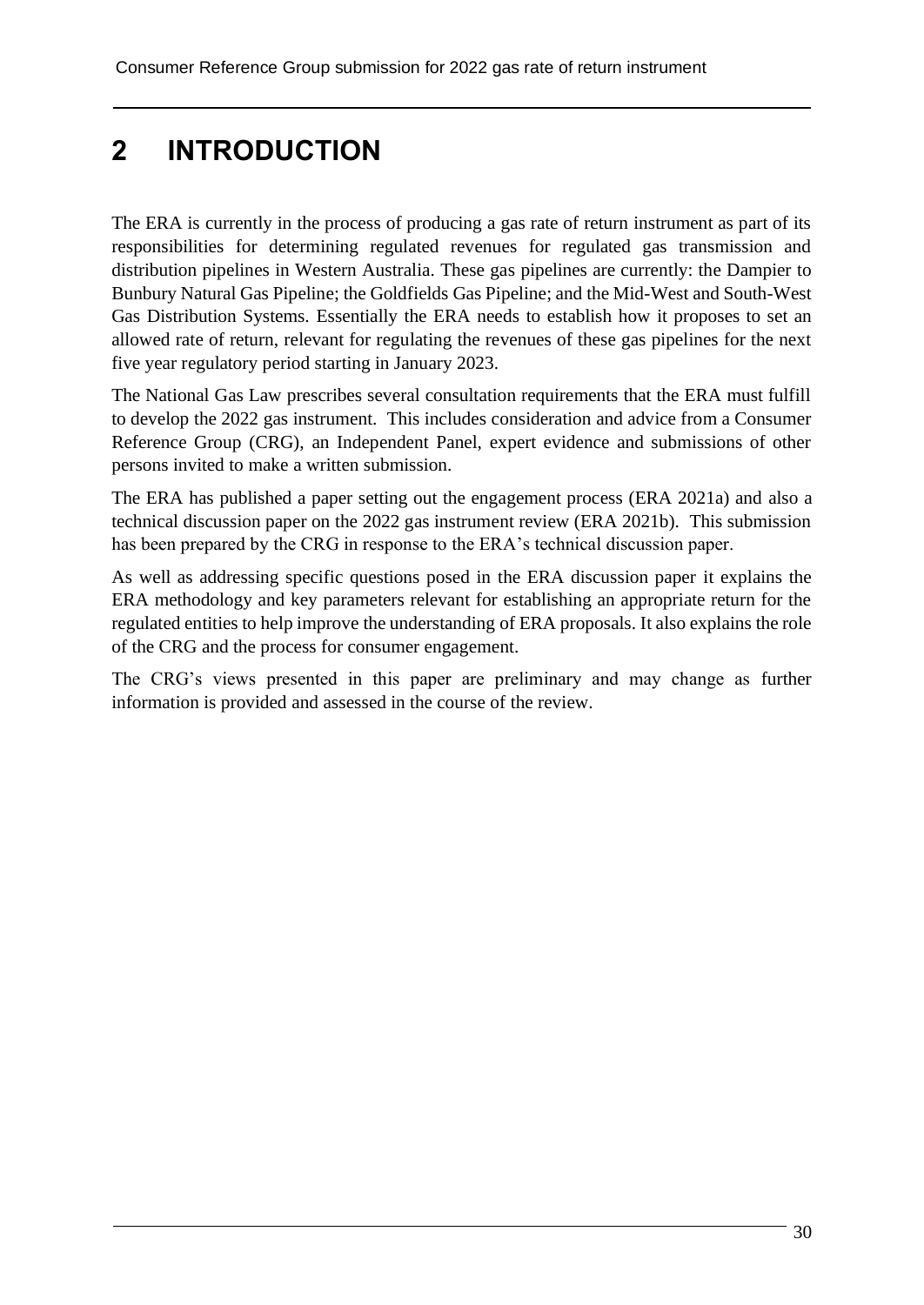# **3 ROLE OF THE CONSUMER REFERENCE GROUP AND PROCESS FOR ENGAGEMENT**

## **3.1 ROLE**

The intent of the CRG is to provide direct and ongoing feedback to the ERA during the gas instrument review process that represents broad consumer perspectives. This is to balance what may otherwise be seen as a process in which only service providers have input to the ERA's determination. The ERA is not required to adopt any recommendations from the CRG, but rather must consider them in developing the gas instrument.

The CRG will have wide scope to engage with consumer interests in the course of the review and will be making submissions on relevant reports prepared by the ERA, the Independent Panel and other experts.

Brief biographical details of the CRG members are set out below.

Dr John Fallon – Director of Economic Insights Pty Ltd. John has 30 years of experience in economic regulation and related public policy matters and is well recognised for his expertise on rate of return matters. He has worked at the Industry Commission, Reserve Bank of Australia, OECD, Queensland Treasury and Queensland Competition Authority. Most of his regulatory work has been for regulators and policy makers. He also Chaired The Independent Panel to review the rate of return guidelines for gas pipelines for the Economic Regulation Authority of Western Australia in 2018.

Mr Graham Hansen –- Senior Policy Officer at the Western Australian Council of Social Service (WACOSS). WACOSS is the peak body for the community services sector and advocates for the interests of those in hardship. Graham is responsible for the coordination and delivery of the organisation's advocacy for residential energy and water consumers, and represents WACOSS on a range of consumer, regulatory and policy committees.

Mr Paul Keay – currently working in private consulting for energyXL, Paul has served as a representative on the Electricity Reform Task Force groups to develop the WA Wholesale Electricity Market and also formed WA Major Energy Users (WAMEU) to represent major WA energy consumers.

Ms Adrienne LaBombard – Manager of Industry Competitiveness at the Chamber of Minerals and Energy of Western Australia (CMEWA). The CMEWA is the peak resources sector representative body in Western Australia. Adrienne has oversight of CME's policy and advocacy in the areas of economics and productivity and infrastructure including energy policy, strategic industry development and supply chains..

The CRG confirms that, as the CMEWA represents the interests of both large consumer interests as well as some firms involved in the transmission and distribution of gas, all CRG members will only consult directly with CMEWA members representing consumer interests, but will respond publicly to public submissions by other CMEWA members.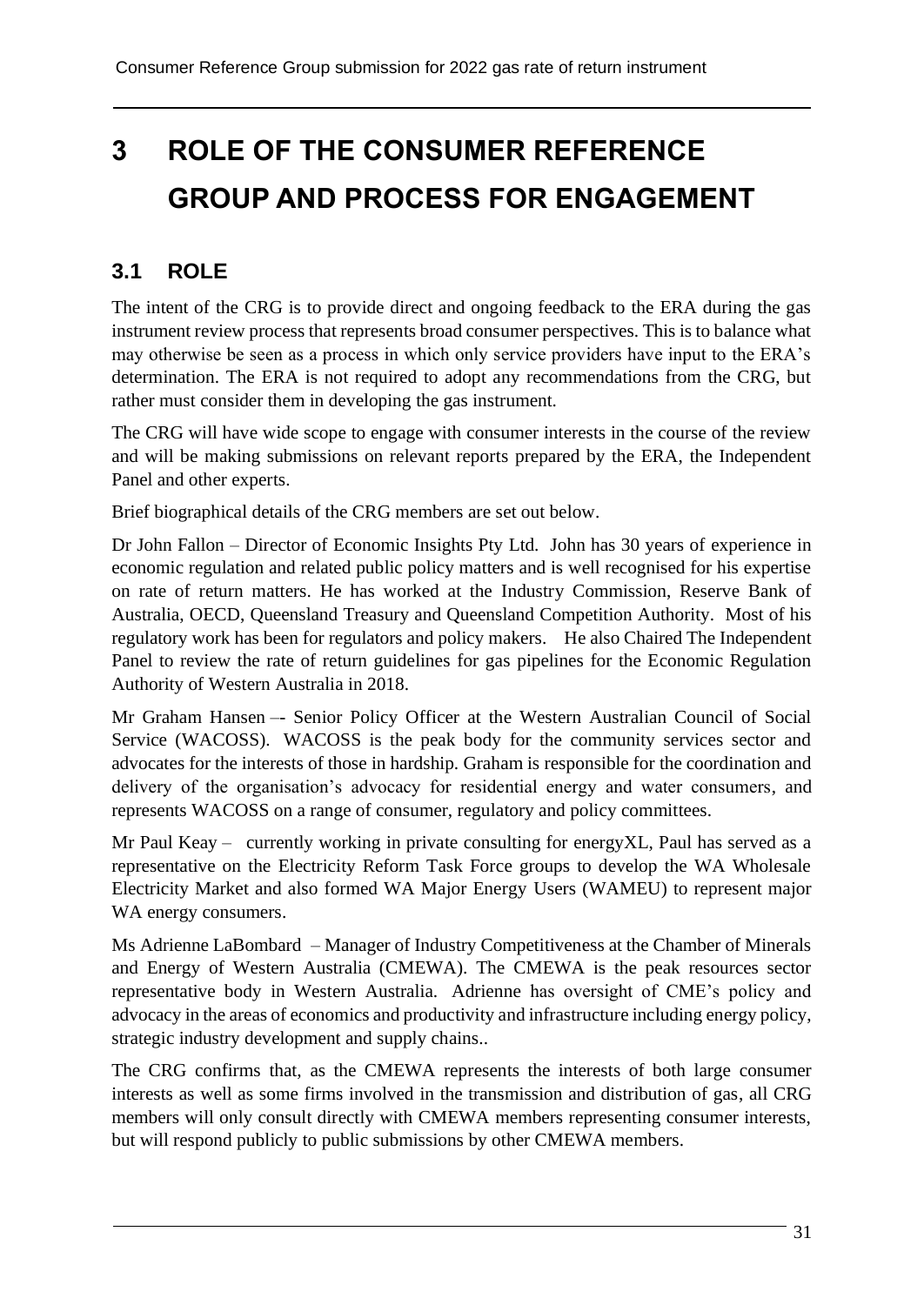# **3.2 ENGAGEMENT OF CONSUMER INTERESTS**

The CRG has circulated a draft of this submission to various stakeholders and incorporated or addressed their comments in the submission.

The CRG is interested in hearing the views of consumer interests and options for facilitating consumer engagement in the process for making the instrument.

Submissions and papers that consumers consider the ERA should review are welcome. The CRG invites consumers to identify issues of concern and matters that they would like the CRG to explain or investigate further.

A timetable of key milestones for the review is presented at p. 5 of the ERA Discussion Paper. It is noted that the deadline for submissions on the ERA Discussion Paper has been changed from the end of January 2022 to 14 February 2022.

Please send any ideas, questions or information that is considered relevant to the CRG via the following contact points.

Response to request for submissions (we prefer to receive submissions electronically) [rateofreturnCRGsubmissions@erawa.com.au](mailto:rateofreturnCRGsubmissions@erawa.com.au)

General enquiries [rateofreturnCRGinfo@erawa.com.au](mailto:rateofreturnCRGinfo@erawa.com.au)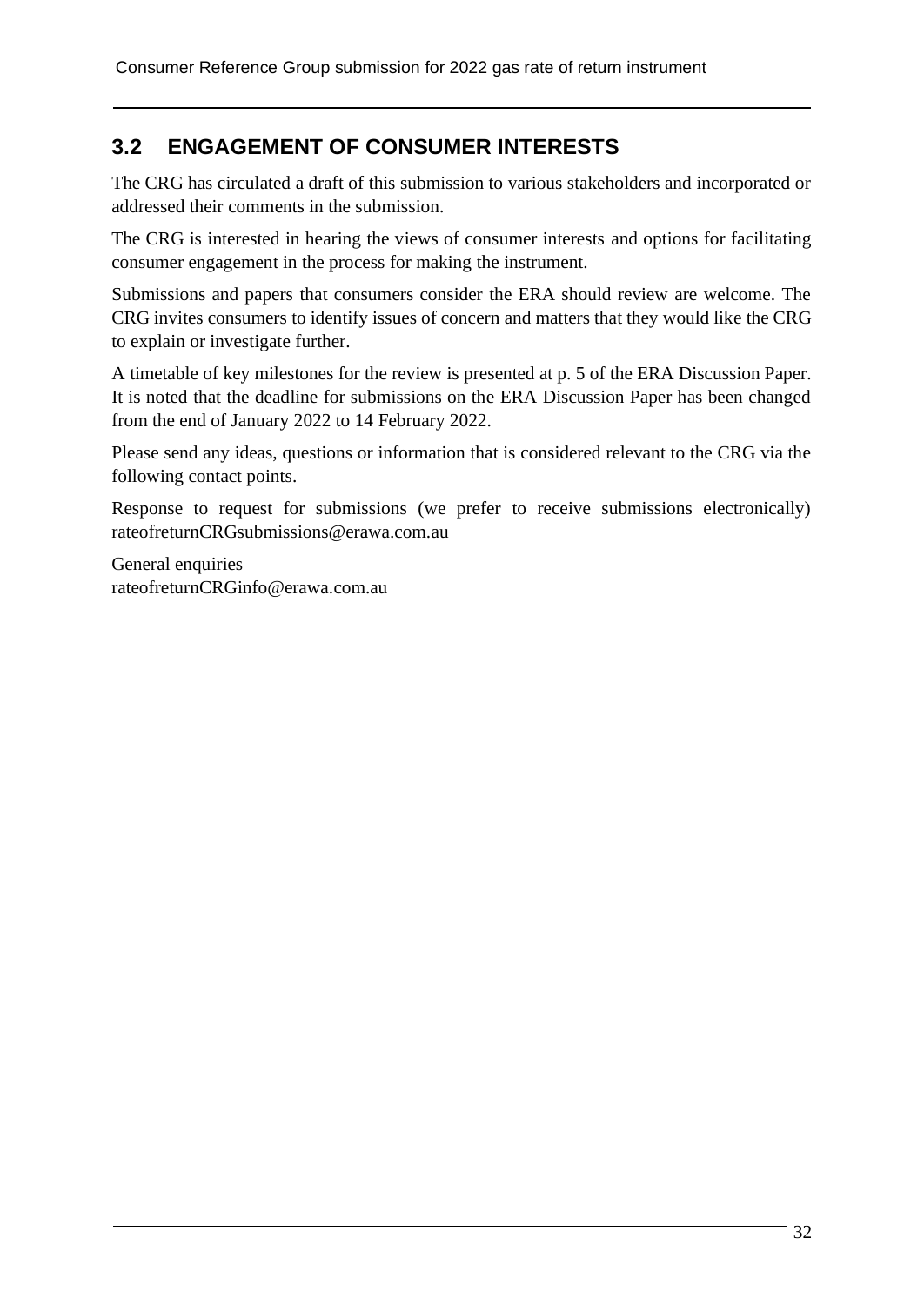# **4 REGULATORY FRAMEWORK**

This section provides a summary of the national gas objective and how the ERA defines the rate of return and key parameters when estimating the allowed rate of return to aid in understanding of the more specific questions posed by the ERA in its discussion paper and considered in the rest of this paper.

The paper draws on the ERA Discussion Paper of December 2021, the Independent Panel Review of Economic Regulation Authority Draft Rate of Return Guidelines for 2018 and various consumer interest perspectives highlighted in the AER 2018 and current reviews of rate of return issues in setting a rate of return instrument for regulated network energy businesses.

# **4.1 THE NATIONAL GAS OBJECTIVE AND THE RATE OF RETURN**

#### **4.1.2 The national gas objective and economic efficiency**

In setting an appropriate allowed rate of return for gas transmission and distribution service providers in Western Australia, the National Gas Law requires the ERA to have regard to the national gas objective (NGO) and various revenue and pricing principles.

*The national gas objective is to promote efficient investment in, and efficient operation and use of, natural gas services for the long term interests of consumers with respect to price, quality, safety, reliability and security of supply of natural gas.*

The revenue and pricing principles refer to various principles to ensure the various aspects of economic efficiency (efficient investment, efficient provision of pipeline services and efficient use of the pipelines) and effective incentives to promote economic efficiency are taken into account.

The AER has prepared a recent paper on assessing the long term interests of consumers and the role of economic efficiency in relation to the national gas objective and the national electricity objective.<sup>1</sup> The CRG understands that the ERA may have a similar position to the AER position as set out in in the AER paper and this is consistent with regulatory and legal precedent. In particular it is understood that the legislative premise is that the **long term interests of consumers are served through the promotion of efficient investments in, and efficient operation and use of, natural gas services, with respect to the matters specified, and there is no separate consideration of long term interests of consumers. 2** In other words the various aspects of economic efficiency are the overarching focus of considerations in determining an appropriate allowed rate of return for the regulated entities under consideration. Furthermore, as explained in the AER paper, the national electricity objective does not extend to broader social and

 $1$  AER (2021d).

<sup>2</sup> AER (2021d, p. 14).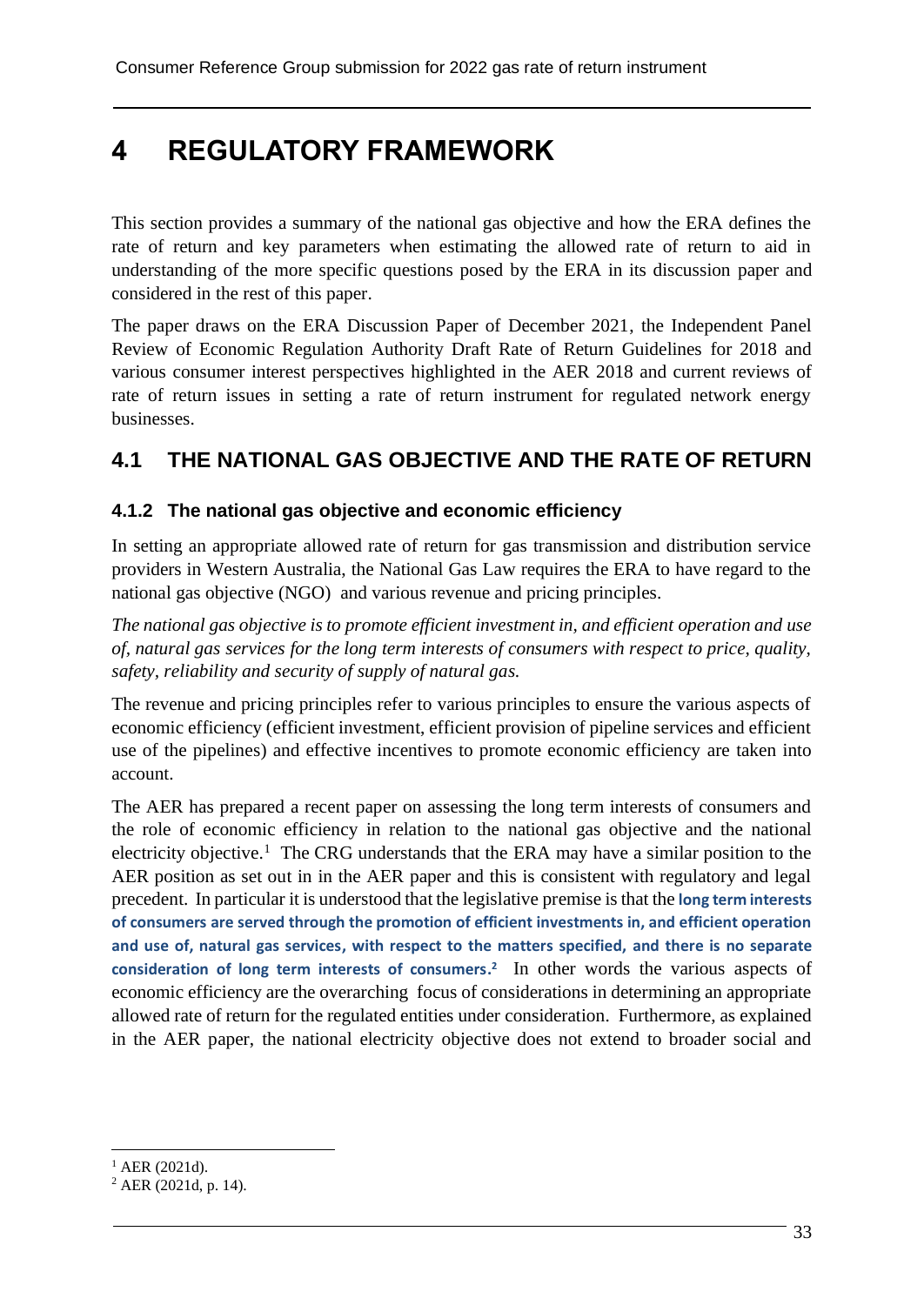environmental objectives<sup>3</sup> and consumers are consumers in general rather than a particular type or group.<sup>4</sup>

The three aspects of economic efficiency defined in the national gas objective have relevance for other aspects of the regulatory arrangements, for example, in determining allowable costs and incentive arrangements and the structure of prices. In terms of the rate of return, essentially the rate of return needs to be set so that it provides sufficient revenue for the regulated entity to just cover efficient costs including efficient investment costs. This is expressed in exact mathematical terms when determining allowed revenues or prices – see the discussion in 4.3 on the NPV=0 condition.

### **4.1.3 CRG view**

The promotion of economic efficiency as defined in the national gas objective is considered by regulators, policy makers and many experts to be consistent with the long term interests of consumers. In addition, competitive benchmarks are a key part of the methodology for setting allowed rates of return for regulated infrastructure businesses reflecting the view that economic theory supports the proposition that competitive benchmarks are consistent with achieving economic efficiency.

However, sunk costs are irrelevant in competitive markets whereas substantial sunk costs are highly relevant for regulated infrastructure businesses and this raises the issue of the use of competitive benchmarks in establishing key parameters in the allowed rate of return for regulated infrastructure. This is not to say that competitive benchmarks are not appropriate but rather to understand their limitations when they are used. There is also a need to recognise that large consumers of gas also have substantial sunk costs that need to be recognised when considering their long term interests.

The CRG considers that it would be useful to give wider consideration to sunk cost issues and associated broader economic efficiency considerations including for consumers of gas. This issue is considered in more detail in the discussion below on the impact of the regulatory arrangements.

# **4.2 METHODOLOGY**

### **4.2.1 Definition and assumptions**

The assets of businesses are typically financed by two types of capital: debt and equity. The total expected return for a business is a weighted average of the expected returns to debt and equity and is described as the weighted average cost of capital (WACC) with the weights reflecting the shares of debt and equity in the total capital of the business.

There are various ways of defining the WACC depending on how taxes and the deductibility of interest are recognised in the cash flows of businesses and whether returns are expressed in nominal or real terms.

<sup>3</sup> AER (2021d, pp. 13-14).

 $4$  AER (2021d, p. 4).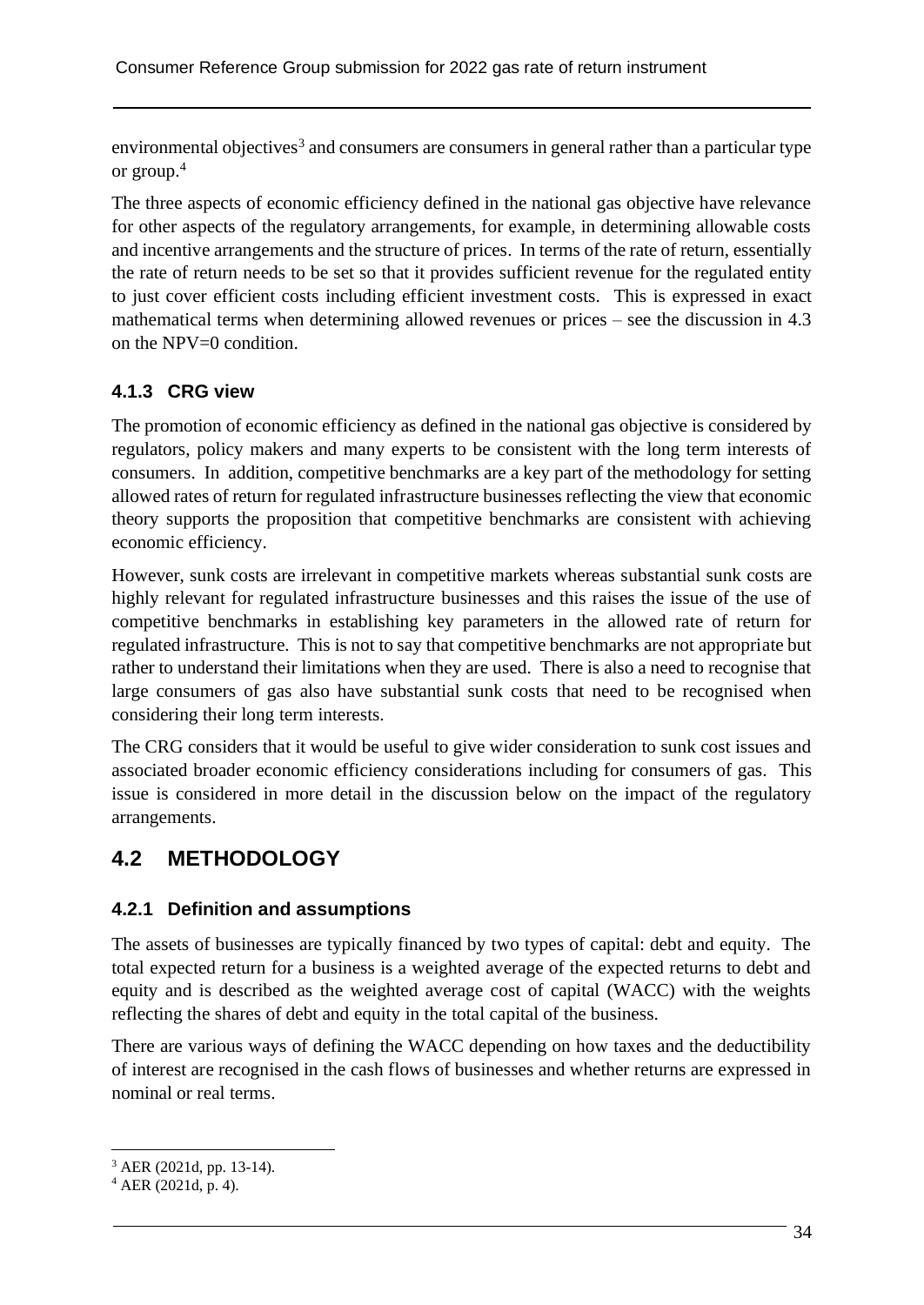The ERA and other regulators have typically adopted what is known as a nominal vanilla WACC. It is nominal in the sense that it embodies a component reflecting expected inflation and it is vanilla in the sense that there are no explicit tax effects in the formula. Allowances for tax are established separately in the allowed revenues specified by the regulator.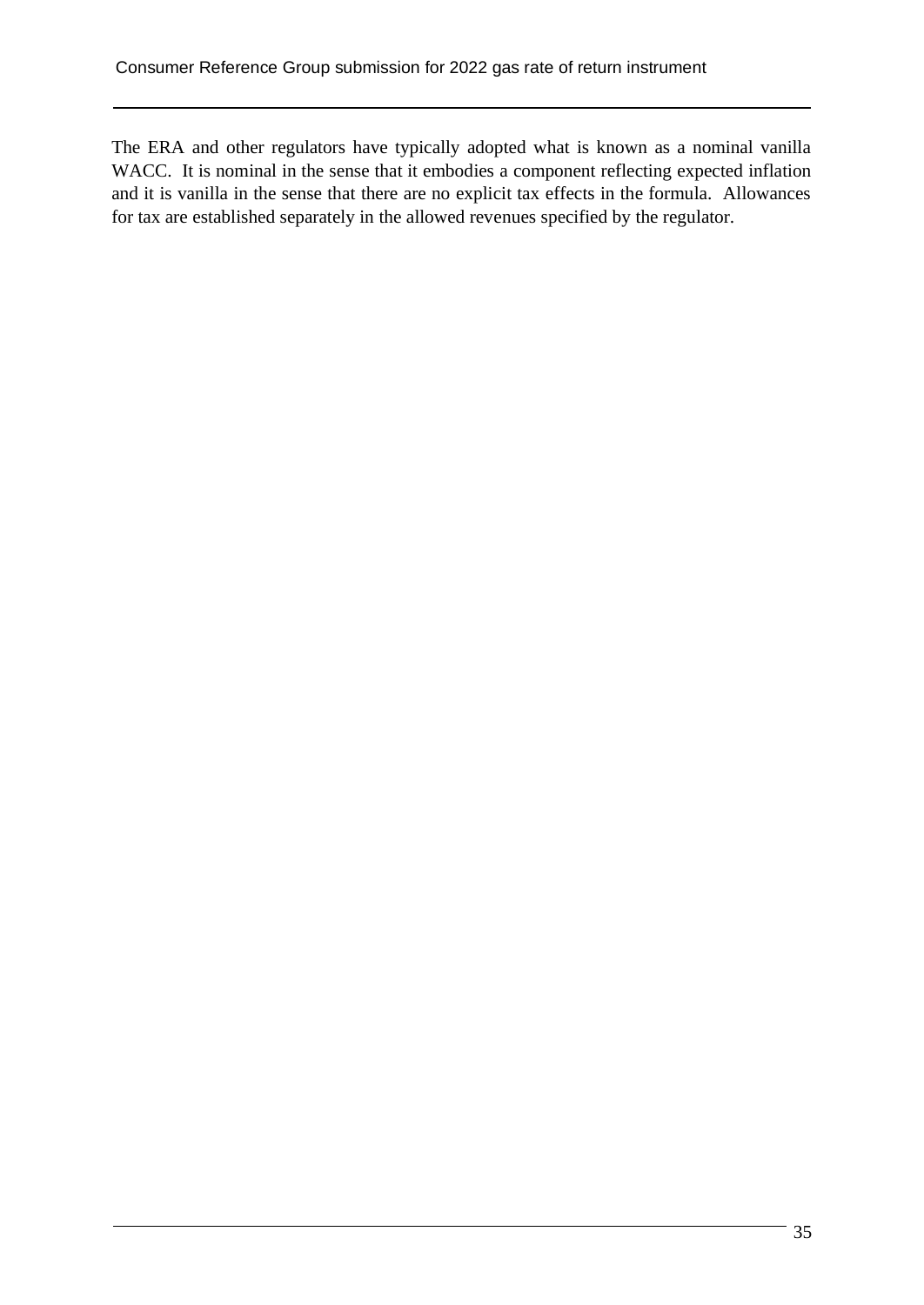The formula for the nominal vanilla WACC for a particular business is as follows:

$$
Nominal\ vanilla\ WACC = E(R_e) \times \frac{E}{V} + E(R_d) \times \frac{D}{V}
$$
\n(1)

\nwhere

 $E(R_e)$  is the expected nominal post-(company) tax rate of return on equity;<sup>5</sup>

 $E(R_d)$  is the expected nominal pre-(company) tax rate of return on debt;<sup>6</sup>

E/V is the proportion of equity in total financing;

D/V is the proportion of debt in total financing;

V is E plus D and represents the total asset value.

To arrive at an appropriate rate of return in the form of the WACC the regulator has to decide on the various components on the right hand side of equation 1. The ERA approach is to specify parameters that reflect efficient financing costs of a benchmark entity with similar risk to the regulated entity, based on the proposition that if the WACC is based on efficient financing costs that recognise relevant risks then the allowed rate of return will promote achievement of the National Gas Objective provided other aspects of the regulatory arrangements are appropriate.

A brief explanation of the components is as follows:

The capital structure i.e. the relative proportions of equity and debt (often referred to as gearing) is derived by reference to a benchmark sample of firms with similar capital intensity and operating and risk characteristics.

The required rate of return for debt is relatively straightforward to estimate because there are observable competitive market-based costs of debt that can be used as a proxy for the "true" cost of debt to the regulated entity.

The cost of debt, E(Rd), is proxied by identifying the cost of debt for a private entity with a benchmark credit rating. It comprises a risk free rate of return, a debt risk premium reflecting the risk of the benchmark entity and relevant debt hedging and issuing costs. One point about this approach is that it will estimate the promised return on debt as observed in debt markets and as there will be some defaults the promised return on debt will exceed the expected return on debt. However, the differences for regulated network gas businesses are considered to be relatively small given the nature of the regulated assets.

In contrast to the cost of (required return on) debt there are no readily observable proxies for the expected return on equity. As a result, the expected return on equity has to be estimated with the help of models. The main model used by Australian regulators, including the ERA, to estimate the cost of equity, E(Re), is the widely accepted Sharpe-Lintner Capital Asset Pricing Model (CAPM).

<sup>&</sup>lt;sup>5</sup> The post-tax return on equity is post company tax but before personal income taxes. The pre-tax return on debt is before company taxes and personal income taxes.

<sup>6</sup> There is a tax benefit from taking on debt as interest costs are tax deductible. This benefit is taken into account when calculating the tax cost that is allowed to be recovered by the regulated entity.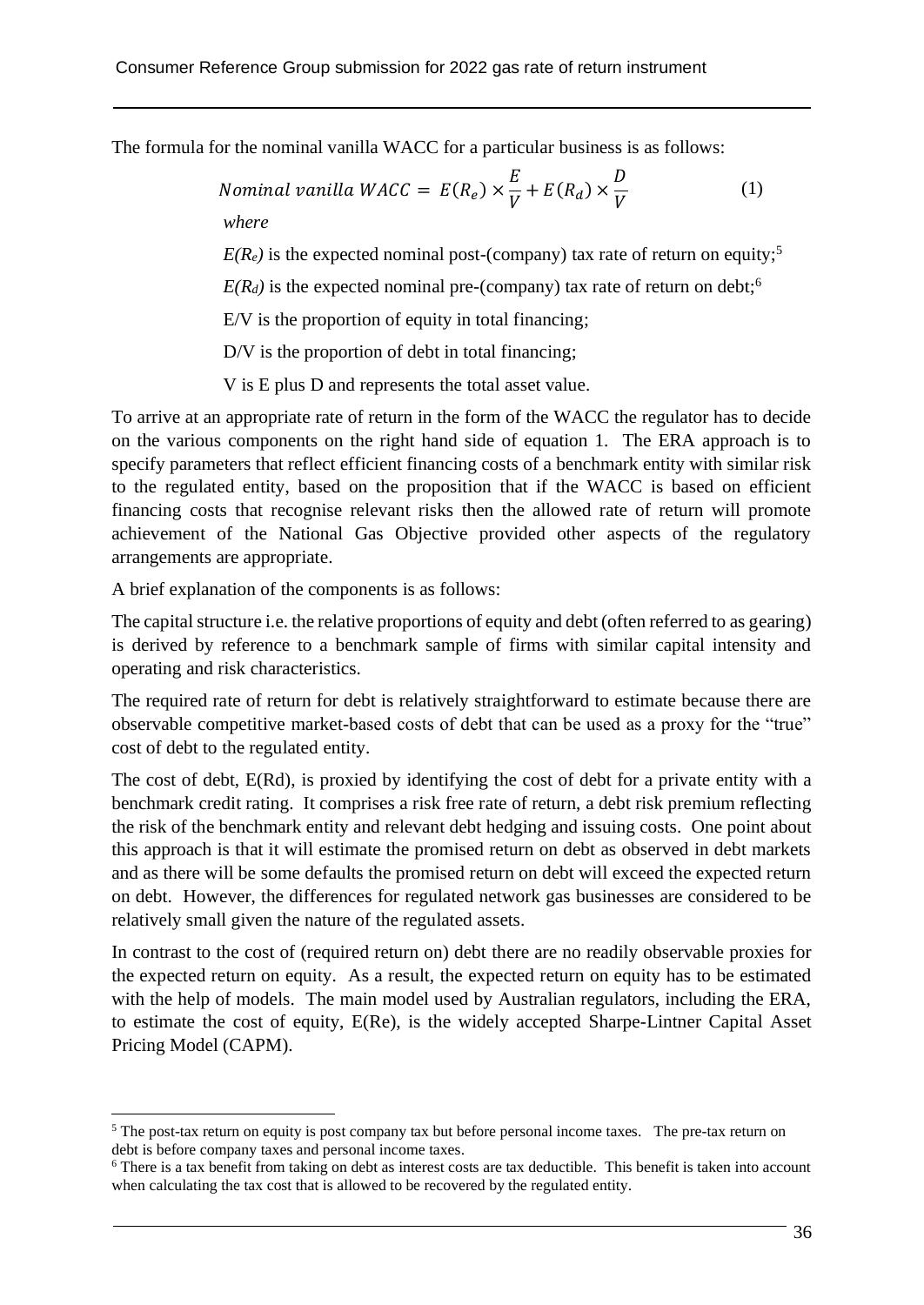The derivation of the CAPM is based on modern portfolio theory in the field of finance which is a theory of how risk-averse investors can construct portfolios to maximise expected return based on a given level of market risk. A fundamental insight from modern portfolio theory is that a distinction can be made between diversifiable (unique) risk and non-diversifiable (systematic) risk and that by selecting an appropriate diversified portfolio of stocks investors can diversify away unique risk so that the only risk that is priced in the CAPM is nondiversifiable systematic risk which is reflected in a single 'beta' parameter as explained below. However, it is important to recognise the assumptions that are adopted in using the standard CAPM. The assumptions are noted further below.

The CAPM is a relative pricing model and measures the risk of a security or firm relative to the risk of the market portfolio as a whole. Securities whose value is more sensitive to economic fluctuations than the market portfolio are riskier and so investors require an expected return higher than the expected return to the market portfolio to hold them (and vice versa for less sensitive securities).

The standard CAPM is used by the ERA and is defined as follows:

$$
E(r_e) = r_f + \beta_e [(E(r_m) - r_f)] \tag{2}
$$

where

r<sub>f</sub> is the risk free rate;

 $\beta$ e is the equity beta, which is a measure of the amount of relevant risk of the investment (as measured by the sensitivity of the return on the specific asset to the return on the market as a whole); and

 $E(R_m)$  – r<sub>f</sub> is the expected market risk premium above the risk free rate which represents compensation for investing in the market as a whole relative to a risk free return and can be interpreted as the price of relevant (non-diversifiable) risk.

Thus, the CAPM requires only three parameters to be implemented: a risk free rate; a market risk premium that reflects the risk relating to the market for investments as a whole relative to the risk free rate; and a beta parameter that reflects the sensitivity of the benchmark entity's returns relative to the return for the market as a whole.

Note that beta is the only parameter specific to the equity component of the business entity under consideration; the other two parameters, the risk-free rate and expected market risk premium, relate to the market for investments as a whole. The product of the beta parameter and market risk premium measures the value or cost of the firm specific risk that is priced in the CAPM.

The nominal risk-free rate is readily observable from the return to securities issued by riskless entities (e.g., government bonds).

The main challenges in applying the CAPM derive from estimating the expected market risk premium and estimating beta for the specific entity.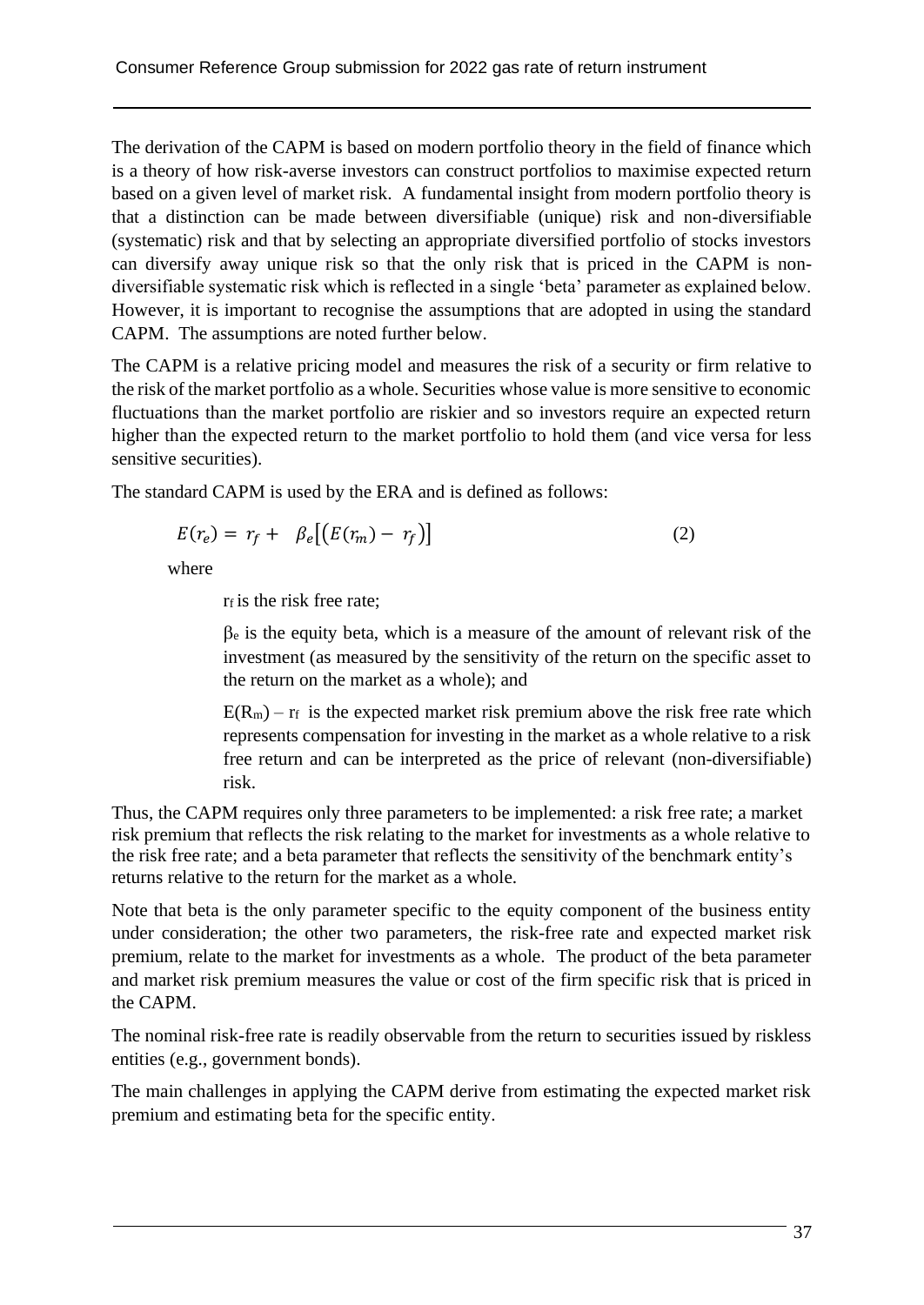The expected market risk premium must be inferred from historical data or estimated by forecasting expected dividends and capital gains. There tend to be a lot of different views about an appropriate estimate for the market risk premium.

The practical difficulties in estimating beta and the expected market risk premium include: (a) whether the past is a reliable guide to present expectations of the future; (b) data quality relating to, for example, accuracy, coverage of assets, representativeness, and survivor bias; (c) when estimating the market risk premium using historical data, whether one should use the geometric mean or arithmetic mean; and (d) how various aspects of the regulatory arrangements beyond just a consideration of WACC parameters may affect those parameters. These issues are discussed further in Section 4 of this paper.

It is important to be aware of the assumptions on which the CAPM is based, to help understand how to interpret the beta parameter. This is particularly the case where the existence and form of economic regulation may affect the applicability of certain assumptions or the nature and extent of risk reflected in the beta parameter.

The assumptions fall into two categories: structural assumptions and behavioural assumptions.<sup>7</sup>

The market structure assumptions effectively amount to assumptions that the investment market is perfectly efficient, there are no taxes that differentiate between securities or investors, and all investors have the same one period investment horizon and identical views about expected returns and the variability of returns. Note that the time frame for the investment horizon is defined as being for one period but the period is not defined.

The behavioural assumptions for the CAPM are:

- (1) Investors are risk averse and choose investments that will have the highest possible expected return for a given risk level or the lowest possible risk for a given return level.
- (2) Investors make their decisions based solely on consideration of the expected mean return and variance of returns. The variance of returns is the measure of risk. This assumption implies either: that returns are symmetric (so that good outcomes perfectly offset bad outcomes) or that investors do not care about asymmetry in the expected distribution of returns or other characteristics of the probability distribution of returns (for example they do not care if the expected distribution of returns is skewed).

### **4.1.3 Benchmark efficient entity**

In specifying the parameters of the WACC, the ERA makes use of the concept of a benchmark efficient entity*. The ERA defines the benchmark efficient entity as a pure-play network service provider operating within Australia without parental ownership, with a similar degree of risk as that which applies to the service provider in respect of the provision of gas network services*. The term 'pure play' refers to the benchmark being involved in the provision of substantially similar services as the regulated entity. The term 'without parental ownership' refers to removing the influence of 'parental ownership' that may affect risk and that is not a characteristic for many other firms forming the benchmark.

<sup>7</sup> See Patterson 1995, pp. 31-36.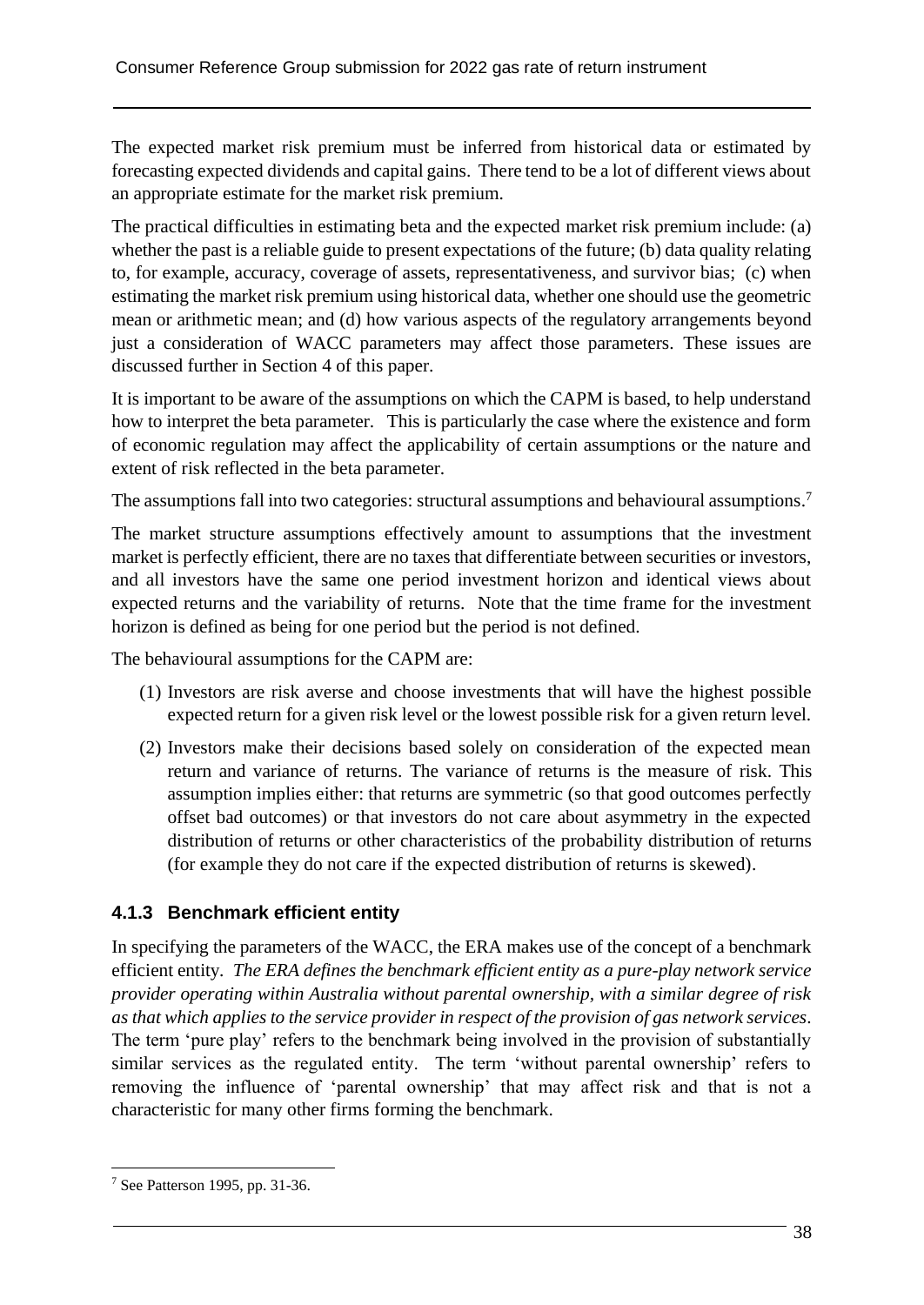### **4.1.4 Impact of regulatory arrangements**

The determination of the allowed rate of return is one key feature of the regulatory arrangements but the form of those arrangements in terms of allowances for capital and operating expenditure and depreciation and whether or not a revenue cap or a strict price cap applies are likely to impact on risk and the parameters allowed for in the WACC.

Issues for consideration are the extent to which the circumstances facing regulated firms, including the regulatory arrangements, may impact on the assumptions and how different aspects of the regulatory arrangements may address concerns about the assumptions and impact on the choice of appropriate parameters in the methodology for determining the rate of return.

A particular issue of concern to large consumers is the extent to which the regulatory arrangements provide a degree of profit protection to the regulated entities that is not feasible for large consumers with substantial sunk costs.

The main issue for the long term interests of consumers in general, given the NGO as defined, is in ensuring that the allowed rate of return does not entail excess profits and does not provide more compensation for risk than is necessary to ensure efficient investment occurs.

### **4.1.5 CRG view**

The CRG recognises that the nominal vanilla WACC as used by the ERA and other Australian regulators is a relevant default or starting point methodology for setting an allowed rate of return. However, there is a need to consider the extent to which the regulatory arrangements themselves impact on the assumptions of the WACC methodology and the implications for the WACC parameters. The CRG considers that the ERA needs to give explicit consideration to this perspective in establishing its approach to setting an allowed rate of return.

Some of the competitive benchmark and market structure assumptions for the WACC and the CAPM are unlikely to be met exactly in actual markets but the key consideration is whether markets come sufficiently close to approximating these assumptions to validate use of the model in practice.

An important aspect that the CRG considers needing explicit attention by the ERA relates to the extent to which the regulatory arrangements in effect guarantee revenue that is calibrated to recover allowable costs and an allowable return. The issue is the extent to which such an approach would mean a material impact on the allowed WACC relative to a situation where there was no such guarantee of revenue. It is understood that currently a revenue cap applies for the regulated gas pipeline businesses so the issue is highly relevant. This aspect is not addressed in the ERA's discussion paper on the rate of return instrument.

To elaborate, an important matter that affects the regulated entities and consumers is uncertainty about natural gas demand and how this may be addressed in the regulatory arrangements including for the period of recovery of sunk costs. The CRG recognises the overarching status and importance of the national gas objective and reference to economic efficiency and the long term interests of consumers. However, it is concerned that, the regulated monopoly entities will in effect be accorded a degree of continuing regulatory protection for their assets that is not feasible for the sunk assets of major consumers and that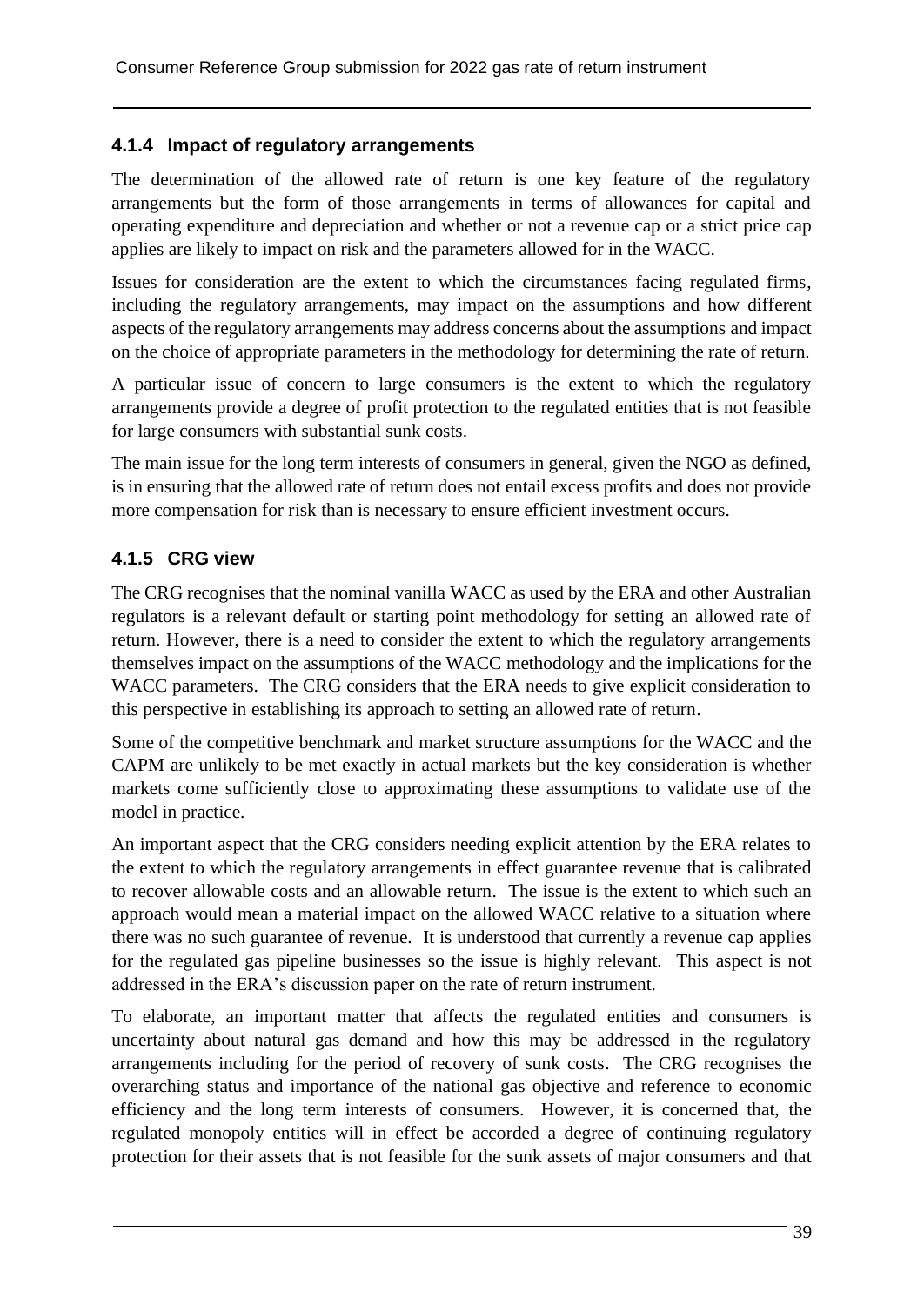such treatment will not be appropriately recognised in the allowance for risk in the regulated rate of return.

If the allowance for risk in the regulated rate of return represents higher compensation for risk than is appropriate from an economic efficiency perspective then this will mean higher prices for all consumers contrary to their long term interests. Although small consumers may not have substantial sunk costs they have the same interest as large consumers in being assured that the allowed rate of return does not compensate for risks that do not exist or over compensate for risks that are in effect ameliorated by the regulatory arrangements. It is also important to recognise that if there is over compensation for risk this would mean higher prices and be contrary to achieving economic efficiency in the use of the asset by consumers i.e. contrary to achieving allocative efficiency.

To sum up, if the allowance for risk in the regulated rate of return represents higher compensation for risk then is appropriate from an economic efficiency perspective then this will mean higher prices for all consumers contrary to their long term interests.

Another example is the reference in the discussion paper to 'effective incentives' and 'incentive regulation' in a few places. There is reference in the ERA discussion paper on making use of a benchmark efficient entity to inform the WACC parameters and to compensating the regulated service provider for operating efficiently and not necessarily for its actual decisions. However, there is no discussion of aspects of incentive regulation that may affect allowances for capital and operating expenditure and the impact on risk and incentives for economic efficiency. For example, are the regulated firms provided with allowances for forecast capital and operating expenditure but allowed to retain all or part of the difference between forecast and actual outcomes?

The CRG considers that the ERA needs to make more explicit how the regulatory arrangements as a whole may impact on the rate of return parameters and the extent to which this is likely to apply for the life of major sunk assets.

The CRG understands that there is evidence that the market value of listed energy firms has exceeded the value of the regulatory asset base for listed network energy businesses and that this may indicate investors are able to receive rates of return that are higher than is required to ensure efficient investment occurs. This can be examined by reference to RAB multiples which are the market value of a network relative to the RAB for that network. The CRG suggests that the ERA should consider using RAB multiples as a cross check in the determination of an allowed rate of return for the 2022 determination.

The CRG also considers that there is a need for the ERA to provide a rationale as to why parental ownership characteristics should be precluded as parental ownership could mean a lower expected rate of return by shareholders and lower prices for consumers in the longer term.

In terms of allocative efficiency there is also an issue of how the structure of prices best promotes efficient use of infrastructure particularly when there is excess capacity. This is not directly a matter for the allowed rate of return but it is relevant for achieving allocative efficiency and it would be helpful to know how it is being addressed for completeness.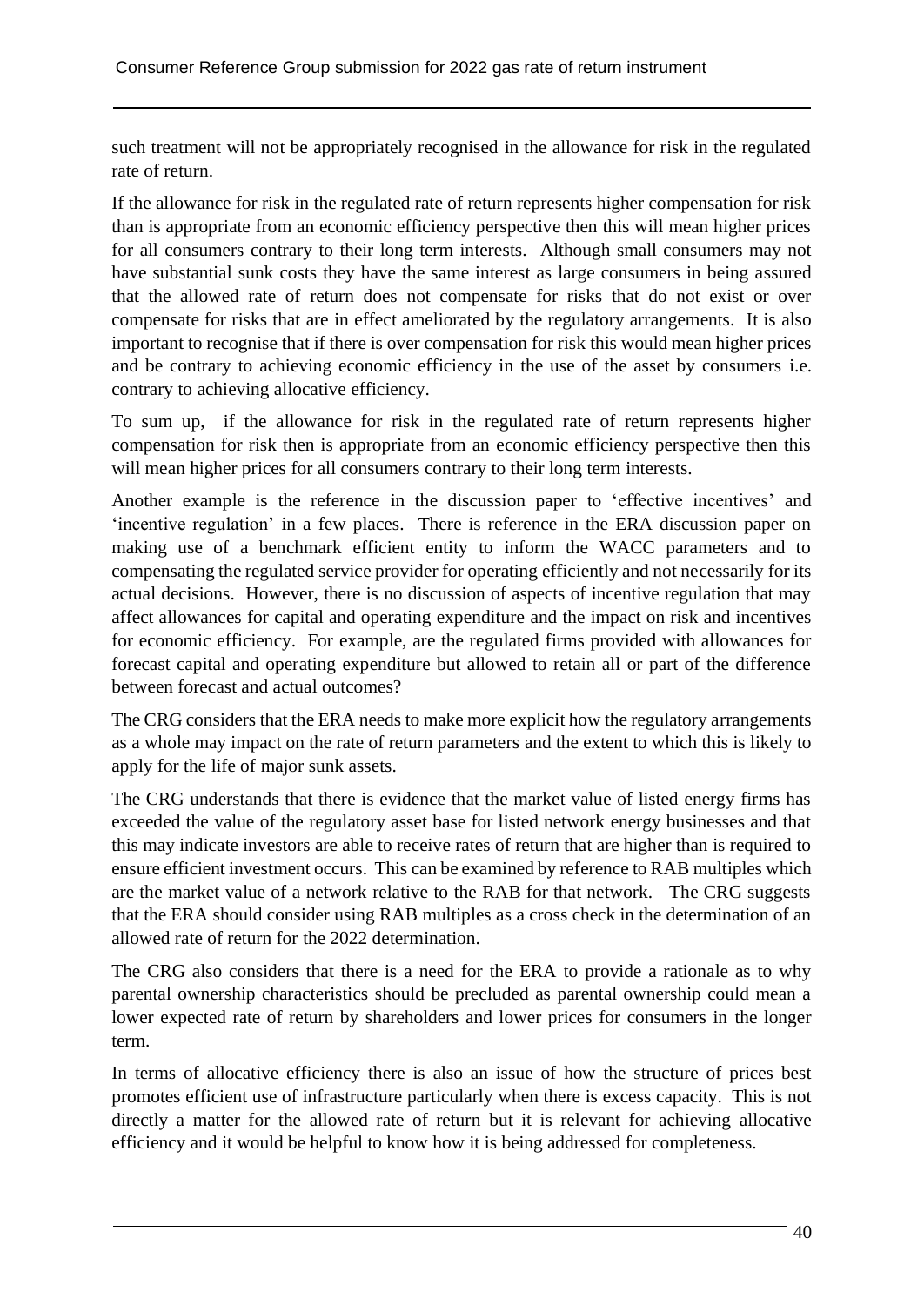# **4.3 THE NPV=0 CONDITION**

Once an appropriate allowed rate of return in the form of the nominal vanilla WACC is determined, the regulator sets prices or revenues such that the expected present value of revenues over the regulatory period just equals the expected present value of costs. This is known as the NPV=0 condition. The term present value simply refers to the conversion of a stream of values over time to a single present value at a point in time. The NPV=0 condition is relevant in considering aspects of the allowed rate of return as well as other aspects of the form of regulation that is adopted. This condition is noted here because it is relevant in deciding on certain features of the allowed rate of return.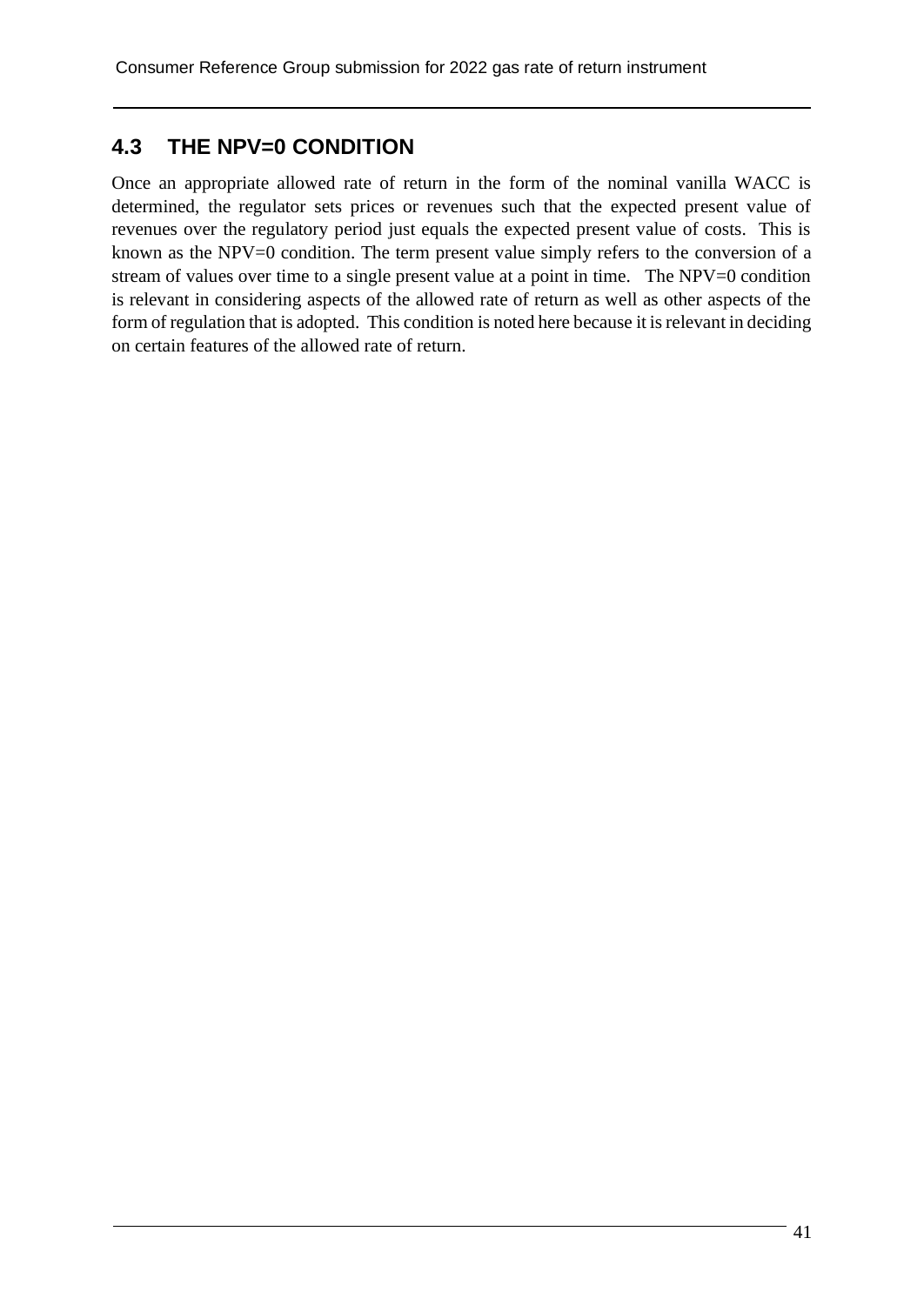# **5 ERA DISCUSSION PAPER QUESTIONS**

This section provides the CRG's initial responses to the 20 questions set out in the ERA Discussion Paper. For each question a brief explanation of the ERA approach is provided followed by the CRG's initial views on the ERA proposals and questions.

## **5.1 TERM OF RETURN PARAMETERS**

**1. Do you agree with the use of a five-year term of estimates of the rate of return? If not, please explain why and your alternative approach?**

### **5.1.1 ERA approach**

In setting an allowed rate of return it is necessary to decide on the time horizon to which the return applies. This is because the expected rate of return is dependent on the time horizon. The 2018 gas instrument required that the term of the estimates for the rate of return would be, as far as possible, consistent with the term of the regulatory period which is five years for ERA's gas pipeline decisions.

This approach is based on ensuring that the NPV=0 principle is achieved in each regulatory period i.e. that prices are set for the forthcoming regulatory period consistent with expected revenues in present value terms being just equal to expected costs in present value terms. As noted, this is a widespread standard principle applied in economic regulation for helping to ensure that prices are economically efficient in terms of providing expected profits just sufficient to ensure investment efficiently meets the needs of consumers.

In application, the depreciated asset base is rolled forward each year reflecting deprecation that is recovered in the previous year and the approach extends over regulatory periods with appropriate updating of parameters. In subsequent regulatory periods the firm would be allowed to reset prices with the same methodology but with updated depreciated asset values, depreciation and a revised allowed expected rate of return base on the new forthcoming regulatory period. With this approach the NPV=0 condition is achieved for each regulatory period and the asset base continues to be rolled forward consistent with that principle. Prices in the next regulatory period are set in the future so that the expected revenue over that regulatory period ensure the present value of revenue and the residual asset base at the end of the period just equal the starting value of the regulatory asset base.

The mathematical proof that it is necessary to adopt a return term that matches the regulatory period of five years is provided in a paper prepared by Lally (2021) for the AER.

In the past and in some other jurisdictions, including the AER treatment, the term for certain rate of return parameters was based on a longer term horizon of typically 10 years based on the proposition that such a time horizon was more appropriate for investors given the expected life of the regulated assets. However, gradually there has been more recognition by regulators of the relevance of the accepting the term of the regulatory period as most appropriate in satisfying the NPV=0 condition.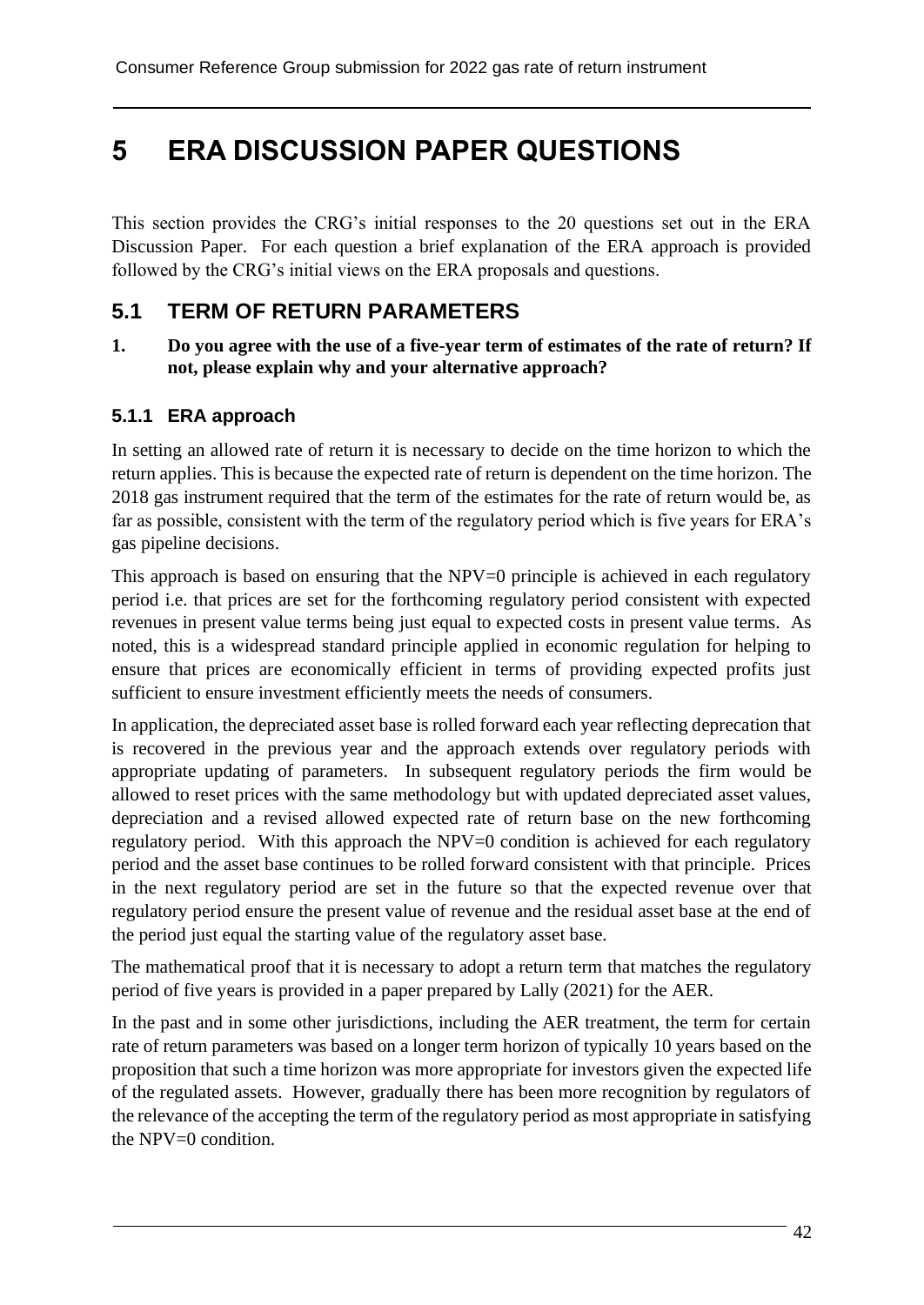### **5.1.2 CRG view**

The CRG agrees that ERA approach of adopting a term for the rate of return that matches the term of the regulatory period is currently the most appropriate approach for achieving the national gas objective of promoting efficient investment in natural gas services for the long term interests of consumers of natural gas. As well as ensuring efficient investment incentives, including the avoidance of above commercially normal expected profits, it is noted that the alternative of a longer term horizon would typically mean higher expected profits and higher prices because longer term expected rates of return are typically larger than shorter term expected rates of return.

But even where this is not the case the regulatory term is still considered most appropriate because it means the NPV=0 condition will be satisfied.

The CRG suggests that the ERA provide more intuitive explanation and examples of why the term of the regulatory period is preferred in selecting a term for the allowed rate of return.

# **5.2 AVERAGING TIME FRAME**

**2. Do you agree with the standardised averaging period process? If not, please explain why and your alternative approach.**

## **5.2.1 ERA approach**

There are certain parameters in the allowed rate of return that need to be based on recent financial market observations. Assuming financial markets are reasonably efficient it is considered appropriate to use recent observations of certain parameters for the allowed rate of return.

These parameters are: the risk free rate used in calculating the allowed return on equity, a base rate and debt risk premium used in calculating the return on debt; and a forecast of expected inflation. In addition, during the access arrangement process, the gas network service providers must propose averaging periods within a nomination window for determining suitable averages for the foregoing parameters.

It is our understanding that the ERA considers that averaging over 20 days effectively provides estimates for these parameters that reflect prevailing rates that remove volatility that may be associated with a shorter averaging period. A period of 20 days is considered appropriate as a default position but the ERA is considering periods of up to 40 days to help mitigate the effects of market volatility.

The ERA also proposes to continue to allow gas network service providers to nominate the averaging periods, subject to the specified number of days for the averaging. In addition: averaging periods are to be nominated before any of the dates in the averaging period have occurred; are to be nominated within 30 business days following the release of an access arrangement draft decision; and between two and six months prior to the start for the regulatory period. The averaging periods for these market rates are also to remain confidential until the period has passed and will then be disclosed in the final decision.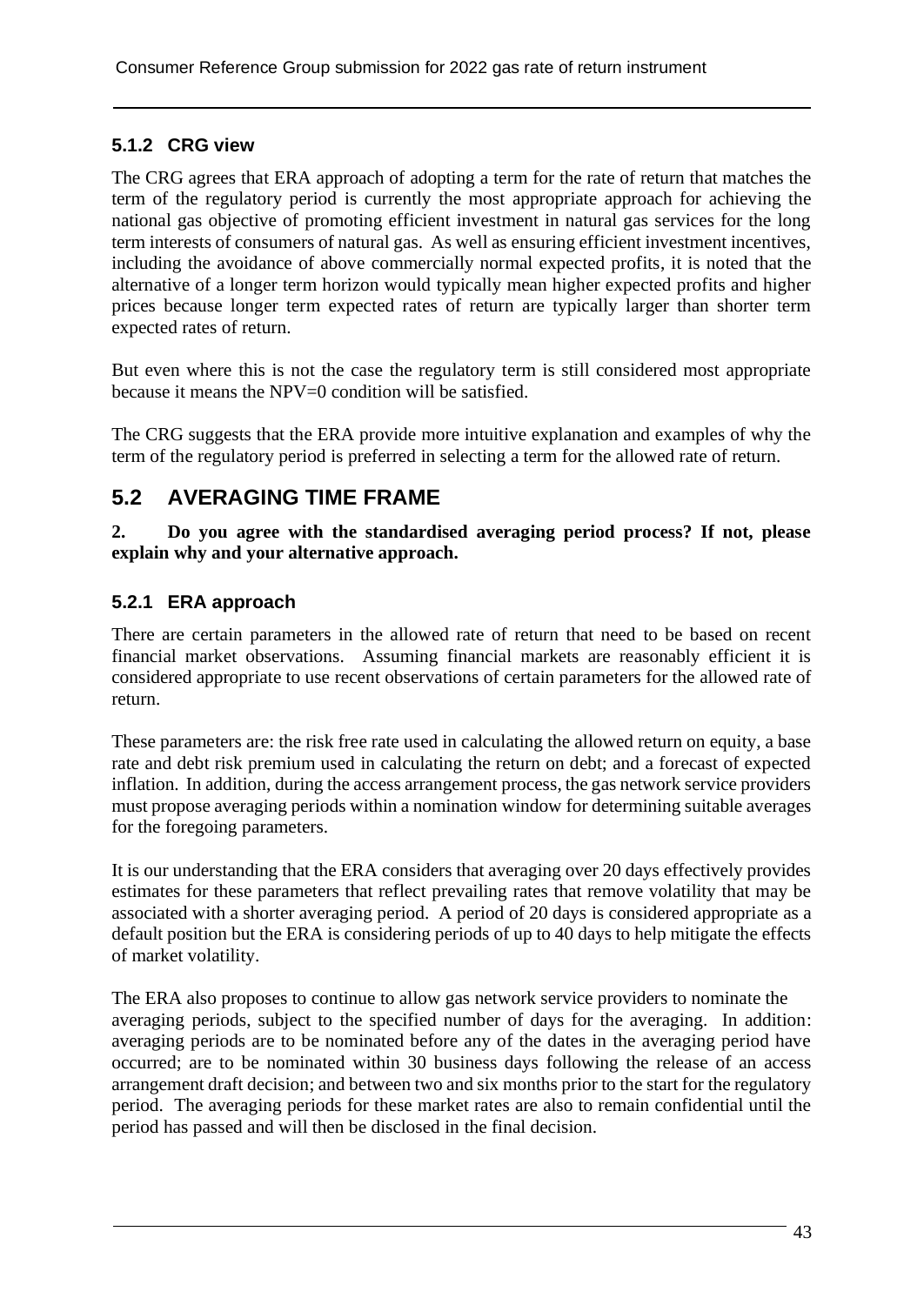The ERA considers this approach provides robust (unbiased) prevailing estimates for these market rates while providing the opportunity for the gas network service providers to best manage their financing arrangements without adversely affecting their ability to obtain finance.

The averaging approach for the risk free rate, base rate for debt and expected inflation are fixed for the whole of the regulatory period while the debt risk premium is updated annually through a tariff variation mechanism. The ERA is also proposing an additional month for finalising the debt risk premium estimations for the relevant regulatory year.

## **5.2.2 CRG view**

The CRG supports the standardised averaging period process but has a number of observations.

In setting parameters for the allowed rate of return the focus should be on obtaining the best estimates for the forthcoming regulatory period.

It is understood that typically longer averaging periods e.g. 40 days typically do not make a material difference and a shorter period relates more closely to current conditions. The requirement to nominate the averaging period in advance is considered relevant for ensuring regulated business do not in effect 'cherry pick' the best outcome.

The ERA discussion paper does not explain why the approach of annual updating of the debt risk premium differs from the 5 year fixed term for the market return parameters, although it is understood to be related to the acceptance of a trailing average approach for estimating the cost of debt. It would be helpful if this link was made clearer.

The proposal to allow for an additional month for finalising the debt risk premium estimations for the relevant regulatory year is considered reasonable.

# **5.3 GEARING**

**3. Do you support the use of a gearing level of 55 per cent for the 2022 gas instrument? If not, please explain why and your alternative approach.**

## **5.3.1 ERA approach**

Gearing is the proportion of a business's assets financed by debt, defined as the ratio of debt to the sum of debt plus equity. The ERA uses the gearing ratio to weight the costs of debt and equity when the regulated WACC is determined. It is also used: to convert asset betas (which are not affected by gearing) to equity betas and vice-versa; as a factor in determining an appropriate credit rating which affects the cost of debt; and in determining allowed interest and tax expenses.

The ERA determines an appropriate gearing ratio by reference to average gearing levels for a benchmark sample of listed Australian energy networks. The values of debt and equity are based on market-based estimates rather than obtained from financial statements.

The 2018 gas instrument applied a gearing level of 55 per cent, which was fixed over the period of the instrument. After reviewing recent evidence, the ERA's working view is to continue to use a gearing level of 55 per cent.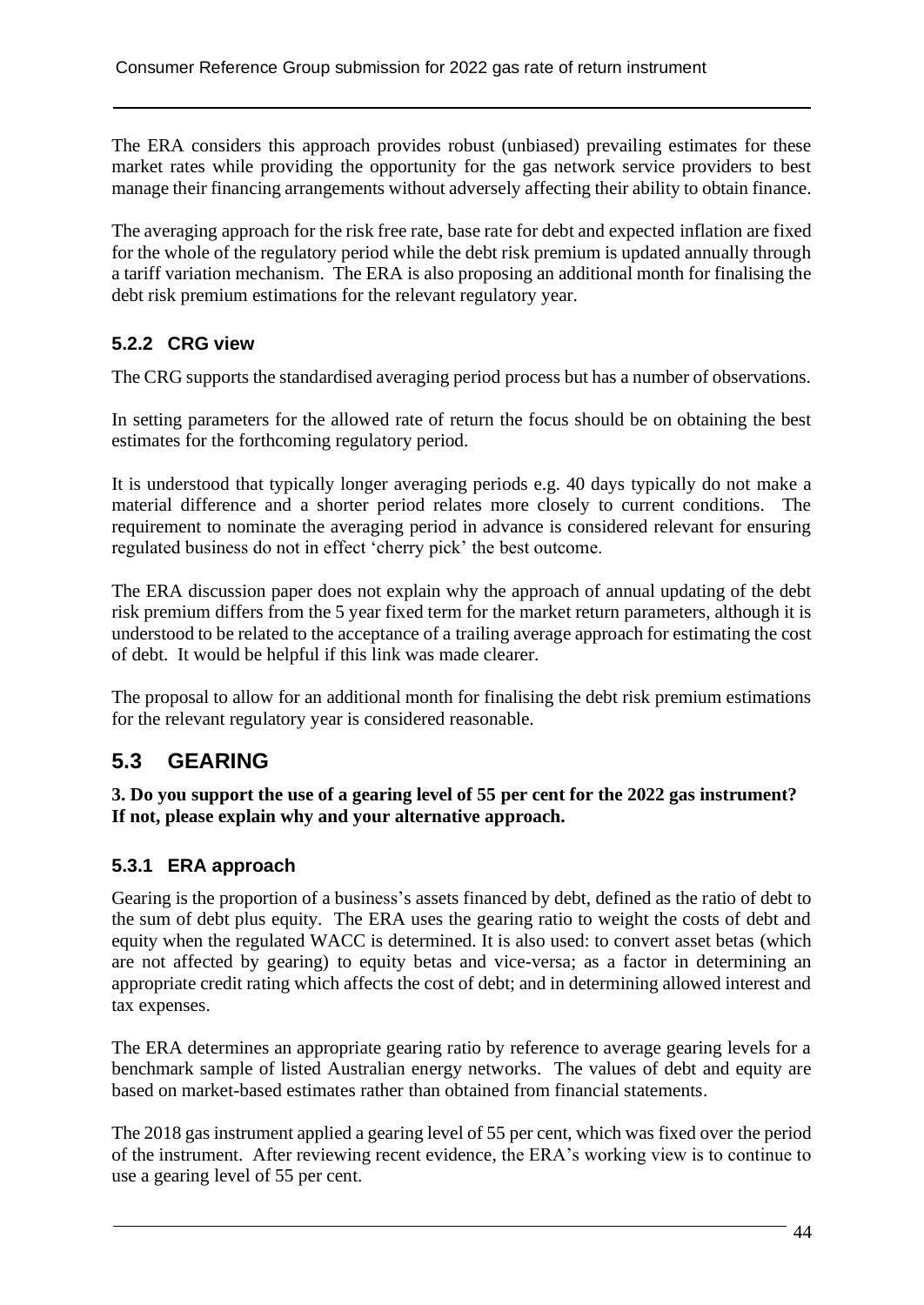### **5.3.2 CRG view**

The CRG understands that a gearing level of 55 per cent is broadly similar for regulated network energy and similar businesses and that the capital structure of network energy business is relatively stable. It is also understood that there is minimal impact on the overall rate of return if gearing changes are within a plus or minus 5 percentage points of the benchmark.

The CRG also notes that the benchmark sample of listed Australian energy networks contains many regulated entities which raises the issue of the extent to which the benchmark reflects a competitive market-based outcome. However, the gearing is in effect determined in an effectively competitive financial market and in that sense can be treated as competitively based.

The ERA recognises that actual gearing of the regulated businesses may differ from the benchmark but consistent with the principles of incentive regulation this is not precluded.

Although the CRG recognises the value in using a benchmark to set the gearing and for providing incentives for firms to differ from the benchmark based on financial efficiencies, a difference could also arise because the market's assessment of risk characteristics could differ from the ERA assessment and this might mean a higher level of gearing and potentially a lower overall rate of return. This would arise to the extent that the cost of debt, including recognition of the tax deductibility of debt interest, is less than the cost of equity and the entity has lower risk then assumed in specifying the gearing and credit rating benchmarks.

In this respect, the CRG understands that at least one regulated pipeline has a gearing level of 70% and that this may be representative of standard financing for gas pipelines. The CRG considers that it would be useful to check the actual gearing levels of the firms the ERA regulates and determine the reasons for any higher gearing, show the impact on the allowed rate of return and tariffs and consider whether higher gearing better meets the economic efficiency criteria and the long term interests of consumers. The review might also provide information that the market assesses the risk of the regulated entities differently to the ERA assessment.

# **5.4 HYBRID SECURITIES**

**4. When determining gearing do you support the ERA adjusting debt and equity to recognise hybrid securities and what is a suitable method for allocating hybrid securities between debt and equity? If not, please explain why and your alternative approach.**

### **5.4.1 ERA approach**

A complication in selecting an appropriate average is the extent to which firms issue hybrid securities that have characteristics of both debt and equity. The current AER review is considering the treatment of hybrid securities when estimating gearing and the allocation for debt and equity.

The ERA's current approach to estimating gearing uses publicly available information to remove all hybrid securities that have equity characteristics from debt. The ERA is considering the treatment of new hybrid securities and has suggested two approaches: remove from the debt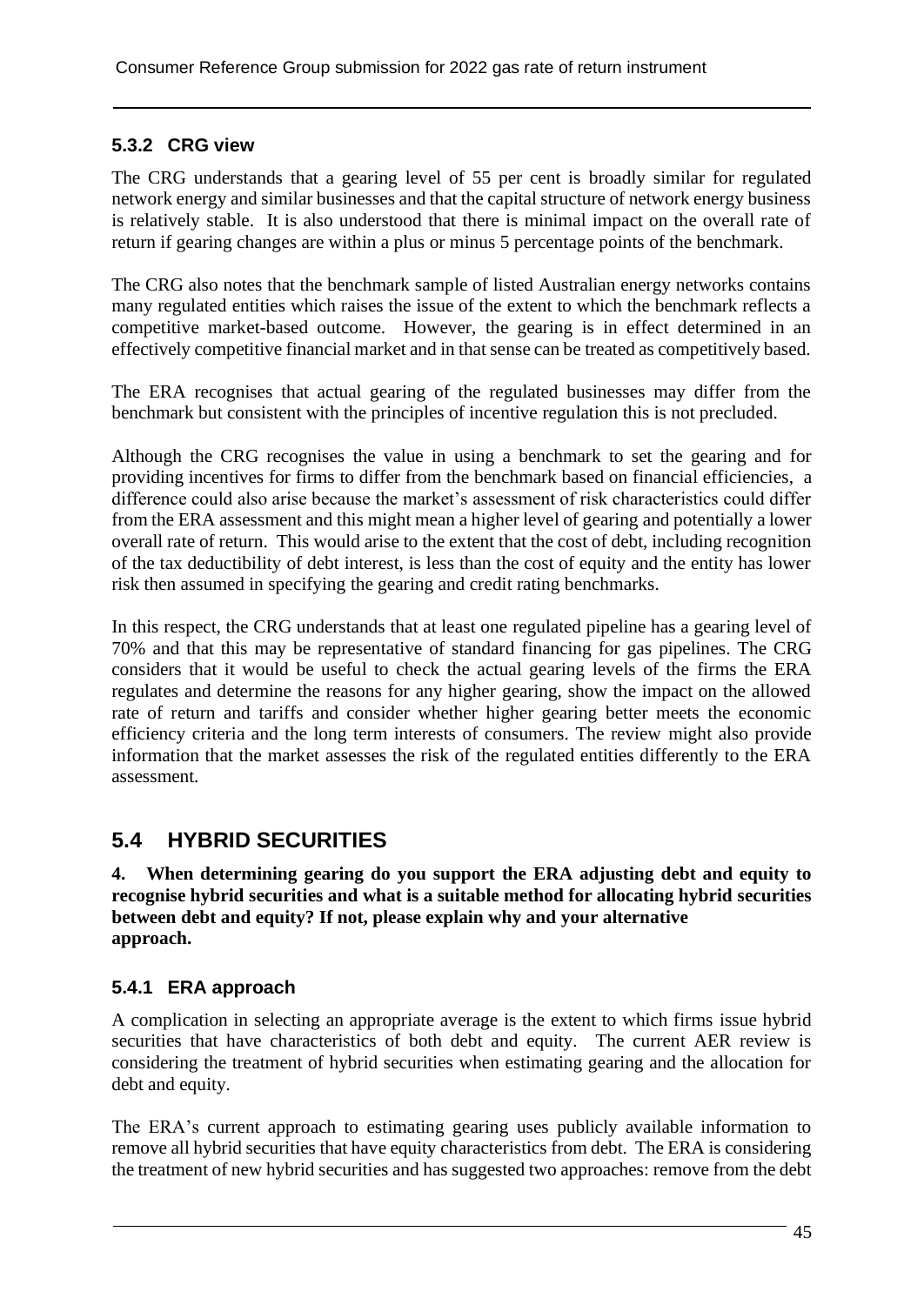estimates the hybrid securities that have predominately equity characteristics; or take a simple approach of a 50/50 allocation between debt and equity.

## **5.4.2 CRG view**

The CRG understands that the hybrid securities have a wide range of terms and conditions and there has been an increase in hybrid securities but there is no simple, clear method for determining the equity and debt composition of hybrid securities. It is also not clear at this stage of the materiality of allowing for hybrid securities or using different simple methods for treating hybrid securities.

This is a technical matter that needs further consideration and it would be helpful to monitor the AER approach on this. However, it is noted that the more hybrids are classified as equity, if this is what occurs with the procedure, then the higher will be the allowed rate of return, reflecting the impact of lower gearing, although the impact is likely to be moderated by the impact of lower gearing on the equity beta. It is also noted that re-classification of all of a hybrid security as equity rather than a component of the security is an extreme position and that a 50/50 allocation would likely be a more accurate disaggregation in the absence of other information.

It would be helpful if the ERA could present some examples of the likely impacts of the two alternatives it is considering on gearing and the rate of return.

# **5.5 HYBRID TRAILING AVERAGE**

**5. Do you support the use of a hybrid trailing average approach for the cost of debt estimation? If not, please explain why and provide details of your alternative approach, including transitionary arrangements.**

## **5.5.1 ERA approach**

The ERA approach to estimating the return on debt is designed to achieve various aspects of efficient financing.

The return on debt estimated by the ERA for the 2018 gas rate of return estimate is defined as follows:

(3) Return on debt = Risk free rate + Debt risk premium + Debt raising costs + Hedging costs

The first two components of the return on debt are estimated with the hybrid trailing average approach which:

- adopts the 5-year bank bill swap rate, set on a daily basis averaged over a 20-day period just prior to the regulatory period comprising a risk free rate and the margin between the risk free rate and the bank bill swap rate; and
- uses a 10-year trailing average for the debt risk premium, which is updated annually so that each year a new year's debt risk premium is estimated and included in the trailing average and the oldest estimate in the 10-year series is removed.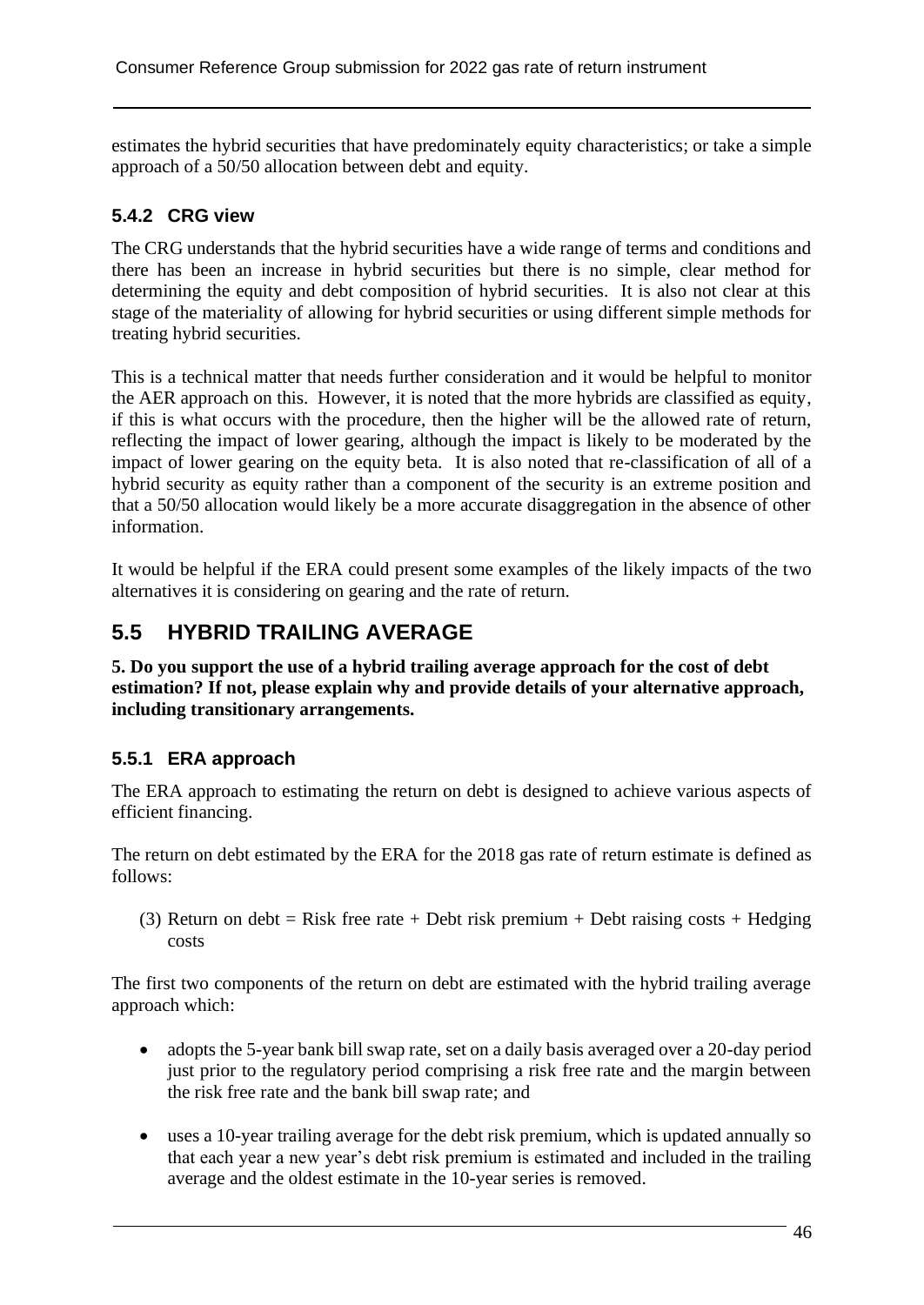The bank bill swap rate in effect represents the rate at which an investor is indifferent between receiving a fixed and a floating rate of return. It is a widely used reference rate or benchmark for floating rate debt instruments. It is the rate at which financial institutions borrow from and lend to each other. The bank bill swap rate contains a risk free component plus a margin representing the difference between the swap rate and the risk free rate (the spread of the swap). The debt risk premium then represents the difference between the yield on the relevant debt instrument and the swap rate. The rationale for using a swap rate, rather than an explicit risk free rate, is that it is difficult to hedge government bonds which provide a direct estimate of the risk free rate. This means that regulated firms can be exposed if the risk free rate does not correlate with the swap rate. The use of the swap rate also simplifies the calculation of the debt risk premium.

It is assumed that the benchmark entity uses derivative instruments to lock in five year bank bill swap rates set at the start of the regulatory period so that the NPV=0 condition can be met for the base rate component of the trailing average. The NPV=0 condition is met for the debt risk premium component because it reflects the term for which the benchmark efficient entity borrows.

The term 'hybrid' in the hybrid trailing average refers to the fact that it combines a trailing average of the debt risk premium in combination with an on-the-day measure of the bank bill swap rate measured as a 20-day average of the bank bill swap rate just prior to the regulatory period.

Prior to the adoption of the hybrid trailing average, regulators in Australia used an on-the-day approach which assumed that all debt was refinanced on a single day (measured over a 20-40 day averaging period). However, subsequently it was recognised that the approach entailed unnecessary refinancing risk as well as a mis-match relative to the interest rates underpinning allowed prices and revenue and that in practice firms tended to adopt debt portfolios with components having different terms.

Another alternative to the hybrid trailing average is a full trailing average which differs from the hybrid trailing average by not including an on-the-day component for the base rate component of the trailing average. The full trailing average would only satisfy the  $NPV=0$ condition in some cases.

The hybrid trailing average recognises, that in practice, typically not all debt is refinanced on a single day while also recognising the role of current risk free interest rates in the period immediately before the regulatory decision for the particular regulatory period in providing efficient investment signals and satisfying the NPV=0 condition.

Debt raising and hedging costs are the administrative costs and other charges incurred by businesses in raising and hedging finance.

The ERA's working view is to maintain the approach it adopted for its trailing average return on debt as used in its 2018 gas instrument plus a margin for administrative and hedging costs as this approach is considered to measure the efficient financing costs of the benchmark entity, is implementable, satisfies the NPV=0 condition and promotes regulatory certainty.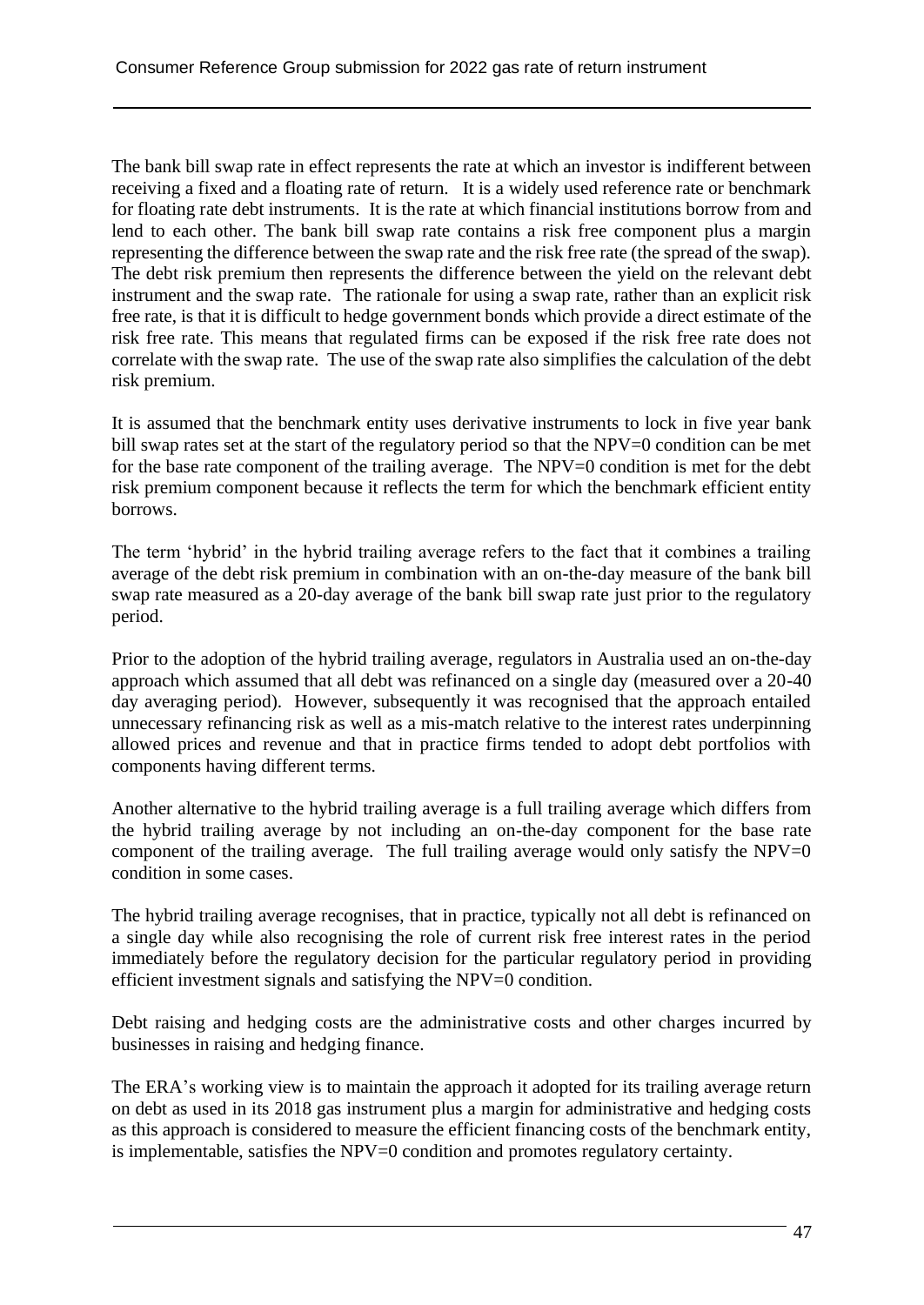Although there is not a specific question about the risk free component of the cost of debt it is noted that the five-year bank bill swap rate comprises a risk free rate as reflected in Commonwealth bonds and a margin to arrive at slightly higher risk for the bank bill swap rate. The bank bill swap rate is referred to as the base rate in the return on debt calculation. The ERA's working view is to continue to use the five-year bank bill swap rate for determining the base rate in the return on debt calculation. This reflects the interpretation that: the proposed swap rate provides a strong means to hedge and manage risk; is simple to calculate; and provides a close match between the allowed cost of debt and the actual cost of debt incurred by the regulated firms.

## **5.5.2 CRG view**

The CRG recognises that considerable effort and experience underlying the development of the hybrid trailing average approach and considers that, based on current information, it is the best method for estimating the risk free rate and debt risk premium components of the return on debt with respect to promoting the long term interests of consumers.

The CRG agrees with the ERA proposition that the proposed form of the swap rate provides a reasonable estimate of an efficient rate of return for the benefit of the long-term interests of consumers.

However, the AER has provided evidence that that average term that regulated network energy businesses borrow at has been around 7.5 years rather than 10 years and this has meant a lower debt risk premium than assuming a 10 year tenor.<sup>8</sup>

This is discussed more in section 5.7 on the ERA's revised bond yield approach. The CRG considers that the ERA should investigate the AER findings as well as their index of actual debt costs and its scope for use as a check on the ERA approach.

# **5.6 BENCHMARK CREDIT RATING**

#### **6 Do you support the use of a benchmark credit rating of BBB+ for the 2022 gas instrument? If not, please explain why and your alternative approach.**

### **5.6.1 ERA approach**

The credit rating is defined as the forward-looking opinion provided by a ratings agency of an entity's credit risk. Credit ratings are used to determine the debt risk premium in the allowed return on debt. Firms with the same credit rating are considered to have similar levels of default risk for their debt. Lower credit ratings are associated with higher debt risk premiums. For this measure of risk, there is no need to rely on a sample of listed benchmark firms since the measure of risk is defined based on the credit rating.

The 2018 gas instrument used a benchmark credit rating of BBB+ based on the median credit rating of a sample of comparator businesses with other regulators' decisions used as a cross check. The credit rating was used to determine a debt risk premium for a sample of 10 year bonds with that credit rating.

<sup>8</sup> AER 2021c, pp. 2-13-2-14.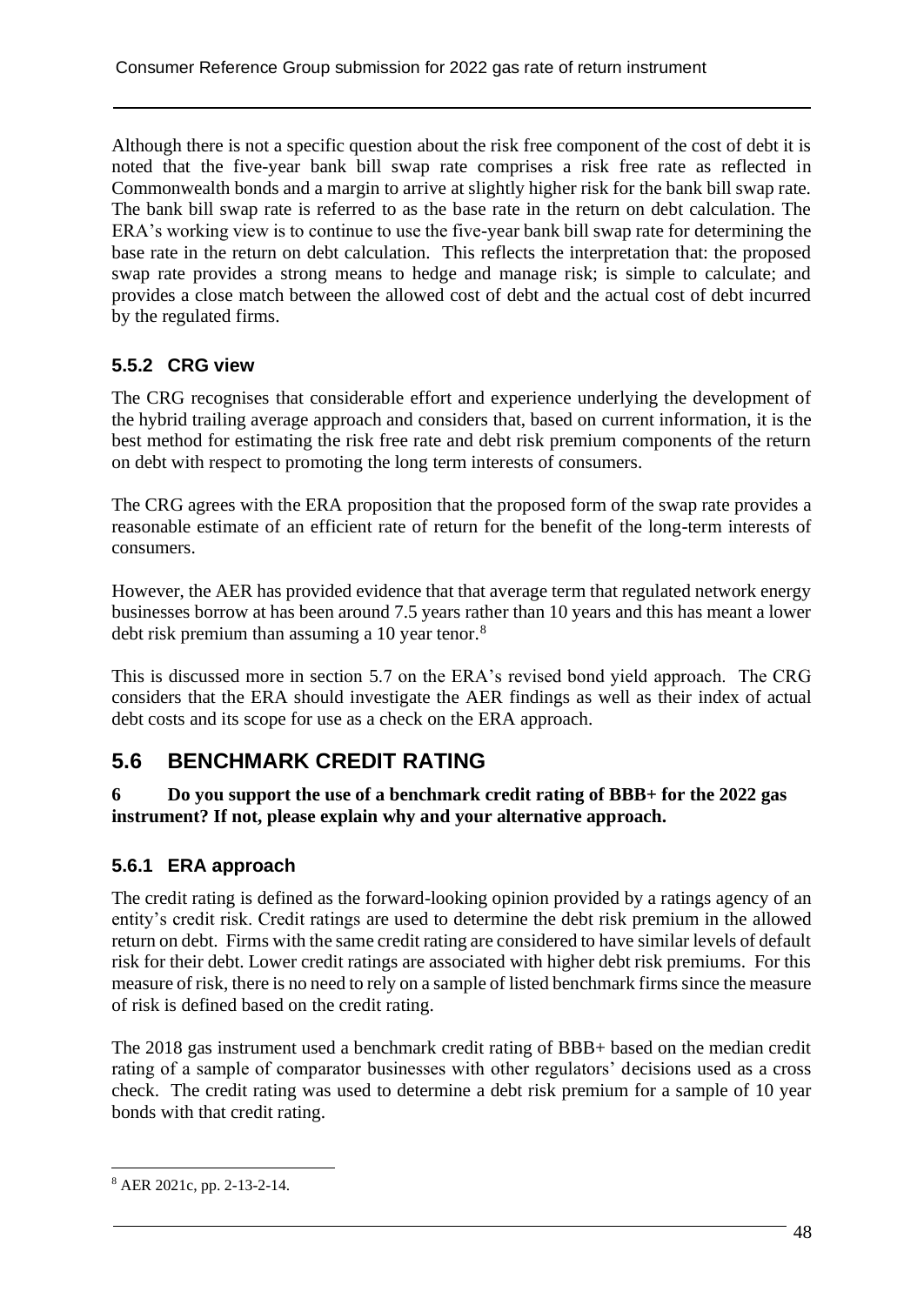The use of a median is preferable to an average because it is relatively robust to the presence of outliers in the sample. The ERA's sample was confined to Australian electricity or gas network service providers with credit ratings published by Standard & Poors or Moodys. The S&P credit rating categories were used.

Results were presented with and without government ownership and parent control. The sample with government ownership and parent control produced an average of BBB+ for four out of five years for the period 2013 to 2017. The sample without government ownership and parent control produced an average of BBB for each of the five years. It was noted that credit ratings had been improving and most regulatory credit ratings supported a BBB+ credit rating, including AER decisions that were upheld in an appeal process before the Australian Competition Tribunal.

The ERA's working view is that the benchmark entity is a 'pure-play' gas network business operating within Australia without parental ownership, with a similar degree of risk as that which applies to the service provider in the provision of the reference services. The ERA considers that there should be no elevation of the credit rating from the benchmark sample due to parental ownership.

The ERA's working view is that the BBB+ credit rating should be maintained for the 2022 gas instrument.

### **5.6.2 CRG view**

The reference to without parental ownership is understood to be included to ensure that parental ownership does not affect risk and the compensation for risk in determining relevant rate of return parameters. It may well be that the term 'parental ownership' was originally specified to ensure that the credit ratings for Australian government owned entities were not included because government implicit backing would not be available for regulated private entities. This reasoning is considered correct for Australian government owned entities if one takes a local taxpayer perspective because the implicit government support is in effect backed by the local tax system. However, where foreign parental ownership provided a higher credit rating, the cost of debt would likely be lower, without support of Australian taxpayers, and this would seem to be of benefit to consumers over the longer term. This point may be moot if there is little material difference in the sample estimates. However, there is a concern that precluding the impact of foreign ownership would in effect be contrary to recognition of efficient financing arrangements and this is likely to become more important if foreign ownership of regulated infrastructure businesses operating in Australia increases. The CRG would like to see the ERA undertake more investigation of this perspective.

In terms of a conclusion about the appropriate credit rating the CRG considers that there is strong support for at least a BBB+ credit rating and notes that for the 2018 instrument the Independent Panel report considered that other aspects of the regulatory arrangements including application of a building blocks model at five year intervals, the assurance that model provides for cost recovery and the revenue cap form of regulation provide sufficient information to support the conclusion of at least a BBB+ credit rating for the Western Australia regulated gas network businesses.<sup>9</sup>

<sup>&</sup>lt;sup>9</sup> Independent Panel Review (2018, p. 39).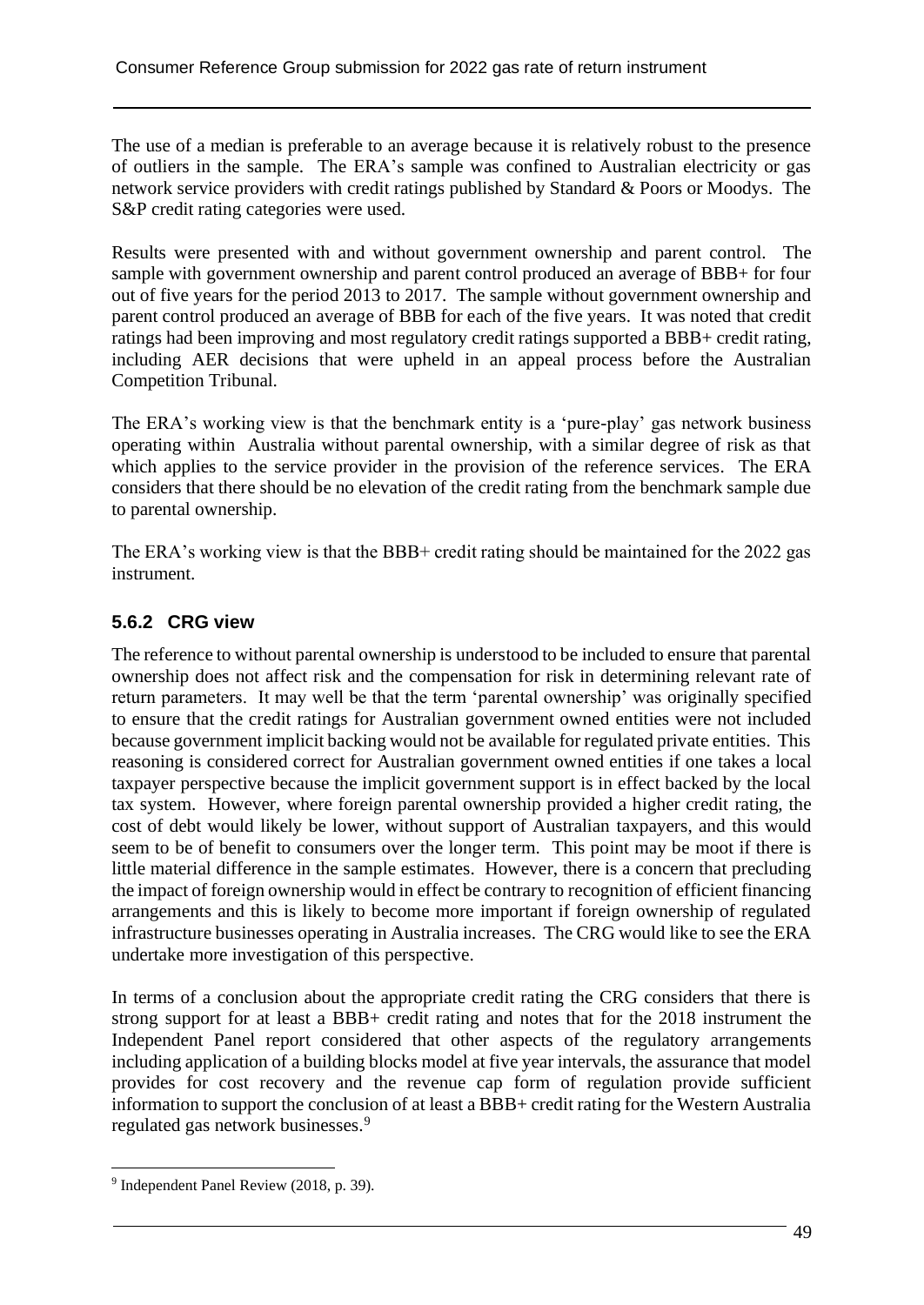# **5.7 REVISED BOND YIELD APPROACH**

#### **7. Do you support the use of the revised bond yield approach for estimating the debt risk premium? If not, please explain why and your alternative approach.**

### **5.7.1 ERA approach**

The debt risk premium is the return above the risk free rate that lenders require to compensate them for the risk of providing debt funding to a benchmark business.

The ERA has applied a bond yield approach to estimate the debt risk premium in its regulatory decisions since 2010. It is described as the revised bond yield approach reflecting revisions to its approach to include statistical estimation of a yield curve and the inclusion of international bonds with Australia as their country of risk converted to Australian dollar equivalents<sup>10</sup>

The bond yield approach constructs a sample of bonds with the same credit rating as that of the benchmark efficient entity and expressed in Australian dollar equivalent terms. The sample is specified to have a time to maturity of two years or longer and bond yields are averaged over a period of 20 trading days and yield curves estimated so that the 10 year yields can be obtained.

From this sample, the debt risk premium is estimated for each bond from its observed yields by subtracting the 10 interest swap rate from the 10-year estimate of the cost of debt as indicated by the estimated yield curves. The ERA then uses the debt risk premium in the 10 year hybrid trailing average estimate.

It is worth noting how the ERA approach compares with the AER and other approaches for estimating the debt risk premium. The AER currently estimates the return on debt by reference to third party data from the RBA and Bloomberg. In its 2018 Explanatory Statement the ERA noted that Ofgem in the United Kingdom estimated the cost of debt directly form a sample of corporate bonds without separately identifying the risk free rate or debt risk premium.<sup>11</sup> IPART and ESCOSA have also used the RBA bond yield curve while the QCA has used an econometric approach to directly estimate the debt risk premium. The NZCC has also used a similar approach to the ERA.<sup>12</sup>

The ERA approach is market based including recognition of foreign sourced financing, is transparent because it publishes the sample of bonds, provides flexibility in choosing the exact credit rating and provides advanced and transparent statistical estimates of the yield curves in order to obtain the 10 year estimates. In contrast the current AER approach relies on third party estimates, only produces estimates of the cost of debt for BBB and broad A bands and not the BBB+ benchmark and only produces monthly data. The AER is undertaking development work on an alternative approach as described in the following sub-section.

<sup>10</sup> ERA (2018, p. 116).

<sup>11</sup> ERA (2018, p. 120).

 $12$  ERA (2018, p. 122).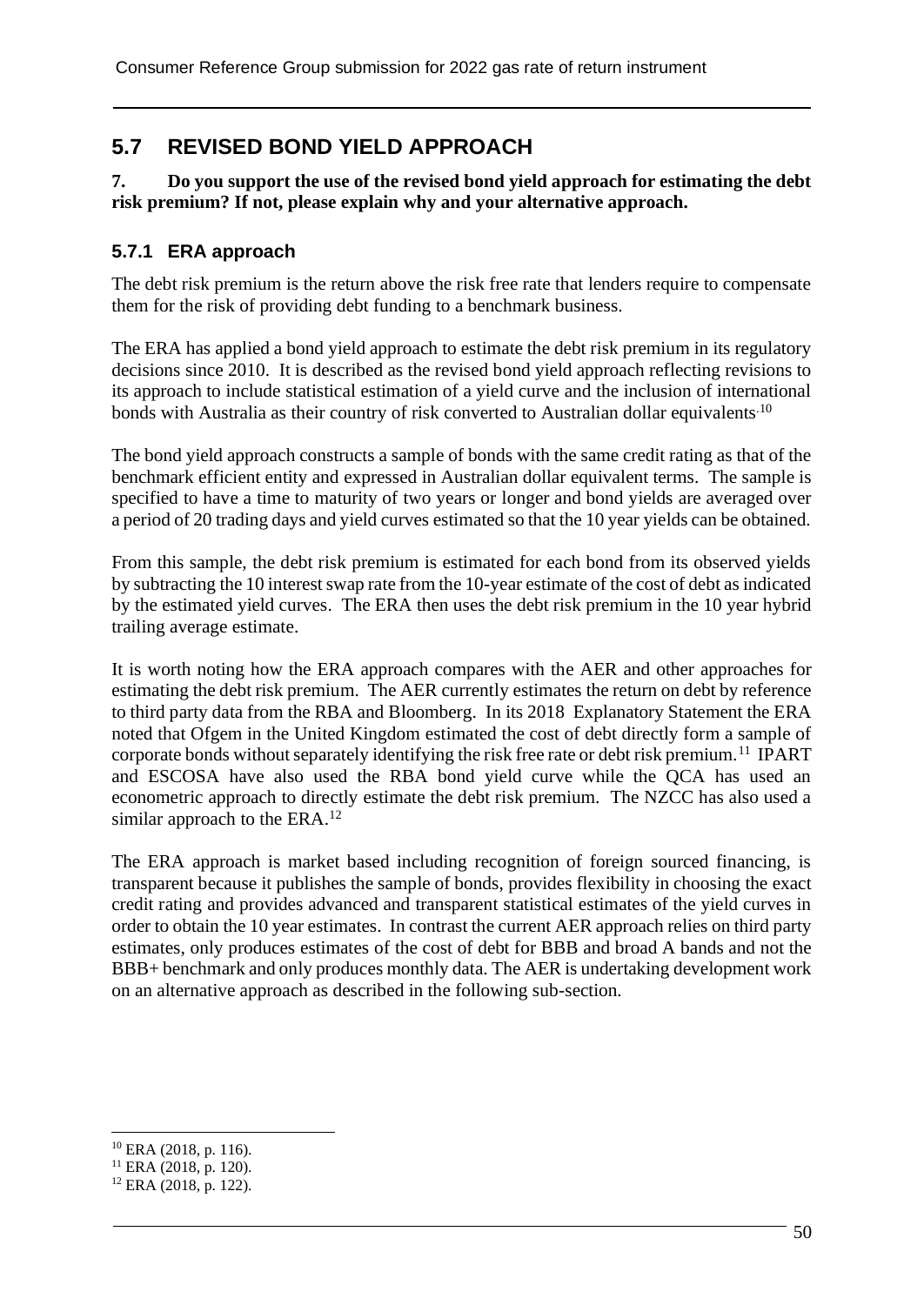### **5.7.2 CRG view**

The CRG recognises the advantages of the ERA approach relative to the AER's current approach. It is noted that the approach requires considerable statistical expertise to implement but that the ERA has provided helpful templates and guidelines for implementation.<sup>13</sup>

However, a matter not covered in the ERA discussion paper relates to AER work on developing an Energy Infrastructure Credit Spread Index (EICSI). This index provides a rolling 12 month historical average of all new debt instruments issued by privately owned energy networks and has been refined by the AER to essentially include debt that has the purpose of financing the RAB. The EICSI is constructed from debt issued directly by the business on the primary market for debt. It differs from the information used to construct the current AER efficient benchmark which makes use of third party yield curves provided by the RBA, Bloomberg and Thompson Reuters using data from the secondary market for debt. There may be material differences between the primary and secondary debt markets and the third party yield curves also include debt in other industries.

The primary metric, for the EICSI, is the spread over the swap rate which allows comparison of the AER benchmark return on debt against the networks' actual average cost of debt. The dataset also provides detail on the average debt term and credit rating. The AER reports that on average the EICSI, with debt weighted by tenor, so that longer term debt has more weight, $14$ has been 18 basis points lower than the AER benchmark since January 2014.<sup>15</sup> The AER also notes that the average debt term has been reducing reflecting active management and a preference for a shorter term.

The issue is whether the current approaches of the AER and ERA overstate an appropriate benchmark return on debt because if this were the case than it would be in consumers' long term interests for there to be an appropriate adjustment to the benchmark. The point is that regulated energy networks may be able to outperform the benchmark on average by raising debt at a lower rate than what the AER third-party credit curve or ERA method would indicate.

If the EICSI provides a more accurate measure of the average actual cost of debt for regulated energy network businesses it would also offer a simpler approach than the current approach of determining a credit rating and risk premium because both would be embodied in the one step (although there may be a need to change the term in the trailing average measure).

The AER investigated the outperformance of the EICSI relative to the benchmark estimates by decomposing the outperformance into the following components: term of the estimates; rating; and residual. The AER found that differences in term between the EICSI and the AER benchmark accounted for most of the difference in performance, although there was some residual outperformance.<sup>16</sup> The AER noted that there has been a decline from an average term at issuance of 10 years in April 2019 to around 7.5 years in mid-2021.<sup>17</sup> However, changing the term would have significant practical implications with respect to implementing the trailing average concept which assumes a 10 year trailing average. For completeness note that although

<sup>&</sup>lt;sup>13</sup> Independent Panel Review (2018, p. 42).

 $14$  AER (2021a, p. 74).

<sup>15</sup> AER (2021a, p. 69).

<sup>16</sup> AER (2021a, pp. 71-86).

 $17$  AER (2021a, p. 78).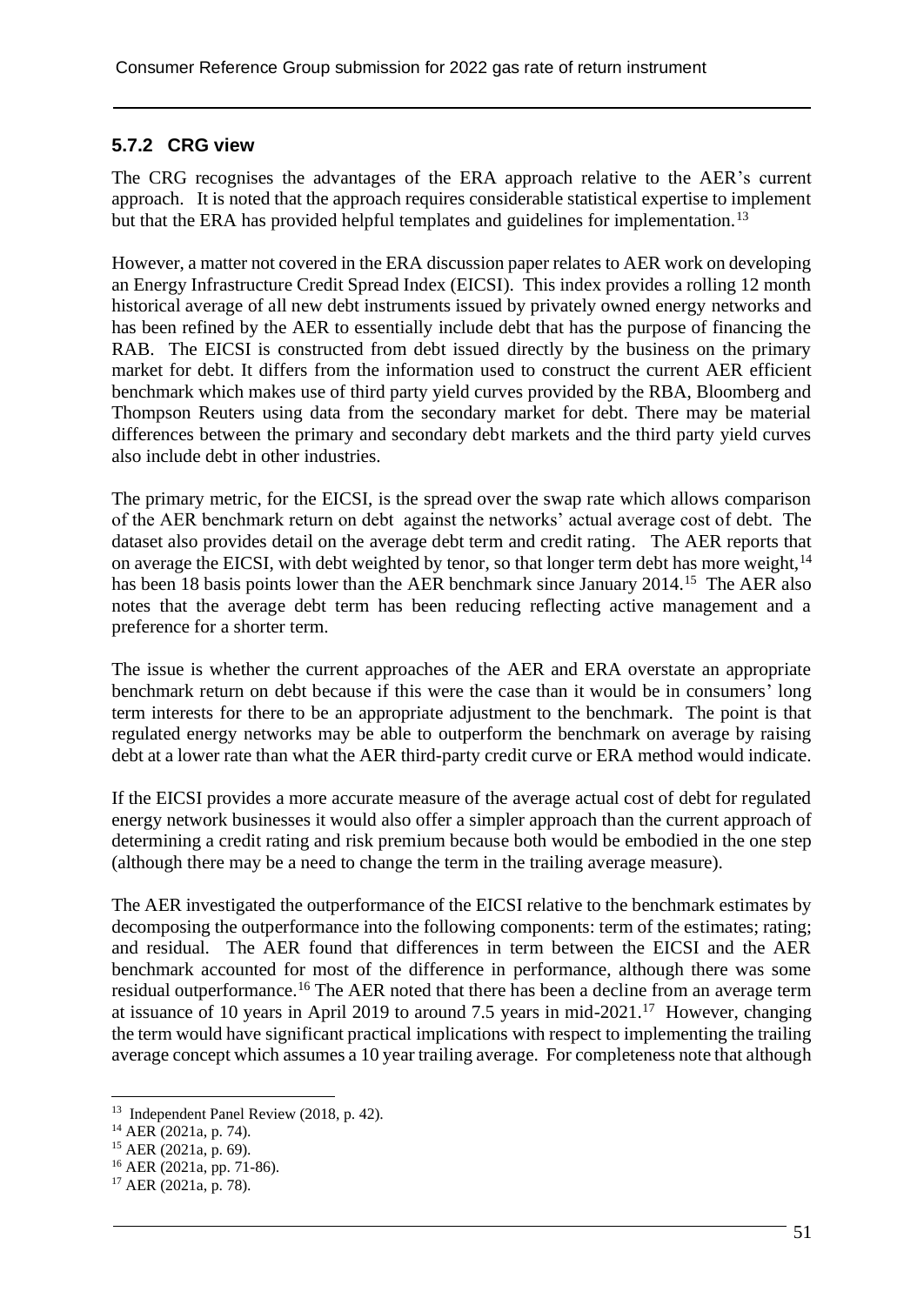the AER analysis identified that there may be some residual outperformance it appeared to only exist when credit spreads from the third party debt series were above a certain level.

The AER advised that it would not make any adjustments to its benchmark at this stage but would continue to consult in relation to the need to make any adjustments to the efficient benchmark for the 2022 instrument.<sup>18</sup>

The CRG would like the ERA to consider whether the EICSI could be used as cross check on its estimates to help provide assurance that the ERA estimates of the return on debt are robust and provide the best value for the long term interests of consumers.

## **5.8 RISK FREE ASSET**

#### **8. When estimating the return on equity do you support the use of Commonwealth Government bonds as the risk free asset? If not, please explain why and your alternative approach.**

### **5.8.1 ERA approach**

As noted in Section 3.2, when applying the CAPM there is a need to estimate the risk free rate, the market risk premium and the equity beta.

The risk free rate is the rate of return an investor receives from holding an asset with a guaranteed payment stream (that is, where there is no risk of default). As the WACC and its components are defined in nominal terms and five-year terms are to be used, where relevant, it is necessary to use a five-year nominal risk free rate. It is widely accepted that the best estimate of the risk free rate for Australia is the yield on Commonwealth Government Securities.

The ERA has noted that recent five-year Commonwealth Government Securities yields have been relatively low albeit with some uptick since mid-2021 and there is considerable uncertainty about expected inflation and risk free interest rates in relation to the period for which the 2022 gas instrument will be in effect.

The ERA's working view for 2022 is to maintain its use of a five-year Commonwealth Government bond for the risk free rate for the return on equity and the rate at the start of the regulatory access period will be fixed for the duration of the regulatory period.

### **5.8.2 CRG view**

With a five-year regulatory cycle, prices are reset every five years and the relevant return on equity is the return on equity at the start of each regulatory period. With the nominal CAPM the risk free rate and expected market risk premium at the time should reflect prevailing conditions expected over the five-year time frame. Thus the observed nominal Commonwealth Government Security for a five-year security is relevant even if it is very low but provided it is positive.

<sup>18</sup> AER (2021a, p. 71).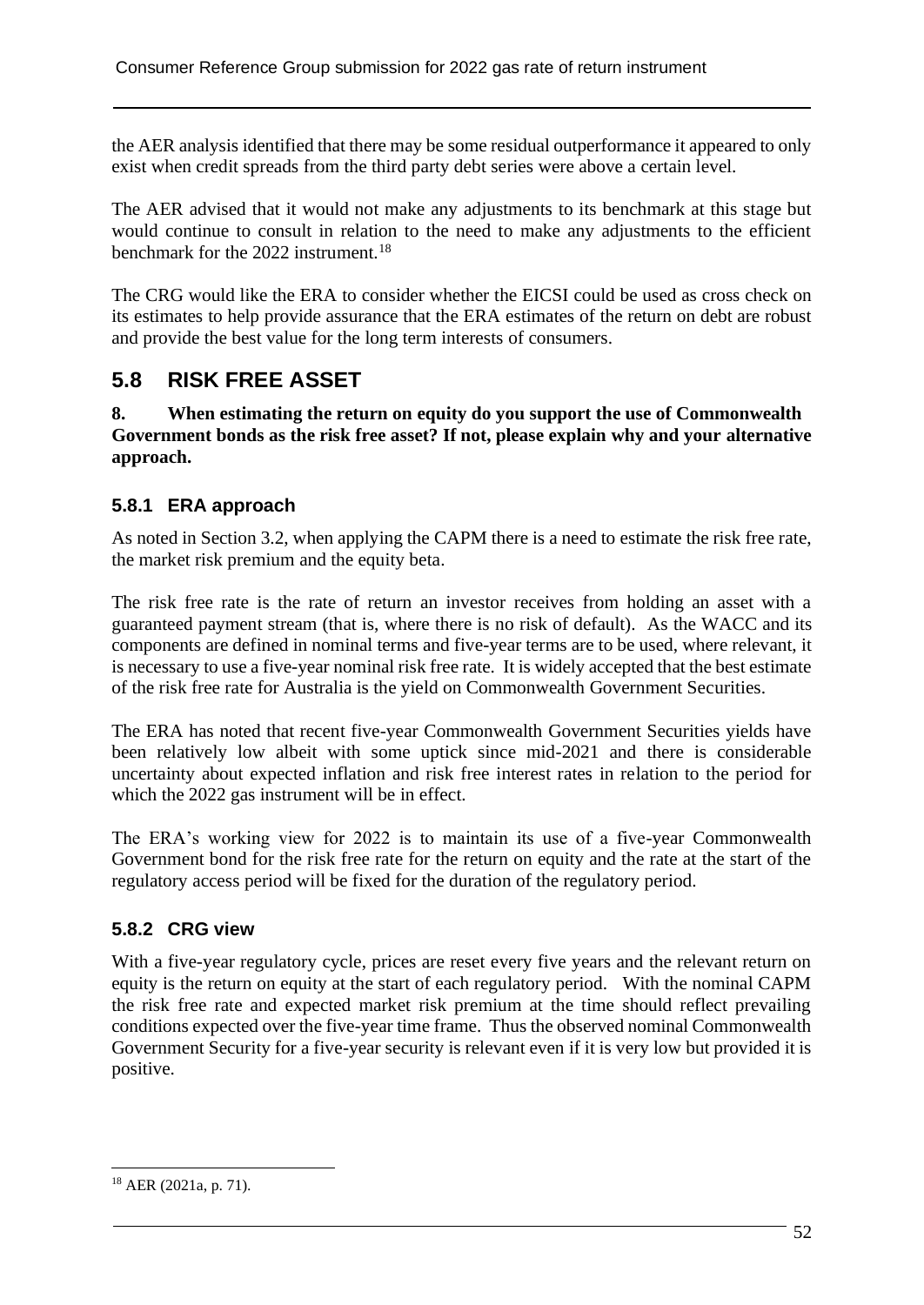The CRG notes that service providers may propose an uplift to the risk free rate based on longer term historical figures. However, such an approach would not reflect prevailing conditions for risk free assets and would therefore not be justified.

The CRG supports the ERA's working view for 2022 to maintain its use of a five-year Commonwealth Government bond for the risk free rate for the return on equity

# **5.9 MARKET RISK PREMIUM – POST-1958**

**9. When estimating the historical market risk premium do you support the use of sampling periods post-1958? If not, please explain why and your alternative approach.**

### **5.9.1 ERA approach**

The market risk premium is the expected rate of return in excess of the risk free rate that investors require to invest in a fully-diversified portfolio. The market risk premium is always positive from an ex ante perspective but may turn out negative as an ex post outcome. The market risk is risk that cannot be diversified away by investors and affects the market as a whole. Market risk is also referred to as systematic or non-diversifiable risk.

The 2018 gas instrument applied a market risk premium of 6.0 per cent, which was fixed over the period of the instrument. The market risk premium was based on estimates of the historic market risk premium, the dividend growth model and conditioning variables. Returns to the market were measured by reference to the Australian all ordinaries accumulation index which includes capital gain and dividend components.

The historic market risk premium was calculated as annual average estimates for six overlapping averaging periods with the longest covering the period 1883-2017. A simple average of the lowest arithmetic and highest geometric averages was used to estimate the historic market risk premium.

The dividend growth model calculates the return on equity that makes forecast dividends consistent with the market valuation of the Australian share market. In other words, it solves for the discount rate that makes the present value of future dividends just equal to the observed market valuation for the Australian share market. The market risk premium is then calculated by deducting the risk free rate. The dividend growth model is sensitive to the assumptions and input values used in its application in determining the return on equity, there is no clear agreement on the best form of the dividend growth model or its input assumptions and it is likely to be upwardly biased due to the sensitivity of the model to low interest rates.<sup>19</sup>

The conditioning variables were: default (corporate bond) spreads over the risk free rate, the five-year interest rate swap spread, dividend yields and the ASX 200 stock market volatility index.

In arriving at an estimate of the market risk premium for the 2018 gas instrument, the ERA placed more reliance on the historic market risk premium and used the conditioning variables to determine a final point estimate.

<sup>19</sup> ERA 2018, p. 172.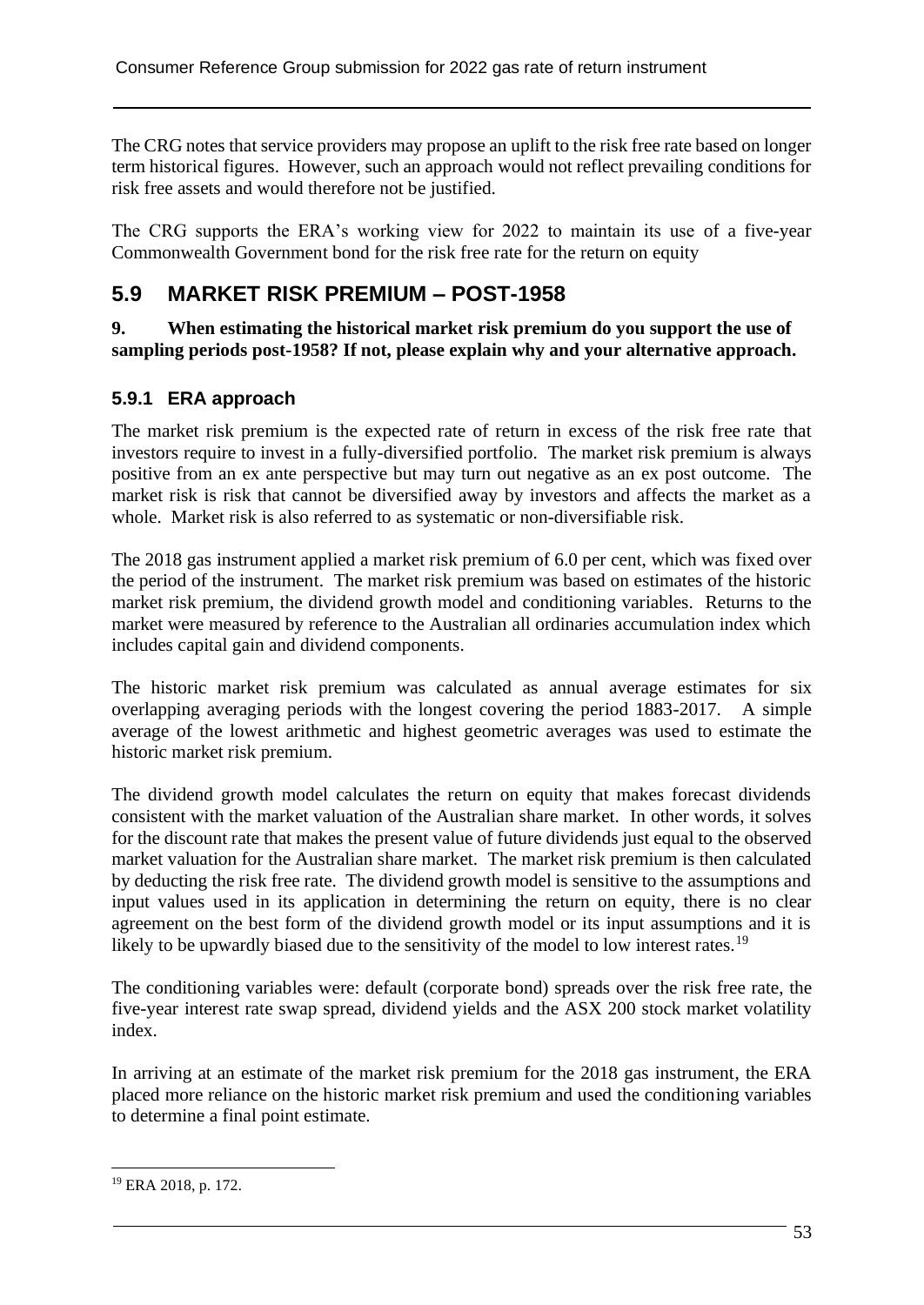The ERA noted that with the use of a fixed market risk premium, the return on equity has tracked lower since 2018 as interest rates have declined. There has been a considerable amount of material discussing the issue of whether there is an inverse relationship between the market risk premium and the risk free rate, with the implication of leading to a substantially higher market risk premium as risk free interest rates have tracked down. The ERA discussion paper notes the various studies that have been undertaken on this issue.<sup>20</sup> This relationship between the market risk premium and the risk free rate is further discussed in section 4.13.

The ERA's working view for the 2022 gas instrument is that a market risk premium of 6.0 per cent should be maintained.

The ERA estimates a historic market risk premium of 5.8 per cent using current data relating to three periods: 1958-2020, 1980-2020, 1988-2020.

The ERA estimates a market risk premium of 8.1 per cent from the dividend growth model but notes that the conditioning variables support a market risk premium at the lower end of its range.

The ERA is considering simplifying its existing market risk premium approach reflecting data quality concerns and the representativeness of long-dated historical returns. A long time frame reduces standard statistical errors but is more likely to contain a bias reflecting circumstances and behaviour that are no longer relevant. The ERA has also noted a number of data problems in the pre-1958 data.

The ERA is considering using the following periods:

- 1958 to current (data is more reliable since 1958)
- 1980 to current ((data is more reliable since 1980)
- 1988 to current (dividend imputation was introduced in 1988)
- 2000 to current (GST introduced in 2000).

The first question is whether the market risk premium should be based on post-1958 data.

### **5.9.2 CRG view**

The CRG considers that it is reasonable to question the relevance of data from 1883 to 1958 given measurement issues and the likelihood of a higher risk environment in that period when financial markets and the economy and institutions were less developed. Also importantly the objective should be to obtain the best estimate of the market risk premium that is relevant at the start of the regulatory period for the regulatory period. This consideration suggests more

<sup>20</sup> ERA 2021, pp. 53-55.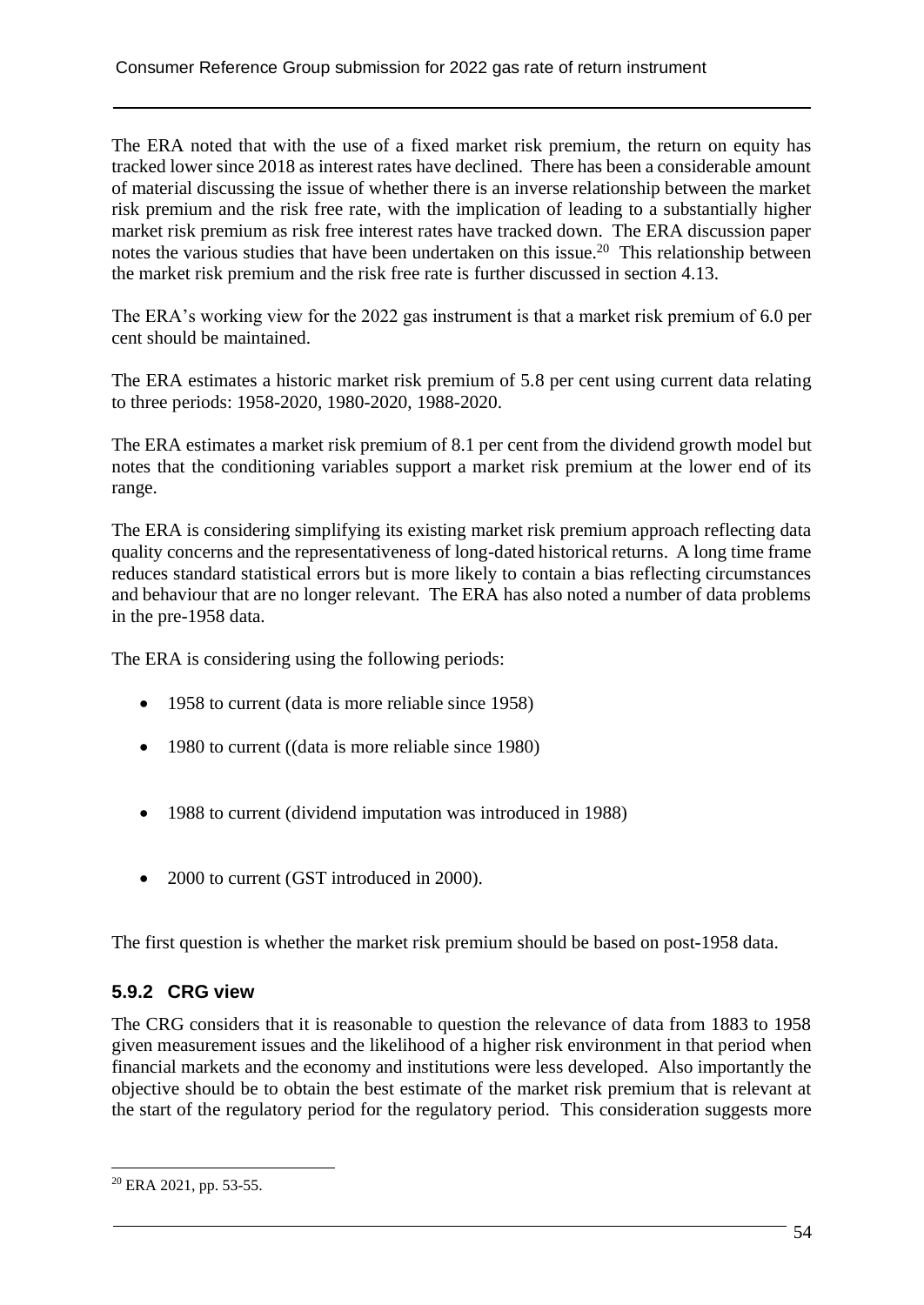weight should be given to recent estimates where they are considered to better inform investor expectations over the forthcoming regulatory period.

The CRG notes that the post-1958 data tends to mean a lower market risk premium than if data pre-1958 is used. Furthermore a lower market risk premium is evident in the period from 1980 to 2017.<sup>21</sup>

The CRG notes that when shorter periods are used the lower bounds of the 95 per cent statistical confidence intervals are likely to be negative but this is not considered to be necessarily a problem if average values are used and are considered to be good estimates of the forward looking market risk premium over the regulatory period.<sup>22</sup>

# **5.10 MARKET RISK PREMIUM – POST-2000**

**10. When estimating the historical market premium do you support expanding the sampling periods to include a new period of 2000 to current? If not, please explain why and your alternative approach.**

### **5.10.1 ERA approach**

The ERA is giving further consideration to the introduction of an additional period from 2000 that reflects the introduction of the Goods and Services Tax.

### **5.10.2 CRG view**

The CRG considers that it is relevant to consider more recent periods, although it is not clear why the introduction of the Goods and Service Tax would have a material impact by itself on the market risk premium for years subsequent to 2000. It should also be acknowledged that the averaging method implicitly weights more recent history higher since the later years are included in all data scenarios whereas earlier years are not.

The CRG considers that it would be helpful for the ERA to provide further explanation as to why the introduction of the Goods and Services Tax in 2000 would likely have a material impact on the market risk premium.

## **5.11 MARKET RISK PREMIUM – BRAILSFORD, HANDLEY AND MAHESWARAN**

**11. When estimating the historical market premium do you support the approach to only consider the Brailsford, Handley and Maheswaran (BHM) dataset? If not, please explain why and your alternative approach.**

### **5.11.1 ERA approach**

The ERA uses two data sets for the period prior to 1958 and they produce different numbers prior to 1936 but similar numbers after 1936. The ERA's working view for the 2022 gas instrument is to simplify its method using the preferred original Brailsford, Handley and

<sup>21</sup> Independent Panel Review, 2018 p. 56.

<sup>22</sup> Independent Panel Review, 2018 p. 56.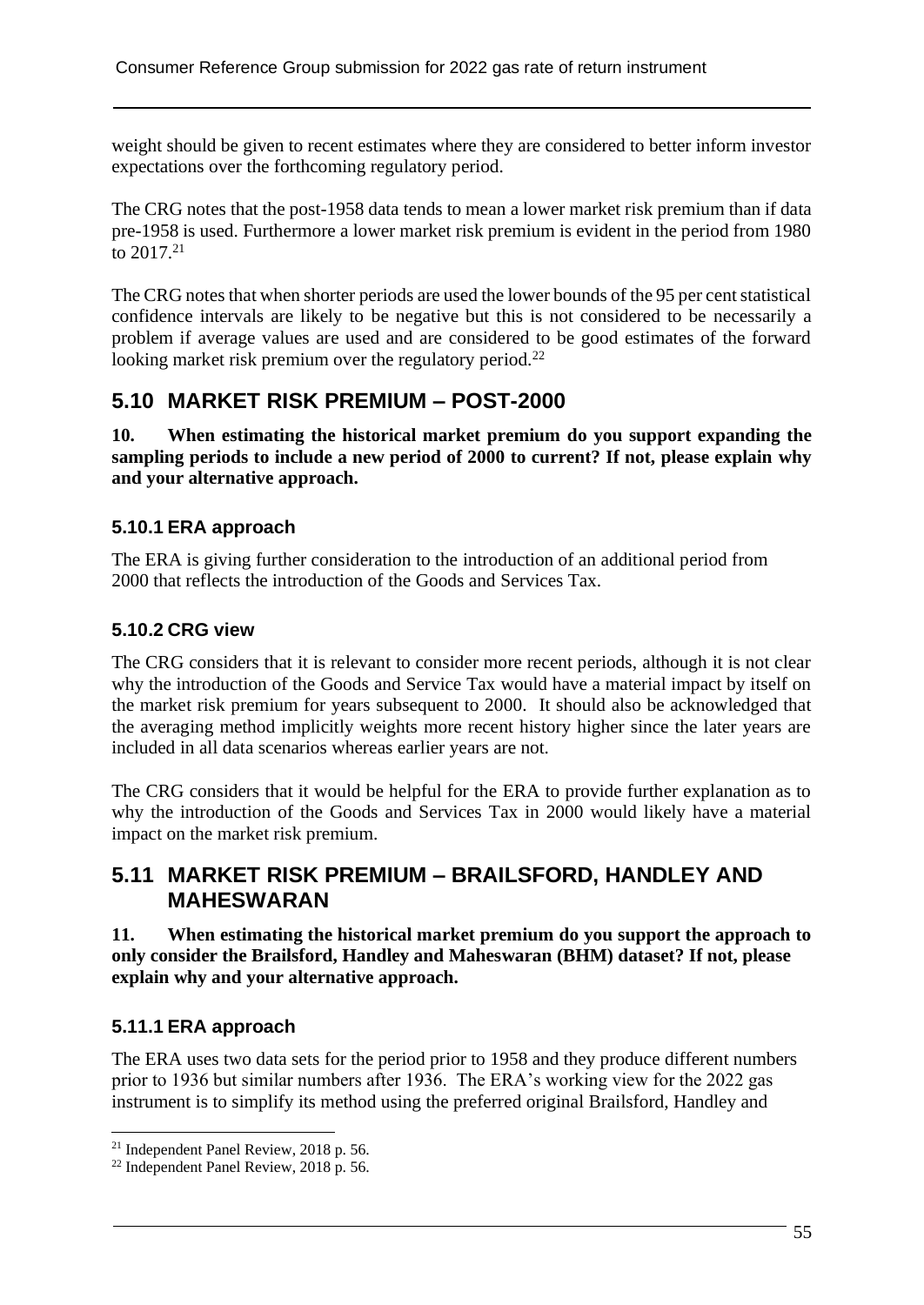Maheswaran (BHM) data set. With a preferred approach of only using post-1958 data the other data set would in any case be redundant.

### **5.11.2 CRG view**

The CRG supports the ERA approach of only considering the BHM dataset, if the post-1958 period proposal is adopted.

## **5.12 MARKET RISK PREMIUM – AVERAGE OF ARITHMETIC AND GEOMETRIC MEANS**

**12. When estimating the historical market premium do you support the approach to calculate the historic market risk premium through the average of the arithmetic and geometric means? If not, please explain why and your alternative approach.**

### **5.12.1 ERA approach**

The expected market risk premium in the Sharpe-Lintner CAPM is currently expressed as an annualised return although the theory on which the model is based does not define the period except to assume it is a one period model.

There are two averaging methods which can be used to derive an annualised return — the arithmetic and geometric average. The arithmetic average is just a simple average. The geometric average is calculated as the average of a set of products of the terms i.e. it is the nth root product of n numbers and it takes into account the effects of compounding.

The difference between the two measures can be seen by considering a simple example where there are two periods with a return of +25% in the first period and -20% in the second period. The arithmetic average would be  $(+25-20)/2 = 2.5%$ . The geometric average would be  $(1+25/100)x(1-20/100) - 1 = 0%$ .

An arithmetic average will tend to overstate returns, whereas a geometric average will tend to understate them. The upward bias for the arithmetic average arises because of the variability of returns whereas the downward bias for the geometric average arises because it is based on continuous compounding of returns.

The averaging of the two methods is meant to reduce bias. However, the nature of the bias is different for the two approaches so that simple averaging does not necessarily eliminate the biases.

The ERA's working view for the 2022 gas instrument is to retain the use of arithmetic and geometric means when calculating the historical market risk premium and continue to take the average of the lowest arithmetic and highest geometric means. However, the ERA is considering a further simplification of a simple average of the two approaches.

The ERA considers that simple averaging of the arithmetic and geometric means would have the following advantages:

• Greater utilisation of all the sample periods, whereas the minimum/maximum method takes into account only two periods.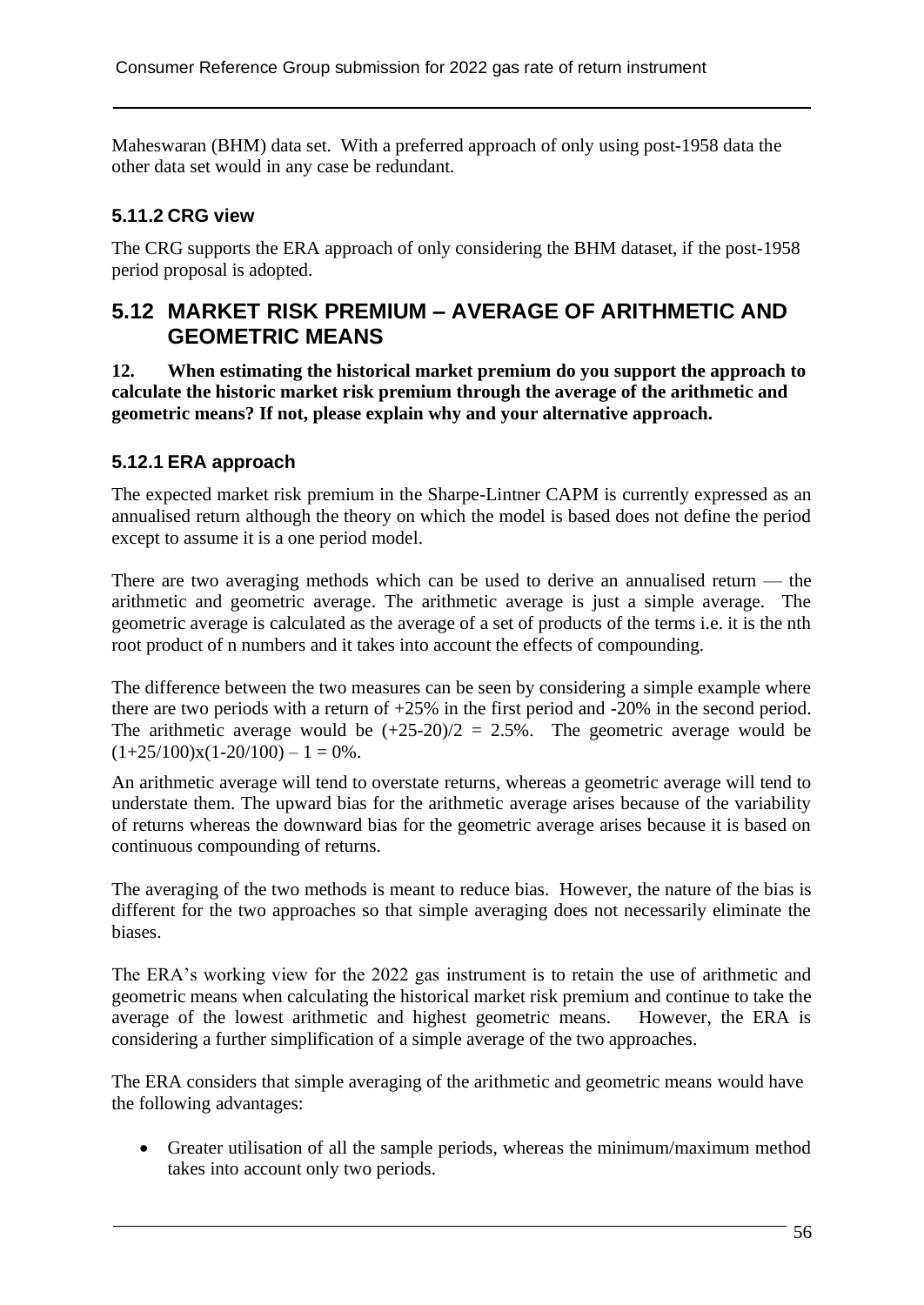- Does not result in a potential mismatch between the time periods that are chosen with the minimum/maximum approach for the arithmetic and geometric means.
- Through the incorporation of overlapping periods, places more weight on more recent term data.

Currently the two approaches provide the same estimate of market risk premium of 5.83.

### **5.12.2 CRG view**

The CRG considers that the ERA needs to give consideration as to which of the two methods is more appropriate from a conceptual perspective. An arithmetic average is more suitable if investors focus on annual returns and treat each expected annual return independently. Average annual returns will inherently mean more variability than geometric returns. In contrast if investors focus on historic returns over a longer period and those returns are compounded then the geometric average is more suitable. So the issue is whether whether the continuous compounding embodied in the geometric average is more representative of investor behaviour than the effect of volatility inherent in the arithmetic average.

With a regulatory period of five years, the term of the return being specified as five years and the roll forward of the RAB each year with the five year rate continuing to apply with the roll forward process, the CRG considers that a geometric average measured over a five year period may be more appropriate than an arithmetic average that assumes annual returns for each year are relevant.

The CRG considers that the ERA should give consideration as to whether more weight should be given to the geometric return based on whether investors are more likely to target returns over 5 years than 1 year.

If the averaging of arithmetic and geometric means is retained the CRG supports the proposed simple averaging process for the reasons noted by the ERA and not the current practice of taking the average of the lowest arithmetic and highest geometric means.

### **5.13 MARKET RISK PREMIUM – RELATIONSHIP WITH THE RISK FREE RATE**

**13. When estimating the market risk premium do you support the current approach of estimating and considering the market risk premium and the risk free rate independently from one another? If not, please explain why and your alternative approach. Specifically, the ERA is interested in:**

- **The empirical relationship (magnitude and direction) between the ex-ante market risk premium and the ex-ante risk free rate in Australia and the conceptual logic underpinning such a relationship.**
- **Whether the relationship is sufficiently stable and persistent (that is, not volatile and transitory) on an ex ante basis.**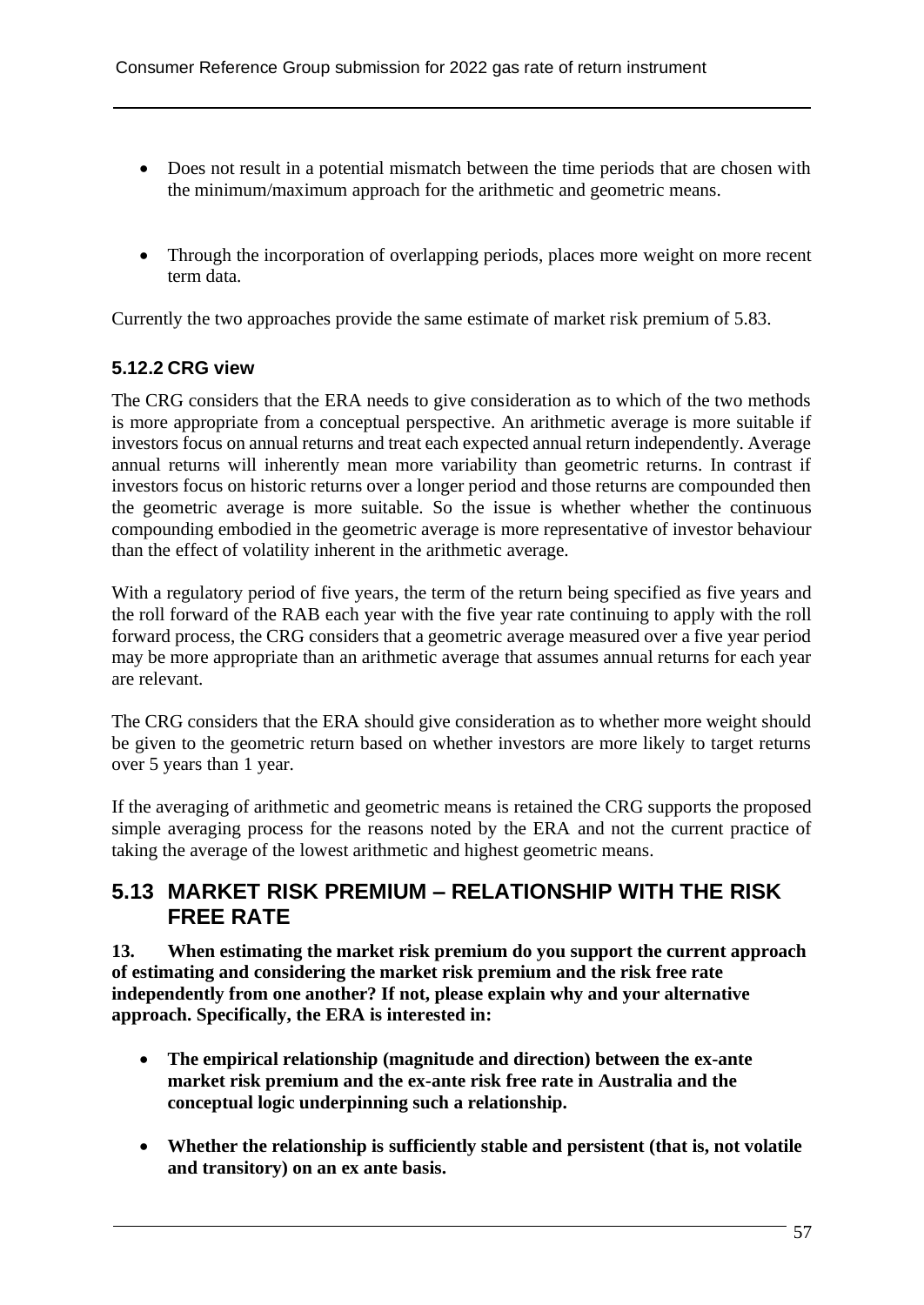• **Ways in which the relationship can be implemented to estimate the market risk premium in a manner suitable for regulatory purposes.**

### **5.13.1 ERA approach**

Since the development of economic regulation in Australia in the late 1990s typically the risk free rate and market risk premium have been estimated independently from one another. However, there are views that there is an inverse relationship for these variables and that in periods of very low interest rates the ex-ante market risk premium is likely to be higher than for periods where interest rates have been higher. In contrast to the independence approach, the total market return method (or the Wright method) implies a one-for-one negative relationship between the market risk premium and the risk free rate.

This issue was considered as part of the 2018 gas instrument and also continues to be considered by the AER and other economic regulators. The ERA discussion paper summarises extensive material that casts doubt on a robust relationship between the risk free rate and market risk premium that could be of use for regulatory purposes.

The ERA's working view is to maintain the position adopted in the 2018 gas instrument which means that it would not make use of the Wright method. However, it noted that it will continue to review regulatory developments on the issue and invited submissions on the relationship between the market risk premium and the risk free rate.

### **5.13.2 CRG view**

The CRG supports the ERA position that there is no clear, usable relationship between the risk free rate and the market risk premium.

The CRG notes that the objective in estimating the market risk premium should be to obtain the best estimate of the market risk premium that should apply over the forthcoming period and considers that an historic market risk premium with more weight given to recent years along with the application of the conditioning variables provides the most useful method for establishing an appropriate forward looking estimate.

The CRG recognises that the dividend growth model is forward looking but is concerned about the sensitivity of its estimates to input assumptions and considers it should be only used to inform the direction of any change to the market risk premium.

### **5.14 EQUITY BETA – EXPANDING THE SAMPLE FOR ESTIMATING BETA**

**14. Do you support the continued use of domestic energy networks to estimate equity beta? If not, please explain why and your alternative approach.**

**15. Do you support the use of a sample of domestic and international comparators to estimate equity beta? If not, please explain why and your alternative approach.**

**16. If an international sample is to be used for estimating equity beta, which jurisdictions and companies could be considered as part of the sample?**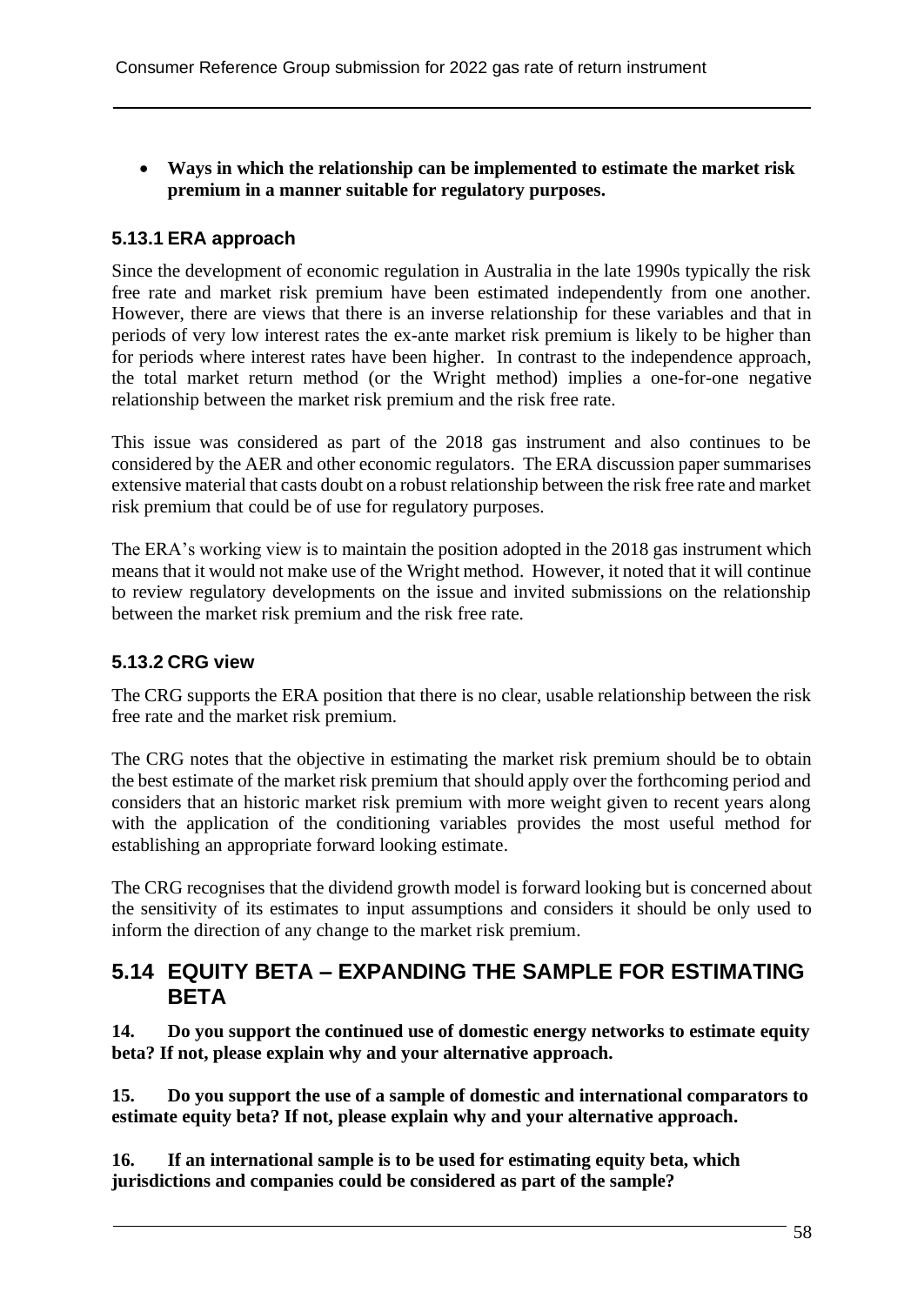#### **17. If an international sample is to be used for estimating equity beta, how should these international estimates be incorporated into the equity beta estimation method?**

#### **5.14.1 ERA approach**

Recall from Section 3.2 that the equity beta is the amount of risk that an investor faces and the market risk premium is the price of that risk.

For convenience re-consider the CAPM as defined in equation (2) as:

$$
E(r_e) = r_f + \beta_e [(E(r_m) - r_f)] \tag{2}
$$

where

r<sub>f</sub> is the risk free rate;

 $\beta$ e is the equity beta, which is a measure of the amount of relevant risk of the investment (as measured by the sensitivity of the return on the specific asset to the return on the market as a whole); and

 $E(R_m) - r_f$  is the expected market risk premium above the risk free rate which represents compensation for investing in the market as a whole relative to a risk free return and can be interpreted as the price of relevant (non-diversifiable) risk.

The product of the equity beta and the market risk premium represents the margin that needs to be added to the risk free rate to compensate investors for the non-diversifiable risk of the particular equity investment.

The equity beta depends on the type of business that the firm is in which in turn affects the sensitivity of returns to market conditions and the degree of financial leverage or gearing because *ceteris paribus* higher gearing increases the variance in equity returns.

Statistical techniques can be used to measure the equity beta which is formally defined as the covariance over time between returns on the specific investment and returns on the market as a whole divided by the variance of returns for the market as a whole. This formulation can also be converted to the product of the correlation between the return on equity and return on the market and the ratio of the standard deviation of the equity return to the standard deviation of the market return i.e. a standardised correlation coefficient.

An equity beta of 1 means the quantum of the risk of the specific investment is the same as for the market as a whole with lower (higher) risk indicated by betas less (higher) than 1.0.

The 2018 gas instrument applied an equity beta of 0.7, which was fixed over the period of the instrument. The equity beta was estimated using similar methods used by the ACCC and AER but over a much shorter period for the ERA. It is understood that the data covered the most recent five-year period with weekly returns for a sample of four companies: APA Group, DUET Group, Ausnet Services and Spark Infrastructure. The four companies were chosen based on the criteria for a benchmark efficient firm i.e. "a pure-play network service provider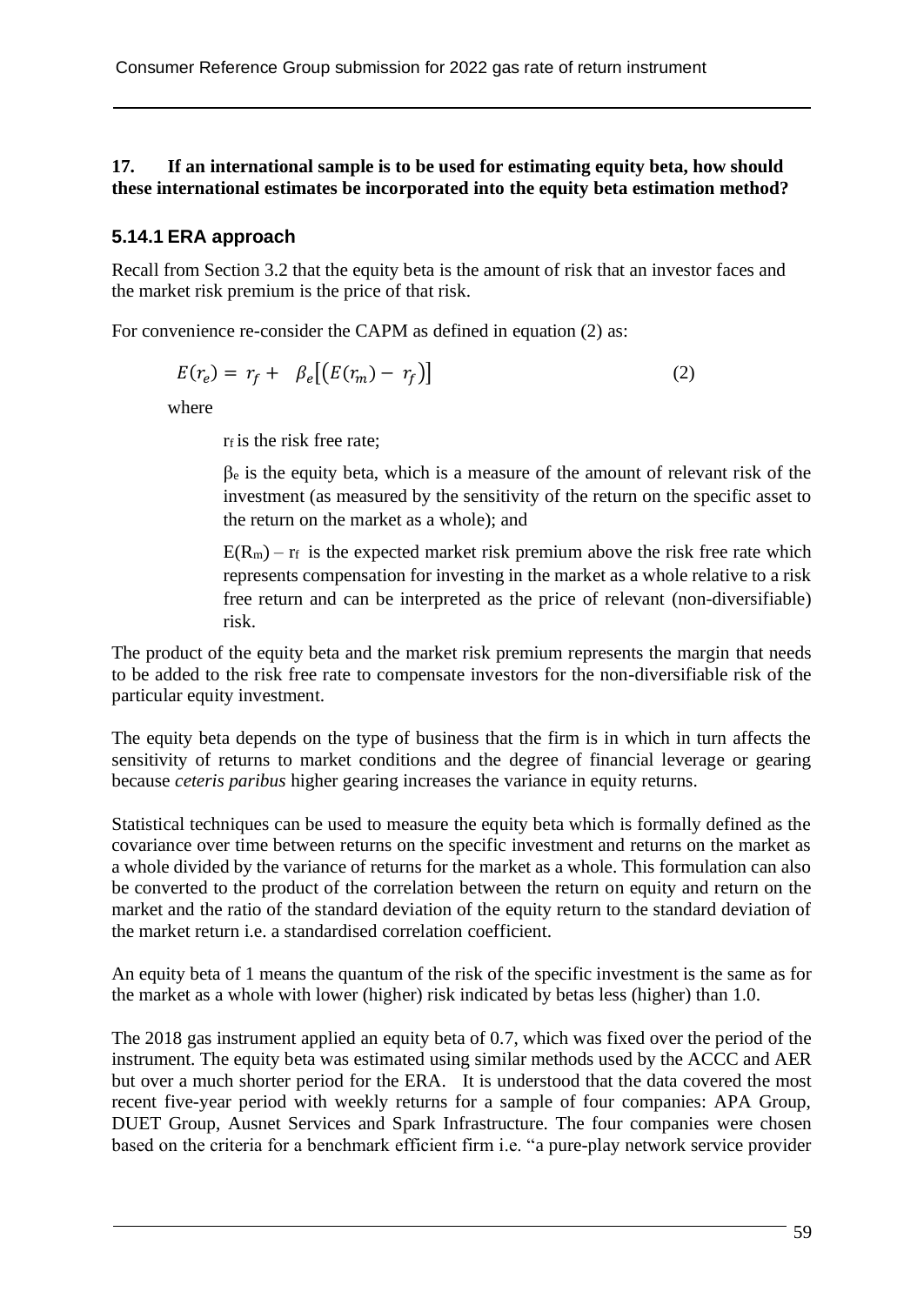operating within Australia without parental ownership, with a similar degree of risk as that which applies to the service provider in respect of the provision of gas network services".

The ERA noted recent developments in relation to estimates of beta for domestic energy firms with key points and considerations as follows:<sup>23</sup>

- The AER's 2020 annual rate of return update has produced a range of equity beta estimates for remaining listed domestic energy firms from 0.4 to 0.7.
- As an equity beta is calculated through the observed covariance of the market return and an individual stock or portfolio, it is likely that COVID-19 may affect measured systematic risk due to the increased volatility.
- A conceptual analysis would indicate that essential services such as energy networks would have been relatively more immune from COVID-19, compared to other industries.
- The ERA's sample of Australian energy networks is reducing, with DUET already being delisted and Spark Infrastructure and AusNet likely to be taken over and delisted in 2022.
- A sample that is largely reflective of one firm deviates from a benchmark approach and may be statistically unreliable.
- The timing of takeover announcements themselves may influence equity beta due to speculation and have implications of pricing once the acquisitions are complete.
- IPART and the QCA have chosen to use international firms in their estimation of beta but the AER has not (as explained below).

The ERA also noted key features of the AER's preliminary position on equity beta for its 2022 return instrument of network energy businesses as follows:<sup>24</sup>

- The AER has a preliminary position of retaining nine Australian firms to estimate beta including several delisted firms.
- The AER recognises that the inclusion of international firms may bias estimates due to non-comparability to Australian energy service providers due to regulatory, market, structural and operational differences.
- The AER recognises that the Sharpe-Lintner CAPM creates a strong preference to use domestic firms and a domestic index.
- The AER prefers using Ordinary Least Squares as the primary estimator, with the Least Absolute Deviations (LAD) estimator as a robustness check for outliers.

<sup>23</sup> ERA 2021, pp. 69-70.

 $^{24}$  ERA 2021a, p. 71.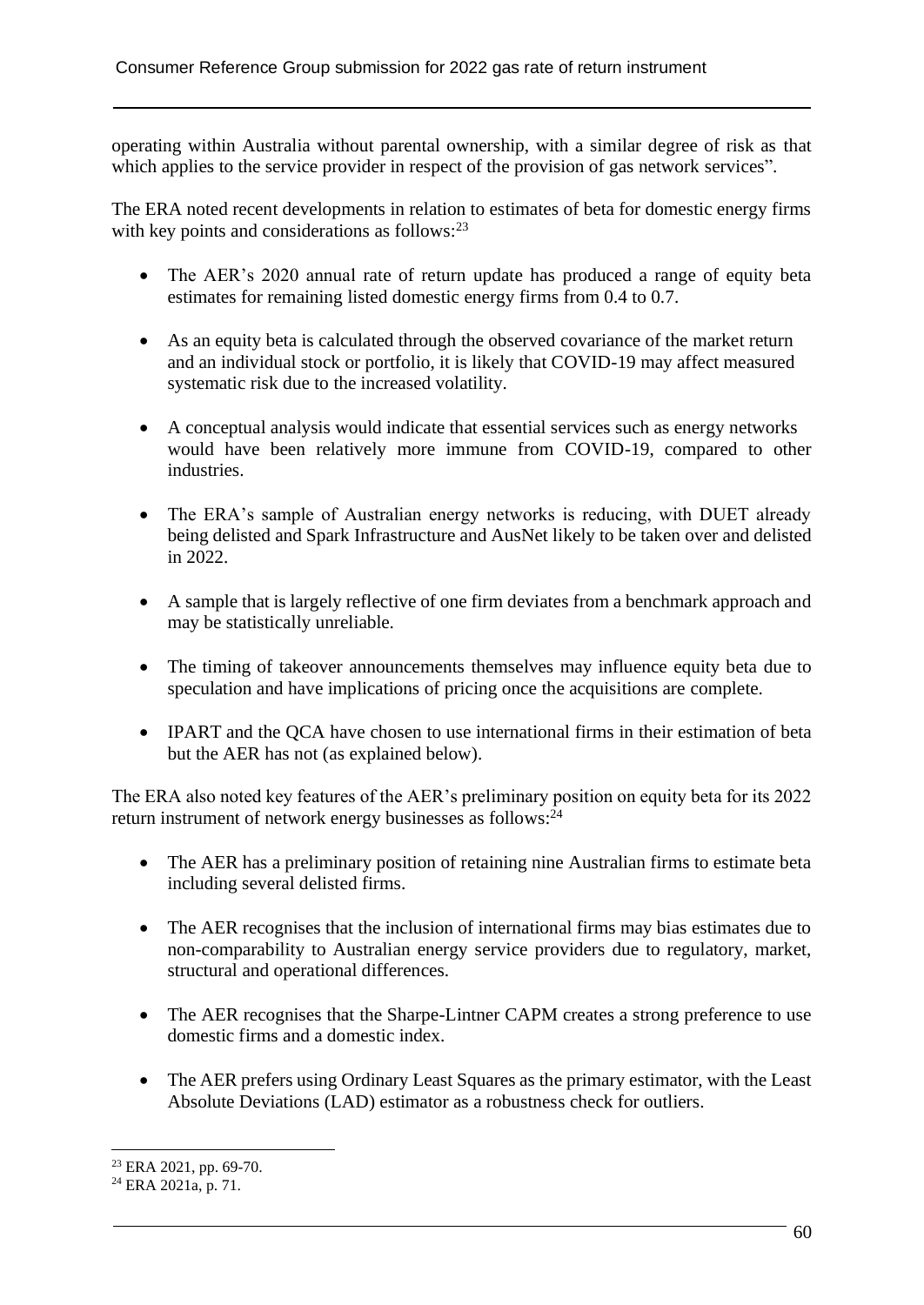• The AER is using two estimation periods, one being the longest period available and the other using the latest five years of data. The AER proposes to place more weight on the longest estimation window which is considered to be more statistically reliable, includes entire market cycles and better matches the long-term nature of assets.

The ERA considers that its domestic energy sample provides a range of equity beta estimates from 0.5 to 0.6. When international comparators are examined, for the United States, Canada, United Kingdom, and New Zealand this provides a range of estimates is from 0.6 to 1.1. The average beta estimate across all countries is 0.76.<sup>25</sup>

The ERA's working view for the 2022 gas instrument is to use an equity beta of 0.7, based on all the information it has considered.

The ERA's main reasons for maintain the status quo option for the domestic benchmark are that the sample includes the closest, comparable pure-play energy networks and the approach is consistent with prior practice, regulatory approach and precedent.

The ERA is considering how, and if, the benchmark sample needs to change due to market developments, including expanding the domestic sample to include similar domestic industries to domestic energy networks and international energy networks.

The ERA has made the following key points about the sample for estimating the equity beta:

- maintaining the Australian energy sample of four firms in the near term could be justified;
- expanding the sample to include betas from other domestic infrastructure companies is not appropriate as apparently they were not considered to be sufficiently comparable;
- examining both domestic and international listed energy networks may be useful when estimating the equity beta for Australian energy networks;
- international listed energy network firms should have the following characteristics:
	- countries with similar regulatory, legal and institutional arrangements to those in Australia;
	- countries with well-developed capital markets;
	- with these criteria the United Kingdom, Canada, New Zealand and the United States are considered comparable.
- if international comparators are used the ERA proposes to:
	- use a domestic CAPM for each country rather than an international CAPM (which would be too complex);

<sup>25</sup> ERA 2021a, p. 84.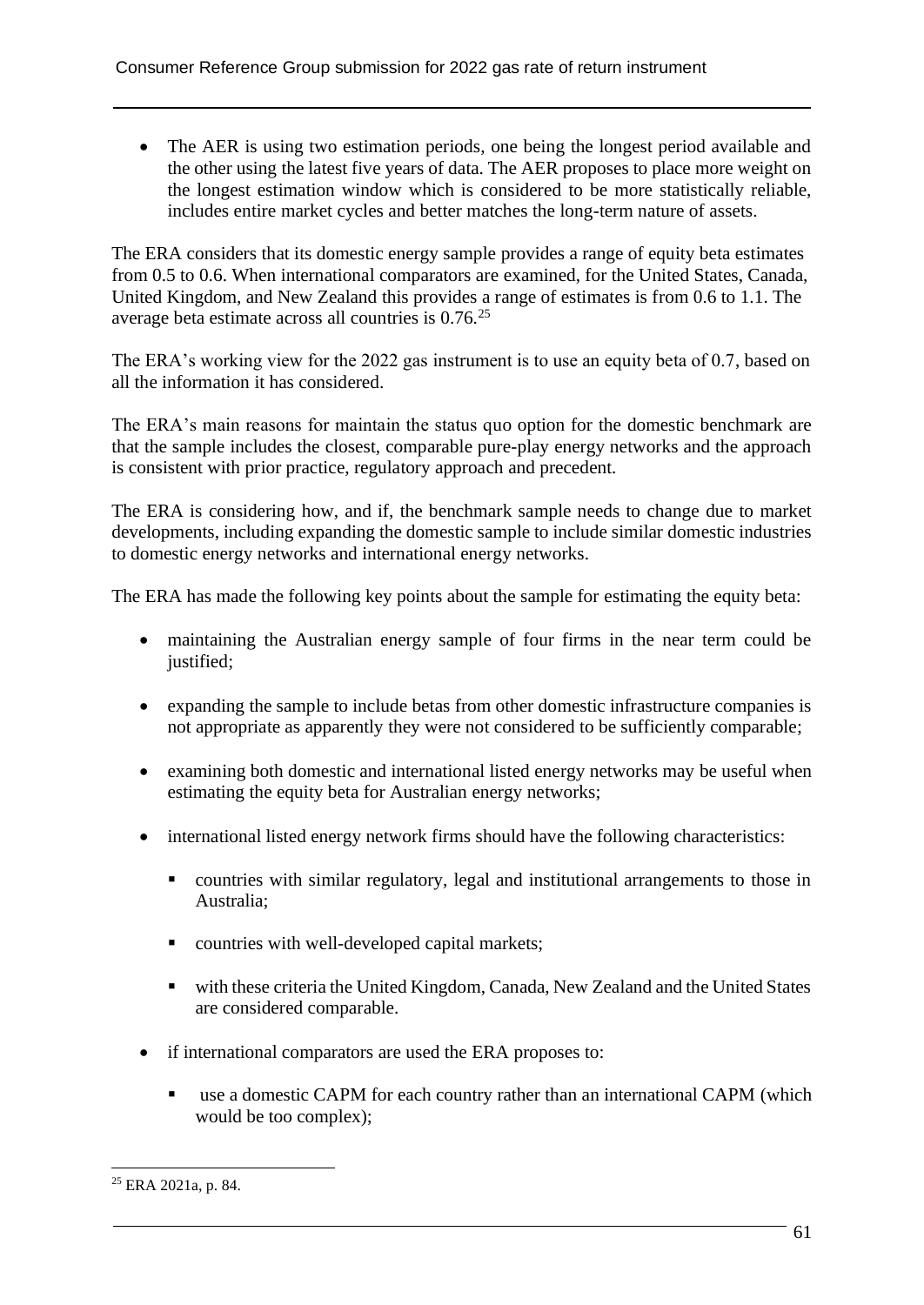- include only firms where the majority of the observations are present in the estimation window;
- adjust the equity betas in other markets to account for differences in gearing.

#### **5.14.2 CRG view**

#### *Factors that affect systematic risk*

Essentially the relevant sample for estimation of beta should have characteristics that mean there is likely to be similar sensitivity of returns for firms in the sample relative to the market as a whole. This does not necessarily mean that all firms should be in the same industry or same location, although such characteristics are likely to be relevant in helping to ensure a sample with similar systematic (non-diversifiable) risk. The sample needs to include firms with operating characteristics and economic circumstances that are likely to mean similar fundamental factors affecting systematic risk.

Restricting the sample to firms engaged in the same business is known as the 'pure play' concept and presumes that such firms will have similar systematic risks and debt capacities. However, firms in the same line of business could still have different operating and performance characteristics, different customer basis, be of a different size and be subject to different regulatory arrangements all of which could have material impacts on their variability of their revenues and profits.

Various studies have been done identifying fundamental factors that are likely to affect systematic risk. It is well known that higher financial leverage (gearing), all else equal, will increase the variance in equity earnings leading to a higher beta. However, within reasonable limits, an equity beta can be 'delevered' and converted to an asset beta that is unaffected by gearing, and then relevered to reflect the benchmark gearing.

Lally (2000) reviews some of the literature in this area and considers that key determinants of systematic risk include: the nature of the firm's output, duration of firms' contracts, degree of monopoly power, form of regulation, operating leverage, capital structure, and the firm's real growth options. These sorts of factors have been considered in various regulatory contexts including by the AER in previous determinations of beta for regulated network energy businesses.

Table 2 below describes various fundamental factors that could influence systematic risk, apart from gearing, based on the factors identified by Lally, a recent review by the QCA and a recent report by Economic Insights for the AER.<sup>26</sup> They need to be considered collectively as they may work with different strength and in different directions.

<sup>26</sup> Lally 2000 pp. 27-29, QCA 2021, p. 67, Economic Insights 20221, p. 30, pp. 64-65.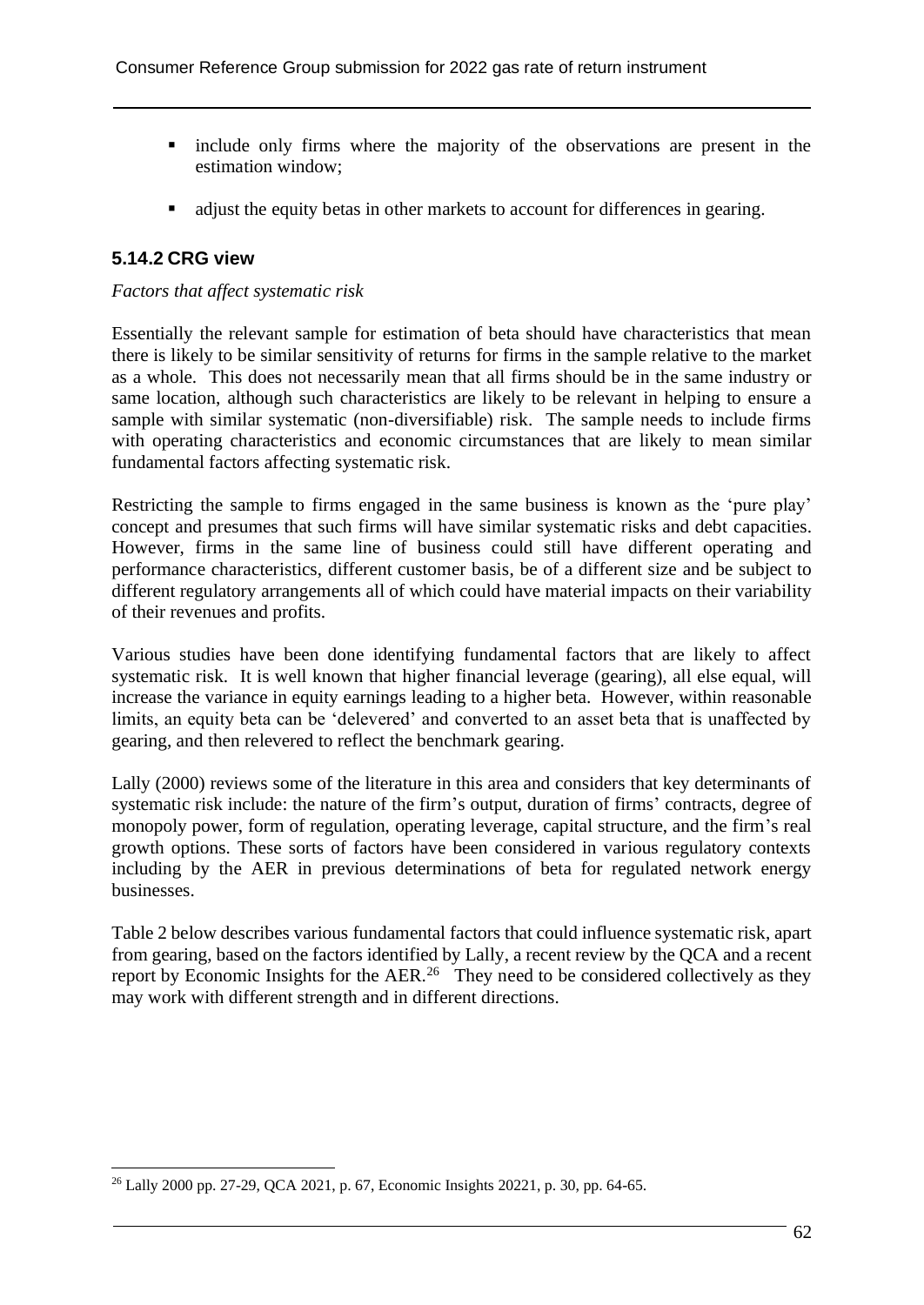| Factors                                                                                  | Description                                                                                                                                                                                                                                                                                                                                                                                                                              |  |
|------------------------------------------------------------------------------------------|------------------------------------------------------------------------------------------------------------------------------------------------------------------------------------------------------------------------------------------------------------------------------------------------------------------------------------------------------------------------------------------------------------------------------------------|--|
| Capital structure (gearing)                                                              | As gearing increases there is greater variability in equity<br>returns. However, gearing can be adjusted for equity<br>betas so that they refer to the same level of gearing.                                                                                                                                                                                                                                                            |  |
| Operating in the same or similar<br>industry and with a<br>similar<br>production process | There is more likely to be similar non-diversifiable risk,<br>ceteris paribus, for firms in the same industry with a<br>similar production process. This criterion is not so much<br>a fundamental factor but rather an indicator of the likely<br>presence of relevant fundamental factors affecting<br>systematic risk.                                                                                                                |  |
| product<br>Customer<br>and<br>characteristics                                            | Essential services or services with a relatively low<br>income elasticity of demand will mean that demand for<br>the service will be relatively less responsive to economic<br>shocks for the market as a whole.                                                                                                                                                                                                                         |  |
| Revenue<br>and<br>cost<br>recovery<br>protection mechanisms                              | Regulation that entails strong revenue or cost recovery<br>protection or long term contractual arrangements that<br>achieve similar protection are likely to contribute to<br>relatively high stability for revenues and profits.                                                                                                                                                                                                        |  |
| Size and diversity                                                                       | Larger companies are generally less risky than smaller<br>firms because they have more experience, take less risk<br>per decision made, and are usually more geographically<br>diversified and hence less exposed to economic cycles<br>specific to one country.                                                                                                                                                                         |  |
| Growth options                                                                           | Real growth options refer to the extent to which a firm<br>may have growth options but their value is uncertain and<br>there is value in delaying an investment which can be<br>shown to impact on non-diversifiable risk. However,<br>regulation may reduce uncertainty about growth.                                                                                                                                                   |  |
| Operating leverage                                                                       | Operating leverage refers to the share of fixed operating<br>costs in total costs with high operating leverage, all else<br>being equal expected to mean higher systematic risk.<br>However, the regulatory or pricing arrangements may<br>suppress the impact of operating leverage to the extent<br>they provide revenue protection. If there is strong<br>revenue protection operating leverage has minimal or no<br>material impact. |  |

| Table 2: Fundamental factors that influence systematic risk |
|-------------------------------------------------------------|
|-------------------------------------------------------------|

The factors presented in Table 1 can be used to help select and adjust a benchmark comparator sample for estimating beta. The CRG considers that the selection of firms operating in the same or a similar industry is an appropriate starting point for forming a benchmark sample to estimate an appropriate equity beta. However, it also considers that one particularly important fundamental factor is the extent to which regulation provides revenue and cost recovery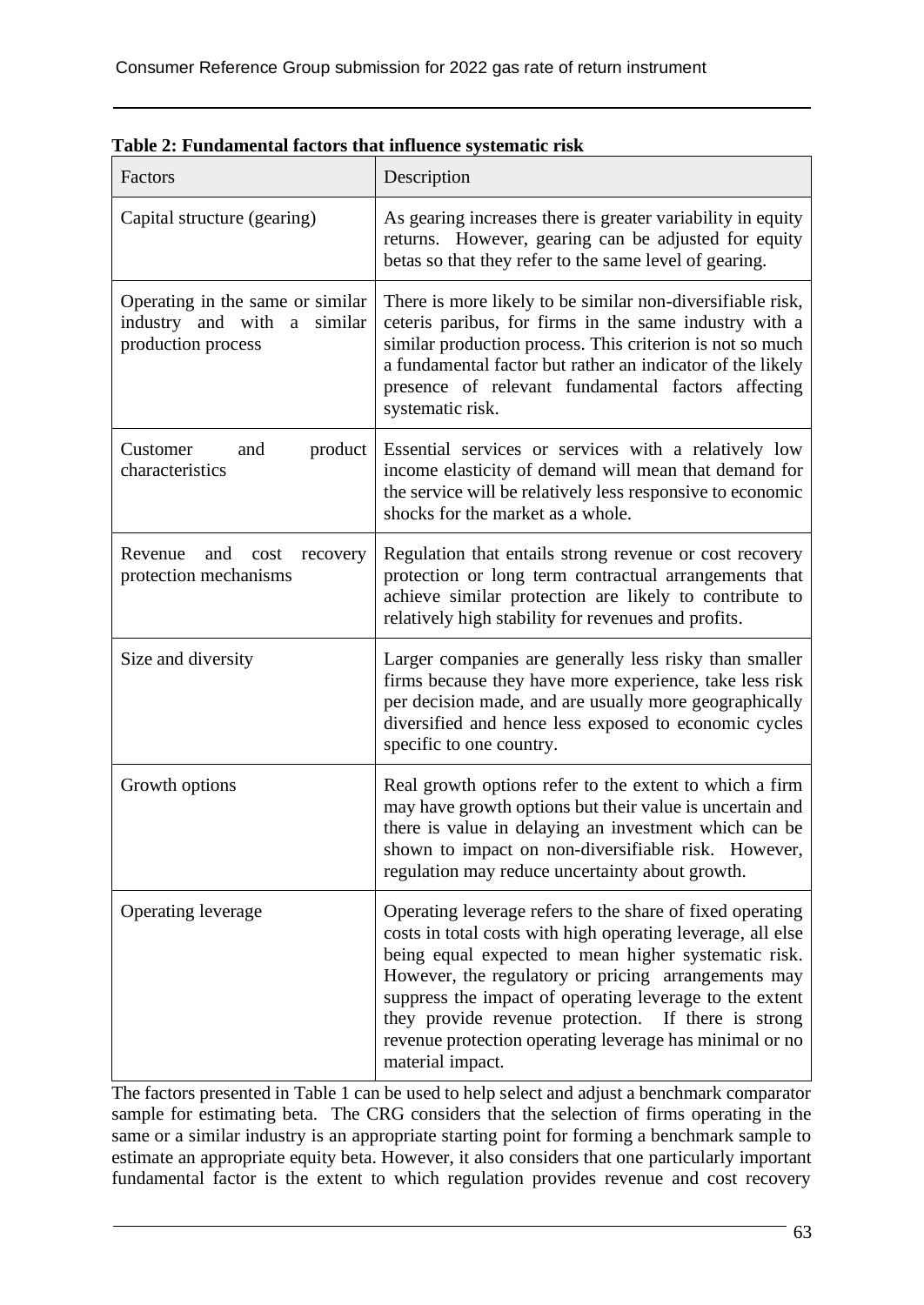protection relative to unregulated firms or firms where only part of their operations are regulated with similar regulatory arrangements. It also suggests that with strong revenue and cost recovery protection arrangements, firms in other regulated industries could provide relevant observations.

#### *AER approach*

It is relevant to note that in its 2018 review the AER looked at the impact of regulation on empirical equity beta estimates and found a general trend of increasing beta estimates as the proportion of regulated revenue decreased which suggests placing more weight on firms that are majority regulated such as Spark and Ausnet.<sup>27</sup> Table 3, which contains the latest AER update for its domestic energy network beta estimates confirms this result. The two listed firms in the sample with majority regulation of their revenues have much lower equity betas than the average for the whole comparator set of nine (listed and delisted) firms or three still listed firms for most of the estimation periods.

Note that the estimates indicate considerable stability for the longest period when comparing the 2018 and 2021 estimates. However, the most recent five year estimates show a notable decline since 2018.

**Table 3: AER equity beta estimates for domestic energy network business comparators (OLS estimates for weekly data for various periods from June 2000 to August 2021**

| Equal<br>and<br>value<br>portfolio<br>weighted<br>estimates | Whole<br>comparator<br>set (9 firms) | listed<br>firms<br><b>Still</b><br>(APA Group, Spark<br>Infrastructure,<br><b>AusNet Services</b> ) | Still listed majority<br>regulated<br>firms<br>(Spark)<br>Infrastructure,<br>AusNet Services, |
|-------------------------------------------------------------|--------------------------------------|-----------------------------------------------------------------------------------------------------|-----------------------------------------------------------------------------------------------|
| <b>Longest period</b>                                       |                                      |                                                                                                     |                                                                                               |
| 2018 review                                                 | $0.42 - 0.67$                        | $0.52 - 0.55$                                                                                       | $0.42 - 0.43$                                                                                 |
| 2021 update                                                 | $0.40 - 0.68$                        | $0.51 - 0.55$                                                                                       | $0.40 - 0.41$                                                                                 |
| Post tech boom and<br>excluding GFC                         |                                      |                                                                                                     |                                                                                               |
| 2018 review                                                 | $0.50 - 0.67$                        | $0.64 - 0.67$                                                                                       | $0.52 - 0.53$                                                                                 |
| 2021 update                                                 | $0.47 - 0.69$                        | $0.59 - 0.62$                                                                                       | $0.47 - 0.47$                                                                                 |
| <b>Recent 5 years</b>                                       |                                      |                                                                                                     |                                                                                               |
| 2018 review                                                 | $0.49 - 0.88$                        | $0.81 - 0.88$                                                                                       | $0.70 - 0.72$                                                                                 |
| 2021 update                                                 | $0.37 - 0.70$                        | $0.53 - 0.59$                                                                                       | $0.37 - 0.38$                                                                                 |

Source AER 2021a pp. 103-104.

<sup>27</sup> AER 2018, p. 173.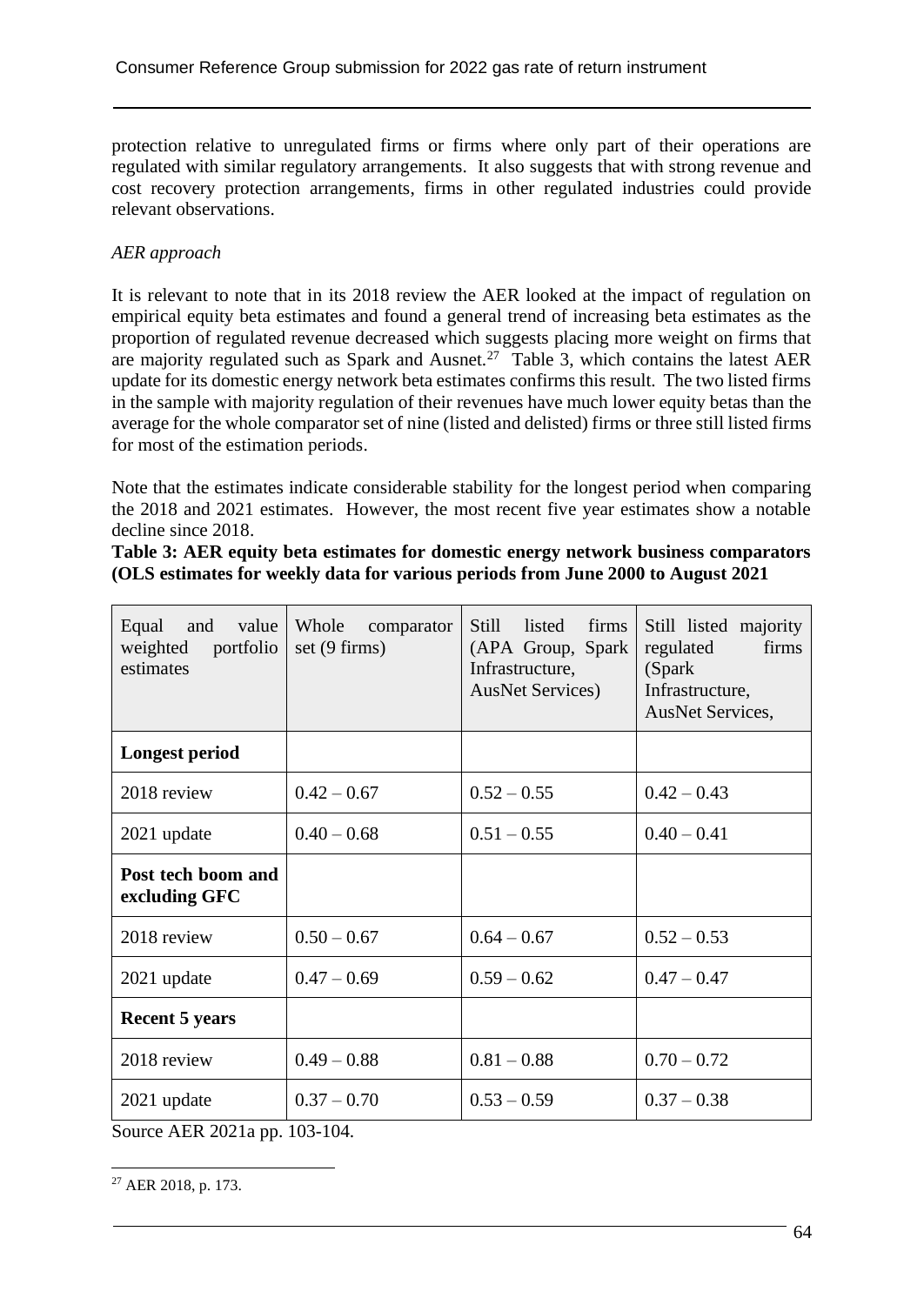The AER whole comparator set includes nine Australian energy firms, six of which had been delisted at the time of the 2021 update. Three of the firms have been delisted for approximately 14 years.

The AER's preliminary view is that it will retain the 2018 instrument approach placing the most weight on the longest period estimates for its domestic energy network comparator set and not use international energy firms, domestic infrastructure firms or other regulators decisions to inform its estimated range for beta. However, it advised that it would have an open position on its approach to choosing a benchmark sample.<sup>28</sup>

The AER highlighted the importance of promoting stability and predictability in its regulatory approach and the need to ensure there is clear evidence that its current approach is no longer appropriate and that an alternative approach would lead to a better outcome with respecting to the national electricity and gas objectives.

The AER justifies use of the longest period estimates as this can lead to more robust and statistically reliable equity beta estimates. The AER agreed with the proposition that given the natural monopoly characteristics of the Australian regulated energy networks and the stability of and the protection from the Australian regulatory framework, it is likely that their systematic risk is relatively stable over long periods of time. It also noted that this was consistent with the empirical evidence for the comparator set and stability of revenues and share prices for the listed Australian regulated energy businesses. <sup>29</sup>

The AER justifies continuing to use the existing comparator set essentially based on an assessment that other domestic infrastructure firms would face inherently different risks when compared with Australian regulated energy network firms and in the case of international energy firms differences in regulatory framework, the domestic economy, geography, business cycles and other factors are likely to drive different equity beta estimates.<sup>30</sup>

#### *Continued use of domestic energy networks*

The CRG supports restricting the sample at this stage to domestic energy networks based on the reasoning set out by the AER.

To help contribute to regulatory predictability and stability the CRG considers that it is reasonable for the ERA to continue to use its benchmark sample of four firms. Although including other delisted firms would reduce statistical standard errors it is possible that the average beta estimates for some of these delisted firms could be materially different and introduce bias, particularly recognising that three of them have been delisted for approximately 15 years. However, the ERA needs to clarify what period it will use for the DUET beta estimates as it has been delisted since May 2017.

Further reasoning is set out below in relation to other domestic infrastructure firms and international firms.

<sup>28</sup> AER 2021a, p. 102.

<sup>&</sup>lt;sup>29</sup> AER 2021a, pp. 105-6.

<sup>30</sup> AER 2021, p. 109, 112.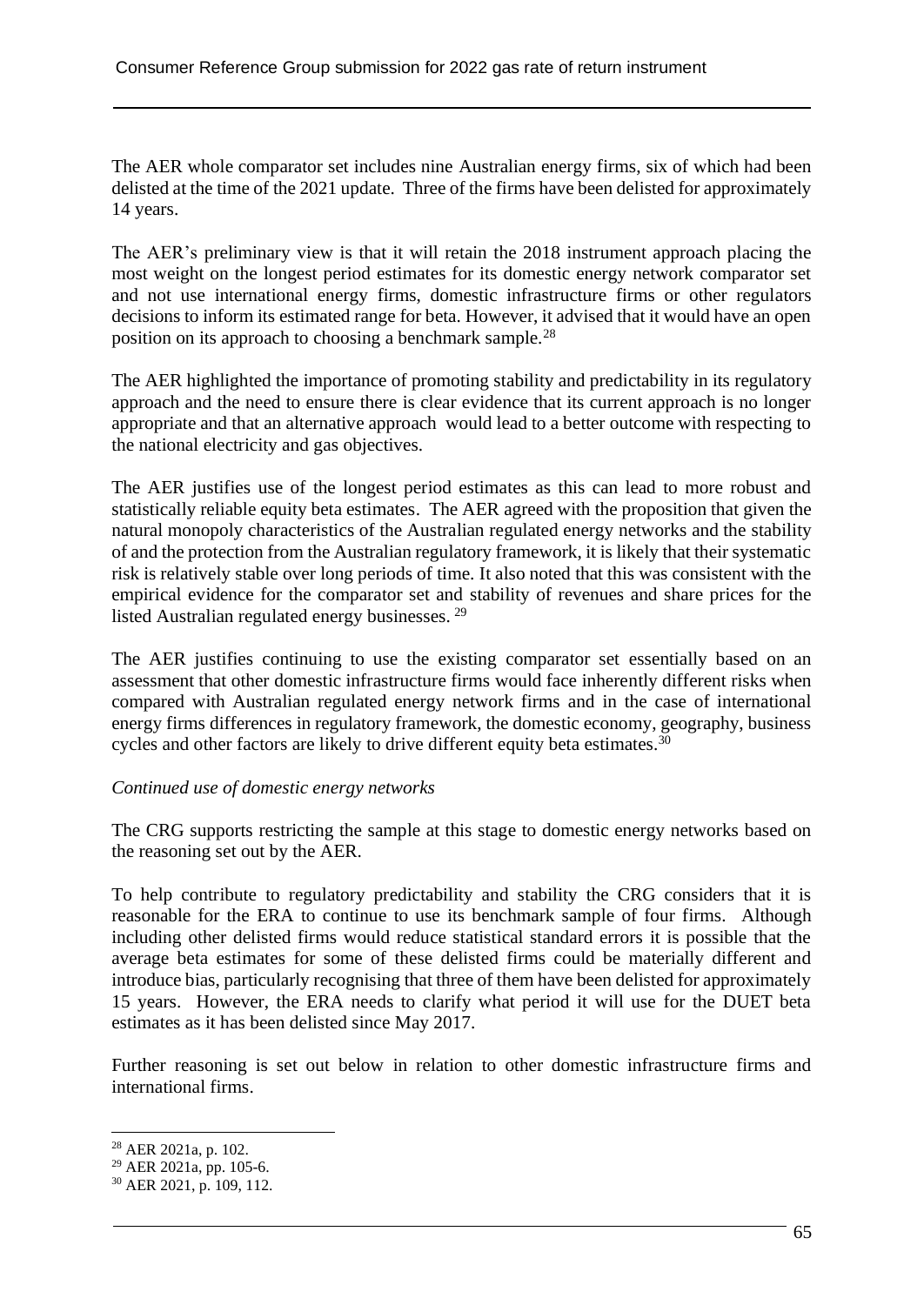However, the CRG would like the ERA to give consideration to estimating beta over a longer period as this would likely provide more statistically reliable estimates given the evidence suggesting stability of the beta estimates over longer periods and the advantages that longer term estimates have in reducing the impact of one-off events.

The CRG also considers that the ERA needs to give more recognition of the impact of regulation on beta estimates as there seems to be reasonable evidence the regulatory arrangements in Australia for network energy businesses provide considerable regulatory protection for revenues and profits for those businesses.

#### *Expansion to include other domestic infrastructure firms*

The CRG considers that expansion of the sample to include other domestic infrastructure firms may be appropriate because the domestic CAPM could still be used and it may be possible to select comparators where relevant fundamental factors, as described in Table 1, are sufficiently similar. In particular if the regulatory arrangements are sufficiently similar there may be scope to include other domestic infrastructure firms. However, there would be a need for convincing detail in any assessment of fundamental factors.

Also the CRG considers that it is not necessary to expand the sample to include other domestic infrastructure firms at this stage, but as noted above there may be merit in estimating beta over a longer period given the likely stability of beta and the relevance of reducing the impact of one-off events.

#### *Expansion to include international firms*

When considering whether to include international firms in a sample for estimating beta there are two comparability issues.

The first issue is that the foreign market portfolio itself will have a different composition to the Australian market portfolio. It is well known that the composition of the ASX includes a much larger representation of mining and banking firms and smaller representation of technology firms than for example the broad market indices in the United Kingdom and the United States. The point is that the equity betas from international comparators do not measure the systematic risk relative to the Australian market. The questions then are what adjustments should or could be made to adjust for the different compositions in the market portfolio and to what extent would the estimates of beta be affected?

The second issue is that, even if one could allow for such compositional effects, there can be a wide range of economic conditions, specific operational and structural characteristics for individual firms and importantly regulatory arrangements that affect systematic risk. Furthermore, apart from adjustments for gearing, there is no well-defined method for adjusting for such risk differences.

In discussing the basis for its working approach to the rate of return instrument for the network energy businesses that it regulates, the AER considers that differences in the regulatory framework, the domestic economy, geography, business cycles, industry structure, tax systems, technology, and other factors, such as the degree of vertical integration and extent of involvement in different activities that are not regulated, are likely to drive different equity beta estimates. Further, it noted that the submissions it received which supported use of international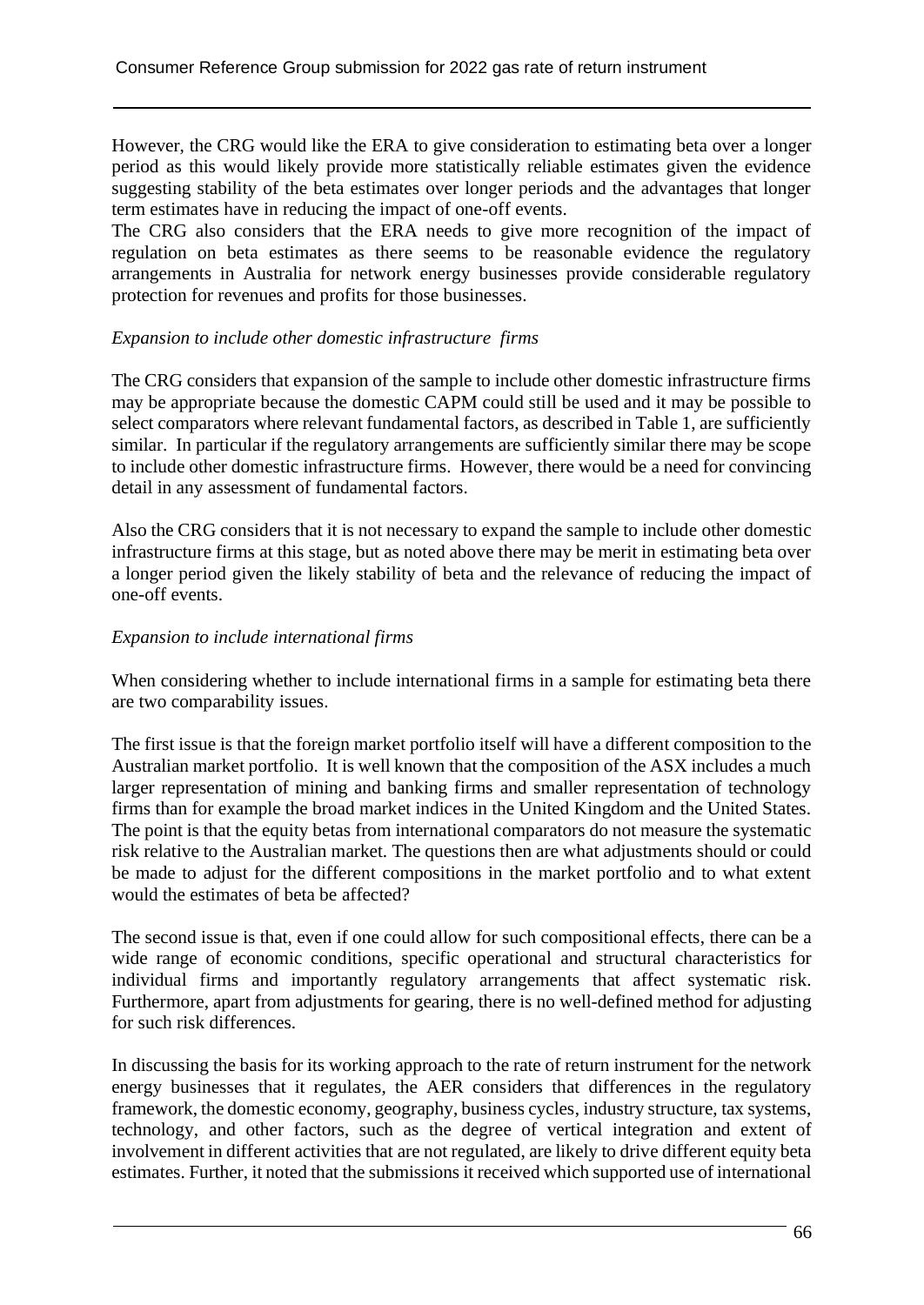data did not propose a practical, transparent, and consistent methodology which would enable beta estimates from international firms to be compared with the benchmark Australian network service provider on a 'like-for-like' basis<sup>.31</sup>

The AER did not consider that a small set of comparator firms necessarily meant the comparator set should be expanded and noted that Ofgem and Ofwat in the United Kingdom also use a small number of domestic listed entities to estimate beta. The AER's preliminary view was that there was not sufficient evidence to support the use of international firms in the 2022 instrument review. However, they may be considered for appropriate use in the future.<sup>32</sup>

The CRG considers that the inclusion of international network energy companies is not appropriate at all because of material differences in capital markets, economic features of international energy firms including vertical integration of generation and network services and the presence of other non-regulated activities and likely differences in the nature and extent of application of the regulatory arrangements. It is also not necessary at this stage.

The CRG notes that the ERA recognises that most equity betas in other jurisdictions appear to be greater in magnitude than in Australia. And suggests, as previously discussed in the 2018 gas explanatory statement, it seems likely that differences in regulatory, market and operational activities are responsible for some of these differences. However it also observes that the international estimates are derived from large liquid capital markets.<sup>33</sup>

The CRG considers that the fact that the international beta estimates are derived in large liquid capital markets is not a sufficient reason to justify the use of these estimates for establishing a suitable Australian benchmark. The Australian capital market is also quite substantial and liquid and analysis of fundamental principles suggests the Australian regulatory environment provides strong protection of revenues and profits. There is also an inconsistency in using the international beta estimates as the systematic risk as reflected in the beta for the four other countries is calibrated against their stock market indices with no adjustment to take account of this.

Importantly in the sample of firms the ERA has used from the US, Canada, the UK and New Zealand it is notable that most of the firms have involvement in electricity generation and other apparently unregulated businesses.<sup>34</sup> For example 7 out of the 8 Canadian firms are vertically integrated with an energy generation business operation, 1 of the 2 UK firms also has a generation business, the New Zealand firm Vector also provides broadband services and most of the US firms have generation or other non-regulated businesses. The CRG considers there is strong evidence that regulated services have lower betas then non-regulated services and notes that the ERA has made no adjustments to its sample to account for the existence of nonregulated or non-network energy services in its international sample.

If the international estimates were to be formally recognised, the CRG considers the ERA would need to establish that the regulatory and economic environments in these other countries provided similar revenue and profit protection as for the Australian economic regulation of network energy businesses and would need to focus on those energy businesses where a

<sup>31</sup> AER 2021, p. 109.

<sup>32</sup> AER 2021, p. 110.

<sup>33</sup> ERA 2021, p. 85.

<sup>34</sup> ERA 2021, Appendix 4.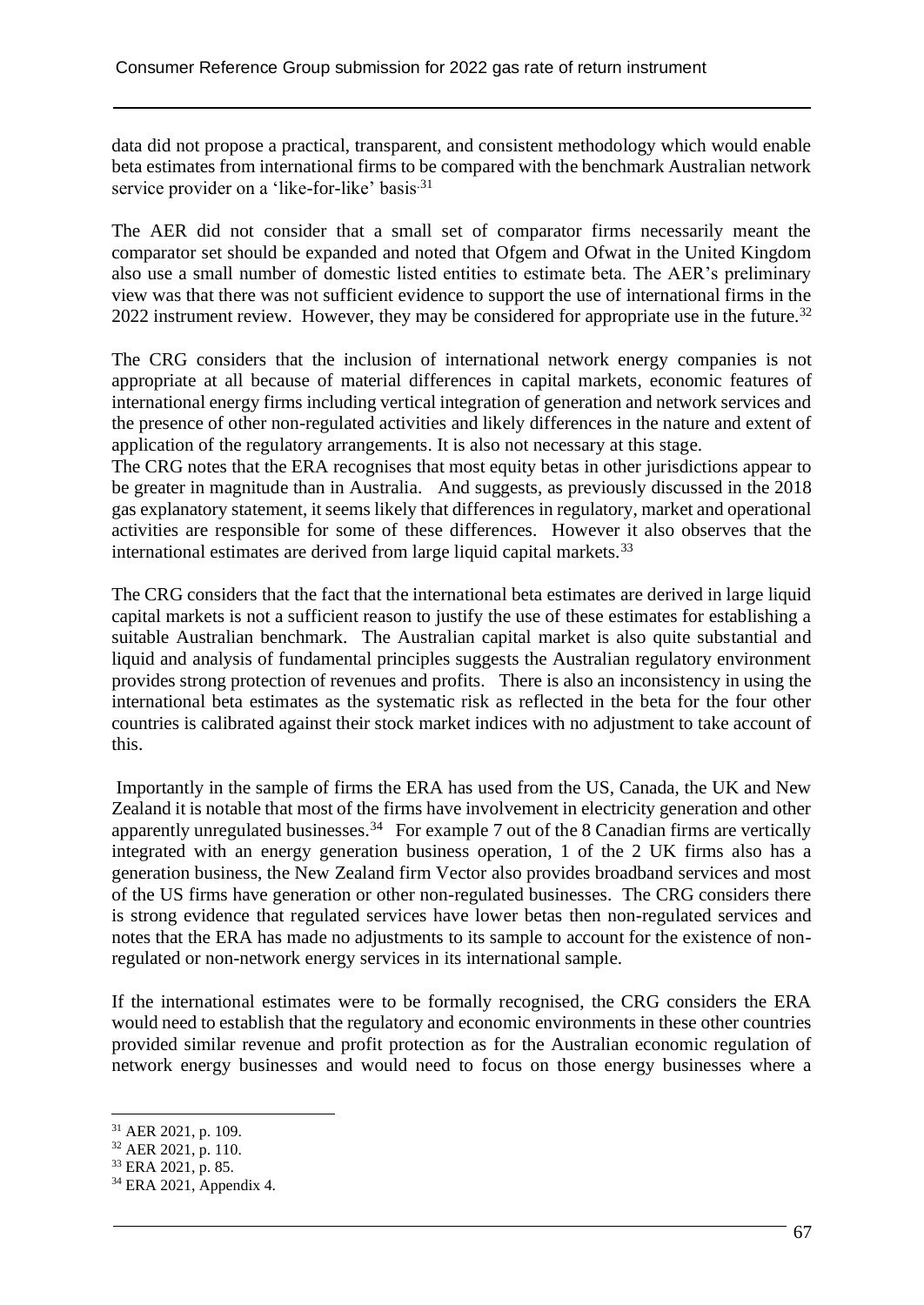substantial majority of the business was regulated or had similar revenue and profit protection as the Australian regulated network energy businesses.

The CRG has a strong preliminary view that it is not appropriate and not necessary at this stage for the ERA to use an international sample in forming a preferred point estimate of the equity beta and notes that this would have a material, adverse and unjustified impact on the long term interests of consumers.

# **5.15 EQUITY BETA – ECONOMIC SHOCKS**

**18. When considering equity beta should the ERA consider shocks such as COVID-19 and takeover announcements? If so, please explain why and how these events can be accounted for.**

### **5.15.1 ERA approach**

The ERA has noted the during the period of the COVID-19 pandemic there has been increased volatility in overall market returns as well as the returns for each of the still listed domestic energy firms in the benchmark sample.<sup>35</sup>

The ERA's current thinking is to retain its current approach of using the latest five-year period. It makes the following points to support its position:  $36$ 

- An estimation window is intended to capture returns throughout the economic cycle which also includes downturns. Economic shocks are a natural part of the economic cycle and to remove these observations would be to affect the distribution of returns.
- Shocks can provide local evidence about the true systematic risk of a firm, where the revealed preference of investors is that during a market-wide shock the domestic energy sample were not as affected as the market portfolio.
- It may not be easy to identify COVID-19 related shock events given the multiple waves and interventions that occurred during 2020.
- The ERA's current approach of using robust estimators would moderate the impact of outliers, where COVID-19 could be considered to be such an outlier.

### **5.15.2 CRG view**

Economic shocks can be incorporated into the estimation process for betas by the use of dummy variables or variables that proxy the economic shocks but the problem is how to forecast economic shocks for the next regulatory period.

The CRG considers that the guiding principle should be to establish the best estimates for the parameters of the CAPM that are expected to apply over the regulatory period. This then requires a judgement as to whether relatively normal conditions are likely to apply over the

<sup>35</sup> ERA 2021, p. 78.

<sup>36</sup> ERA 2021, p. 78.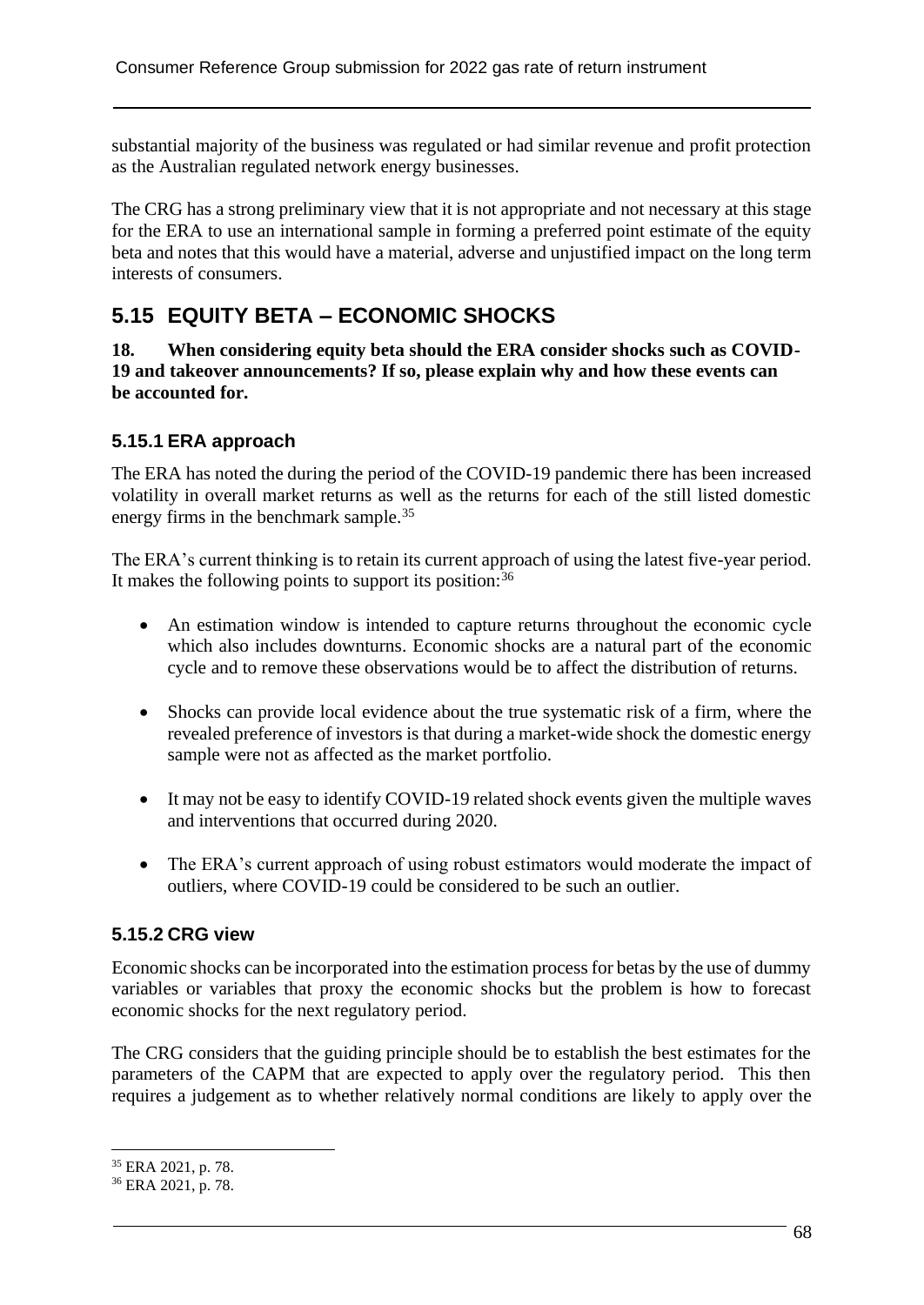next regulatory period or more instability in economic conditions is expected similar to what has occurred in the COVID 19 period.

If normal conditions are considered more likely to apply then this would support excluding data periods relating to significant and sustained economic shocks. However, recognising that such shocks happen every now and then, excluding them could introduce bias and from an econometric perspective including these periods may be the best means of establishing a longer term estimate of beta. This point is consistent with using data for the longest period available as is the approach adopted by the AER.

The ERA also recognises that economic shocks are a natural part of the economic cycle and that an estimation window is intended to capture returns throughout the economic cycle. The ERA also makes the point that shocks can help provide local evidence about the true systematic risk about the firms in the benchmark sample. In this respect refer to Table 2 showing the AER's 2021 update for the still listed firms that shows a marked decline in the beta estimates since 2018 for the three still listed firms since the 2018 update.

The CRG's preliminary view is that the ERA should not exclude data corresponding to economic shocks but that it should give consideration to adopting a longer time frame so that the estimation window better captures returns through the economic cycle. This view is based on recognising the uncertainty about the economic environment over the next regulatory period, the evidence supporting longer term beta stability and the lower standard statistical errors if a larger sample was used.

It is suggested that it would be useful to review beta estimates for the latest 10 year period and assess relative to the latest 5 year period and that it would be useful to undertake stability tests for the beta estimates.

# **5.16 EQUITY BETA – ERA GENERAL APPROACH**

19. Do you support the ERA's general approach and simplifications for estimating equity beta (regardless of any potential changes to the sample firms)? If not, please explain why and your alternative approach. Specifically, the ERA is interested in views on the following aspects of the method applied to estimate equity beta in this paper:

- Use of a 5-year estimation window with weekly returns.
- Use of the Bloomberg total return index for individual stocks and market indices.
- Use of the Ordinary Least Squares estimator, with the Least Absolute Deviations method as a robust estimator.

### **5.16.1 ERA approach**

The ERA's working view for the 2022 gas instrument is to maintain a similar equity beta estimation method as for the 2018 gas instrument.<sup>37</sup> Three issues to consider are: the time interval (data frequency) and length of the estimation period for estimating beta; some proposals for simplification of the data and the statistical method for estimation. Each of these is discussed below.

<sup>37</sup> ERA 2021, pp. 80-82.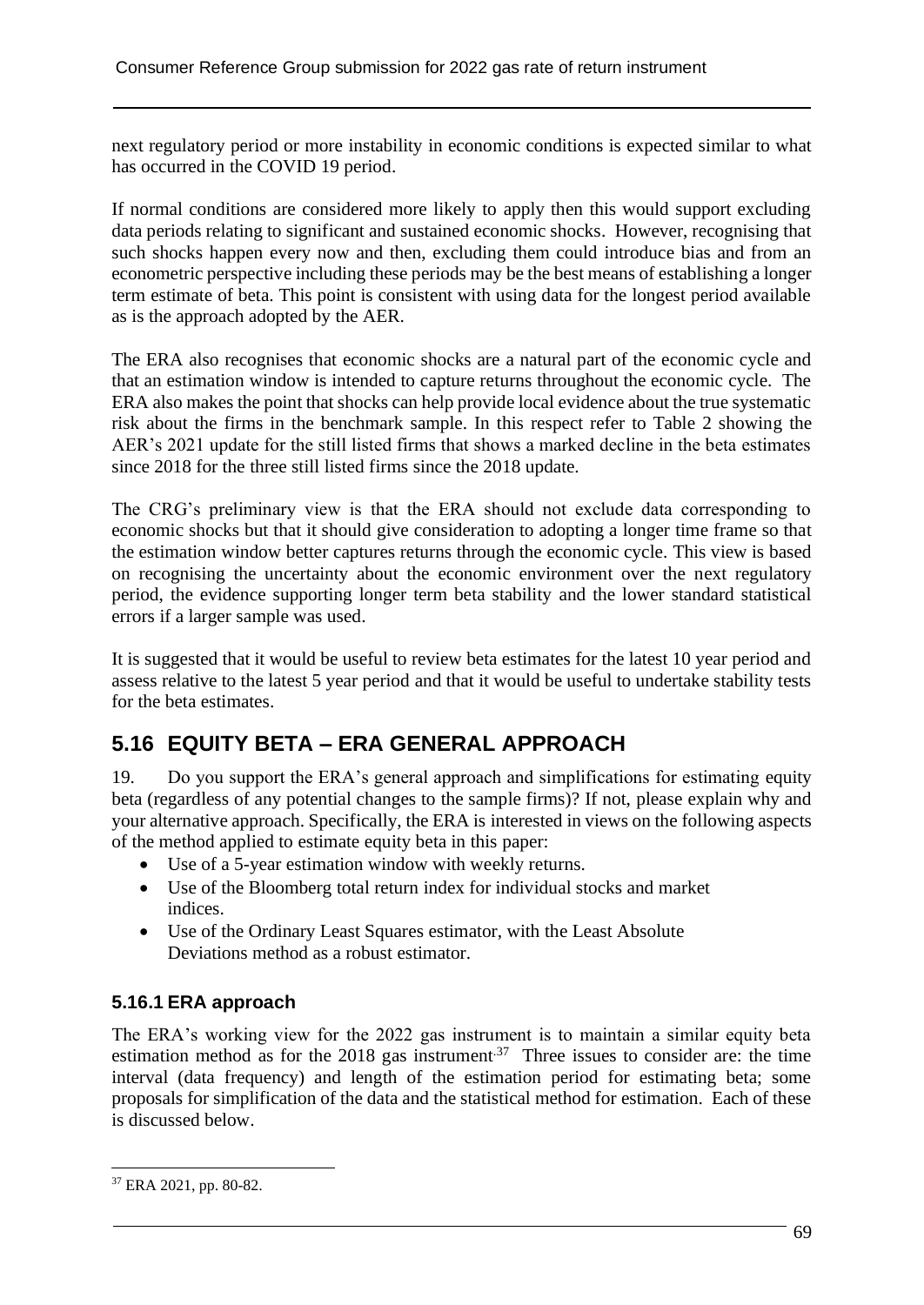The ERA's working view for the 2022 gas instrument is to retain the use of a five-year estimation window with weekly data. The ERA considers that the balance between relevance and statistical robustness still lies in favour of five-year estimation windows and in support notes:

- The findings from the Brattle Group's report that international regulators tend to favour shorter estimation windows.
- Concerns of market shocks are possibly moderated by the ERA's use of robust estimators.

The ERA is also proposing to simplify its approach by using the total return index as calculated by Bloomberg for individual stocks and the market index, noting:

- Bloomberg provides total equity return data that combines price and dividend data into a single series.
- Bloomberg's total equity return data is commonly used and is a high-quality data set.
- This approach creates consistency and replicability for stakeholders as it conducts analysis on standardised data.

Currently the ERA constructs the total return by combining the price and dividend data itself but it would be simpler and still appropriate to use the Bloomberg total equity return data.

The ERA is also proposing that ordinary least squares (OLS) and the least absolute deviation (LAD) estimators are to be the statistical methods to be used for estimating equity beta. OLS is the most basic statistical technique for estimating beta but OLS estimates may be unduly affected by outliers and the LAD estimator is a standard statistical method for reducing the impact of outliers. In the 2018 instrument two other estimators were also used to address the impact of outliers but according to the ERA they provided similar results and it is understood that the LAD is more easily verifiable by external parties.

## **5.16.2 CRG view**

### *Time (frequency) interval and estimation period*

Beta can be estimated with daily, weekly or monthly data. For a given estimation period higher frequency data means more observations and a lower standard error for the beta estimate i.e. a narrower statistical confidence interval for the estimate. However, reducing the time interval can lead to various biases in the estimate so that the mean estimate is not reliable even though it may have a low statistical standard error.

The CRG understands that daily data are considered to be more likely to lead to biased estimates then weekly or monthly data but there are several key academic studies that suggest monthly data provides less scope for various sources of bias then weekly data<sup>38</sup> and that beta estimates with monthly data tend to be lower than beta estimates with weekly data for Australian and United States energy businesses.

However, if monthly data are used there will be a lot less observations compared with weekly data for the same estimation period  $-60$  versus 260. This can be addressed by using a longer

<sup>38</sup> Economic Insights 2021 pp. 42-43.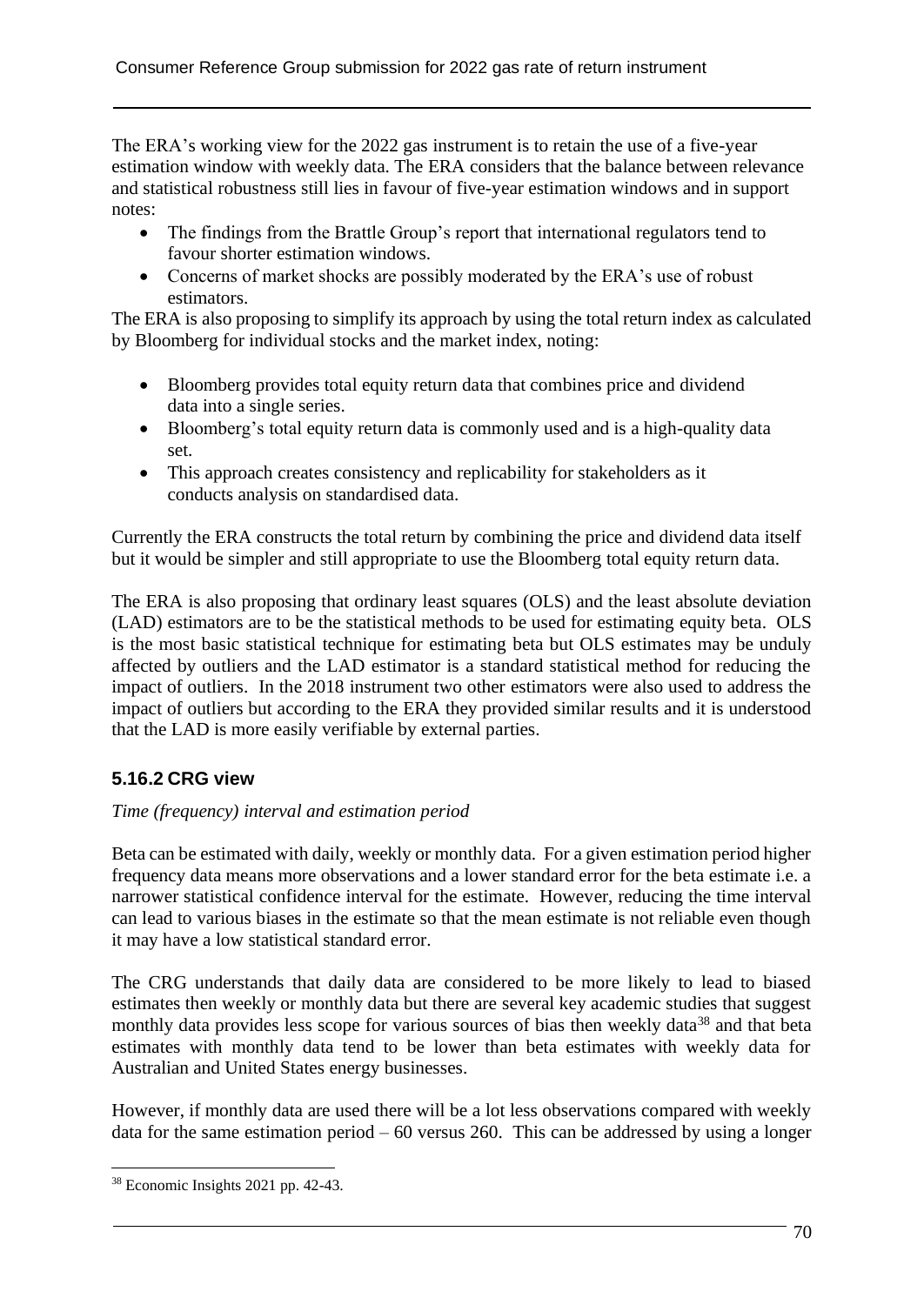time frame but then a longer time frame increases the likelihood that structural characteristics of the firm have changed during that period, potentially resulting in the beta estimate being unrepresentative of its current value. However, statistical stability tests could be used to check changes in beta and it is considered that given that regulators choose the mean estimate of a statistical confidence interval, removing or reducing the scope for bias is particularly important.

## *Bloomberg data*

The CRG supports the ERA's reasons and proposals to use the Bloomberg data.

### *OLS and LAD estimators*

The CRG understands that the LAD estimator is less sensitive to outliers than is OLS. The ERA proposal simplifies the current approach by only using one technique to deal with outliers. The ERA's latest estimates of the equity betas report an OLS simple average of the four firms of 0.474 and LAD average of  $0.591.^{39}$ 

Ordinary outliers are observations where the dependent variable in a statistical regression takes an extreme value relative to the values of the explanatory variables in a regression. The OLS estimator gives strong weight to outliers causing them to have a strong influence on the estimated parameters. However, it is not clear that outliers should be automatically excluded or given less weight. The relevance of outliers depends on whether they are observations that are correct measurements or data errors. If the extreme observations are actually correct measurements, then removing theme may mean removing the most important observations in the sample. Conversely the outliers may be the result of unique events such that their recurrence is highly unlikely and then removing them would mean a more accurate model for prediction or parameter estimation purposes. 40

The CRG is concerned about the assumption that the LAD estimator is necessary and given equal weight as the OLS estimator. The CRG suggests that the ERA needs to give more consideration as to why the LAD estimator is always necessary and to be given the same weight as the OLS estimator.

# **5.17 EQUITY BETA – TREASURY BOND IMPLIED INFLATION**

20. When estimating the expected rate of inflation do you support the use of Treasury bond implied inflation approach? If not, please explain why and your alternative approach.

## **5.17.1 ERA approach**

As explained by the ERA, to invest, debt and equity investors will require compensation for expected inflation<sup>-41</sup> An estimate of the expected inflation rate is needed for: indexing the asset base over the regulatory period; determining depreciation allowances; adjustment to other nominal building block allowances; and allowing observance of real rates of change in tariffs and the real rate of return.

<sup>39</sup> ERA 2021, p. 84.

<sup>40</sup> Economic Insights 2021, p. 47.

 $41$  ERA 2021, p. 68.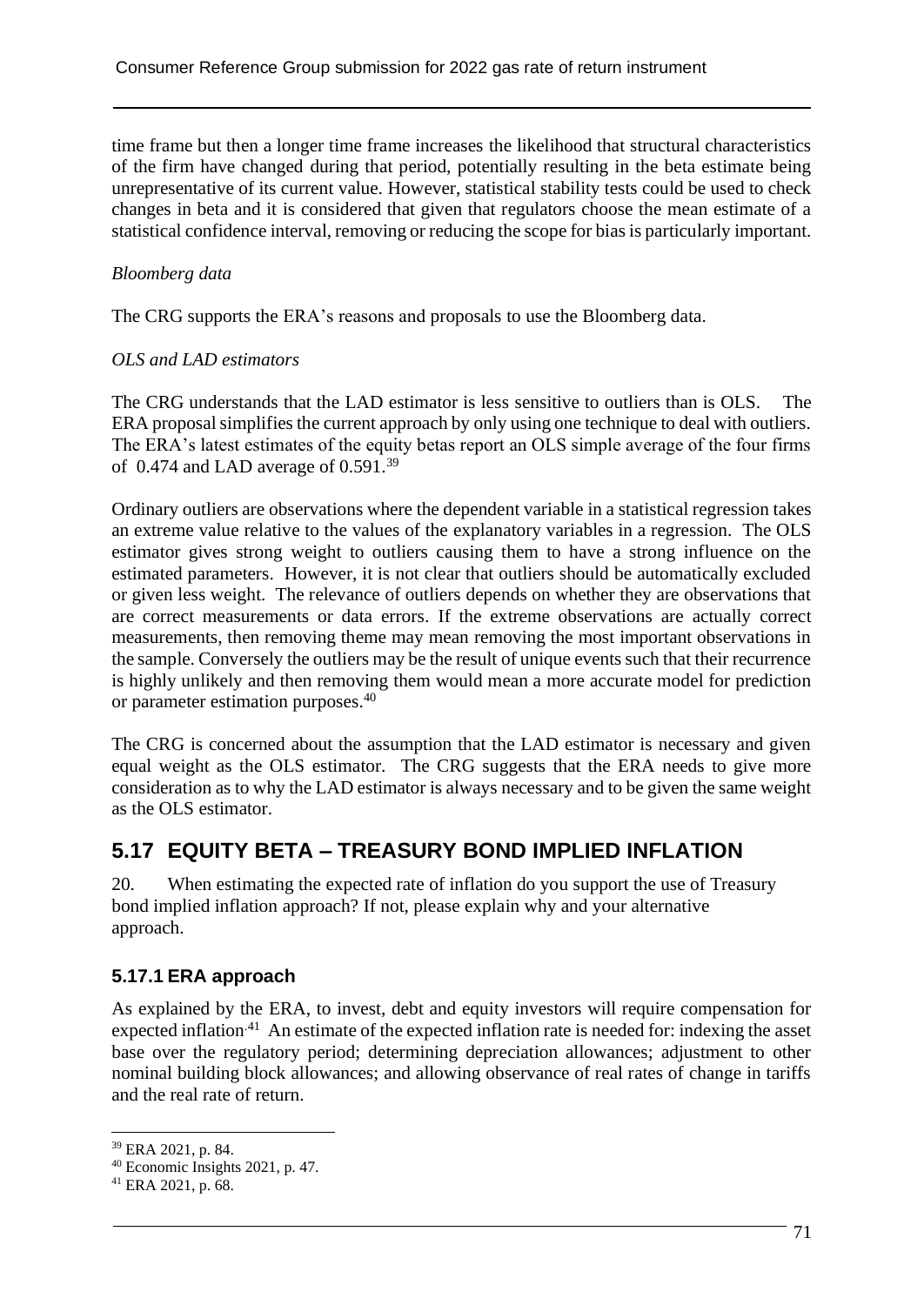Under the 2018 gas instrument, the ERA estimated the expected inflation rate using the Treasury bond implied approach over a term that matched the regulatory period of five years.

The Treasury bond approach recovers the expected inflation rate from what is known as the Fisher equation:

$$
1+I = (1+r) \times (1+\pi^e) \tag{4}
$$

where i is the nominal interest rate, r is the real interest rate and  $\pi$ <sup>e</sup> is the expected inflation rate.

Other points to note in the approach are:

- The nominal rate is the nominal yield on five-year Commonwealth Government Securities.
- The real rate is fixed interest rate on Treasury indexed bonds, whose face value is indexed to movements in the Consumer Price Index.
- The use of an averaging period of 20 trading days, nominated in advance close to and prior to an access arrangement determination to reduce the volatility of the estimate.
- Linear interpolation to derive daily point estimates as needed.

The approach assumes that yields on Commonwealth Government Securities and Treasury Indexed Bonds are efficiently priced and differ only by the impact of an inflation component.

The main alternative is to use the mid-point of Reserve Bank of Australia (RBA) inflation forecasts over the next 2 years and the mid-point of the target inflation band of 2 to 3 per cent over subsequent years or some path to achieve the 2.5 per cent mid-point by some future point in time.

However, the ERA notes there that the RBA inflation forecast is updated infrequently and may not effectively reflect changing market-based inflation expectations. In contrast the Treasury bond approach makes use of nominal and risk free rates observed in the market and is updated on close to a daily basis.

## **5.17.2 CRG view**

The CRG agrees that the RBA approach provides more of an estimate of a policy target rather than a market-based estimate of expected inflation. In addition, given the lag inherent in the method, the outcome can be a negative real risk free rate that may not be appropriate.

The CRG supports the use of the Treasury bond approach to estimating expected inflation with a term matching the term of the regulatory period (consistent with achieving the expected NPV=0 condition).